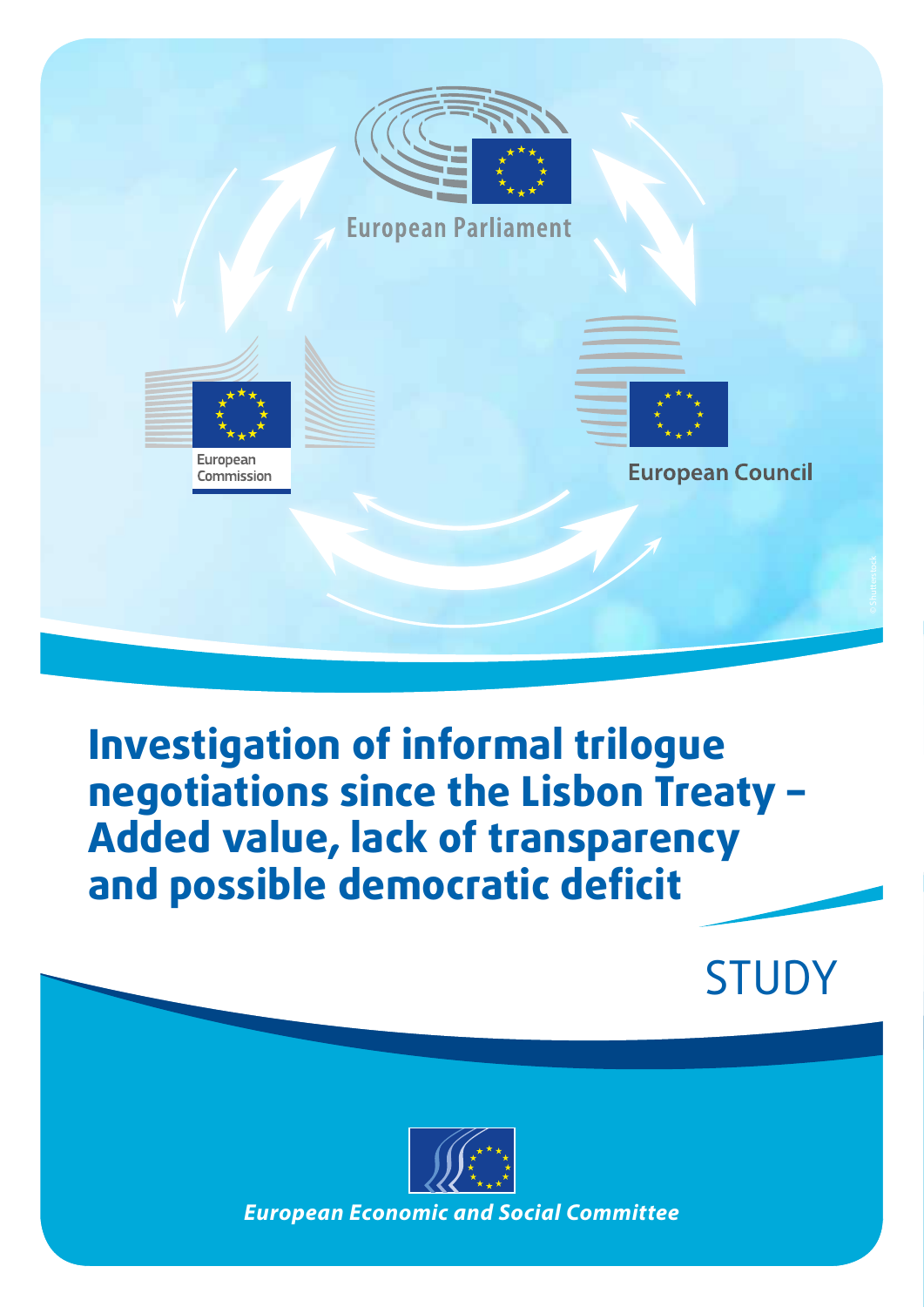



**European Economic and Social Committee** 

## **Investigation of informal trilogue negotiations since the Lisbon Treaty - Added value, lack of transparency and possible democratic deficit**

**July 2017**

## CONTRACT No. CES/CSS/13/2016 23284

*The information and views set out in this study are those of the authors and do not necessarily reflect the official opinion of the European Economic and Social Committee. The European Economic and Social Committee does not guarantee the accuracy of the data included in this study. Neither the European Economic and Social Committee nor any person acting on the European Economic and Social Committee's behalf may be held responsible for the use, which may be made of the information contained therein.*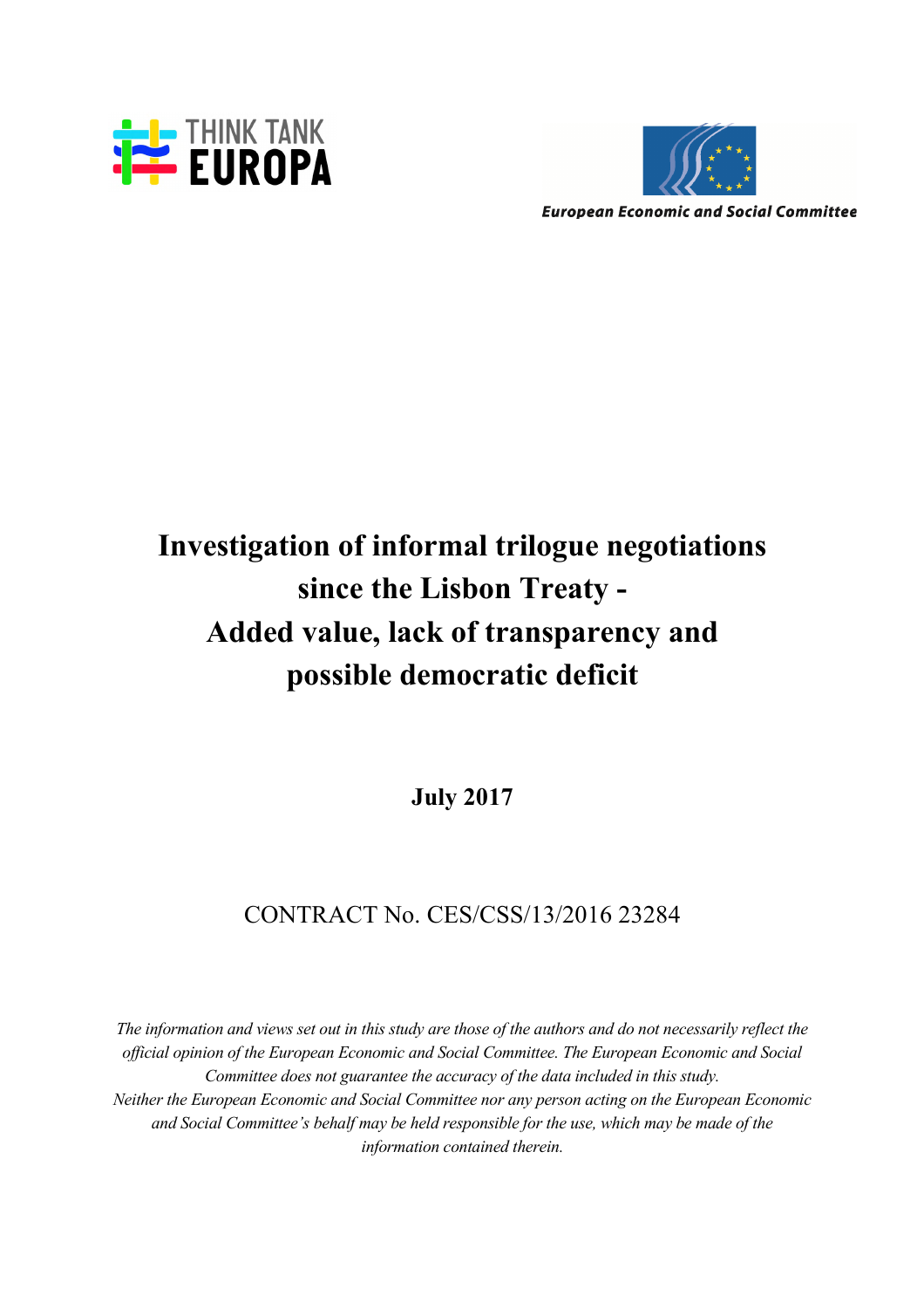| <b>Document information</b> |                                                                                     |
|-----------------------------|-------------------------------------------------------------------------------------|
| <b>STUDY FOR</b>            | The European Economic and Social Committee<br>(EESC)                                |
| <b>CONTRACT NUMBER</b>      | CES/CSS/13/2016 23284                                                               |
| <b>DATE</b>                 | <b>July 2017</b>                                                                    |
| <b>MAIN CONTRACTOR</b>      | Dr Maja Kluger Dionigi, Think Tank EUROPA,<br>Copenhagen                            |
| <b>SUBCONTRACTOR</b>        | Dr Christel Koop, Department of Political<br>Economy, King's College London         |
| <b>AUTHORS</b>              | Maja Kluger Dionigi<br>Christel Koop                                                |
| <b>CONTACTS</b>             | Maja Kluger Dionigi - mkr@thinkeuropa.dk<br>Christel Koop - christel.koop@kcl.ac.uk |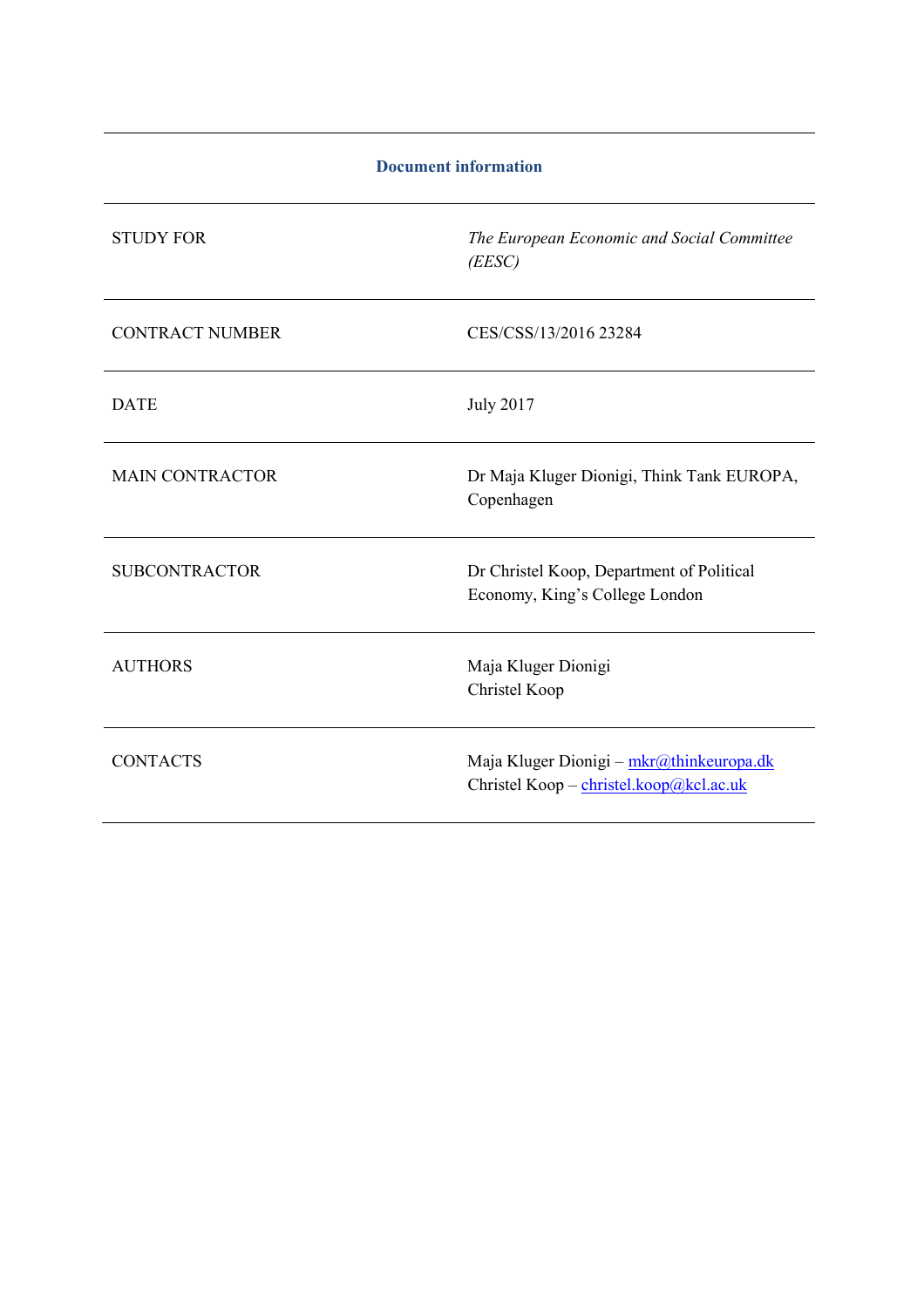### **Foreword**

Trilogues have long raised questions about transparency, political accountability and democratic participation, or rather the lack thereof, in EU law-making. The Council, Parliament and Commission meet in closed settings to negotiate EU legislation and facilitate its adoption at an early stage of the legislative process. Virtually all legal acts today are brokered in trilogues, even though the practice has no legal anchoring in the European Treaties and moves a key element of EU law-making, the interinstitutional political compromise, out of public scrutiny into a black box.

Our request for the Committee to commission the present study was sparked by widespread concern among many of our fellow members in the European Economic and Social Committee (EESC) and by growing public interest and debate. Our intention was to collect new empirical information on the development and use of trilogues that would help enhance understanding of the issue within the Committee and further the institutional, academic and public debate. This study is the first to comprehensively investigate the evolution and patterns of trilogues from the 1990s to today. The aim is to discuss their added value and possible democratic deficit, and derive policy recommendations for how the concerns of civil society could be addressed.

As the study will show, trilogues have not only become normal operating procedure, but are now one of the most important instruments for decision-making in the EU today. At the same time, they conflict with fundamental principles of democratic law-making. If EU policy-makers and legislators are to uphold their commitment to open and inclusive legislative conduct, solutions to this tension need to be found in order to reconcile the legitimate demands of civil society for transparency, participation and accountability with efficiency in law-making. This study serves as an important source of information that will help achieve this objective.

Bernd Dittmann Erik Svensson Member of the EESC Employers' Group Member of the EESC Employers' Group Federation of German Industries (BDI) Almega – the Employers' Organisation for the Swedish Service Sector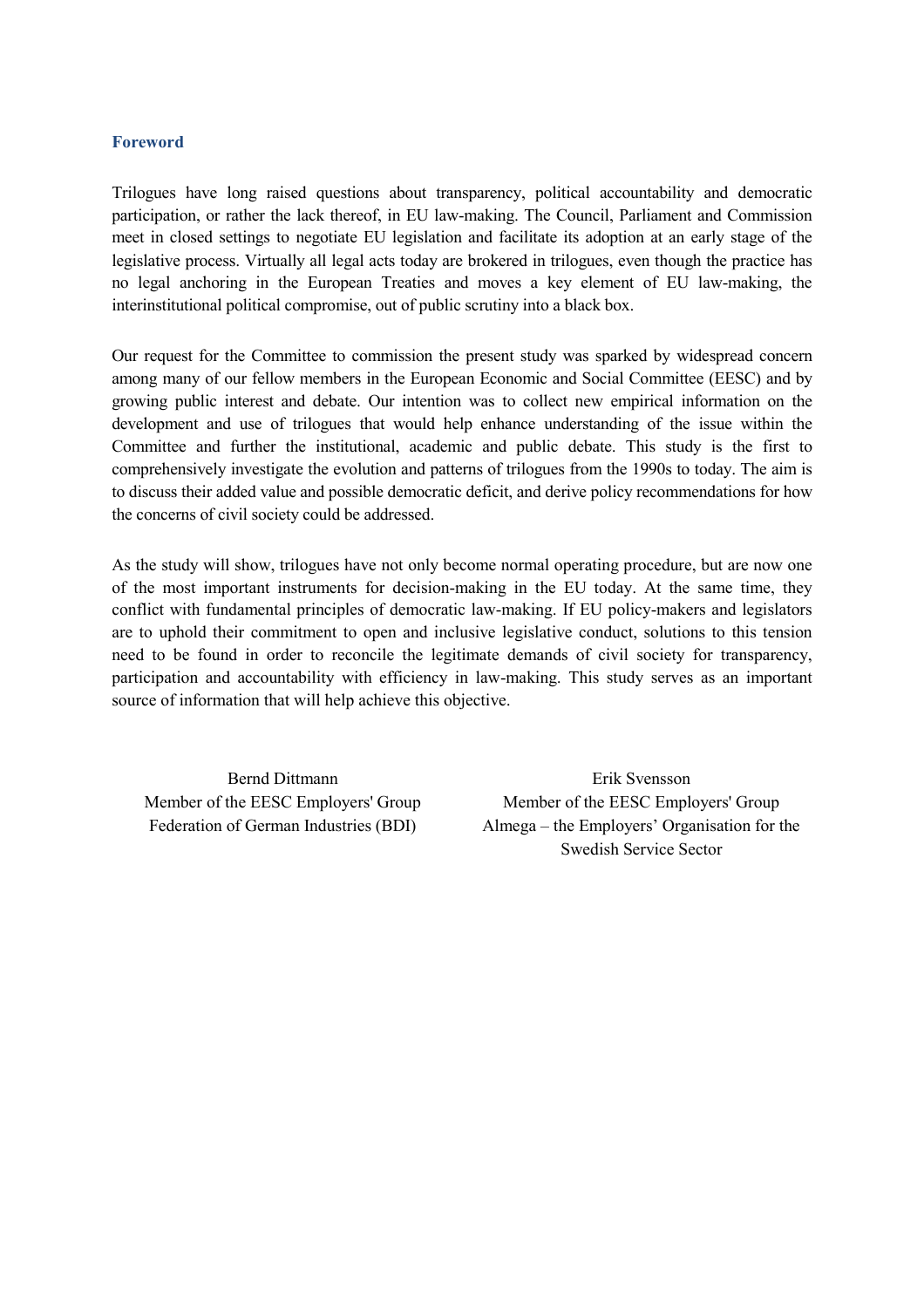#### **Abstract**

This study focuses on the use of trilogues and early agreements in the European Union (EU). Today, trilogues form the standard operating procedure for reaching agreements between the European Commission, European Parliament, and the Council of the EU. The use of trilogues has long raised concerns about public transparency and accountability. Much has already been done to improve the way in which each institution's negotiating team is held accountable to their respective institutions. However, there is still scope for improving the transparency of trilogue meetings. The purpose of this study is three-fold. First, we provide an overview of the recent developments in the use of trilogue meetings to reach early agreements. We provide a detailed descriptive statistical overview of the use of early agreements to conclude legislation in the period of 1999 to 2016, negotiated under the ordinary legislative procedure. Second, we analyse EU policy initiatives taken in the areas of transparency and accountability. Third, we suggest several avenues for improving the transparency and accountability of trilogues. The study draws on an extensive review of both academic and nonacademic literature on the use of trilogues and early agreements. We also present some new quantitative and qualitative data to shed light on the use of trilogues and early agreements.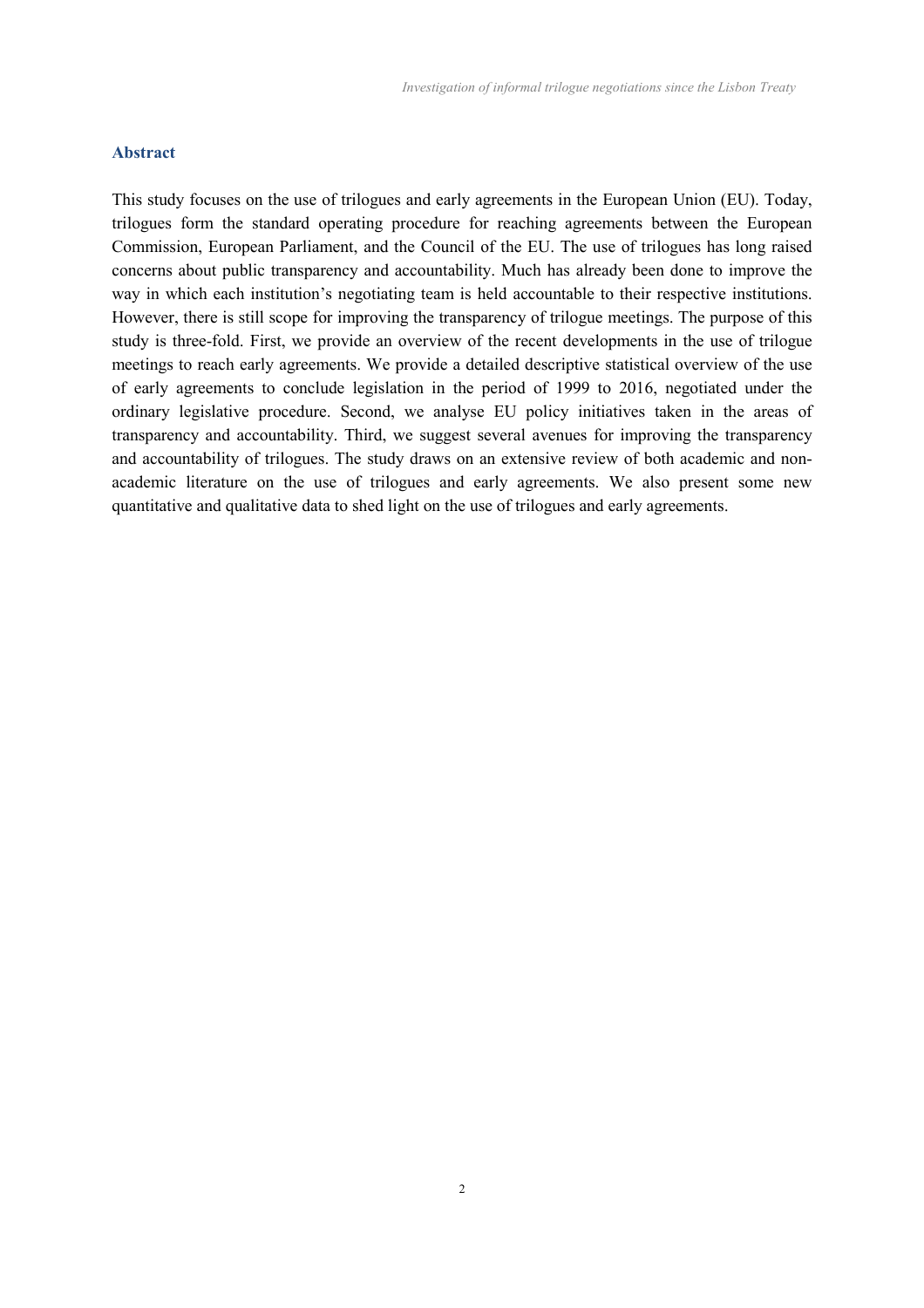## **Table of contents**

| 1.                                                                                          |  |
|---------------------------------------------------------------------------------------------|--|
| 1.1                                                                                         |  |
| 1.2                                                                                         |  |
| 2.                                                                                          |  |
| 2.1                                                                                         |  |
| 2.2                                                                                         |  |
| 2.3                                                                                         |  |
| 3.                                                                                          |  |
| 3.1                                                                                         |  |
| The duration of decision-making: Early agreements now take longer to be concluded 35<br>3.2 |  |
| 3.2                                                                                         |  |
| 3.3                                                                                         |  |
| 3.4                                                                                         |  |
|                                                                                             |  |
| 4.1                                                                                         |  |
| 4.1.1                                                                                       |  |
| 4.1.2                                                                                       |  |
| 4.2                                                                                         |  |
| 4.3                                                                                         |  |
| 4.3.1                                                                                       |  |
| 4.3.2                                                                                       |  |
| 4.3.3                                                                                       |  |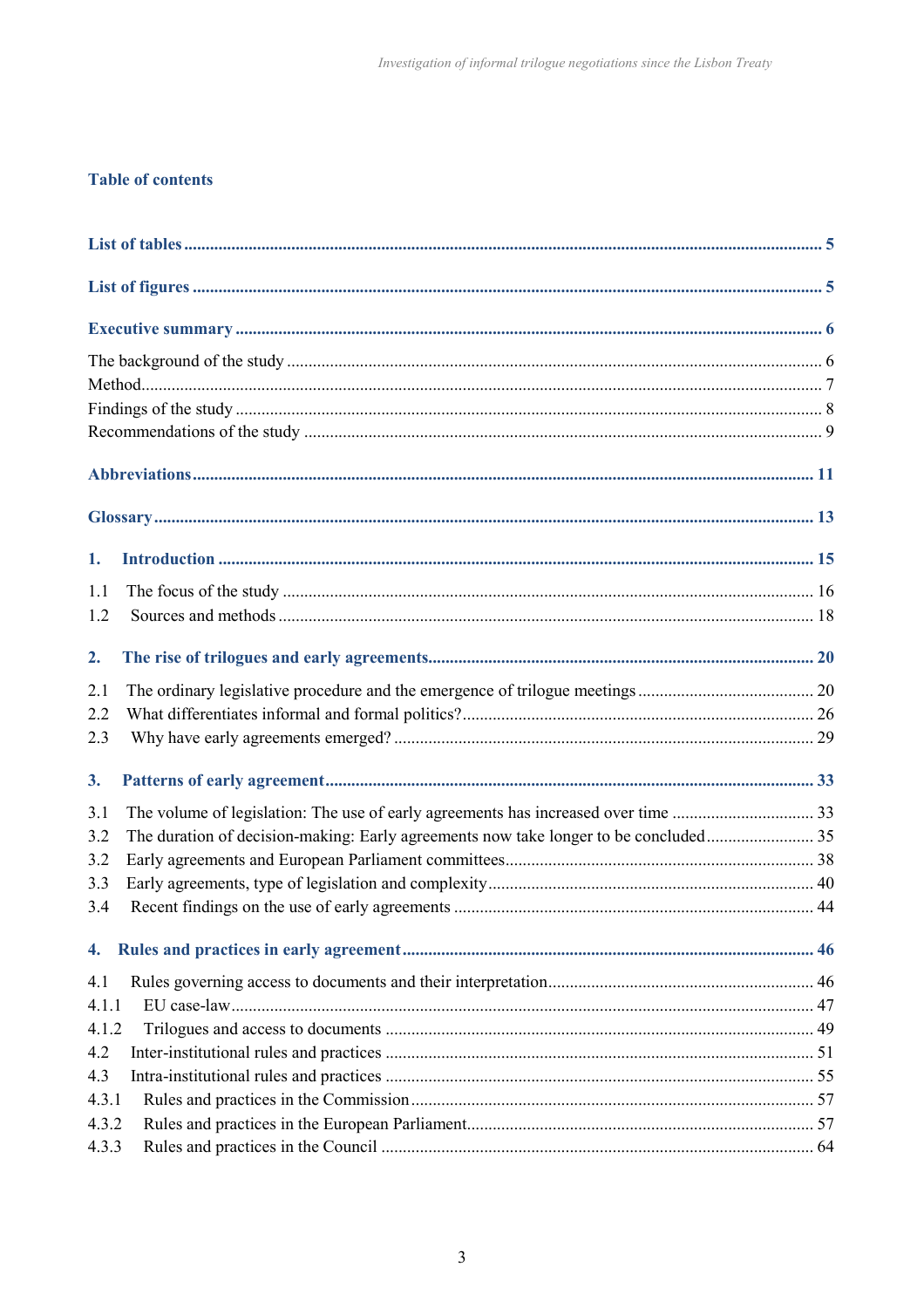| 5.1 |  |
|-----|--|
| 5.2 |  |
| 5.3 |  |
| 5.4 |  |
|     |  |
|     |  |
|     |  |
|     |  |
|     |  |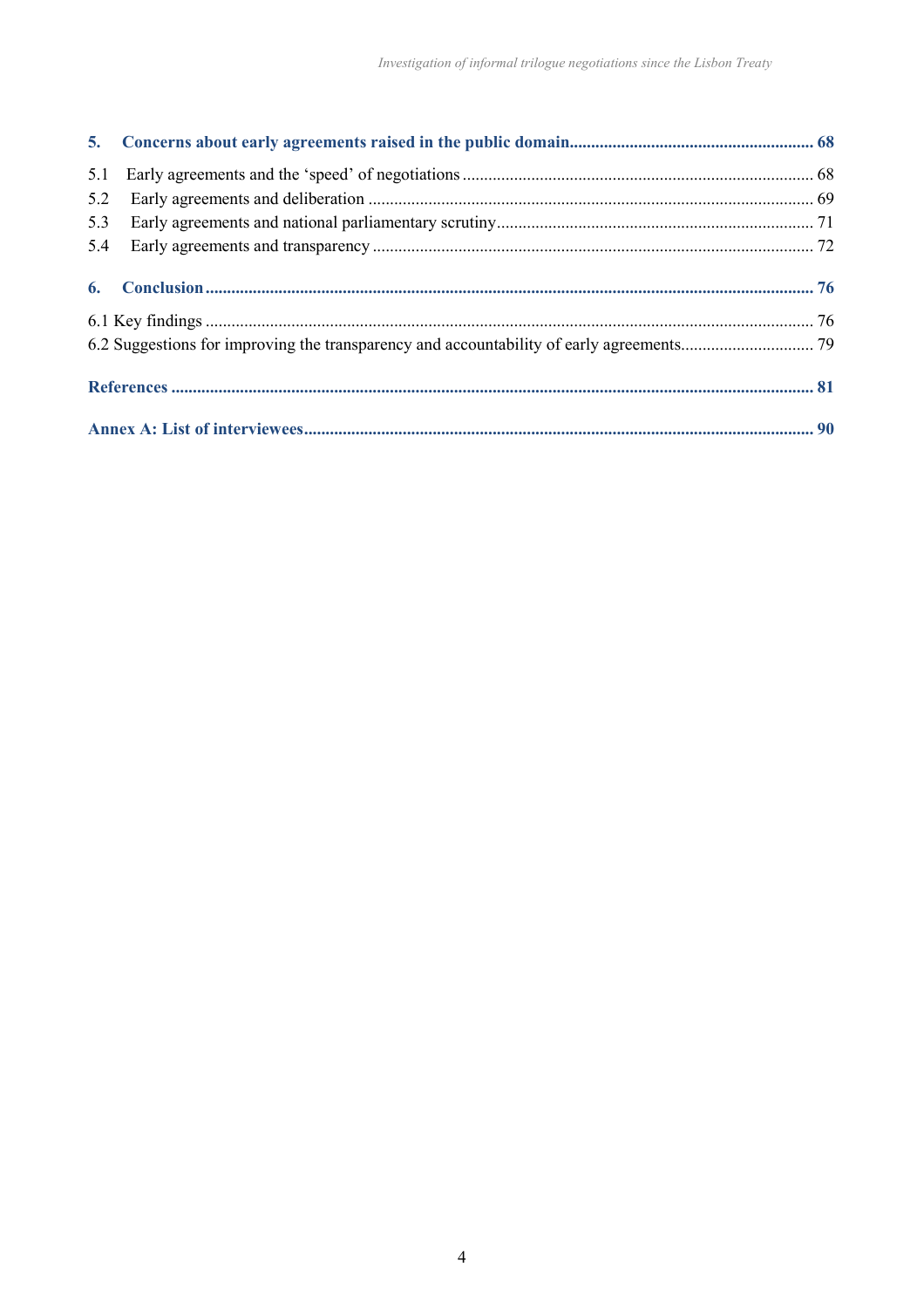## **List of tables**

## **List of figures**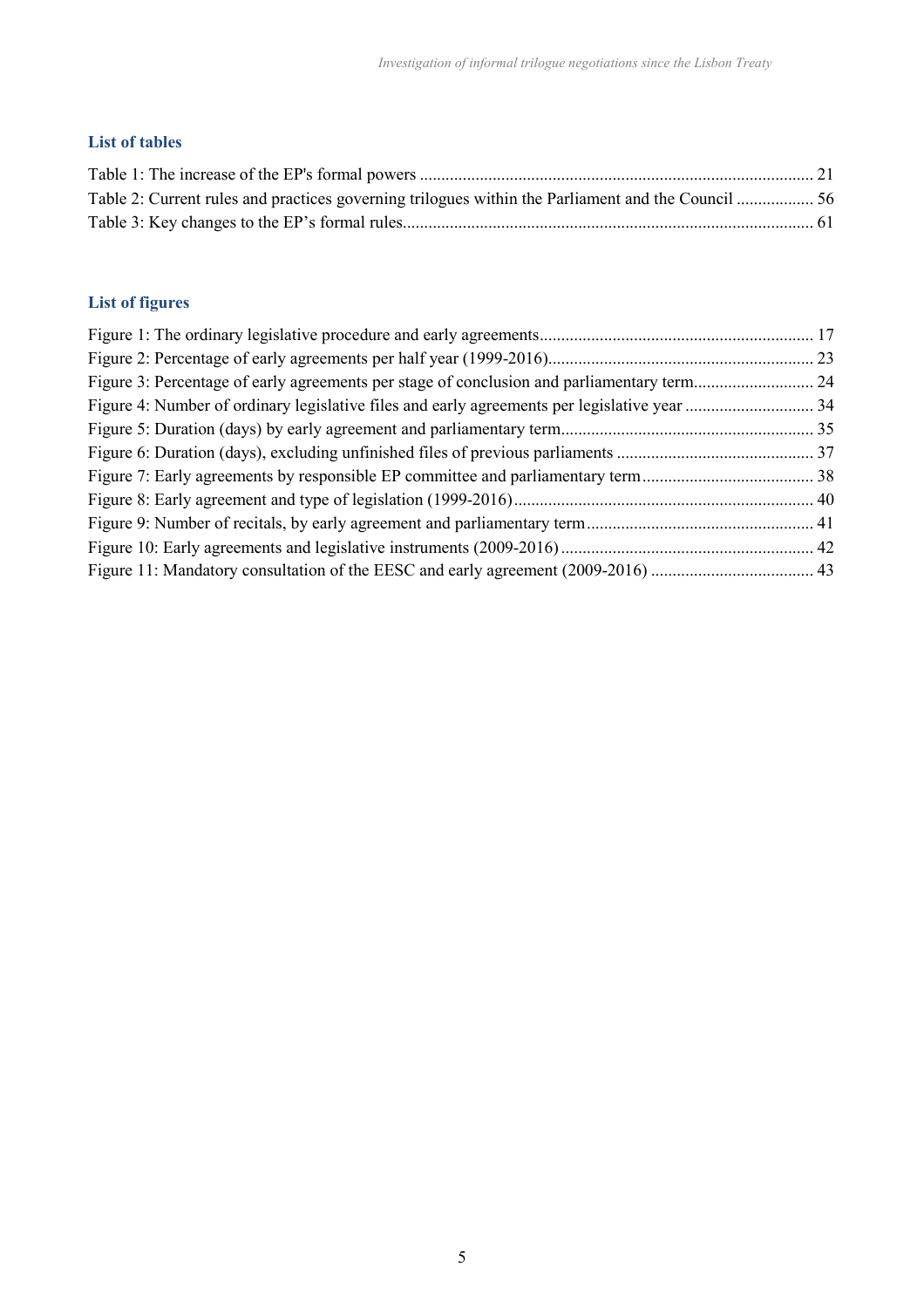## **Executive summary**

### **The background of the study**

This study looks at the EU institutions' use of trilogues and early agreements. Two features define early agreements: (1) they are concluded early during the ordinary legislative procedure (either at first reading or early second reading) and (2) the compromise is reached during informal trilogue meetings. In trilogue meetings, representatives from the European Parliament (EP), the Council of the European Union (Council) and the European Commission (Commission) negotiate and reach deals in closed meetings. These agreements have to be formally approved by the ministers in the Council and the EP's plenary before they become binding. Today the use of trilogues has become the standard operating procedure for reaching legislative agreements between the EP, the Council and the Commission. In the first half of the current parliamentary term (2014-2016), 75 percent of legislation was adopted following an early agreement.

The increased use of trilogues to reach early compromises has long raised concerns about transparency and accountability. Trilogues do not have legal reference in the 2009 Lisbon Treaty or in any earlier treaty. However, a number of commitments and claims have been made in the Treaty about the transparency of EU decision-making. Under the Lisbon Treaty (e.g., Article 15 TFEU), there is an obligation for all EU institutions to conduct their work as openly as possible and to make documents relating to the legislative procedure publicly available. The Lisbon Treaty also seeks to improve the EU's democracy by strengthening the EP, increasing the involvement of national parliaments, introducing elements of direct democracy into EU decision-making (i.e., the European Citizens' Initiative), and aiming to consult external stakeholders as widely as possible during the decision-making process. This raises the question of what the state of informal trilogue meetings is. In their current form, what do these meetings add to the legislative process and how can we evaluate their transparency and democratic quality?

The transparency and legitimacy of trilogues have again become topical with the European Ombudsman's investigation into the use of trilogues in 2016, the Interinstitutional Agreement on Better Law-Making of 2016, and the EP's revision of its Rules of Procedure in December 2016 – all aimed at boosting the transparency of legislative procedures.

Against this backdrop, the EESC has commissioned this study entitled 'Investigation of informal trilogue negotiations since the Lisbon Treaty – Added value, lack of transparency and possible democratic deficit'. As requested, the study covers the following three elements:

- 1. An overview of the recent developments in the use of trilogue meetings to reach early agreements, particularly since the Lisbon Treaty;
- 2. An analysis of EU policy initiatives in the areas of transparency and criticism of democratic deficit (that is, the involvement of the whole EP and other institutions, such as the EESC);
- 3. Based on the above, recommendations for how and whether transparency and accountability could be achieved.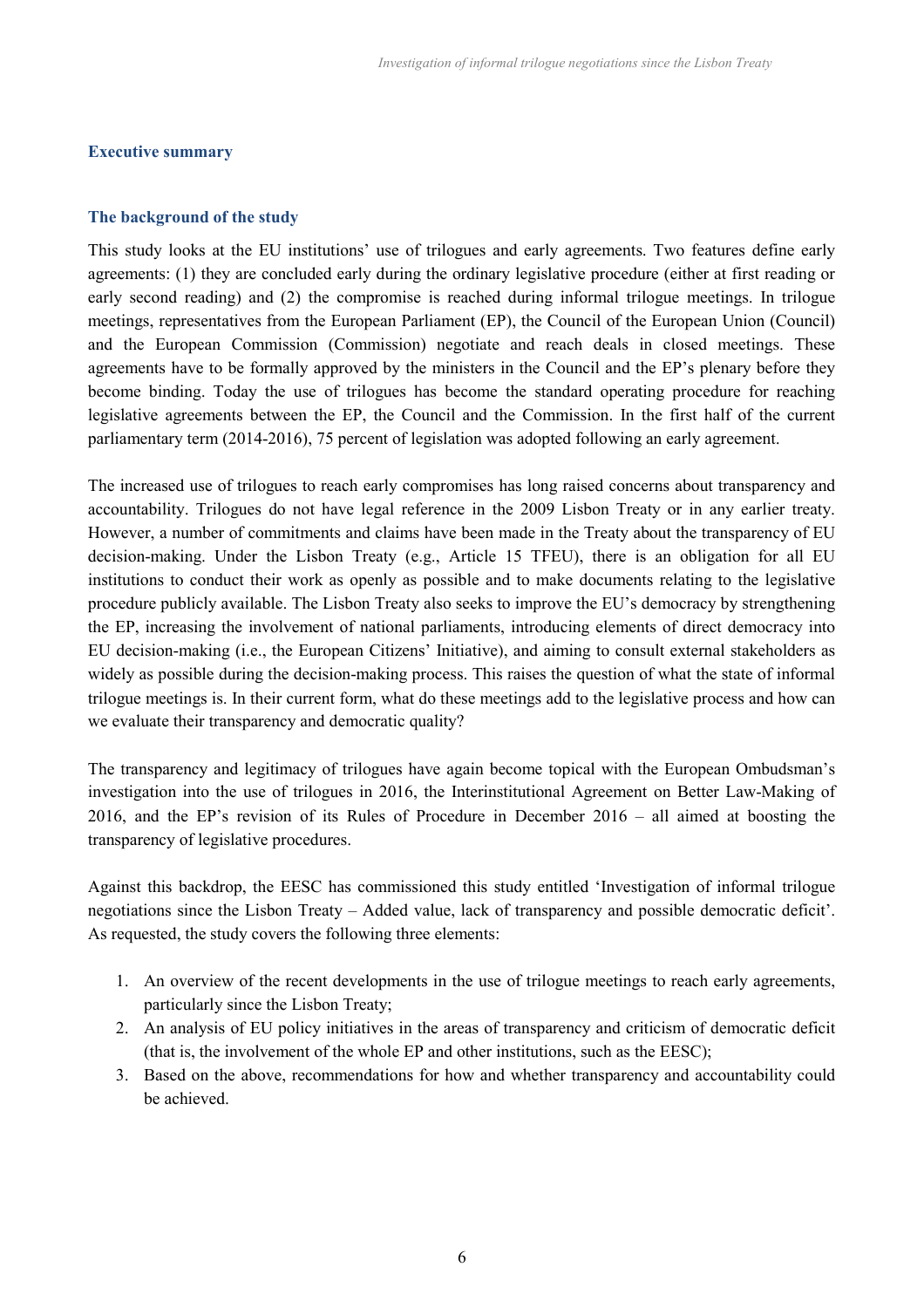To address these three elements, we offer a systematic overview and analysis of the patterns, challenges, rules, and practices of early agreements. We address the three aspects in the following way:

- By providing an overview of recent developments in the use of trilogues. First, we provide a descriptive statistical overview of all legislation finalised from 1999 until the end of 2016. We then explain why and when early agreements are used, particularly since the 2009 Lisbon Treaty (*Chapters 2 and 3*);
- By examining the policy initiatives taken to address concerns of transparency and accountability. First, we describe and discuss the policy initiatives taken by the EU institutions to address these concerns (*Chapter 4*). We then examine concerns raised by external stakeholders such as interest groups, about the use of trilogue meetings (*Chapter 5*);
- By suggesting potential avenues for strengthening transparency and accountability of early agreements (*Chapter 6*).

## **Method**

The study relies on an extensive review of both scholarly and practitioners' literature on trilogues and early agreements. We also use new quantitative and qualitative data in the report.

To thoroughly assess the pattern of early agreements today and over time, we used quantitative data on all finalised legislation agreed under the ordinary legislative procedure between 1999 and 2016 (*Chapters 2 and 3*). Data between 2009-2014 had already been collected as part of previous academic studies, and we collected data for the first two and a half years of the current parliamentary term, covering the 2014-2016 period.

To understand the concerns of external stakeholders about trilogues and early agreements, we also conducted three analyses of (1) the bi-annual reports from the Conference of Parliamentary Committees for Union Affairs (COSAC) since 2009, (2) the Brussels online media's coverage of trilogue meetings after the Lisbon Treaty, and (3) the 50 submissions to the public consultation of the European Ombudsman's investigation into transparency of trilogues in 2016 (*Chapter 5*).

Finally, to gain a deeper understanding of the Commission's, Council's, and EP's practices during trilogues, we conducted 18 interviews with EU policy-makers in Brussels in April 2017 (please see Annex A). Many of the practices on trilogues inside and between the EU institutions are not written down, which highlights the importance of interviewing people inside the institutions to understand the practical conduct of trilogues. All of the interviewees were guaranteed anonymity and confidentiality, which allowed them to speak more freely. Information gained from the interviews is particularly used in *Chapter 4*.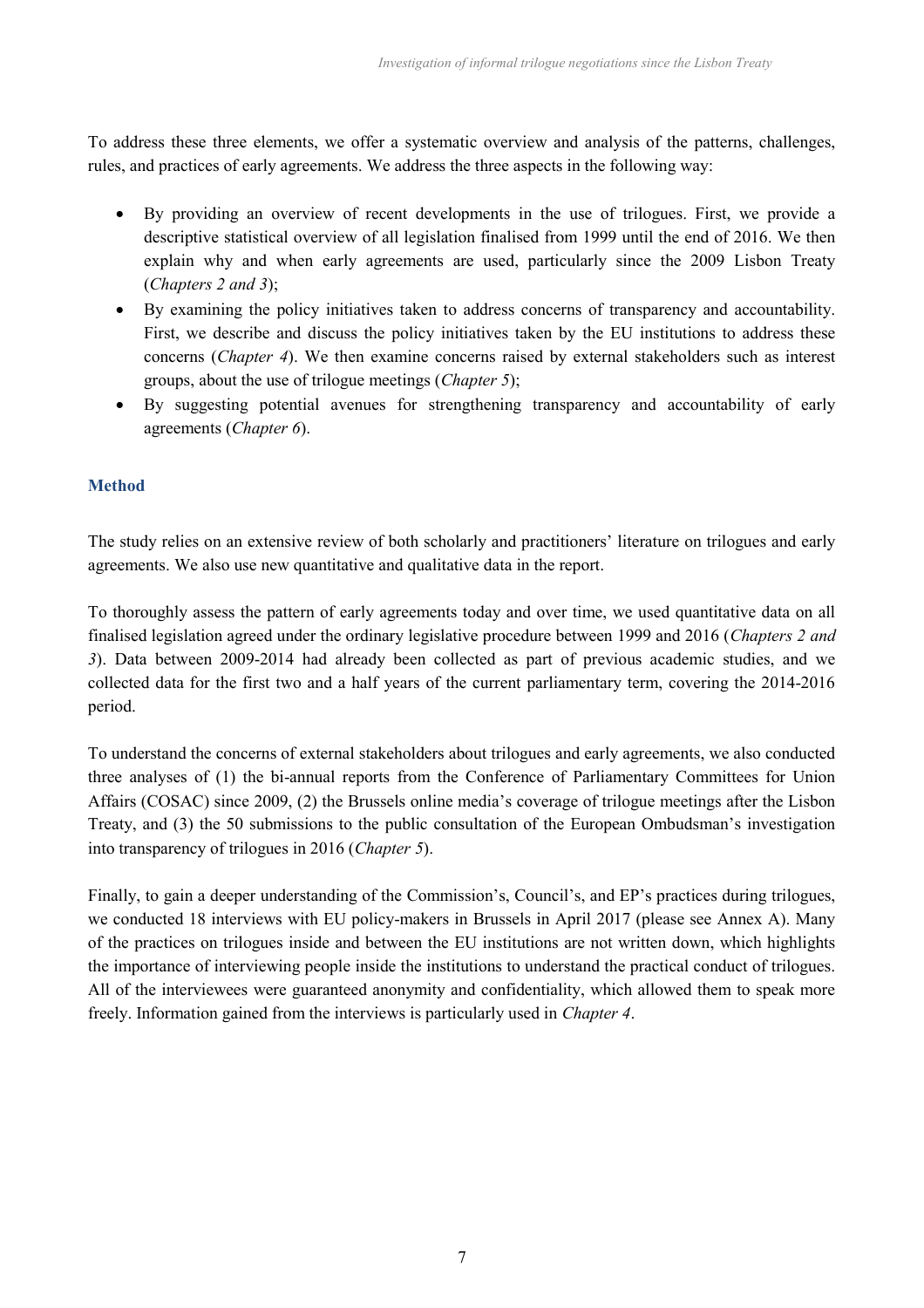## **Findings of the study**

In *Chapters 2 and 3*, we find that:

- The use of early agreements has increased rapidly between 1999 and 2008 and has stabilised since 2008;
- Looking at the full period between 1999 and 2016, procedures *with* early agreements have taken less time than procedures *without* early agreement. However, since 2014, procedures *with* early agreements have taken significantly longer than procedures *without* early agreements. Most nonearly agreements concern uncomplicated legislation which can be adopted quickly and without (major) changes;
- Since 2009, early agreements have become the default option for almost all the EP committees, even for committees that have only gained full co-decision powers with the Lisbon Treaty;
- Files concluded by early agreement since the Lisbon Treaty came into force in December 2009 are characterised by higher levels of complexity than files that are not subject to early agreements.

Existing academic and non-academic studies show that the popularity of early agreements reflects a number of concurrent factors, most notably: (1) growing levels of trust and cooperation between the Council and the EP, (2) efficiency gains, and (3) the desires of the co-legislators' negotiating teams to be seen as successful and reliable negotiators.

In *Chapter 4*, we show that the rules and practices on trilogues within the Council and the EP have become more 'institutionalised' over time and have, at least to some extent, addressed the democratic deficit associated with early agreement. In the early 2000s, the Council's and the EP's negotiating teams in trilogue were largely able to negotiate in an unconstrained institutional environment. This is no longer the case: there are elaborate intra-institutional mechanisms in place to secure the representativeness, accountability, and transparency of the negotiating teams vis-à-vis their respective institutions. In the EP, trilogues have become more inclusive (by including all political groups), representative of the whole Parliament (by having the initial negotiating mandate endorsed in plenary), and accountable (by requiring the negotiating team to regularly report back to their committee and political groups). This has made it easier for Members of the EP (MEPs) not present in trilogues to follow what is going on and to hold negotiating teams to account. It has also made it easier for external stakeholders (such as interest groups) and interested members of the public to follow the progress made in trilogues by following the web-streamed committee and plenary meetings, where updates are given by the negotiating team to other MEPs.

*Chapter 4* also shows that, unlike the EP, the Council has not included its rules of procedure in its working procedures on trilogues. Even though they are not written down, there are widely shared and entrenched practices within the Council in terms of how the presidency (representing the Council in trilogues) obtains its mandate and reports back to the Council after each trilogue meeting. Unlike the EP and the Commission, the Council's mandate is not always publicly available as only mandates given by means of a General Approach (when the initial negotiating mandate is approved by the ministers) are public.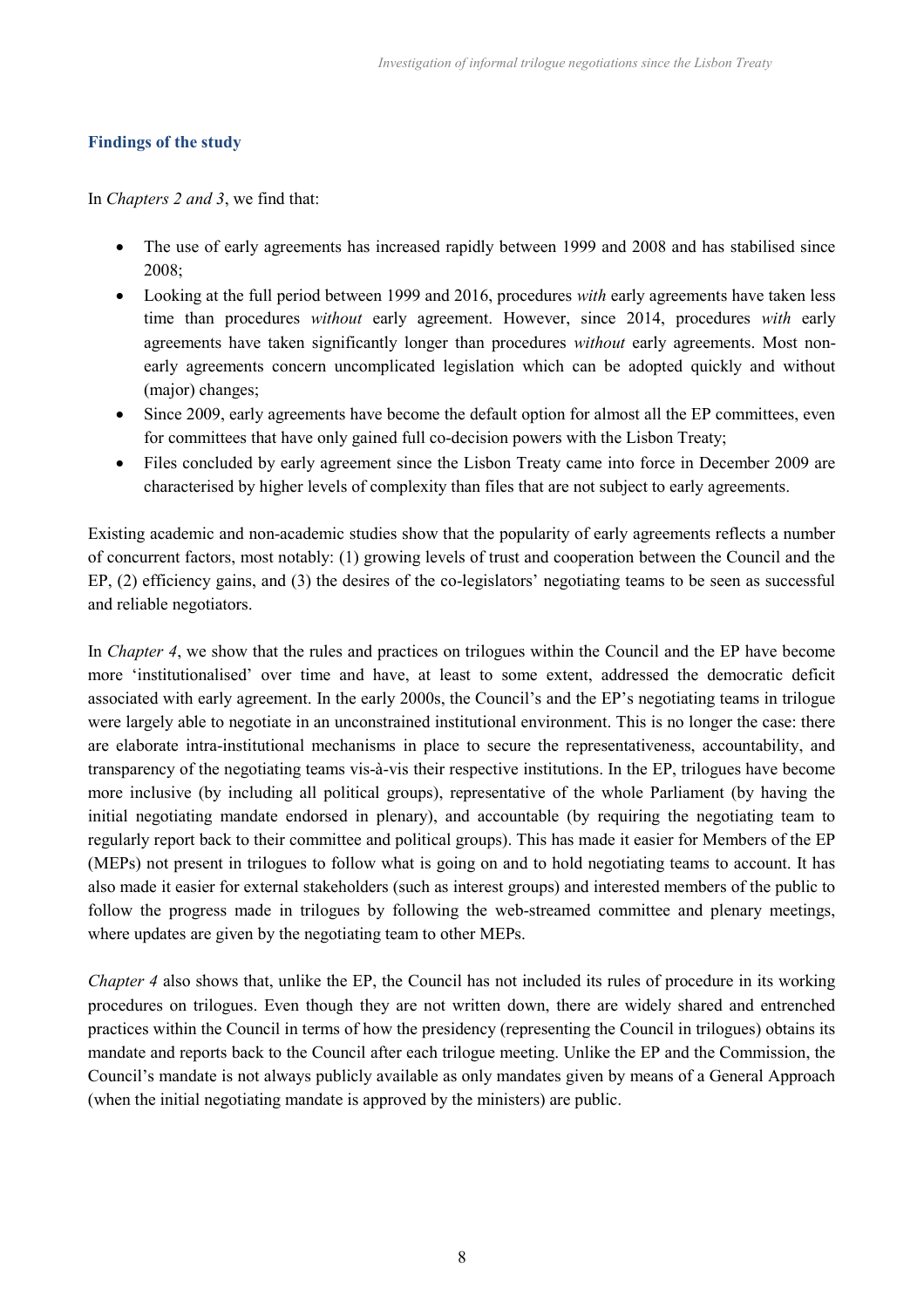The EESC or other EU institutions (other than the Commission, Council, and the EP) neither have access to trilogue meetings nor enjoy a privileged prerogative in trilogues. They have the same standing as external stakeholders.

In *Chapter 5*, we show that a number of concerns exist in the public domain about trilogue meetings, in particular that:

- *Early agreements are perceived to result in more delegation of powers to the Commission*. This is, however, difficult to establish empirically. A proper examination of this conjecture would require a comparison of the delegation of powers to the Commission under conditions of early and non-early agreements. As 75 percent of all legislation is currently concluded by early agreements, we do not have non-early agreements with similar features to compare them against;
- *Early agreements are perceived to reduce the quality of legislation due to the limited use of impact assessment on substantive amendments introduced after the Commission has put forward its proposal*. This concern is not only confined to legislation concluded by means of an early agreement, but to all legislation that changes considerably after the introduction of the Commission proposal. More frequent impact assessments on substantive amendments introduced later in the policy process may, indeed, prevent the potential negative consequences of amendments that have not been accounted for in the Commission's ex-ante impact assessment;
- *Some national parliamentary chambers find it more challenging to conduct effective parliamentary scrutiny*. This is because they rely on their government to provide them with information about trilogues and to give them access to LIMITE (classified) documents;
- *The efficiency of early agreements is seen to come at the expense of transparency*. The absence of an official paper trail during trilogue meetings indeed makes it challenging for external stakeholders (such as interest groups) to follow what happens during trilogue meetings and to fully grasp how inter-institutional disagreements have been solved. This creates an uneven playing field between stakeholders that are well-connected and resourceful and those that are not.

## **Recommendations of the study**

A number of changes could be introduced to make trilogues more transparent to the outside world. This would also facilitate the account-holding processes in national parliaments as well as in the plenary of the EP and the rest of the Council. In particular, increased transparency on the initial position of the Council and public access to the four-column document after the conclusion of negotiations would make it easier for external stakeholders to understand the positions of all the participants in trilogue meetings and enhance the understanding of how differing positions are reconciled.

In *Chapter 6*, we suggest two main avenues for improving transparency of trilogues:

 *To make the Council's initial mandate public.* The Council could aim to make its initial mandate publicly available before the first trilogue negotiations, as is the case for mandates adopted as a General Approach at the ministerial level. Currently, when mandates are adopted solely at the level of Coreper, they are not always made public.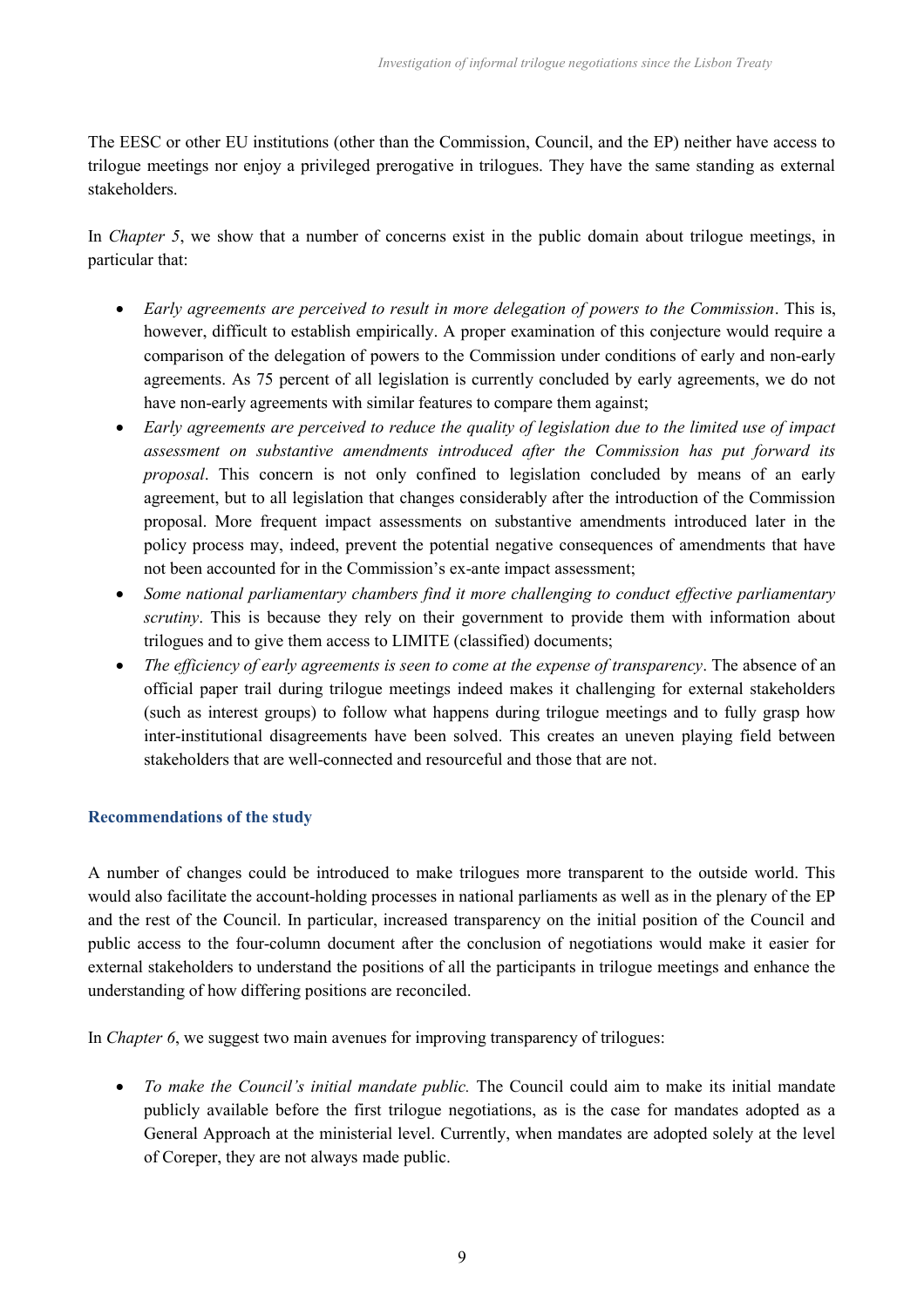- *To create a joint database on legislative files*. As part of the institutions' commitment in the Interinstitutional Agreement on Better Law-Making of 2016 to create a joint database – merging existing databases – the following information about trilogues may be included:
	- o Trilogue dates could be published ex-ante where they are known, together with an annotated trilogue agenda;
	- o Four-column documents could be made automatically available in the joint database when legislation is finalised, so that stakeholders do not have to apply for access to these documents;
	- o A user-friendly database could be set up, allowing documents to be found without knowing the specific document numbers (as is currently the case for the Council Register). Once the database is up and running, it could provide an e-mail newsletter sign-up service with updates on the trilogues and legislative process. This would foster a level playing field among interest groups by making access to information easily available to everyone; not just to the well-connected and resourceful ones.

Similarly to the European Ombudsman, we acknowledge the importance of trilogues for facilitating negotiations and compromises between the EU institutions, but we also highlight the difficulties that wider audiences face in finding out when trilogues take place, what is being discussed, and by whom.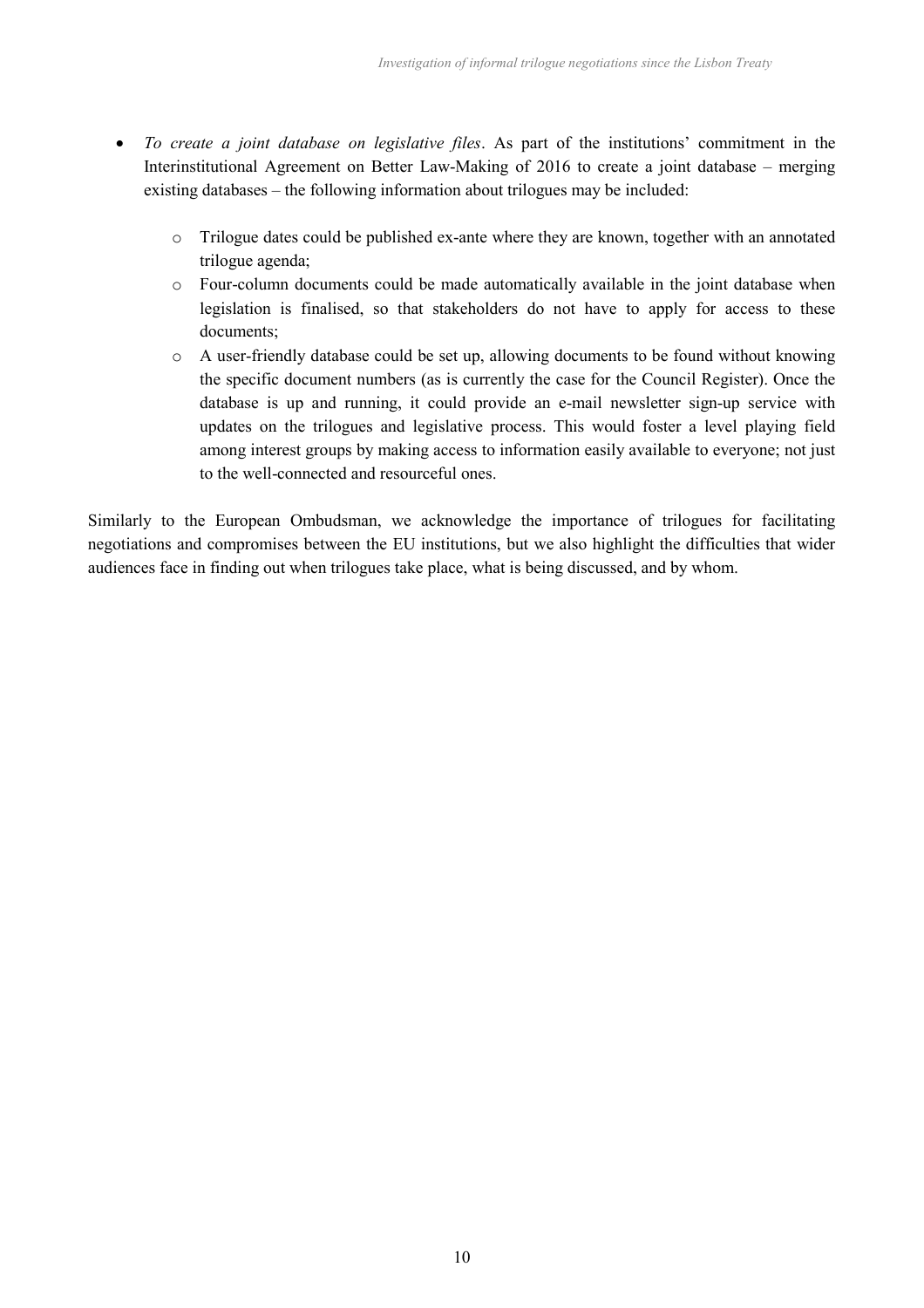## **Abbreviations**

| <b>AFET</b>     | European Parliament Committee on Foreign Affairs                                 |
|-----------------|----------------------------------------------------------------------------------|
| <b>AFCO</b>     | European Parliament Committee on Constitutional Affairs                          |
| <b>AGRI</b>     | European Parliament Committee on Agriculture and Rural Development               |
| <b>ALDE</b>     | Group of the Alliance of Liberals and Democrats for Europe                       |
| <b>BUDG</b>     | European Parliament Committee on Budgets                                         |
| <b>DEVE</b>     | European Parliament Committee on Development                                     |
| <b>CJEU</b>     | Court of Justice of the European Union                                           |
| Commission      | <b>European Commission</b>                                                       |
| <b>CONT</b>     | European Parliament Committee on Budgetary Control                               |
| Coreper         | <b>Committee of Permanent Representatives</b>                                    |
| COSAC           | Conference of Parliamentary Committees for European Affairs                      |
| Council         | Council of the European Union                                                    |
| <b>CULT</b>     | European Parliament Committee on Culture and Education                           |
| <b>EESC</b>     | European Economic and Social Committee                                           |
| <b>ECON</b>     | European Parliament Committee on Economic and Monetary Affairs                   |
| <b>EMPL</b>     | European Parliament Committee on Employment and Social Affairs                   |
| <b>ENVI</b>     | European Parliament Committee on Environment, Public Health, and Food Safety     |
| EP              | European Parliament                                                              |
| EP <sub>5</sub> | Fifth (European) parliamentary term, 1999-2004                                   |
| EP <sub>6</sub> | Sixth (European) parliamentary term, 2004-2009                                   |
| EP7             | Seventh (European) parliamentary term, 2009-2014                                 |
| EP8             | Eighth/current (European) parliamentary term, 2014-2019                          |
| EPP             | Group of European People's Party                                                 |
| <b>ETUC</b>     | European Trade Union Confederation                                               |
| EU              | European Union                                                                   |
| <b>FEMM</b>     | European Parliament Committee on Women's Rights and Gender Equality              |
| Greens/EFA      | Groups of the Greens/European Free Alliance                                      |
| <b>GRI</b>      | Inter-Institutional Relations Group (Groupe des Relations Interinstitutionelles) |
| <b>IMCO</b>     | European Parliament Committee on Internal Market and Consumer Protection         |
| <b>INTA</b>     | European Parliament Committee on International Trade                             |
| <b>ITRE</b>     | European Parliament Committee on Industry, Research, and Energy                  |
| <b>JURI</b>     | European Parliament Committee on Legal Affairs                                   |
| JURI & IM       | European Parliament Committee on Legal Affairs and Internal Market               |
| <b>LIBE</b>     | European Parliament Committee on Civil Liberties, Justice and Home Affairs       |
| <b>MEP</b>      | Member of the European Parliament                                                |
| NGO             | Non-governmental organisation                                                    |
| <b>PECH</b>     | European Parliament Committee on Fisheries                                       |
| <b>REFIT</b>    | European Commission's 2012 Regulatory Fitness and Performance Programme          |
| <b>REGI</b>     | European Parliament Committee on Regional Development                            |
| SD              | Standard deviation                                                               |
| S&D             | Group of the Progressive Alliance of Socialists and Democrats in the European    |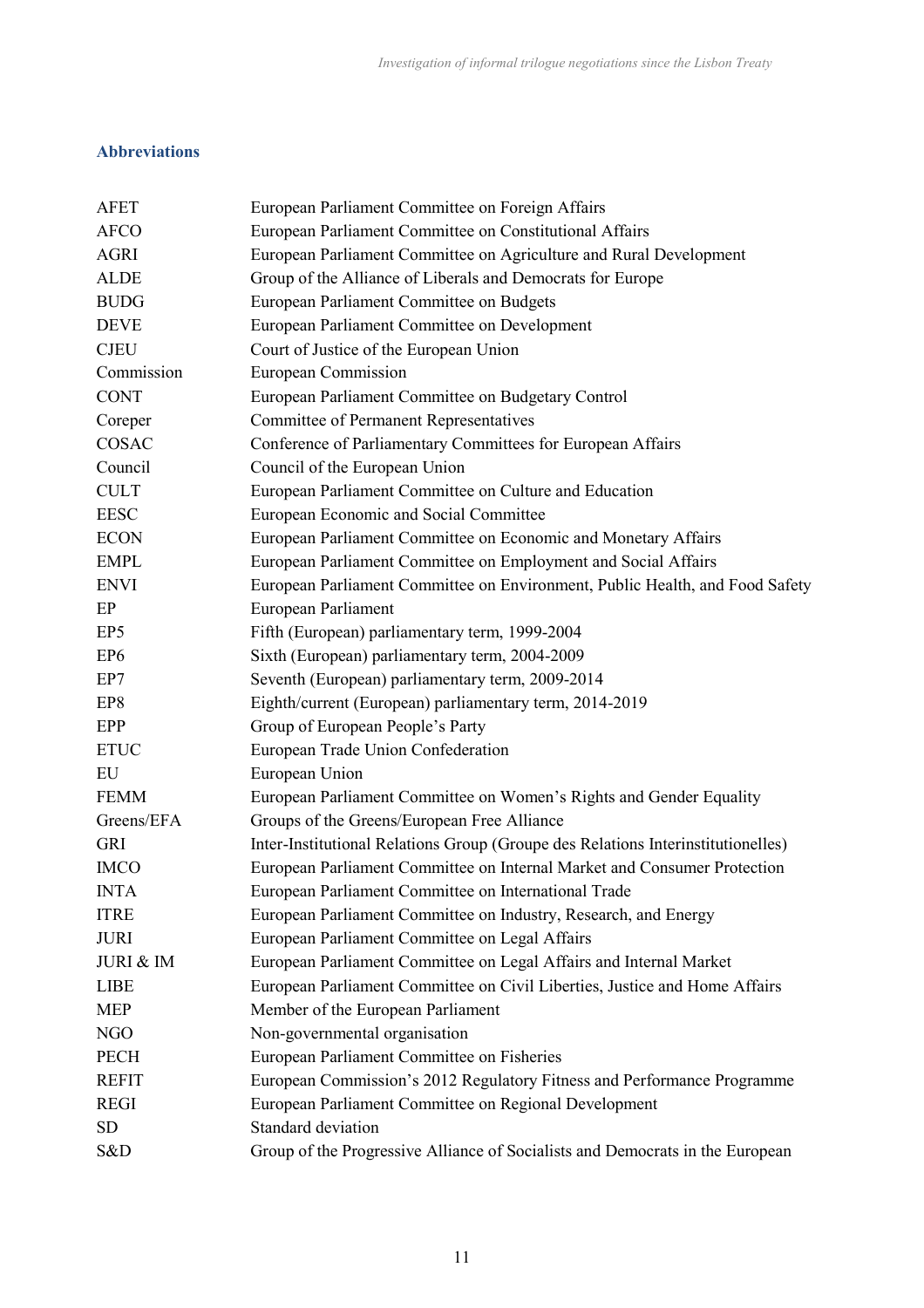| Parliament (abbreviated PES before the eighth parliamentary term)             |
|-------------------------------------------------------------------------------|
| Treaty of the European Union (originally signed in Maastricht in 1992)        |
| Treaty on the Functioning of the European Union (originally signed in Rome in |
| 1958 as the Treaty establishing the European Economic Community)              |
| European Parliament Committee on Transport and Tourism                        |
|                                                                               |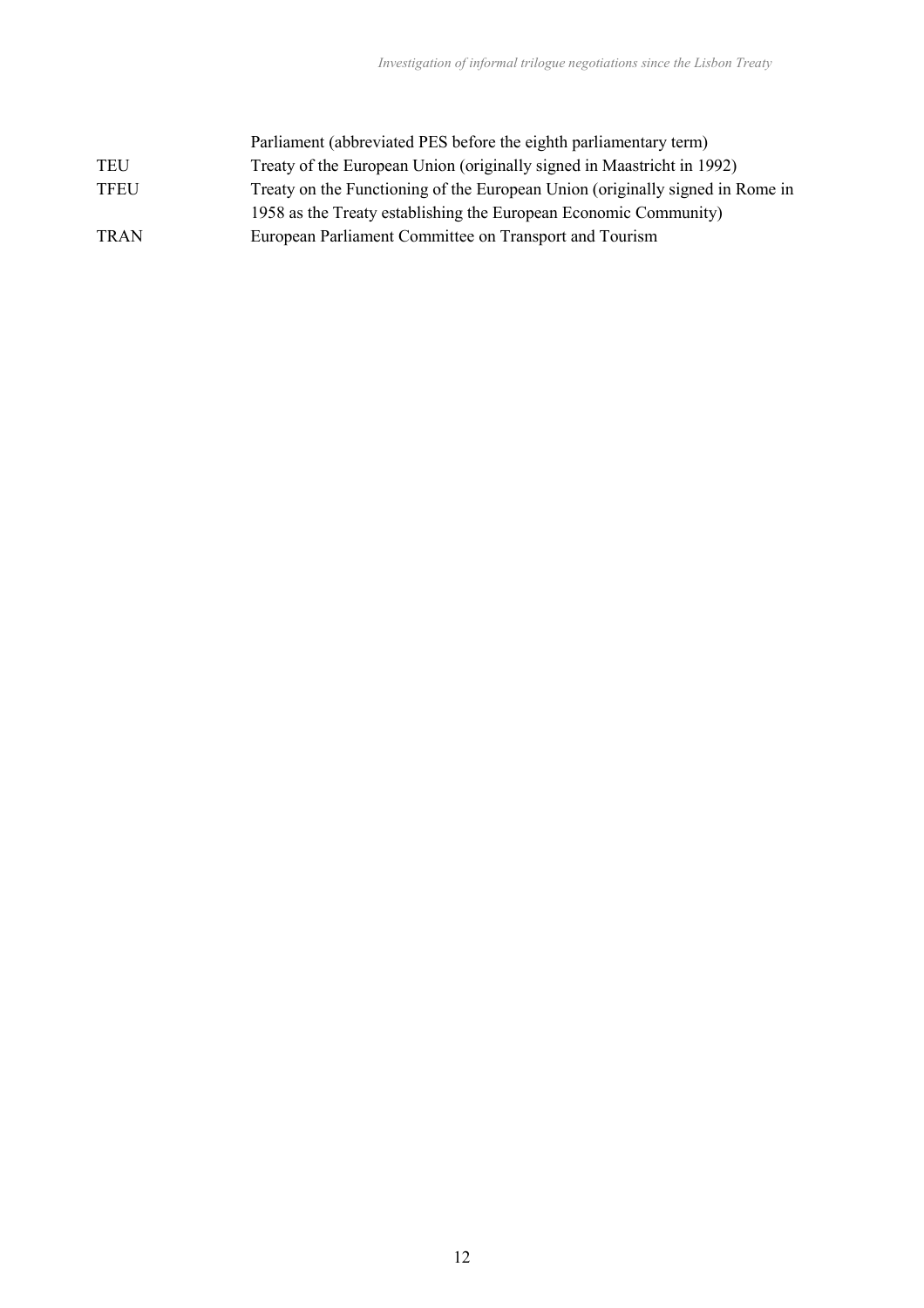## **Glossary**

*B-point* – An item on the agenda of the Council that requires discussion before approval by the ministers. Bpoints are different from A-points, the latter being be approved by the Council without debate, although ministers can express their opinion on the item at the time of the approval.

*Comitology* – A set of procedures through which the Commission exercises the implementing powers conferred to it by the Council and the Parliament. The implementation is scrutinised by committees with representatives from the member states.

*Coreper* – Committees of the permanent representatives of member states to the EU, which meets weekly and is responsible for the preparation of the work of the Council. Depending on the policy area, the committee takes the form of Coreper I or Coreper II. The committee discusses (proposed) EU legislation, serves as intermediary between the member states' capitals and Brussels-based EU institutions, supervises the work of groups of experts, and monitors the work of working parties and committees consisting of member state officials who prepare legislative dossiers at the technical level.

*Early agreements* – ordinary legislative dossiers that have the following two features:

- 1) They are concluded early during the ordinary legislative procedure, either at first reading or at early second reading;
- 2) An inter-institutional compromise is reached on the contents during trilogue meetings.

*Four-column document* (also known as multi-column document) – A working document that forms the basis of the discussions between the Parliament, the Council and the Commission in trilogues on ordinary legislative files. Four-column documents are produced at different stages of the legislative process, and include the positions of the three institutions as well as the compromise made on the text of the proposal, as negotiated in trilogues.

*General Approach* – A political agreement reached in the Council on its first reading position at the ministerial level. If such an agreement is reached, and inter-institutional negotiations are started in trilogues, the agreement serves as the negotiating mandate for the presidency.

*Ordinary legislative procedure* (formerly called 'the co-decision procedure') – The standard decisionmaking procedure in the EU since the Lisbon Treaty came into force in 2009. Following this procedure, the Commission tables a legislative proposal and both the Council and the Parliament have a deciding vote on the (amendments to the) proposal.

*Political trilogue* – A trilogue meeting that focuses on the political aspects of an ordinary legislative dossier and is attended by political representatives of the Parliament, the Council and the Commission.

*Rapporteur* – The MEP responsible for a certain dossier on behalf of the relevant committee of the European Parliament. The rapporteur is responsible for the preparation of the committee report on a Commission proposal and acts as EP representative in (political) trilogue meetings.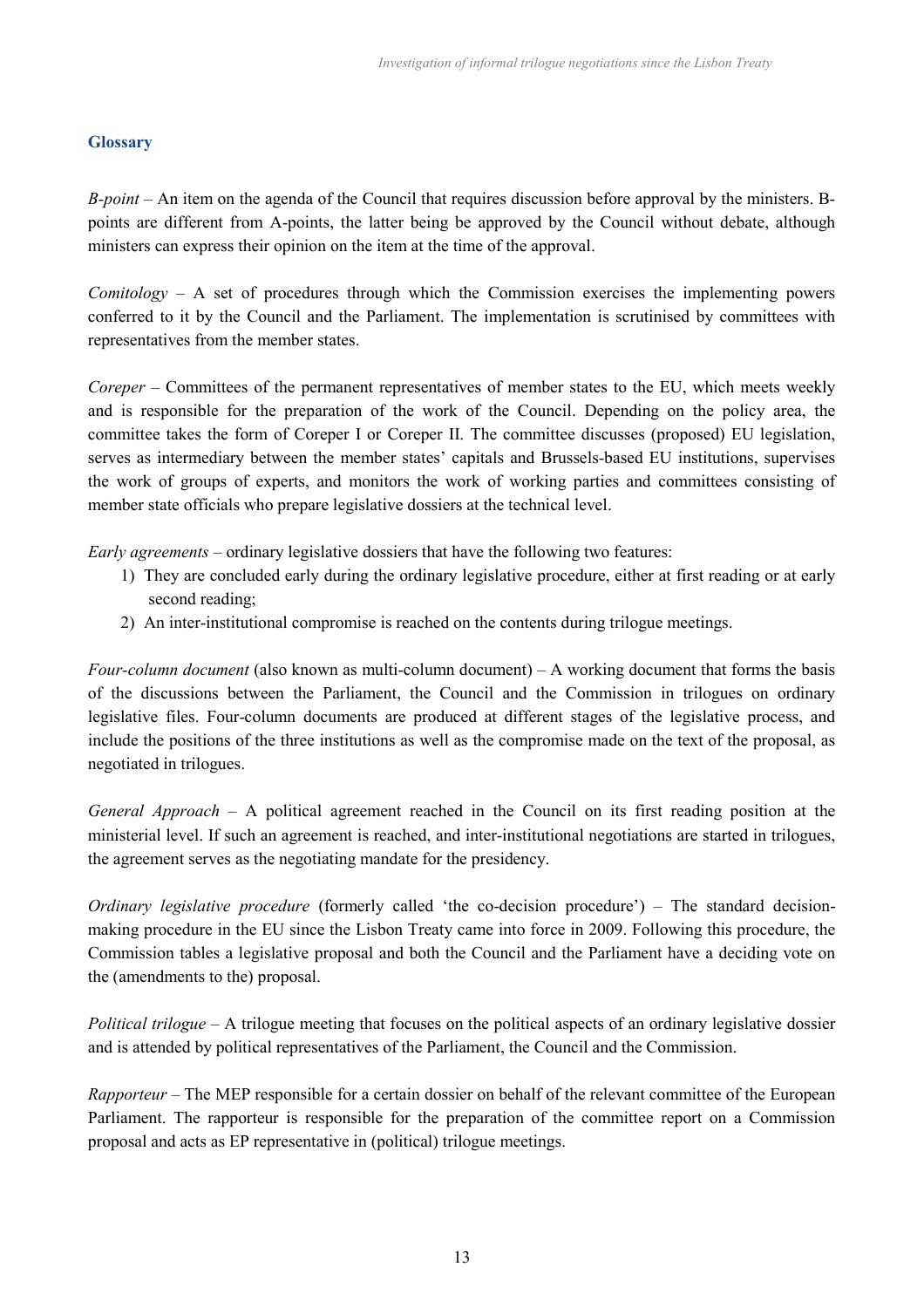*Shadow rapporteur* – An MEP responsible for following the work on a certain dossier on behalf of an EP political group, which does not hold the rapporteurship on the dossier. Shadow rapporteurs coordinate and negotiate with the rapporteur and are invited to attend the (political) trilogue meetings on the dossier.

*Technical trilogue* (also known as technical meeting) – A trilogue meeting that focuses on the technical aspects of an ordinary legislative dossier, including the formulation of the political agreement reached in political trilogues, and which is attended by technical-level representatives of the Parliament, the Council and the Commission.

*Trilogues* – Informal and secluded meetings on ordinary legislative dossiers attended by representatives of the Parliament, the Council and the Commission.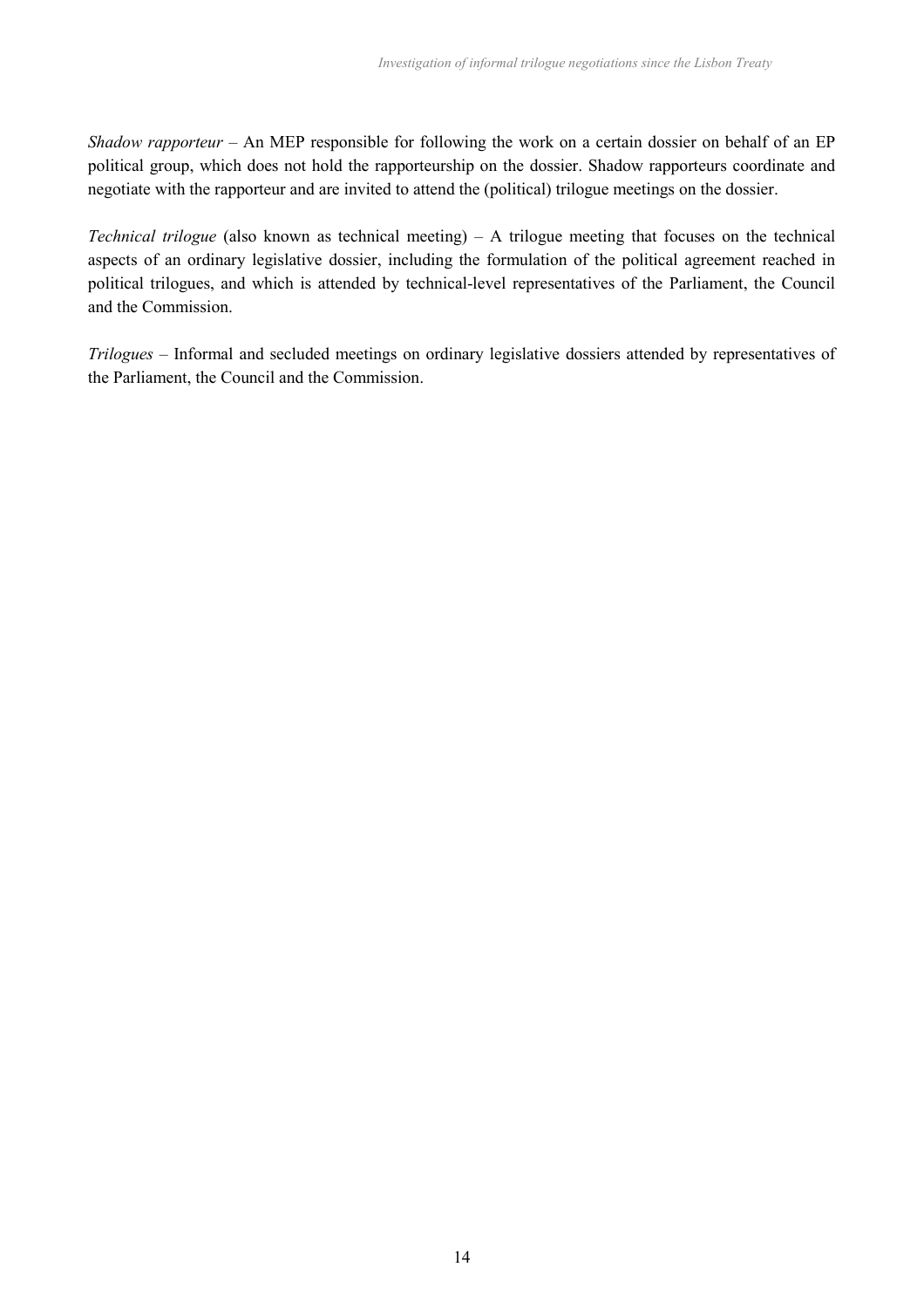## **1. Introduction**

The introduction of the co-decision procedure with the Maastricht Treaty in 1993, and its gradual extension to new areas with successive treaty revisions is largely viewed as a major step forward in attempting to consolidate European democracy by empowering the European Parliament's (EP) legislative powers. With the Lisbon Treaty of 2009, co-decision was renamed as 'the ordinary legislative procedure', covering almost all European Union (EU) policy areas and elevating the EP to a genuine co-legislator with the Council of the EU (hereafter Council). However, the ordinary legislative procedure has also brought with it new developments that have put into question the transparency and accountability of the EU's decision-making. First, there has been a steady rise in first reading agreements since the 1999 Amsterdam Treaty, when it became possible to finalise legislation at first reading. Second, the use of informal trilogues – where the European Commission, the EP, and the Council negotiate and reach deals in closed meetings – has grown exponentially over time.

Today, the use of trilogues is a standard operating procedure for making legislative deals between the three institutions at an early stage of the legislative process. While this has greatly expedited the ordinary legislative procedure by reducing the number of readings and facilitating compromises early in the process, the use of trilogues has also raised transparency and legitimacy concerns. Political dissatisfaction with early agreements appeared in the EP in the early  $2000s<sup>1</sup>$  and later attracted criticism in the public sphere. In the Brussels media, the use of trilogues has been referred to as 'infernal, undemocratic' and 'secret'.<sup>2</sup> This criticism is serious as the majority of EU legislation is agreed upon in trilogues, and policymakers view them as essential for facilitating compromises between the institutions.<sup>3</sup>

The transparency and legitimacy of trilogues and early agreements have again become topical with the European Ombudsman's (Emily O'Reilly) recent investigation into the use of trilogues, the recent Interinstitutional Agreement, and the EP's revision of its Rules of Procedure in December 2016 – all aimed at boosting transparent law-making in the EU.

The 2009 Lisbon Treaty in many ways sought to improve the EU's democracy by strengthening the EP, increasing the involvement of national parliaments, and introducing elements of direct democracy into EU decision-making (i.e., the European Citizens' Initiative). A number of articles in the Lisbon Treaty explicitly state that the EU institutions should operate as transparently as possible and have an open, transparent, and regular dialogue with external stakeholders.<sup>4</sup> These various developments raise two questions: (1) What is the current state of informal trilogue meetings? (2) In their current form, what do these meetings add to the legislative process and how can we evaluate their transparency and democratic quality?

<sup>1</sup> Huber, K. and Shackleton, M. (2013) 'Codecision: A practitioner's view from inside the Parliament', *Journal of European Public Policy* 20 (7):  $1040-55$ .<br><sup>2</sup> Mahoney,

<sup>2</sup> Mahoney, H. (2013) 'Complex EU law-making dubbed "infernal, undemocratic"', 4 March, *EUobserver*, available at http://euobserver.com/political/119181 (last accessed 14 April 2017); Fox, B. (2014) 'Secret EU lawmaking: The triumph of the trilogues', *EUobserver* 4 April 2014, available at https://euobserver.com/investigations/123555 (last accessed: 19 April 2017).

<sup>3</sup>Roederer-Rynning, C. and Greenwood, J. (2015) 'The culture of trilogues', *Journal of European Public Policy* 22 (8): 1151

<sup>4</sup> See for instance Article 11 of the Treaty on the European Union and Article 15 of the Treaty on Functioning of the European Union.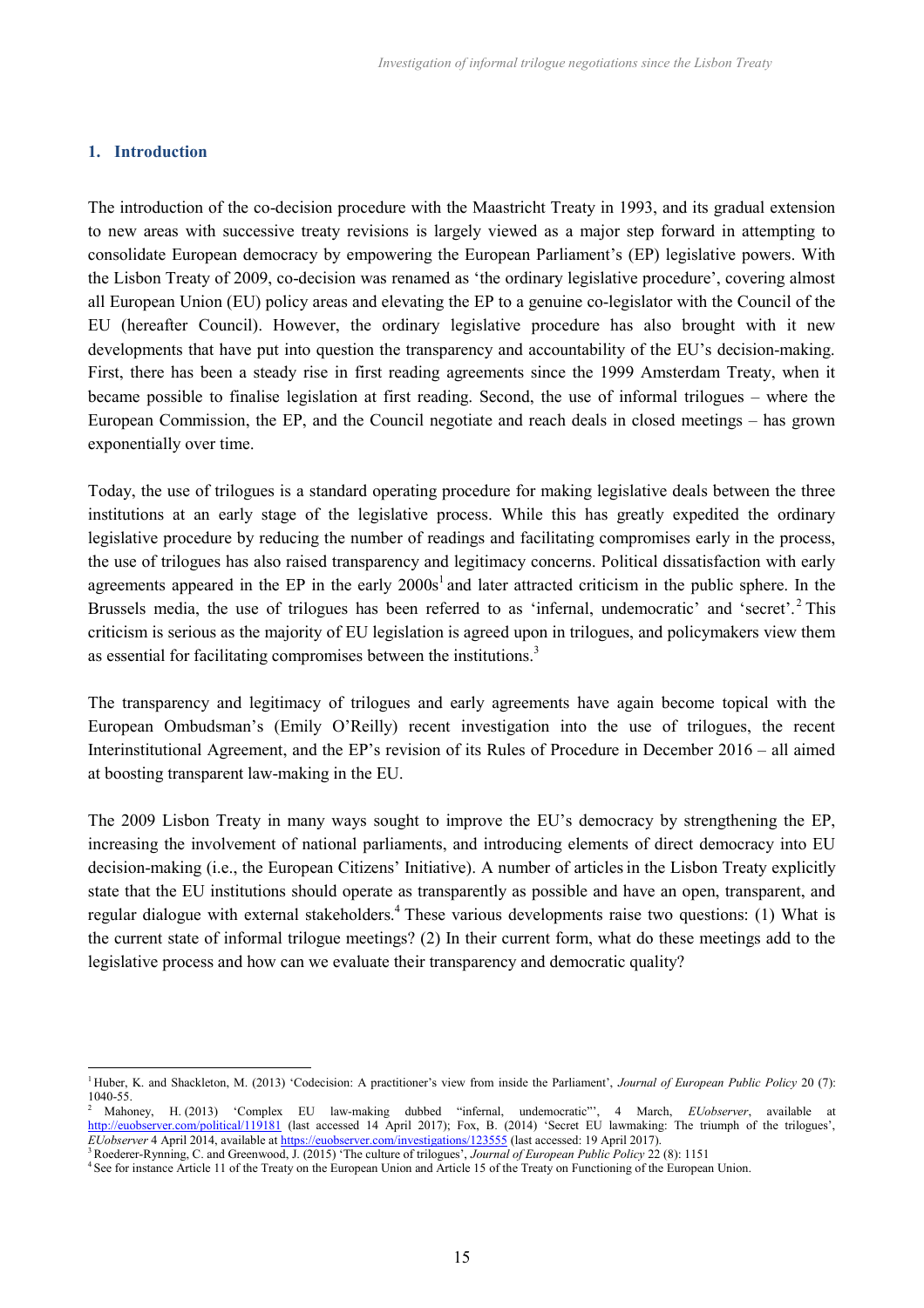## **1.1 The focus of the study**

This study examines the EU institutions' use of trilogue meetings and discusses the transparency and legitimacy concerns raised regarding their extensive use. The study is commissioned by the EESC under the title 'Investigation of informal trilogue negotiations since the Lisbon Treaty – Added value, lack of transparency and possible democratic deficit'. As requested, the study covers the following three elements:

- 1. An overview of the recent developments in the use of trilogue meetings to reach early agreements, particularly since the Lisbon Treaty;
- 2. An analysis of EU policy initiatives in the area of transparency and criticism of democratic deficit (that is, the involvement of the whole European Parliament and other institutions, such as the EESC);
- 3. Based on the above, recommendations for how and whether transparency and accountability could be achieved.

To address the above points, we offer a systematic examination of the pattern, challenges, rules, and practices of early agreements today and over time. The individual chapters aim to answer the following questions:

- *Chapter 2*: How can we explain the rise of trilogues and early agreements over time?
- *Chapter 3*: What is the overall pattern of trilogues and early agreements when examining all finalised legislation since 1999 (when first reading deals became an option)?
- *Chapter 4*: What policy initiatives have the EU institutions taken to address concerns of transparency and accountability? What are the current institutional practices of early agreements?
- *Chapter 5*: What concerns do external stakeholders have about the widespread use of trilogues to reach an early agreement, and how can we evaluate these?
- *Chapter 6 (Conclusion):* What are potential avenues for strengthening transparency and accountability in early agreements?

Chapters 2 and 3 provide an overview of recent developments of early agreements (Point 1 of the EESC's commissioned study). Chapters 4 and 5 examine the policy initiatives in the area of transparency and the criticism of democratic deficit (Point 2). Based on the first five chapters, Chapter 6 provides suggestions for how and whether transparency and accountability could be achieved (Point 3). It is important to state that our study only discusses the transparency of EU decision-making as far as it relates to the use of trilogues in early agreement.

In this study, we focus on early agreements in particular, which are files that are (1) concluded at either first or early second reading, and (2) based on an informal compromise between the co-legislators negotiated during trilogue meetings.<sup>5</sup> This definition excludes procedures that are concluded early *without* having been pre-agreed during trilogue meetings. Figure 1 gives an overview of the ordinary legislative procedure. Early agreements can be reached either at the first or early second reading:

<sup>&</sup>lt;sup>5</sup> Héritier, A. and Reh, C. (2012) 'Codecision and its discontents: Intra-organisational politics and institutional reform in the European Parliament', *West European Politics* 35 (5): 1136.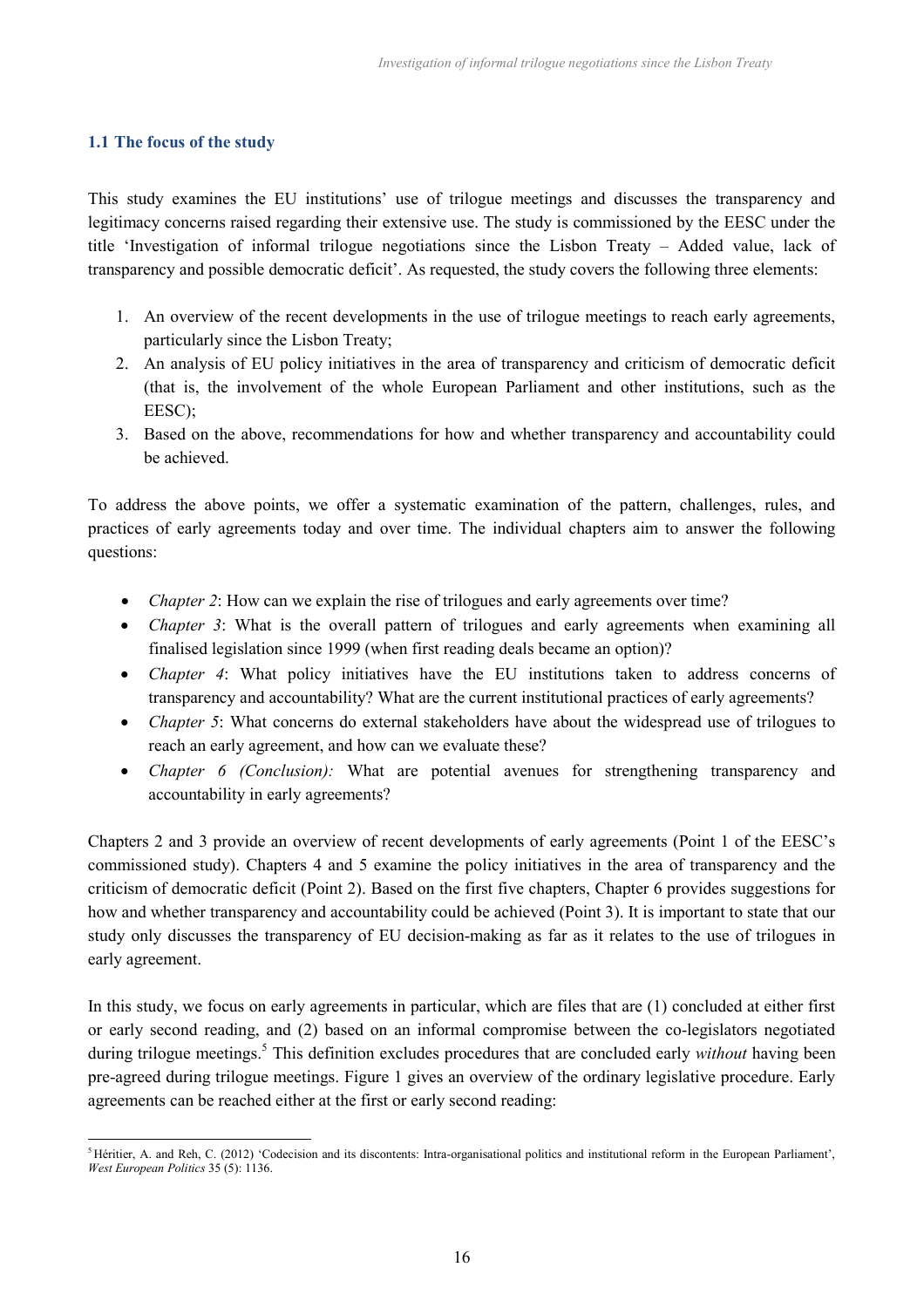- 1. *First reading early agreements* are the product of concluded negotiations *before* Parliament has adopted its formal position and *before* the Council has adopted its common position. If the colegislators reach an informal compromise, Parliament includes the Council's proposition in its own first reading amendments; hereafter, the Council adopts the Commission's proposal as amended by Parliament;
- 2. *Early second reading agreements* are informal compromises agreed *after* the EP has adopted its first reading position, but *before* the Council has reached its common position. The EP approves – rather than amends – the Council's common position as the Council has already incorporated Parliament's amendments into its common position.



**Figure 1: The ordinary legislative procedure and early agreements**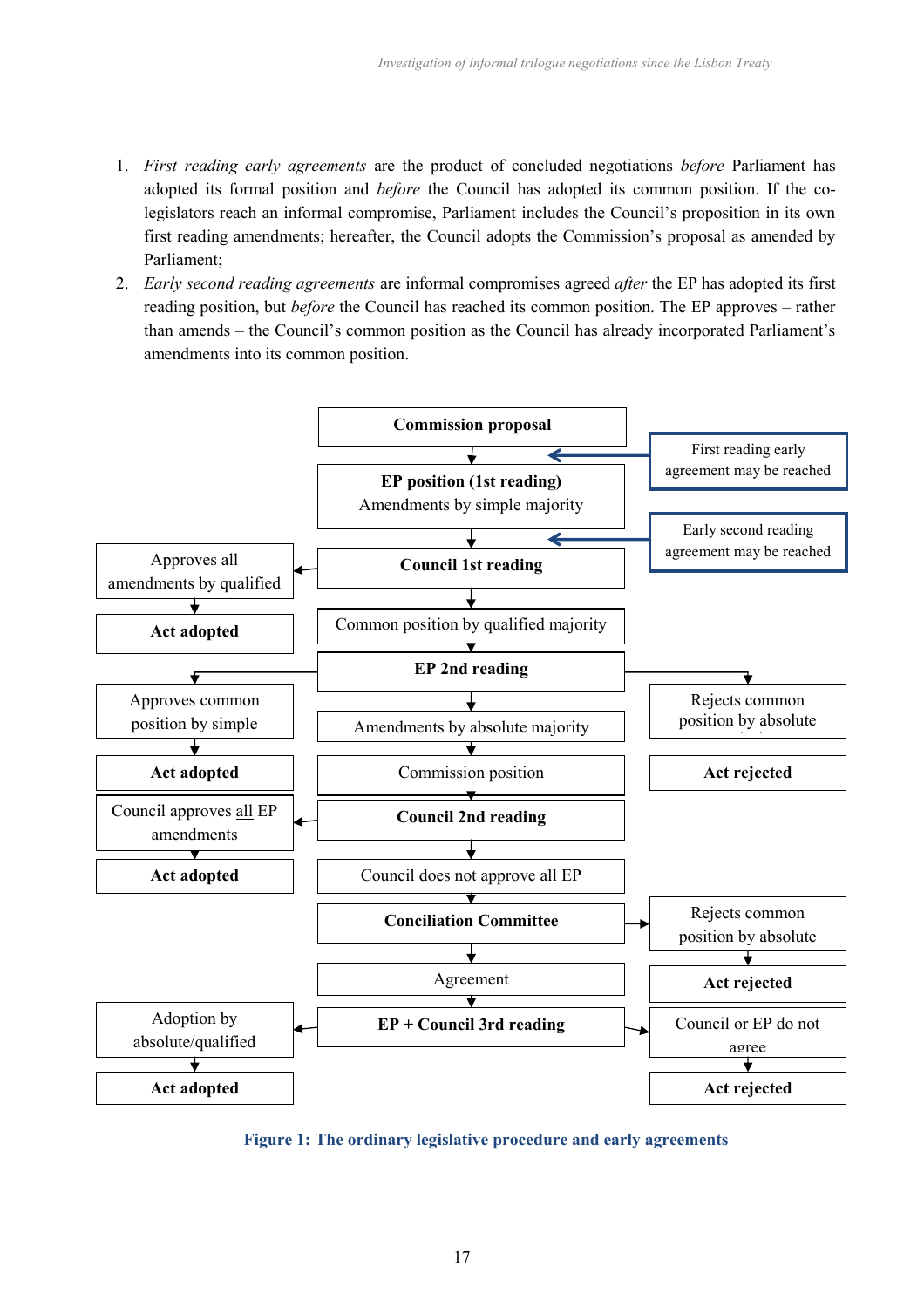## **1.2 Sources and methods**

All chapters in this study rely on an extensive review of both academic and non-academic literature on the use of trilogues and early agreement. The study also draws on new quantitative and qualitative data.

To assess the patterns of early agreements today and over time, presented in *Chapters 2* and *3*, we have used quantitative data on all finalised legislation concluded between 1999 and 2016 and negotiated under the ordinary legislative procedure. Data between 2009 and 2014 had already been collected as part of previous academic studies<sup>6</sup>, and we collected the data for the first two and a half years of the current parliamentary term (2014-2016). While previous academic studies have analysed the overall pattern of the use of trilogues before 2014, we are, to the best of our knowledge, the first to analyse the entire period from 1999 to 2016. This allows us to gather up-to-date information about how and when trilogue meetings are used today and over time.

To gain a deeper understanding of the co-legislators' practices during trilogues, covered in *Chapter 4*, we conducted 18 interviews with EU policy-makers. These include interviews with two high-ranking officials from the Council secretariat, six high-ranking officials from six permanent representations in the area of Coreper I, one Commission official, nine EP officials from seven committees and one official from the Conciliation and Codecision Unit, and one Member of the European Parliament (MEP). For the Council, we chose to focus our attention on Coreper I, as it covers the policy areas most often subject to the ordinary legislative procedure and trilogue meetings. The national diplomats interviewed from the permanent representations were chosen to have a diverse group of interviewees from countries that differ in size and geography, with different durations of membership, and with experience in holding the EU presidency. We did not interview stakeholders such as interest representatives. Instead, we relied on a Brussels media analysis and the 50 submissions from stakeholders to the public consultation of the Ombudsman's report to obtain information on their concerns about trilogues.

In the EP, we chose to interview officials from various committees (please see Annex A for the selected committees), including both those that have had extensive experience in working under the ordinary legislative procedure (pre-Lisbon) and those who have acquired co-decision powers after the Lisbon Treaty in 2009. This helps to reveal whether the amount of experience with ordinary legislative procedures matter when it comes to internal committee practices in trilogues. The interviewees were ensured anonymity and confidentiality, which allowed them to speak more freely. This means that information gained during the interviews can be used as background information in this report to shed light on the practice of trilogues. Annex A provides a list of the types of actors interviewed for this study. We are grateful to all of the interviewed officials who kindly gave up their precious time to meet us and gave invaluable insights into the practices of early agreements in their respective institutions.

To understand the concerns about trilogues and early agreements raised in the public domain, presented in *Chapter 5*, we analysed all the Conference of Parliamentary Committees for Union Affairs' (COSAC's) bi-

<sup>&</sup>lt;sup>6</sup>Reh, C., Héritier, A., Bressanelli, E, and Koop, C. (2013) 'The informal politics of legislation: Explaining secluded decision making in the European Union,' *Comparative Political Studies* 46 (9): 1112–42; Bressanelli, E., Koop, C., and Reh, C. (2016) 'The impact of informalisation: Early agreements and voting cohesion in the European Parliament,' *European Union Politics* 17 (1): 91-113; Koop, C., Reh, C. and Bressanelli, E. (2017) 'When politics prevails: Parties, elections and loyalty in the European Parliament,' Paper presented at the Fifteenth Biennial Conference of the European Union Studies Association, Miami, 4-6 May.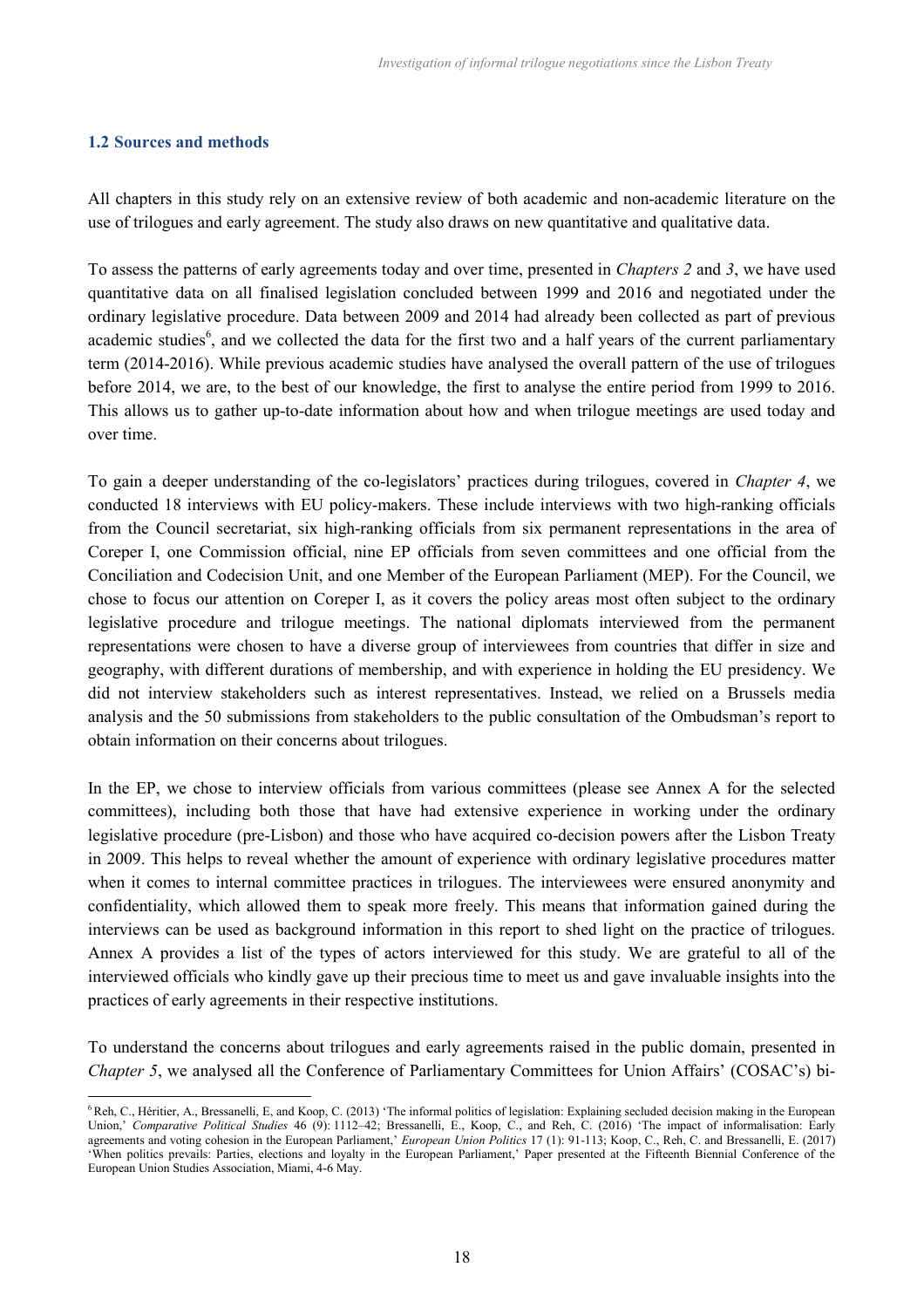annual reports on EU practices and procedures (a total of 19 reports) since the Lisbon Treaty entered into force, and the 50 submissions to the public consultation of the European Ombudsman as part of her investigation into the transparency of trilogue meetings. We also analysed the Brussels online media's coverage of trilogue meetings since the entering into force of the Lisbon Treaty (a total of 303 articles in EurActiv, EUobserver, and Politico).

We would like to thank Lauge Pedersen for his assistance in the data collection and the collection of newspaper articles on early agreements.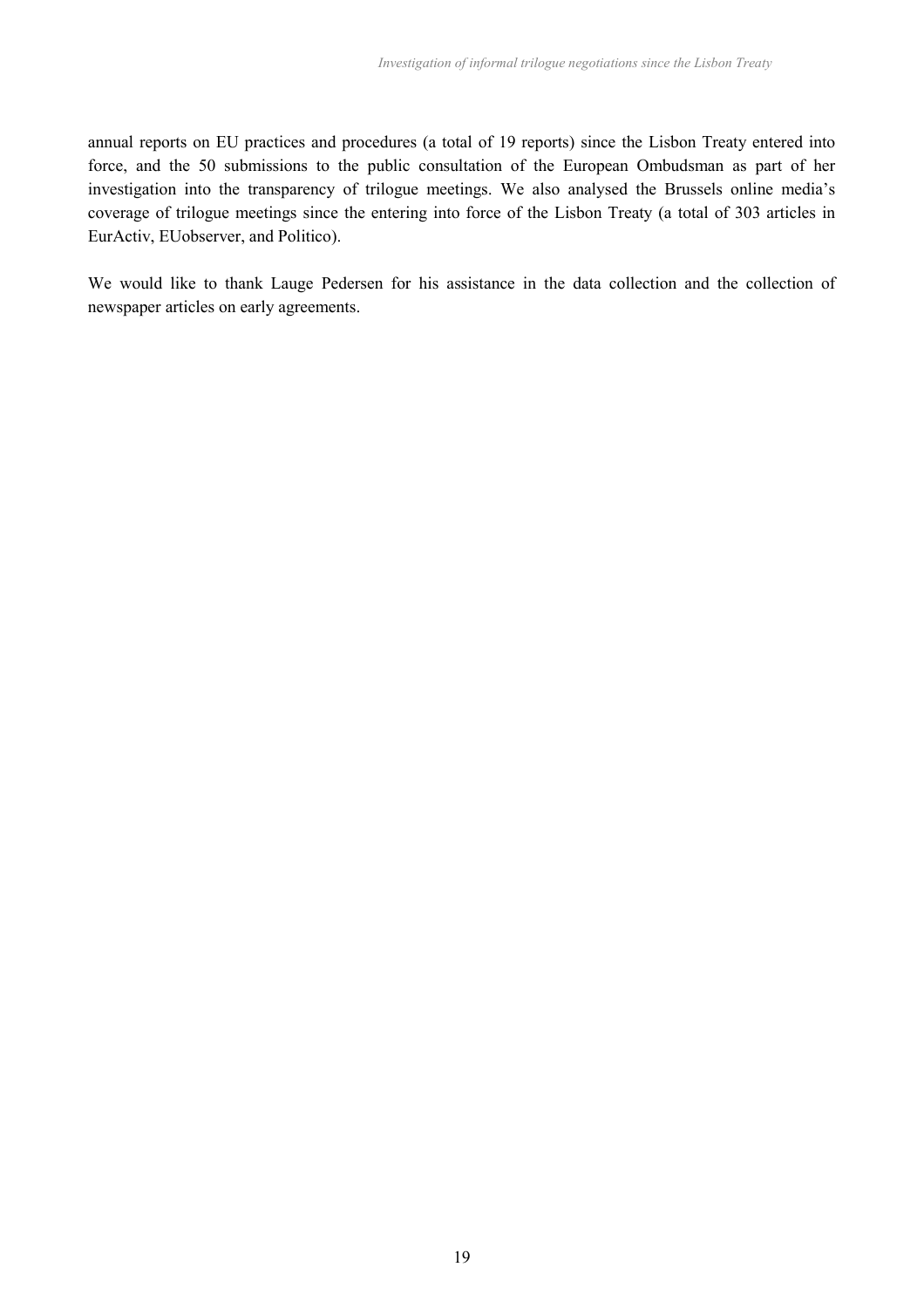#### **2. The rise of trilogues and early agreements**

### **2.1 The ordinary legislative procedure and the emergence of trilogue meetings**

The introduction of the co-decision procedure with the Maastricht Treaty in 1993 has profoundly changed the EU's institutional balance. Whereas the EP had only had a minor role in the legislative process for decades, it was now allowed to co-legislate with the Council, gaining the power to amend and veto proposed legislation. The early days of the co-decision procedure were marked by a 'clash of cultures' between the Council and the EP. In the words of the EP's former president Nicole Fontaine, 'the acquisition by Parliament of full legislative powers was a fabulous adventure, [but] it represented a veritable earthquake for the Council, which, from 1993 onwards, had to contend with a co-legislator and therefore fundamentally adapt its legislative mind-set<sup>'</sup>.<sup>7</sup>The Council was unaccustomed to sharing legislative responsibilities and remained largely sceptical about the EP's ability to handle the co-decision process.<sup>8</sup> This was largely a reflection of the EP's past tendency as a consultative body to take up 'maximalist habits', where it would push for its ideal scenario and take a confrontational stance.<sup>9</sup>

The Co-decision I procedure – introduced with the Maastricht Treaty until it was amended by the 1999 Amsterdam Treaty – still gave the Council the upper hand in negotiations as it could reintroduce its common position if the two legislators failed to reach agreement in the conciliation committee during the third reading. When this happened, the EP could either choose to accept the Council's common position as a whole or reject it; a situation the EP felt uneasy about and quickly sought to change.<sup>10</sup> In its Rules of Procedure, the EP inserted a rule stating that Parliament would ask the Commission to withdraw its proposal following a failure in the conciliation committee. If the Commission declined and the Council decided to reinstate its common position, the EP would automatically put forward a motion to reject the Council's text at the following plenary session, irrespective of whether the Council's position was closer to the EP's policy position or to the status quo.<sup>11</sup> The EP was, thus, willing to sacrifice specific legislation to make an example and to gain long-term institutional powers and respect. This threat came to fruition in July 1994 when Parliament vetoed the Council's common position on the draft directive on open network provision (ONP) to voice telephony after the Council reinstated its common position following a breakdown in conciliation.<sup>12</sup> Afterwards, the Council never sought to reaffirm its common position again. In practice, this meant that codecision ended with the conciliation committee.<sup>13</sup> It also helps to explain the reform of the co-decision procedure with the Amsterdam Treaty in 1999 (Co-decision II), which put practice into law by removing the right of the Council to reaffirm its position after a failure in conciliation. This change characterises the

<sup>7</sup> European Parliament (2013) 'Twenty Years of Codecision Conference Report', 5 November 2013, Brussels: European Parliament, Conciliations and Codecision Secretariat European Parliament, p. 3.

<sup>8</sup> European Parliament (1999) 'Activity Report 1 November 1993 to 30 April 1999 (4th parliamentary term)', PE 230.998, Brussels: European Parliament, Delegations to the Conciliation Committee, p. 5.

<sup>9</sup> Dionigi, M.K. (2017*) Lobbying in the European Parliament: The Battle for Influence*, London: Palgrave Macmillan; Shackleton, M. and Raunio, T. (2003) 'Codecision since Amsterdam: A laboratory for institutional innovation and change', *Journal of European Public Policy* 10 (2): 171-88.

<sup>10</sup> Huber, K. and Shackleton, M. (2013) 'Codecision: A practitioner's view from inside the Parliament', *Journal of European Public Policy* 20 (7): 1040-55; Héritier, A. (2007) *Explaining Institutional Change in Europe*, Oxford: Oxford University Press.

<sup>&</sup>lt;sup>11</sup> Farrell, H. and Héritier, A. (2004) 'Interorganizational negotiation and intraorganizational power in shared decision making: Early agreements under codecision and their impact on the European Parliament and Council', *Comparative Political Studies* 37 (10): 1184-1212; Hix, S. (2002) 'Constitutional agenda-setting through discretion in rule interpretation: Why the European Parliament won at Amsterdam', *British Journal of Political Science* 32 (2): 259-80.

<sup>&</sup>lt;sup>12</sup> Shackleton, M. and Raunio, T. (2003) 'Codecision since Amsterdam: A laboratory for institutional innovation and change', *Journal of European Public Policy* 10 (2): 171.

<sup>13</sup> Hix, S. and Høyland, B. (2011) *The Political System of the European Union*, Third edition, Basingstoke: Palgrave Macmillan, p. 71.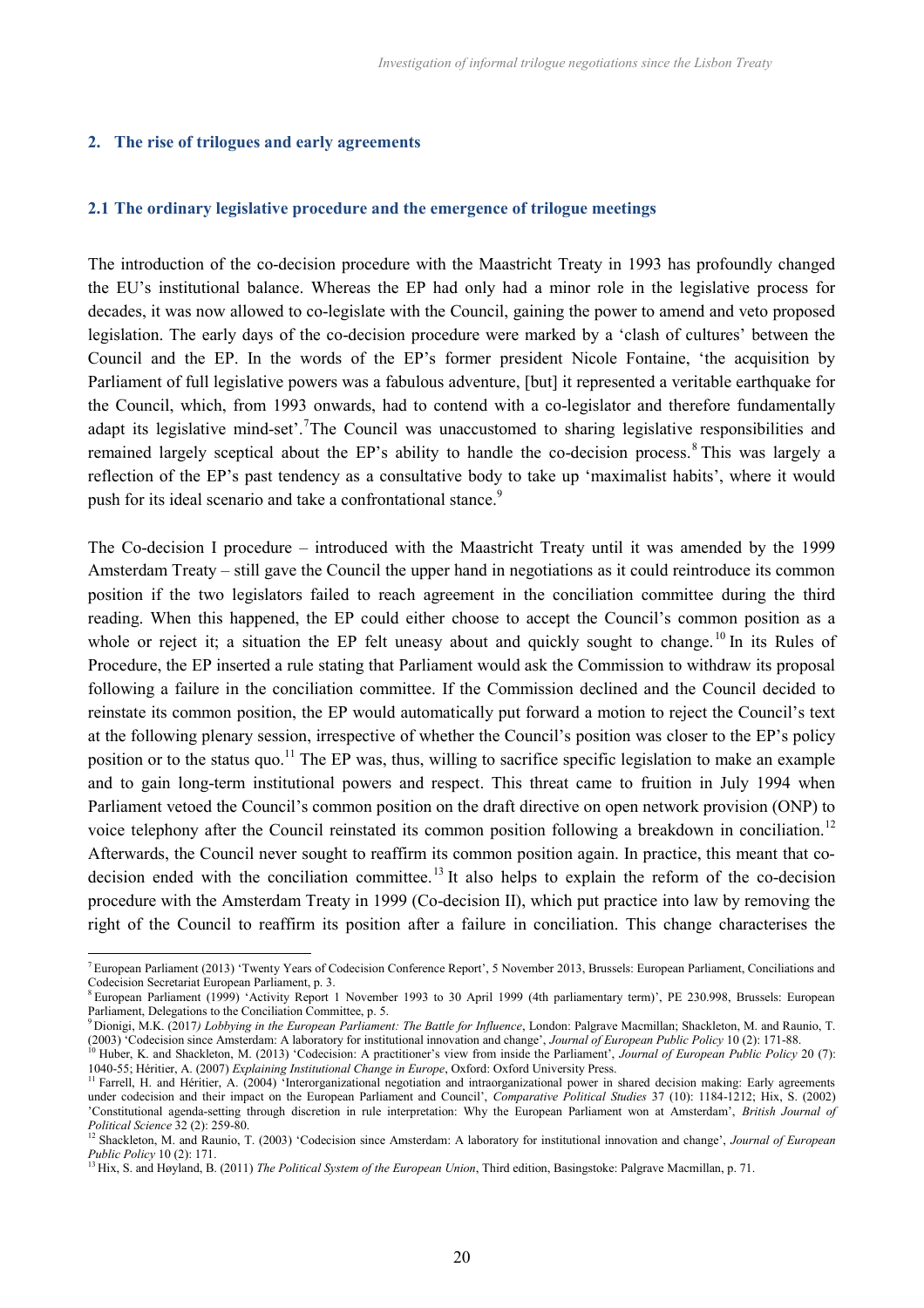functioning of the ordinary legislative procedure today: if an agreement cannot be found in conciliation, the draft act is rejected and the procedure can only start again with a new proposal from the Commission. Table 1 provides an overview of the key changes to the co-decision procedure over time, from its introduction with the Maastricht Treaty until the Lisbon Treaty.

| <b>Treaty (Effective)</b> | Powers given to the EP                                                                |
|---------------------------|---------------------------------------------------------------------------------------|
| Treaty of Maastricht      | Co-decision procedure was introduced<br>$\bullet$                                     |
| (November 1993)           | Co-decision areas: internal market, trans-European transport                          |
|                           | networks, education, culture, and health                                              |
|                           | Union action covered by co-decision: 15 areas<br>٠                                    |
| Treaty of Amsterdam       | Simplification of the co-decision procedure by removing the Council's<br>$\bullet$    |
| (May 1999)                | option to re-introduce its common position after a failure in                         |
|                           | conciliation                                                                          |
|                           | Possibility to conclude agreement at first reading<br>٠                               |
|                           | Co-decision extended to: transport, environment, development<br>٠                     |
|                           | cooperation, and employment and social affairs                                        |
|                           | Union action covered by co-decision: 38 areas<br>$\bullet$                            |
| Treaty of Nice            | Co-decision extended to: a few additional legal bases, primarily justice<br>$\bullet$ |
| (February 2003)           | and home affairs                                                                      |
|                           | Union action covered by co-decision: 43 areas<br>٠                                    |
| Treaty of Lisbon          | Co-decision officially becomes the 'ordinary legislative procedure'<br>$\bullet$      |
| (December 2009)           | Significant extension of the scope of the ordinary legislative                        |
|                           | procedure                                                                             |
|                           | Co-decision extended to: freedom, security and justice, international<br>٠            |
|                           | trade, agriculture and fisheries                                                      |
|                           | Union action covered by co-decision: 85 areas                                         |

## **Table 1: The increase of the EP's formal powers**

*Source:* European Parliament 1999; 2004; 2009; 2014.

Following the first year (1993-1994) of the co-decision procedure's application, the co-legislators quickly learned that the legislative agreement required frequent interaction. The plenary meetings of the conciliation committee at third reading were not regarded as being conducive to reaching compromises. To overcome the difficulties of negotiating an agreement between thirty or more people in the full-scale conciliation meetings, informal tripartite meetings between the Commission, the Council, and the EP emerged ahead of the formal conciliation meetings. The first trilogue meetings were initiated under the German Presidency of the Council of the EU in the second half of 1994 and the informal meetings became standard practice under the Spanish Presidency in the second half of 1995. They were largely modelled after the budgetary conciliation procedure.<sup>14</sup> The informality of trilogue meetings injected a degree of flexibility into the negotiations and allowed the negotiators to speak more freely, to iron out their differences on divisive issues, and to find a

<sup>&</sup>lt;sup>14</sup> European Parliament (1999) 'Activity Report 1 November 1993 to 30 April 1999 (4th parliamentary term)', PE 230.998, Brussels: European Parliament, Delegations to the Conciliation Committee, p. 6.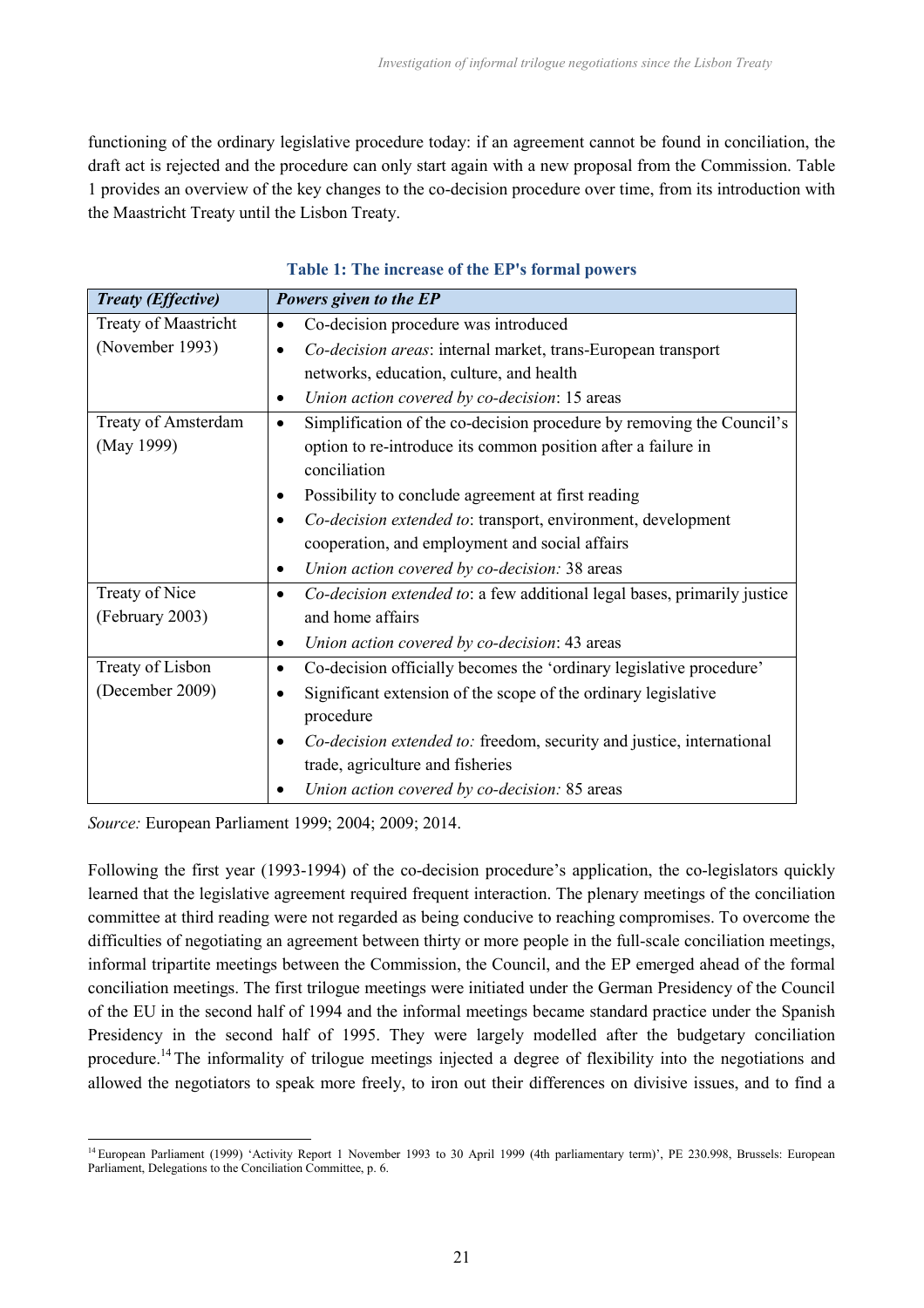compromise that could later be approved by the full conciliation committee.<sup>15</sup> Hence, the initial clash of cultures between the co-legislators was progressively overcome by going informal.<sup>16</sup>

Until the Amsterdam Treaty entered into force in 1999, trilogue meetings were confined to the conciliation phase and were not yet a defining feature of earlier readings.<sup>17</sup> This was partly a result of most deals being agreed late in the legislative process, as the Maastricht Treaty did not allow for finalisation of legislation at first reading. It was not until the Amsterdam Treaty that first reading agreements became possible under primary law.<sup>18</sup> The Amsterdam Treaty made it possible for the Council to accept the EP's first reading amendments without adopting a common position. The added value of this was a more efficient decisionmaking process, enabling the co-legislators to accelerate the adoption of legislation. The change was also made in response to the institutions' increased workload, the progressive extension of the scope of the codecision procedure, and the ability of the co-legislators to work together in a constructive manner.<sup>19</sup>

The institutions soon realised that they needed to change their working methods when the Amsterdam Treaty came into force, which led to the 1999 'Joint declaration on practical arrangements for the new co-decision procedure'.<sup>20</sup> In the declaration, the three institutions established that informal contact between them should cover all stages of the co-decision procedure and that they 'shall cooperate in good faith with a view to reconciling their positions as far as possible so that wherever possible acts can be adopted at first reading'.<sup>21</sup> Indeed, the declaration explicitly stated that the conclusion of legislative procedures should be sought as early as possible. The ability to conclude legislation at first reading extended the use of trilogues beyond that of the conciliation phase and trilogues soon became the standard negotiating format at first and second readings.<sup>22</sup>

The Amsterdam Treaty significantly strengthened the parity between Parliament and Council and extended co-decision from 15 to 38 areas of Community action.<sup>23</sup> The Treaty of Nice further extended the scope of the co-decision procedure, but did not modify the co-decision procedure per se. The Treaty of Lisbon almost doubled the scope of what is now called the 'ordinary legislative procedure' from 43 to 85 legal bases of the EU treaties. It extended and introduced co-decision powers in the EP's Committees on Agriculture and Rural Development (AGRI), Regional Development (REGI), International Trade (INTA), Civil Liberties, Justice and Home Affairs (LIBE) and Fisheries (PECH). Despite introducing co-decision powers to committees previously unacquainted with the procedure, these committees easily adapted to working closely with the Council and reaching compromises early and informally in the decision-making process.

<sup>15</sup> Shackleton, M. and Raunio, T. (2003) 'Codecision since Amsterdam: A laboratory for institutional innovation and change', *Journal of European Public Policy* 10 (2): 171-88.

<sup>&</sup>lt;sup>16</sup> European Parliament (2004) 'Activity Report 1 May 1999 to 30 April 2004 (5th parliamentary term)', PE 287.644, Brussels: European Parliament, Delegations to the Conciliation Committee, p. 7.

<sup>17</sup>Roederer-Rynning, C. and Greenwood, J. (2016) 'The culture of trilogues', *Journal of European Public Policy* 22 (8): 1149.

<sup>&</sup>lt;sup>18</sup> Article 251 TEC; now Article 294 TFEU.

<sup>&</sup>lt;sup>19</sup>Brandsma, G.J. (2015) 'Co-decision after Lisbon: The politics of informal trilogues in European Union lawmaking,' *European Union Politics* 16 (2): 300-19.

<sup>&</sup>lt;sup>20</sup> European Parliament, Council and Commission (1999) 'Joint declaration on practical arrangements for the new codecision procedure (Article 251 of the Treaty establishing the European Community)', OJ C 148/01, 28 May, Brussels: European Parliament, Council and Commission.

<sup>&</sup>lt;sup>21</sup> European Parliament, Council and Commission (1999) 'Joint declaration on practical arrangements for the new codecision procedure (Article 251 of the Treaty establishing the European Community)', OJ C 148/01, 28 May, Brussels: European Parliament, Council and Commission, p. 1.

<sup>22</sup> Shackleton, M. (2000) 'The politics of codecision', *Journal of Common Market Studies* 38 (2): 325-42.

<sup>&</sup>lt;sup>23</sup> European Parliament (2004) 'Activity Report 1 May 1999 to 30 April 2004 (5th parliamentary term)', PE 287.644, Brussels: European Parliament, Delegations to the Conciliation Committee p. 19.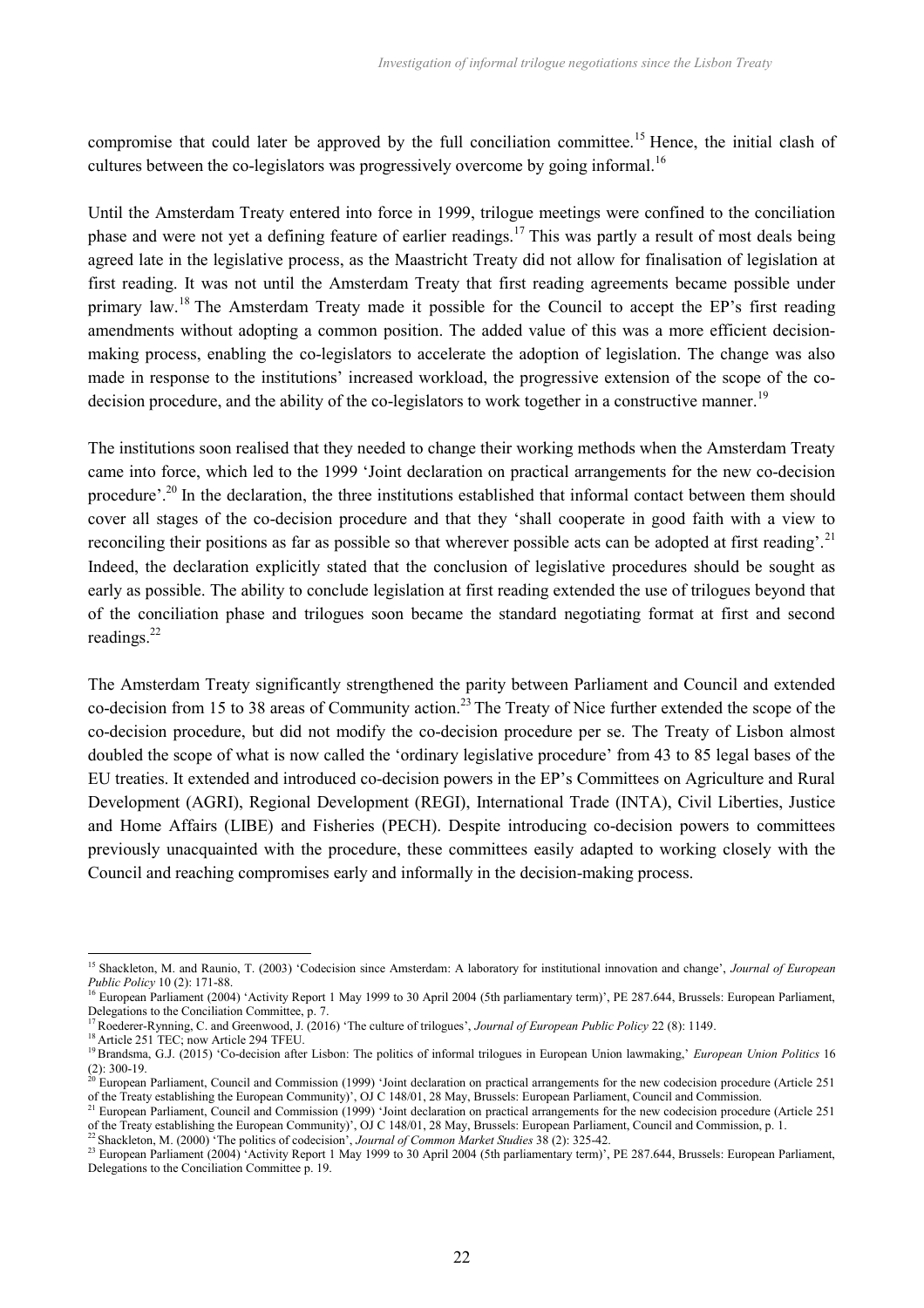The trend witnessed under previous parliamentary terms towards adopting legislation at first reading continued in the seventh parliamentary term (2009-2014) and the first half of the eighth parliamentary term  $(2014-2016).$ <sup>24</sup> Furthermore, as shown in Figure 2, the percentage of ordinary legislative files concluded by early agreement – based on an inter-institutional compromise reached in trilogue meetings – has remained high in recent years.<sup>25</sup> The dotted vertical lines in the figure indicate the EP elections. The figure presents the early agreements concluded per half year (for 1999-II, 2000-I, 2000-II, and so forth) as a percentage of the total number of ordinary legislative files concluded in the same period.<sup>26</sup> Looking at the development over time, we can see that the use of early agreements as a percentage of all files increased rapidly in the period between 1999 and 2008, with a stabilisation having taken place since 2008. The popularity of early agreement reflects the growing levels of cooperation and mutual trust between the co-legislators, at least when it comes to the ordinary legislative procedure.



**Figure 2: Percentage of early agreements per half year (1999-2016)**

<sup>&</sup>lt;sup>24</sup> European Parliament (2014) 'Activity report on codecision and conciliation: 4 July 2009 to 30 June 2014 (7th parliamentary term)', DV\1031024, Brussels: European Parliament, Conciliation and Codecision Unit; European Parliament (2017) 'Activity Report on the Ordinary Legislative Procedure: 4 July 2014 to 31 December 2016 (8th parliamentary term)', PE 595.931, Brussels: European Parliament, Conciliation and Codecision Unit.

<sup>&</sup>lt;sup>25</sup> The figure is based on data on 1392 co-decision files concluded between July 1999 and December 2016, excluding the 88 codification files that have been concluded in this period under the responsibility of the JURI committee. Codification files have been excluded because they merely combine a legislative act and its amendments into one single new act. As there is no change in contents, no use is made of informal trilogue meetings. Thus, codification files are never concluded by early agreement. For a detailed description of the identification of early agreements, see Bressanelli, E., Héritier, A., Koop, C. and Reh, C. (2014) 'The informal politics of codecision: Introducing a new data set on early agreements in the European Union', EUI Working Paper 2014/64 RSCAS (EUDO). In our analyses, we primarily use data collected as part of the following two studies: Reh, C., Héritier, A., Bressanelli, E, and Koop, C. (2013) 'The informal politics of legislation: Explaining secluded decision making in the European Union,' *Comparative Political Studies* 46 (9): 1112–42; Bressanelli, E., Koop, C., and Reh, C. (2016) 'The impact of informalisation: Early agreements and voting cohesion in the European Parliament,' *European Union Politics* 17 (1): 91-113. Data on the second half of the seventh parliamentary term have been collected for: Koop, C., Reh, C. and Bressanelli, E. (2017) 'When politics prevails: Parties, elections and loyalty in the European Parliament,' Paper presented at the Fifteenth Biennial Conference of the European Union Studies Association, Miami, 4-6 May. Data on the first half of the eighth parliamentary term have been collected for this study. We are grateful to Lauge Petersen for his valuable research assistance with the data collection.

<sup>&</sup>lt;sup>26</sup> Please note that while the x-axis of Figure 2 only shows labels for the first half of each year (2000-I, 2001-I, and so forth), the line in the figure connects the data points for each half year. We only include labels for every other half year to enhance the readability of the figure.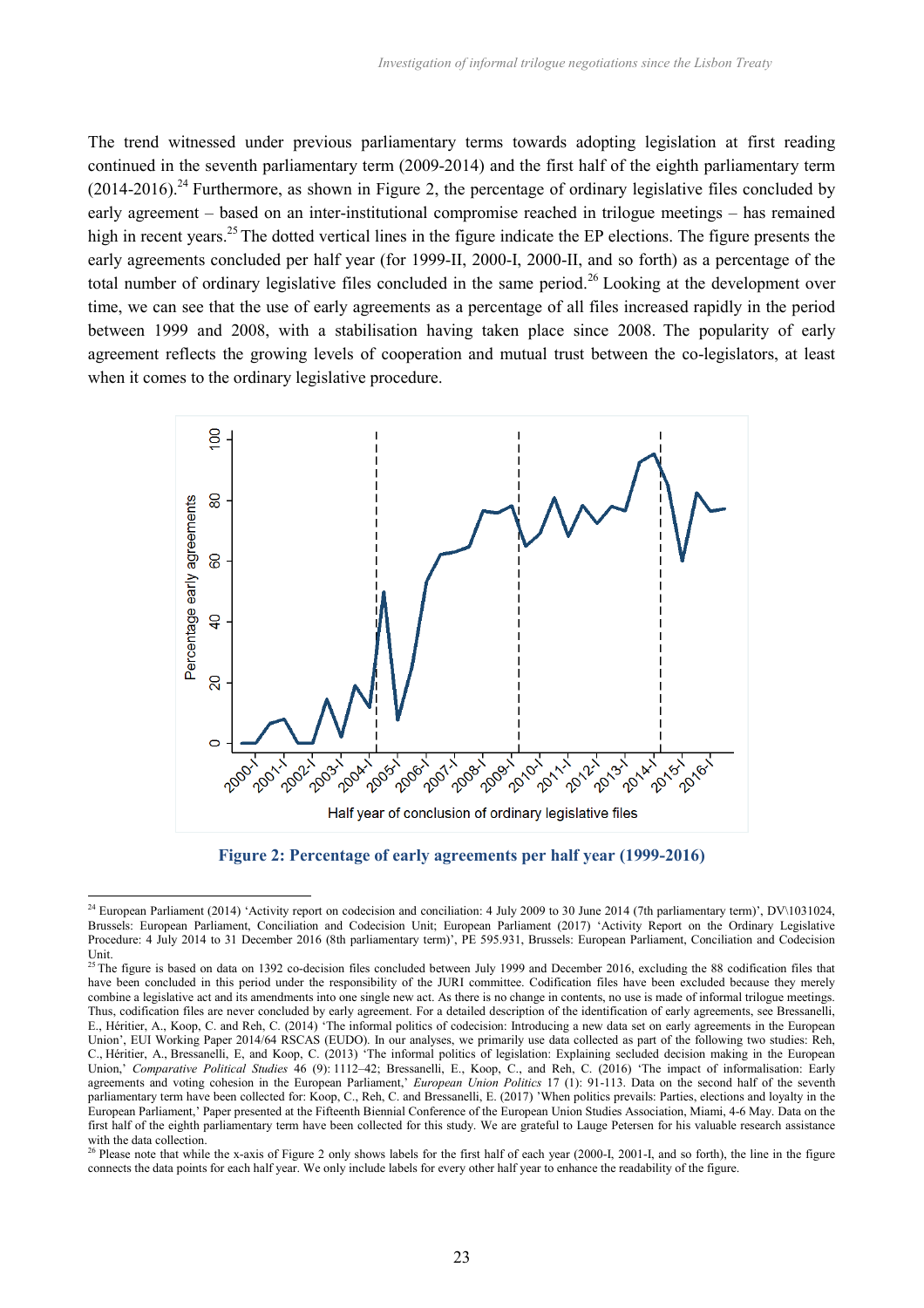In the period between 2008 and 2016, early agreements constituted, on average, 80 percent of all legislative files subject to the ordinary legislative procedure (excluding codification files). In the seventh parliamentary term (2009-2014), early agreements represented 84 percent of the total number of ordinary legislative files, while they constituted 75 percent of ordinary legislative files finalised in the first half of the eighth term  $(2014-2016).$ <sup>27</sup> These percentages are considerably lower than those presented in the EP activity reports. For instance, in the most recent report from 2017, it is pointed out that early agreements represented 97 percent of the files concluded in the first half of the eighth parliamentary term.<sup>28</sup> The reason for the difference in the percentages of early agreements between the EP activity reports and our study is that our definitions of early agreement differ. Following the academic literature on the topic, we consider ordinary legislative files early agreements if they are (a) concluded at first or early second reading, and (b) based on an informal compromise between the co-legislators, negotiated during trilogue meetings (see Chapter 1). In the EP's activity reports, on the other hand, early agreements are defined as files concluded at first or early second reading, regardless of whether they are based on inter-international trilogue negotiations and compromises.



**Figure 3: Percentage of early agreements per stage of conclusion and parliamentary term**

 $27$  Excluding codification files, the number of co-decision files concluded in the seventh term is 481. In the first half of the eighth term, 119 files were concluded. During the fifth and sixth term, 379 and 413 files were concluded, respectively. In Chapter 3, we will have a closer look at the volume of **legislation** 

<sup>&</sup>lt;sup>28</sup> European Parliament (2017) 'Activity Report on the Ordinary Legislative Procedure: 4 July 2014 to 31 December 2016 (8th parliamentary term)', PE 595.931, Brussels: European Parliament, Conciliation and Codecision Unit, p. 9.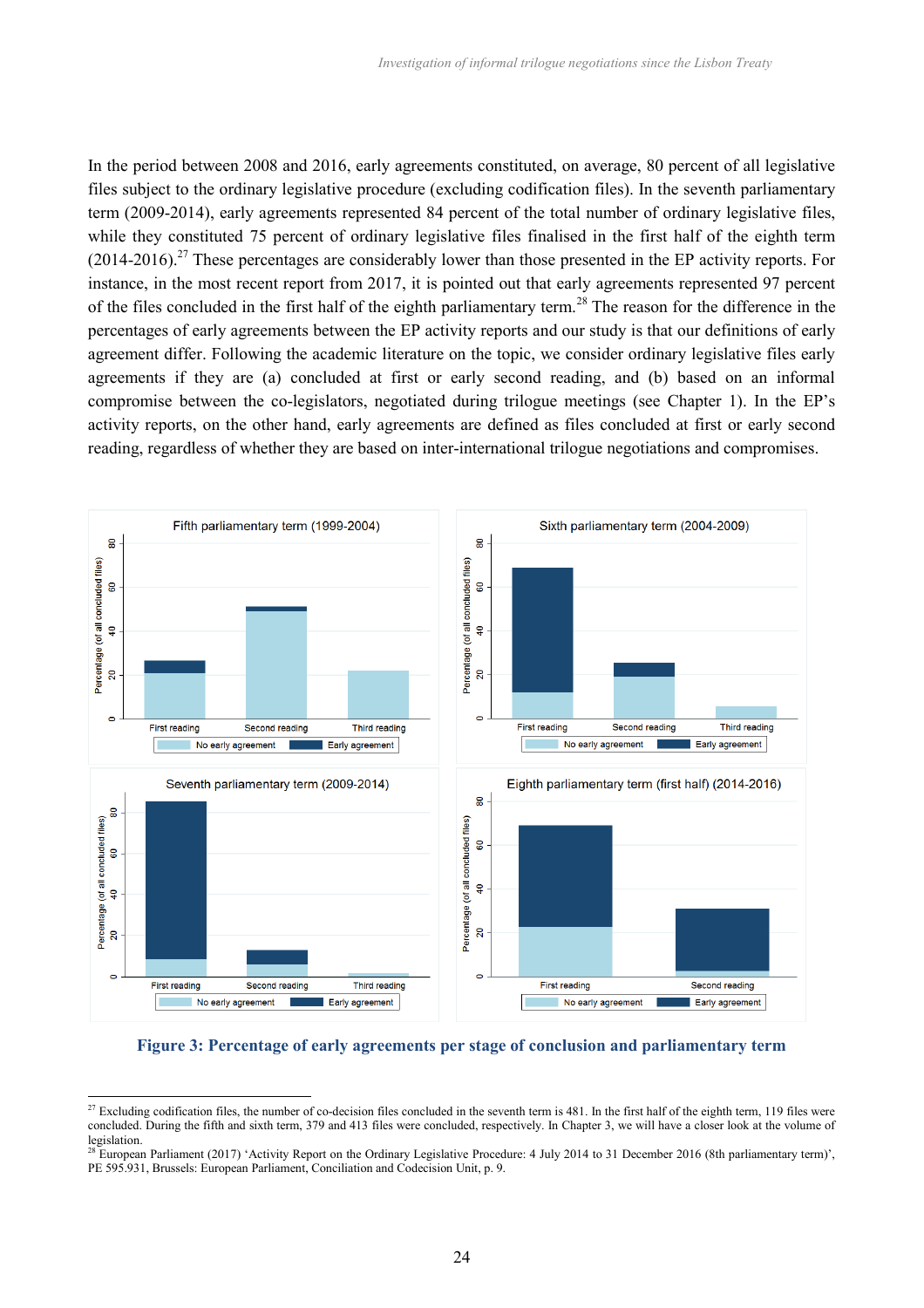This difference in definitions is particularly important for our understanding of what happens at the first reading of the legislative process. As Figure 3 demonstrates, concluding ordinary legislative files at an early stage of the legislative process is not the same as concluding files by early agreement. The figure presents early agreements (as percentage) by parliamentary term and stage of conclusion (excluding codification).<sup>29</sup> Although early agreements represent the majority of the files concluded at first reading in the sixth, seventh and first half of the eighth term, there are always a few files that are not based on an inter-interinstitutional agreement reached in trilogue.

To give more insight into the nature of the small number of non-early agreements, it is necessary to take a closer look at the files concluded in first half of the eighth parliamentary term (2014-2016). In this period, 25 percent of all concluded files are non-early agreements (excluding the JURI committee's codification files from the analysis). While 67 percent of the files concluded *at first reading* are early agreements, 33 percent are not. These non-early agreements include various types of files that may be described as relatively uncomplicated. Files concluded at first reading without trilogue meetings tend to be:

- a) Acts in which the Commission's proposal is adopted without amendments, often with a high level of temporal urgency; $30$
- b) Acts which introduce only minor amendments to the Commission's proposal, (again) often with a high level of temporal urgency; $31$
- c) Acts which repeal legislation; for instance, in the context of the European Commission's 2012 Regulatory Fitness and Performance Programme (REFIT);<sup>32</sup>
- d) Act which recast legislation (recasts). $33$

Three (eight percent) of all *second reading* files concluded in the first half of the eighth parliamentary term are non-early agreements. It is important to note that this does not mean that these files have not been negotiated in inter-institutional trilogue meetings. In fact, the non-early agreements that are concluded at second reading all build on a compromise negotiated in trilogue meetings. However, as the acts have not

 $29$  The exact percentages in the figures are the following. In the fifth parliamentary term, 7.7 percent of all files were concluded as early agreement (5.5 percent at first reading; 2.1 percent at early second reading). In the sixth term, 63.2 percent of all files were concluded as early agreement (56.7 percent at first reading; 6.5 at early second reading). In the seventh term, 83.8 percent were concluded as early agreement (76.9 percent at first reading; 6.9 percent at early second reading). In the first half of the eighth term, 74 percent were concluded as early agreement (46.3 percent at first reading; 27.6 percent at early second reading).

 ${}^{0}$  For instance: Regulation (EU) No 1383/2014 of the European Parliament and of the Council of 18 December 2014 amending Council Regulation (EC) No 55/2008 introducing autonomous trade preferences for the Republic of Moldova, OJ L 372, 30 December 2014; Regulation (EU) 2015/1146 of the European Parliament and of the Council of 8 July 2015 fixing the adjustment rate provided for in Regulation (EU) No 1306/2013 for direct payments in respect of the calendar year 2015, OJ L 191, 17 July 2015; Regulation (EU) 2016/1014 of the European Parliament and of the Council of 8 June 2016 amending Regulation (EU) No 575/2013 as regards exemptions for commodity dealers (Text with EEA relevance), OJ L 171, 29 June 2016.

<sup>&</sup>lt;sup>31</sup> For example: Directive (EU) 2015/413 of the European Parliament and of the Council of 11 March 2015 facilitating cross-border exchange of information on road-safety-related traffic offences (Text with EEA relevance), OJ L 68, 13 March 2015; Regulation (EU) 2016/401 of the European Parliament and of the Council of 9 March 2016 implementing the anti-circumvention mechanism provided for in the Association Agreement between the European Union and the European Atomic Energy Community and their Member States, of the one part, and Georgia, of the other part, OJ L 77, 23 March 2016; Regulation (EU) 2016/580 of the European Parliament and of the Council of 13 April 2016 on the introduction of emergency autonomous trade measures for the Republic of Tunisia, OJ L 102, 18 April 2016.

<sup>&</sup>lt;sup>32</sup> Examples include: Directive (EU) 2015/254 of the European Parliament and of the Council of 11 February 2015 repealing Council Directive 93/5/EEC on assistance to the Commission and cooperation by the Member States in the scientific examination of questions relating to food (Text with EEA relevance), OJ L 43, 18 February 2015; Regulation (EU) 2016/93 of the European Parliament and of the Council of 20 January 2016 repealing certain acts from the Schengen acquis, OJ L 26, 2 February 2016. On the REFIT programme, see: European Commission (2012) Communication from the Commission to the Council, the European Parliament, the European Economic and Social Committee and the Committee of the Regions on EU Regulatory Fitness, COM (2012) 746 final, 12 December 2012.

<sup>&</sup>lt;sup>33</sup> For example: Regulation (EU) 2015/755 of the European Parliament and of the Council of 29 April 2015 on common rules for imports from certain third countries, OJ L 123, 19 May 2015; Regulation (EU) 2016/1076 of the European Parliament and of the Council of 8 June 2016 applying the arrangements for products originating in certain states which are part of the African, Caribbean and Pacific (ACP) Group of States provided for in agreements establishing, or leading to the establishment of, economic partnership agreements, OJ L 185, 8 July 2016. The former was originally a codification file, but it was turned into a recast for the reason that some minor substantive amendments were made to the file.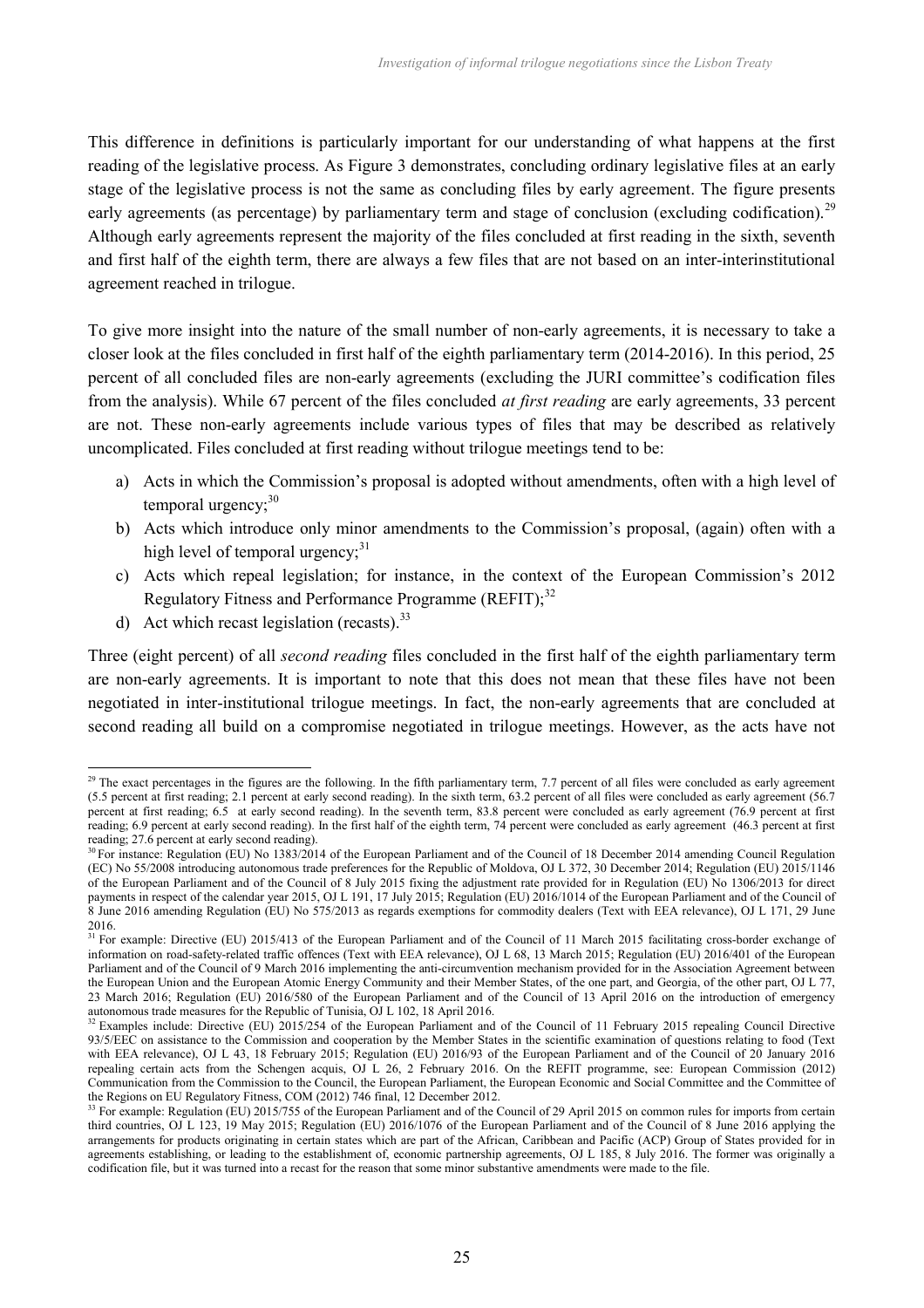been concluded at (first or) early second reading, they do not fall under the definition of early agreement used in this study. In the few cases of 'late' agreement at second reading, trilogue negotiations either started at second reading – after the adoption of the Council's common position – or after the first reading in Parliament, with the compromise amendments not yet being agreed upon by the time the Council decided to adopt its common position.<sup>34</sup>

It should be noted that the percentage of second reading conclusions in the first half of the eighth parliamentary term is somewhat higher than in the seventh parliamentary term (see Figure 3). Various interviewees explained that this is because the previous (seventh) Parliament wanted to finish its own first reading of pending ordinary legislative files before the EP election of 2014, even if this meant having a first reading before an inter-institutional agreement was reached with the Council. As a consequence, the current (eighth) Parliament took over a considerable number of ordinary legislative files which had already passed the first reading in Parliament, but had not yet been agreed upon with the Council, thus leading to an early or late second reading agreement. The percentage of files concluded at second reading is likely to go down once the files concluded in the second half of the eighth parliamentary term is taken into consideration.

Interestingly, Figure 3 shows that no files have been concluded at third reading (the conciliation procedure) in the first half of the eighth parliamentary term. As the activity report of the EP points out, this is hardly a surprise. According to the report, the increase in early conclusion and the absence of conciliation procedures 'are signs of a well-functioning legislative procedure, of a productive and ever-closer working relationship between the co-legislators, and, within each of the institutions, of procedural methods that establish the framework and the boundaries for general efficient (if not always straightforward) negotiations'.<sup>35</sup> We will return to the (normative) evaluation of the trends in Chapter 5.

## **2.2 What differentiates informal and formal politics?**

When solely comparing the nature of negotiations in trilogue meetings versus negotiations made outside trilogue meetings regardless of whether legislation is finalised early or not, it is possible to identify four key differences between informal and formal decision-making arenas. In their study of early agreements, Reh and her colleagues distinguished four dimensions on which the two types of decision-making differ:

- 1) *The nature and status of rules*: formal rules which are codified and enforced through official channels versus informal rules which are non-codified and non-enforceable by third parties;
- 2) *The boundaries of participation*: inclusive participation of formally restricted boundaries versus restricted participation and unofficially drawn boundaries;
- 3) *Transparency*: public access or justified seclusion versus seclusion or lack of transparency;

<sup>&</sup>lt;sup>34</sup> For the former case, see: Directive (EU) 2015/412 of the European Parliament and of the Council of 11 March 2015 amending Directive 2001/18/EC as regards the possibility for the Member States to restrict or prohibit the cultivation of genetically modified organisms (GMOs) in their territory (Text with EEA relevance), OJ L 68, 13 March 2015. For the latter case, see: Directive (EU) 2015/719 of the European Parliament and of the Council of 29 April 2015 amending Council Directive 96/53/EC laying down for certain road vehicles circulating within the Community the maximum authorised dimensions in national and international traffic and the maximum authorised weights in international traffic (Text with EEA relevance), OJ L 115, 6 May 2015.

<sup>&</sup>lt;sup>35</sup> European Parliament (2017) 'Activity Report on the Ordinary Legislative Procedure: 4 July 2014 to 31 December 2016 (8th parliamentary term)', PE 595.931, Brussels: European Parliament, Conciliation and Codecision Unit, Foreword.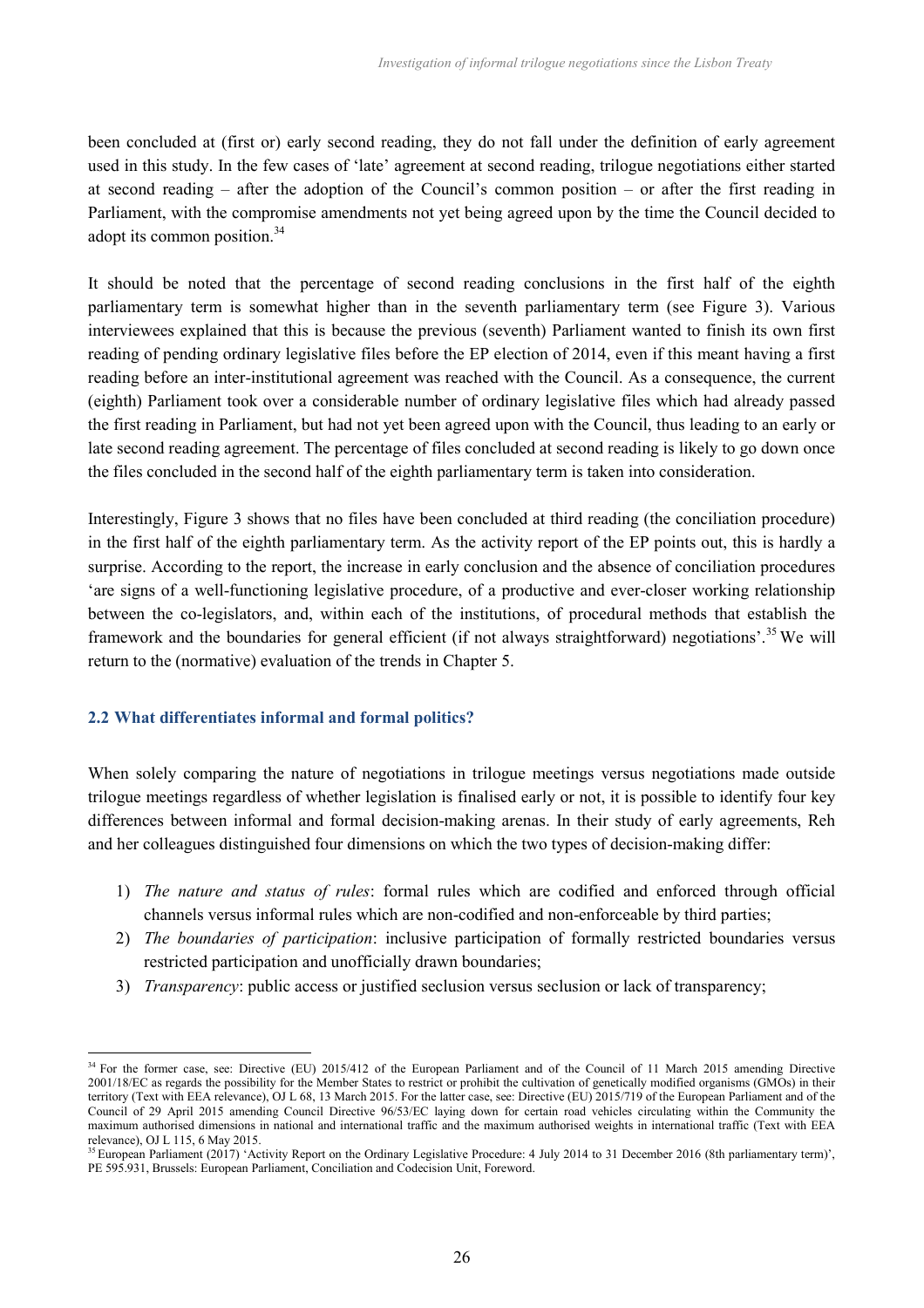4) *The type of outcome*: binding decisions versus informal agreements, which require rubberstamping in formal arenas $36$ 

Overall, decisions taken in the formal arena are structured by a set of codified and enforceable rules and are characterised by inclusive participation, transparency and binding decisions. In contrast, informal politics rarely follows a set of codified rules, restricts participation to a sub-set of actors, lacks transparency, and any decision taken in the informal arena requires formalisation in the formal arena.

First, *the nature and status of rules* differ between formal and informal decision arena. Whereas formal politics is structured by codified enforceable rules laid down in the EU treaties, informal politics is usually non-codified and often not enforceable by third parties.<sup>37</sup> The Treaty on the Functioning of the EU (TFEU) allows for first reading agreements to be struck, but trilogues have no reference in the treaties, yet they have become a defining feature of the functioning of the ordinary legislative procedure. Instead, informal politics is generally 'created, communicated and enforced outside the officially sanctioned channels'.<sup>38</sup>This does not mean that trilogues operate in a rule-free environment. On the contrary, they have become increasingly institutionalised over time in the EP's own Rules of Procedure and in interinstitutional agreements between the institutions. As we will describe in more detail in Chapter 4, the EP's Rules of Procedure include specific rules regarding the composition of the EP's trilogue negotiating team, mandates given to the team, and reporting requirements. These rules bind the EP's own conduct and are enforceable by Parliament's bureau. The General Court can, under certain conditions, challenge the EP's Rules of Procedure. It is possible for individual MEPs to take a case against the EP to the General Court when individual members have a legal standing (locus standi). Individual MEPs can bring a case before the General Court in a personal capacity when they can demonstrate to the court a sufficient connection to, and harm from, an action taken by the EP. An individual parliamentary committee would, however, not be able to the sue the EP if they find that Parliament's Rules of Procedure have been breached; for instance, if an EP's negotiating team were not to obtain a committee mandate before commencing trilogue meetings. This is because Parliament's committees do not constitute legal entities in their own rights and their legal existence is derived from Parliament. This means that third parties cannot uphold Parliament's internal rules governing trilogue meetings unless an individual MEP can prove that he/she has been personally harmed by the breach. EU institutions' breaches of inter-institutional agreements, on the other hand, can be tested at the Court of Justice; for instance, if the EP claims that the Commission or the Council have breached rules in the agreement.

Second, *the boundaries of participation* differ between formal and informal arenas regarding the actors participating in trilogues and the transparency surrounding it. Only a limited number of representatives from the Commission, the EP, and the Council are involved in trilogue meetings and the names of the people participating are not normally made public, although the type of actors attending is determined by intrainstitutional rules and practices. Indeed, as our interviewees explained, the political trilogue meetings have a number of recurrent participants. The rapporteur always participates in the political trilogues on behalf of the EP and all of the shadow rapporteurs are invited to attend. Committee chair attendance varies from one

<sup>&</sup>lt;sup>36</sup> Reh, C., Héritier, A., Bressanelli, E, and Koop, C. (2013) 'The informal politics of legislation: Explaining secluded decision making in the European Union,' *Comparative Political Studies* 46 (9): 1115-6. For the more general analytical framework of decision-making structures, see Ostrom, E. (1986) 'An agenda for the study of institutions,' *Public Choice* 48 (1): 3-25.

 $\frac{37}{37}$  Reh, C., Héritier, A., Bressanelli, E., and Koop, C. (2013) 'The informal politics of legislation: Explaining secluded decision making in the European Union,' *Comparative Political Studies* 46 (9): 1116

<sup>38</sup> Helmke, G. and Levitsky, S. (2004) 'Informal institutions and comparative politics: A research agenda'. *Perspectives on Politics*, 2 (4): 727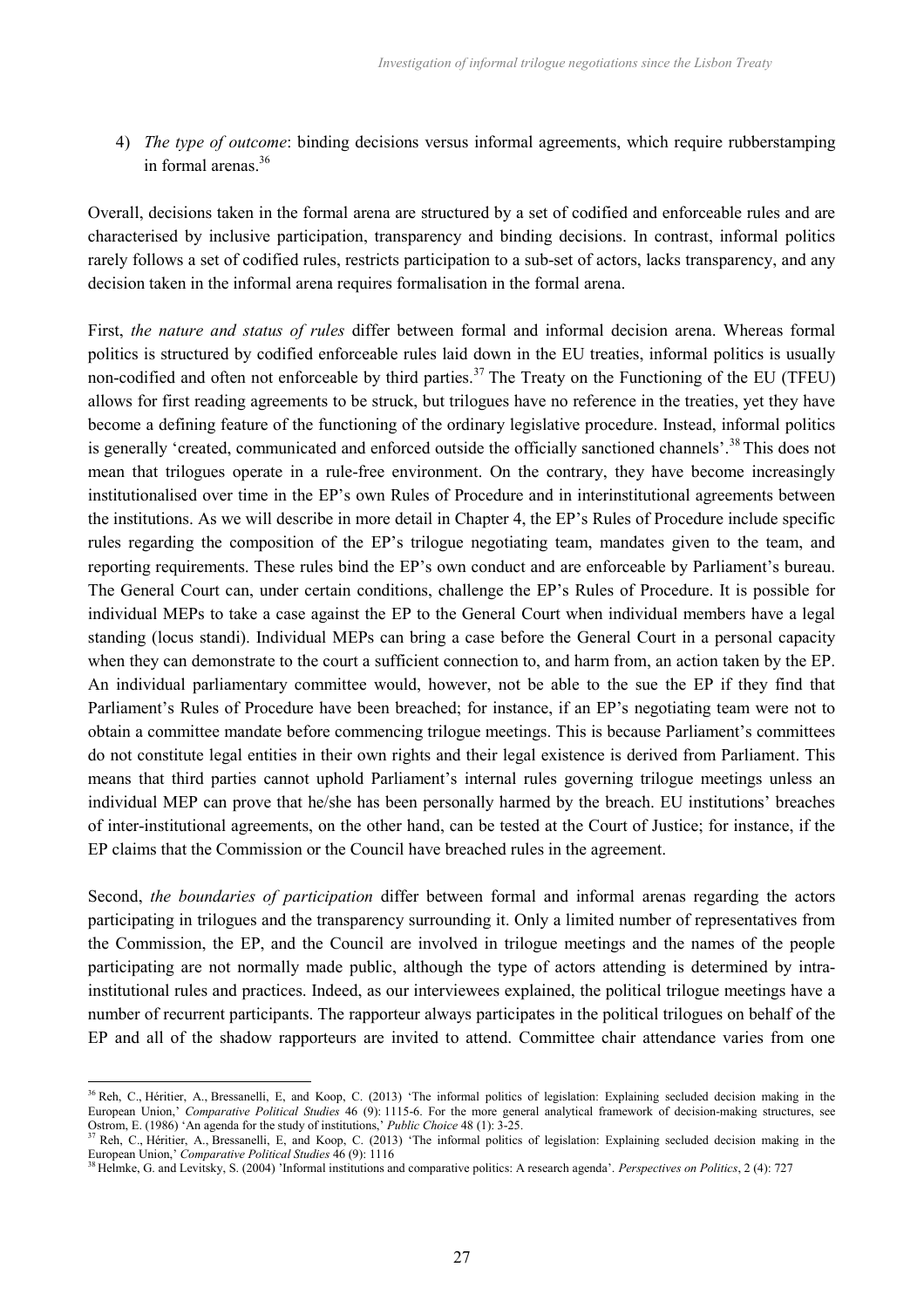committee to the other: whereas the chairs of some committees almost always attend (and chair) the trilogue meetings, the chairs of other committees hardly every attend, with the rapporteur then chairing the meetings. The political actors may bring their assistants and political group's policy advisers to the meetings. Support is also provided by the relevant committee's secretariat, by the legal service of the EP's Secretary-General, and by lawyer-linguists. The Council presidency represents the Council in political trilogues, with assistance from the Council's General Secretariat, including the legal service. The Commission is typically represented by the relevant head of unit in the directorate general in charge of the dossier, and by the desk officer responsible for the proposal (see Chapter 4 for further information about the participants). Formal decisionmaking arenas, on the other hand, normally allow for the inclusion of all legitimate decision-makers or include a formally restricted and a publicly known subset of decision-makers. For instance, all MEPs (are invited to) participate in decisions in the EP's plenary sessions, and all ministers (are invited to) participate in the decisions of the relevant Council of the European Union.

Third, the *transparency of negotiations* differs between formal and informal arenas. Formal decision-making arenas tend to be more transparent than informal ones in terms of openness of negotiations, access to documents produced, and justification of restrictions on public scrutiny.<sup>39</sup> In the formal arena, the decisionmaking process is relatively easy to follow by those not directly involved in legislation. Documents outlining the positions of the institutions are public, such as the EP's and the Council's respective positions at different readings. If the procedure goes as far as conciliation, it is on the basis of the institutions' publicly known second reading positions. In the absence of inter-institutional negotiations in trilogues, the positions of the different institutions at the different readings are known, and we also know on which provisions an agreement and disagreement between the institutions exists. This gives the public more insight into the different steps leading to the eventual compromise. When trilogues are used, we have limited information on the initial position of the Council, unless its position as adopted as a General Approach (approved by the ministers and publicly available). If the co-legislators wish to finalise legislation at first reading, the Council does not adopt a common position, but instead has to convince Parliament to adopt amendments that the Council can also support. Unlike formal decision fora, the institutions do not respond to each other's positions in turn. Early agreements sometimes lack a publicly available paper trail of the timing of negotiations, and the position of all negotiators, both before and during the negotiations. This has led some scholars to conclude that the actual practice of co-decision renders 'passive the democratic potentials characterising the formal procedural rules'.<sup>40</sup>

Information about what goes on in trilogue meetings is restricted to feedback given by the trilogue members to their respective institutions, and documentation of the decision process in trilogues (such as minutes and positions) are not automatically made publicly available, although access may be granted upon request. The limited transparency in the case of early agreements is not only a procedural matter, but it challenges the distinctive role of Parliament as a debating chamber. This means that the EP has experienced the largest adjustments to the increased informality of the ordinary legislative procedure as early agreements come close to the confidential form of consensus formation used in the Council. Legitimacy concerns of early agreements have mainly been directed towards the EP as the only EU institution with a direct link to the elected through direct elections. It is also the institution that has done the most to increase the accountability

<sup>&</sup>lt;sup>39</sup> Reh, C., Héritier, A., Bressanelli, E., and Koop, C. (2013) 'The informal politics of legislation: Explaining secluded decision making in the European Union,' *Comparative Political Studies* 46 (9): 1117.

<sup>40</sup> Stie, A.E. (2013) *Democratic Decision-Making in the EU: Technocracy in Disguise*, London: Routledge, p. 270.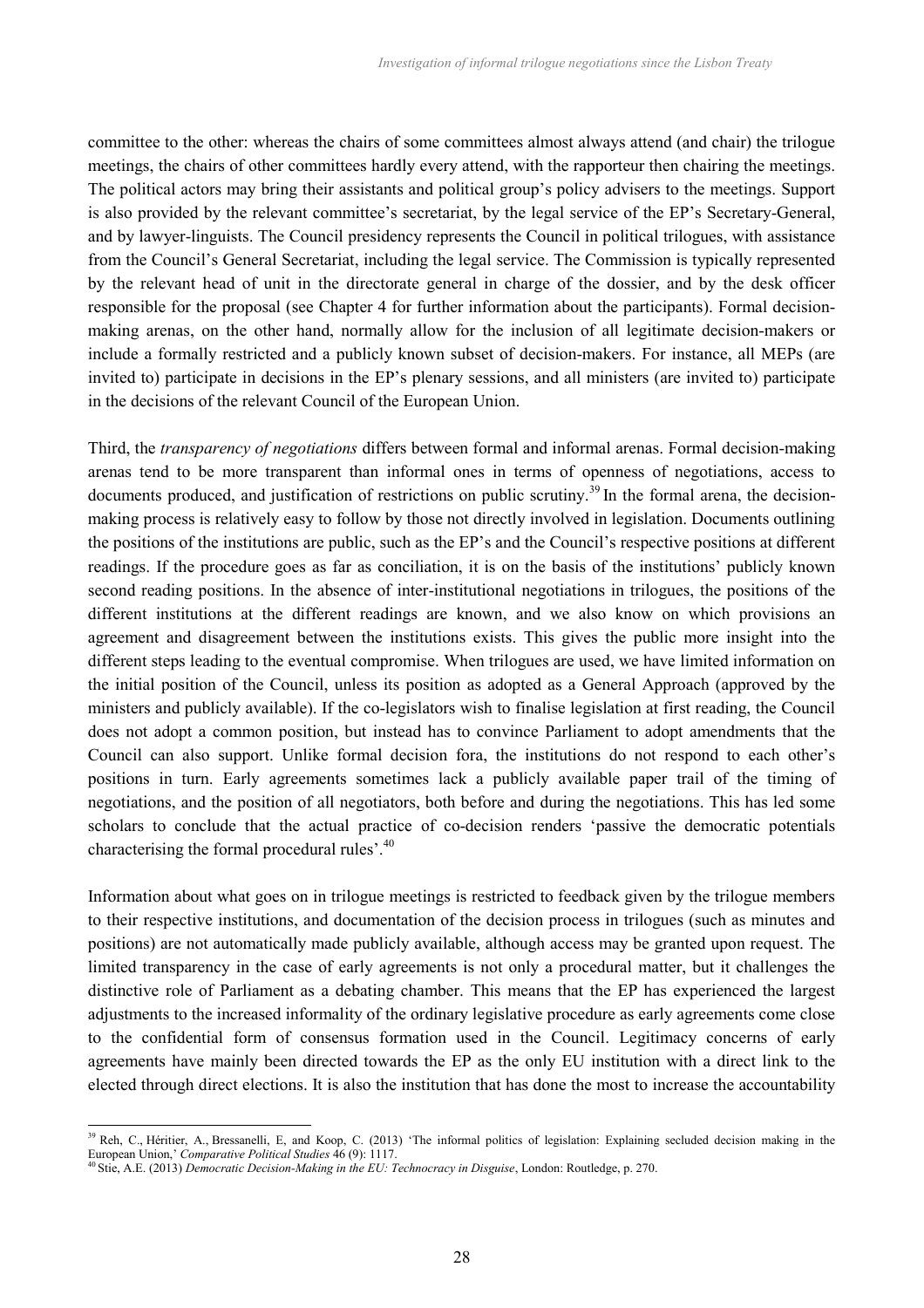and transparency of the EP's negotiating teams in trilogues vis-à-vis the rest of the EP and the outside world, a topic we will return to in Chapter 4.

Fourth, informal and formal arenas differ when it comes to the *type of outcome* produced. Only decisions that have been approved by the EP's full plenary and the ministers in the Council are binding regardless of whether the compromise is struck with or without the use of trilogue meetings. Everything that is agreed informally, during trilogue meetings, must still be rubberstamped by formal arenas to enter into force. However, deals struck in trilogue meetings can constrain the room of manoeuvre in the formal arena by putting pressure on decision-makers not to challenge or alter the informal agreement. For instance, MEPs are in principle able to table amendments to the compromise reached in trilogue during committee and plenary scrutiny. In practice, however, they are under immense pressure not to jeopardise the informal agreement.<sup>41</sup> To sum up, informal decision-making arenas are characterised by non-codified and non-enforceable rules and by a more secluded, restricted, opaque decision-making process, generating outcomes that still require rubberstamping in formal arenas. Inter-institutional trilogue meetings share many of the features of informal decision-making arenas, although considerable changes have been made, leading them to become more formal.

## **2.3 Why have early agreements emerged?**

As the previous section has demonstrated, early agreements have become 'the new normal'. Scholars and practitioners alike have often posed the question of what accounts for the rise in early agreements since the Amsterdam Treaty. There is no single explanation for the rise in early agreements, but three broad explanations are often put forward in the academic and non-academic literature:

- 1. *The functionalist explanation*: Early agreements represent a coping strategy to harvest efficiency gains and to reduce the transaction costs associated with the ordinary legislative procedure covering more policy areas and actors.<sup>42</sup>
- 2. *The cultural rapprochement explanation*: The Council and the EP have become socialised into shared norms of cooperation, characterised by legislative pragmatism and anticipatory compliance, facilitating the willingness and ability to find an agreement early.<sup>43</sup>
- 3. *The image-building explanation*: The Council's rotating presidencies wish to be seen as successful because they manage to finalise what are, in their eyes, important files during their presidency. Most outgoing Council presidencies produce a 'scoreboard' to show what they have achieved during their

<sup>&</sup>lt;sup>41</sup> Rasmussen, A. and Shackleton, M (2005) 'The scope for action of European Parliament negotiators in the legislative process: Lessons of the past and for the future', Paper presented at the Conference of the European Union Studies Association in Austin, Texas; Reh, C., Héritier, A., Bressanelli, E, and Koop, C. (2013) 'The informal politics of legislation: Explaining secluded decision making in the European Union,' *Comparative Political Studies* 46 (9): 1112-42.

<sup>42</sup> Brandsma, G.J. (2015) 'Co-decision after Lisbon: The politics of informal trilogues in European Union lawmaking,' *European Union Politics* 16 (2): 300-19; Reh, C., Héritier, A., Bressanelli, E, and Koop, C. (2013) 'The informal politics of legislation: Explaining secluded decision making in the European Union,' *Comparative Political Studies* 46 (9): 1112-42.

<sup>43</sup>Burns, C. and Carter, N. (2010) 'Is co-decision good for the environment? An analysis of the European Parliament's green credentials,' *Political Studies* 58 (1): 123-42; Ripoll Servent, A. (2015) *Institutional and Policy Change in the European Parliament: Deciding on Freedom, Security and Justice*, London: Palgrave Macmillan; Shackleton, M. and Raunio, T. (2003) 'Codecision since Amsterdam: A laboratory for institutional innovation and change', *Journal of European Public Policy* 10 (2): 171-88.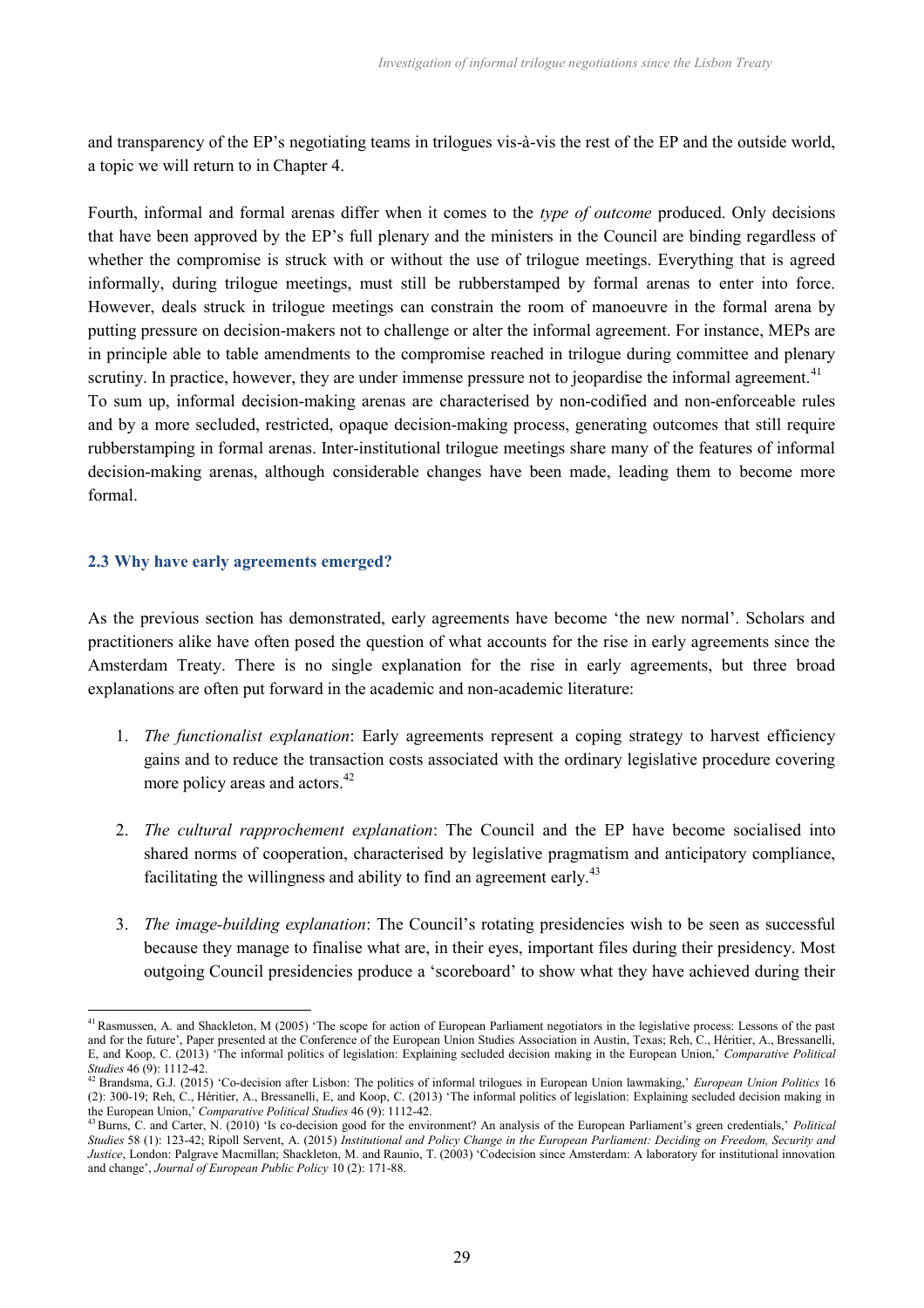presidency. This assessment is obviously subjective in nature as no objective and externally defined criteria exist for assessing a successful presidency. Often, however, presidencies point to the number of legislative files that they have reached an (early) agreement on during their presidency to create an image of an efficient and effective presidency. <sup>44</sup> Likewise, key MEPs, and particularly rapporteurs, want to show the Council and their EP colleagues that they have managed to get to an early agreement with the Council.

From a functionalist perspective, the growing popularity of early agreements is explained by the absence of time limits and the lower majority requirements for passing legislation during first reading. At the first reading, the EP only needs to muster a simple majority of votes cast to amend or adopt the Commission's proposal, whereas an absolute majority is needed at second reading to reject or amend the Council's position, and a simple majority is required to approve it without amendments. Similarly, the Council has a strong interest in persuading the EP to propose amendments that are desired by a qualified majority in the Council, as it is hard for the Council to amend the Commission's proposals. At first reading, the Council decides by qualified majority voting unless its position differs from that of the Commission, in which case unanimity is required. At second reading, the Council votes with qualified majority requirements on Parliament amendments for which the Commission has delivered a positive opinion, while unanimity is needed on amendments where the Commission has delivered a negative opinion. The task of finding a Council position has become more challenging since the 2004 enlargement of the EU, which resulted in a large increase in member states. In this context, early input from the EP can be regarded as helping to facilitate the Council's internal consensus building.<sup>45</sup>Both the Council and the EP have an interest in anticipating the each other's position early in the decision-making process to avoid uncertainty, high voting thresholds, and time limits later in the process.<sup>46</sup> Trilogues are examples of institutions that diminish the transaction costs involved in decision-making by reducing the likelihood of cooperation problems and conflict.

Trilogues as an institution also have a constitutive effect on the actors involved. They create an environment of enhanced interaction between the EU institutions, which are instrumental in building mutual trust and shared norms. In the words of the EP, '[t]ime and practice have led to a cultural rapprochement of Parliament and the Council: each institution's distinctive internal rules, procedures and methods are better understood by the other, as are their respective administrative and political needs and constraints'. <sup>47</sup> The wide application of the ordinary legislative procedure has not only changed the power balance between the EU institutions, but has also brought with it new working methods and norms. Legislative procedures are more than just rules of procedure: they represent norms that guide behaviour. According to Ripoll Servent, the increased use of early agreements has led the EP to 'acquire a feeling of shared responsibility – revealed in a softer use of language and more moderate stances in its reports'.<sup>48</sup> In trilogues, the Council and the EP have a tendency to engage in a process of anticipatory compliance, whereby they moderate their demands to

<sup>44</sup> Mühlböck, M. and Rittberger, B. (2015) The Council, the European Parliament, and the paradox of inter-institutional cooperation,' *European Integration Online Papers* 19 (4): 1-20; Rasmussen, A. (2011) 'Early conclusion in bicameral bargaining: Evidence from the co-decision legislative procedure of the European Union,' *European Union Politics* 12 (1): 41-64.

<sup>45</sup> European Parliament (2009) 'Activity Report 1 May 2004 to 13 July 2009, (6th parliamentary term)', PE427.162v01-00, Brussels: European Parliament, Delegations to the Conciliation Committee, p. 14.

<sup>46</sup> Brandsma, G.J. (2015) 'Co-decision after Lisbon: The politics of informal trilogues in European Union lawmaking,' *European Union Politics* 16  $(2)$ : 309.

<sup>47</sup> European Parliament (2014) 'Activity report on codecision and conciliation: 4 July 2009 to 30 June 2014 (7th parliamentary term)', DV\1031024, Brussels: European Parliament, Conciliation and Codecision Unit, p. 11.

<sup>48</sup>Ripoll Servent, A. (2012) 'Playing the co-decision game? Rules' changes and institutional adaptation at the LIBE committee,' *Journal of European Integration* 34 (1): 60.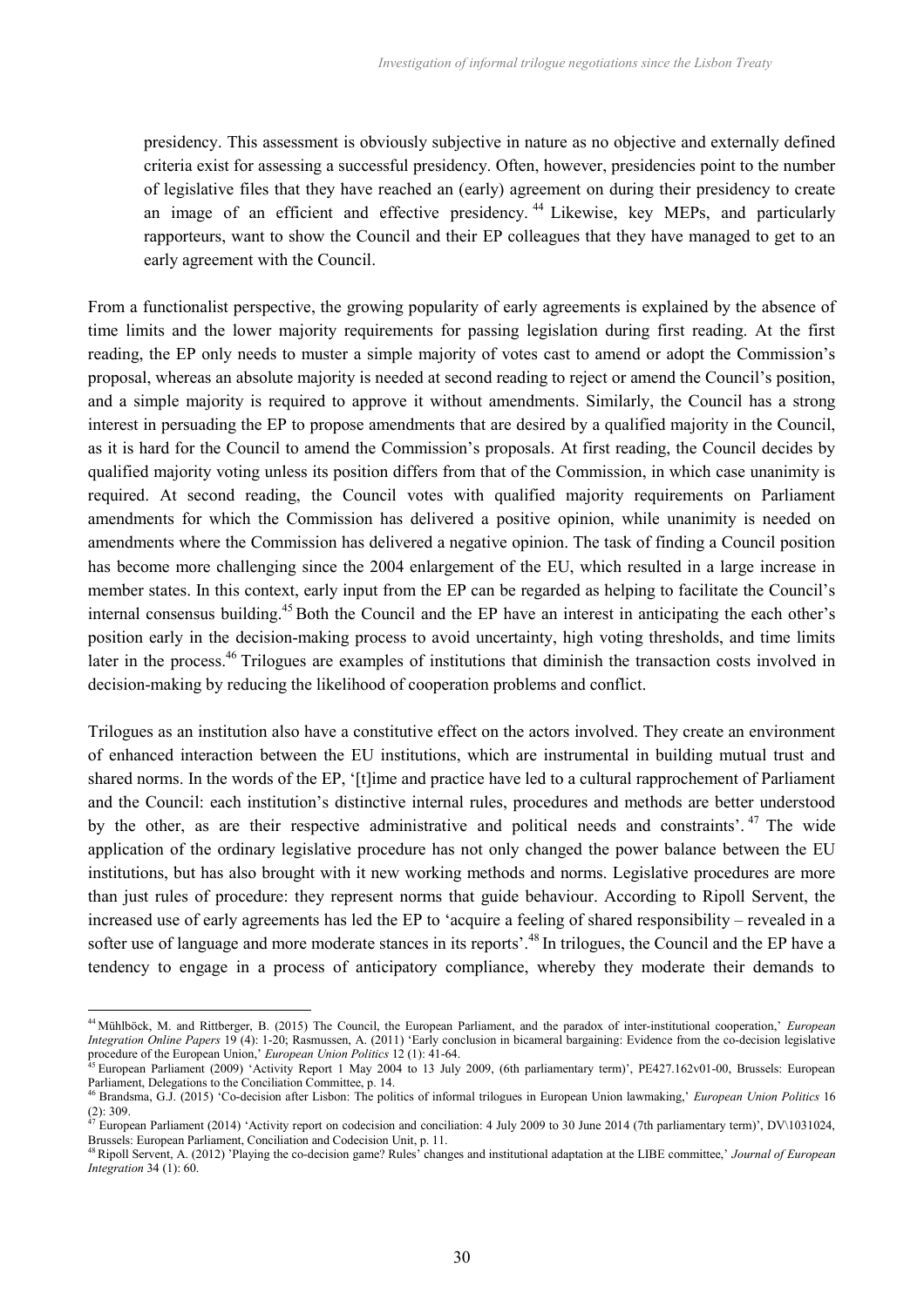increase the likelihood of reaching an early agreement.<sup>49</sup>

In addition, Council presidencies often use the number of compromises reached by early agreement as markers of a successful presidency. It is in the interest of Council presidencies to strike deals early as their reputation often depends on their capacity to consolidate different opinions and get legislation through.<sup>50</sup> However, previous research has also shown that early agreement is statistically not more likely when the legislative file is an *ex ante* defined agenda priority of the Council presidency.<sup>51</sup> The image building argument may also explain why the EP has been willing to go informal despite the trilogue setting fitting uneasily with the parliamentary style of open public debate. Ever since the EP acquired co-decision powers, it has been determined to make the procedure work and to counter the Council's early scepticism concerning the EP's abilities to legislate. In the words of the former Secretary-General of the EP (1997-2007), Julian Priestley, '[the EP] had to demonstrate that it was capable of getting through the business'.<sup>52</sup> From this perspective, the Parliament considered that its legislative powers would be more likely to be extended in the next round of treaty negotiations if it proved to act as a responsible legislator.

Together, the three explanations elaborated on above help explain the rationale behind 'going informal' and increasing this practice over time. The EP itself also explains the rise of early agreements with reference to a higher number of uncontroversial and rather technical proposals.<sup>53</sup> However, this is not a trend born out of empirical research, which finds that uncontroversial and technical drafts acts are not more likely to be subject to early agreement than controversial and (re-)distributive files.<sup>54</sup> Adding to the list of possible explanations, the EP has suggested that the Commission 'often pushes for an early adoption because it will be able to demonstrate efficiency and hopes that its proposal will be adopted with as few changes as possible'.<sup>55</sup> However, scholars have not tested this claim.

What is beyond doubt is that informal tripartite meetings have become the drivers of much of the interinstitutional work, both in terms of trilogue meetings on specific legislative proposals and the more general working relationship between Parliament and the Council, enabling the institutions to coordinate their work. Examples of general informal meetings are the 'speed dating' meetings between the EP's Conference of Committee Chairs and the Council's Presidency at the beginning of each new six-month presidency. These meetings serve to discuss legislative priorities and to uphold a fruitful working relationship between the institutions.

The high percentage of legislation finalised at first reading would not be possible in the absence of trilogue meetings. In the seventh parliamentary term (2009-2014) alone, over 1,500 trilogue meetings were held on

<sup>&</sup>lt;sup>49</sup> See also: Burns, C. and Carter, N. (2010) 'Is co-decision good for the environment? An analysis of the European Parliament's green credentials,' *Political Studies* 58 (1): 123-42; Ripoll Servent, A. (2015) *Institutional and Policy Change in the European Parliament: Deciding on Freedom, Security and Justice*, London: Palgrave.

<sup>50</sup> Mühlböck, M. and Rittberger, B. (2015) The Council, the European Parliament, and the paradox of inter-institutional cooperation,' *European Integration Online Papers* 19 (4): 8.

<sup>&</sup>lt;sup>51</sup> Reh, C., Héritier, A., Bressanelli, E, and Koop, C. (2013) 'The informal politics of legislation: Explaining secluded decision making in the European Union,' *Comparative Political Studies* 46 (9): 1133.

<sup>52</sup> Priestley, J. (2008) *Six battles that shaped Europe's Parliament*, London: John Harper Publishing, pp. 125-6.

<sup>&</sup>lt;sup>53</sup> European Parliament (2009) 'Activity Report 1 May 2004 to 13 July 2009, (6th parliamentary term)', PE427.162v01-00, Brussels: European Parliament, Delegations to the Conciliation Committee pp. 11-2.

<sup>&</sup>lt;sup>54</sup> Reh, C., Héritier, A., Bressanelli, E, and Koop, C. (2013) 'The informal politics of legislation: Explaining secluded decision making in the European Union,' *Comparative Political Studies* 46 (9): 1112-42.

<sup>55</sup> European Parliament (2012) 'Activity report on codecision and conciliation: 4 July 2009 to 31 December 2011 (7th parliamentary term)', DV\903361, Brussels: Delegations to the Conciliation Committee, p. 5.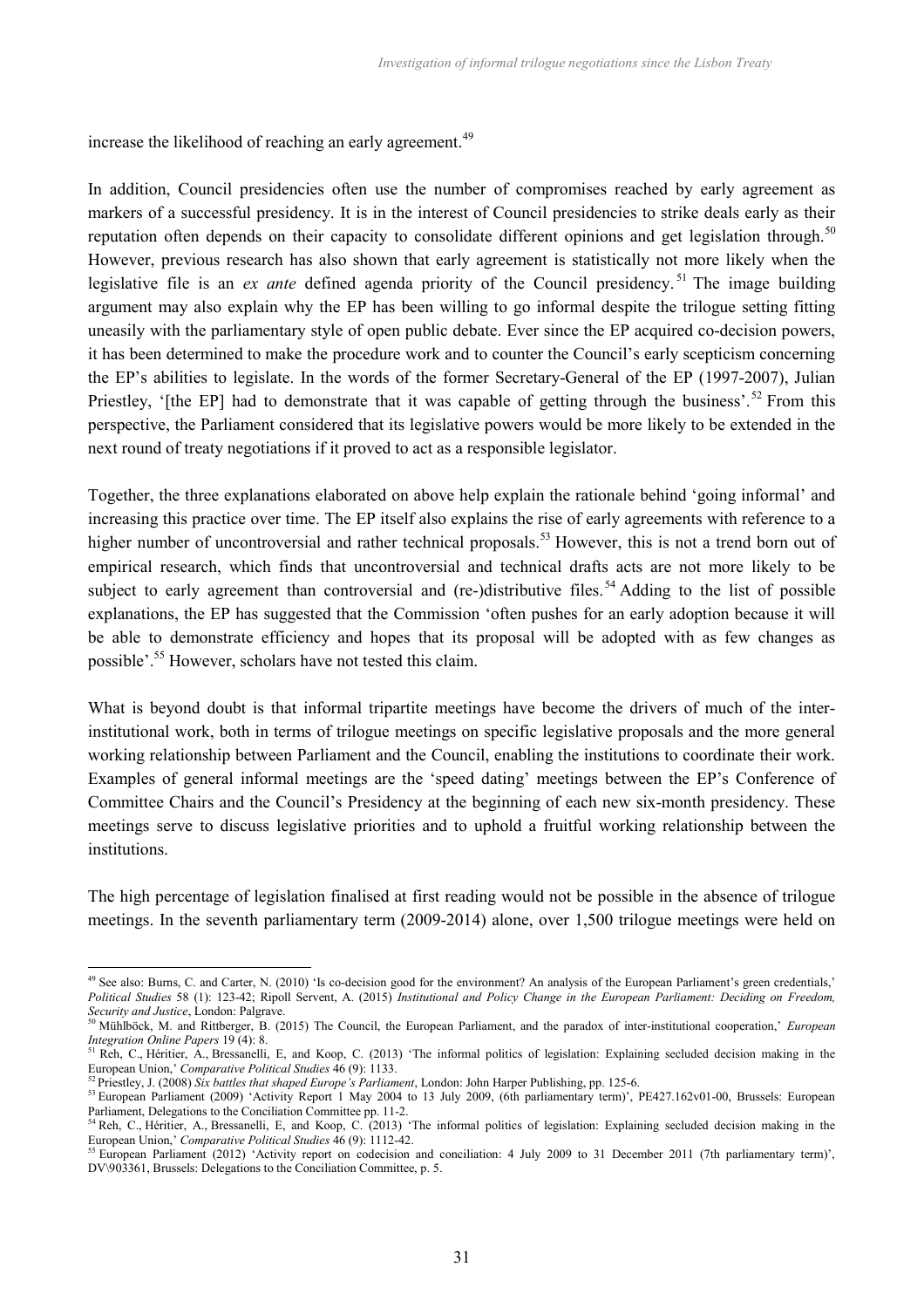approximately 350 pieces of legislation.<sup>56</sup> Most files negotiated in trilogues need only one to four meetings, while a small number of cases require more frequent interaction. For instance, Regulation (EU) No 1303/2013 on laying down common provisions for EU funds relating to regional development (the Common Provision Regulation or CPR) had 54 trilogues.<sup>57</sup> Research on the seventh parliamentary term (2009-2014) shows that the average number of trilogue meetings required per file varies across committees.<sup>58</sup> The committees on Budgets (BUDG), Regional Development (REGI), Employment and Social Affairs (EMPL), and Economic and Monetary Affairs (ECON) needed more trilogue meetings per dossier than other committees. On average, they needed 8, 7.9, 4.8, and 4.7 trilogue meetings respectively per dossier. Interestingly, some of the committees that were new to the ordinary legislative procedure after the Lisbon Treaty needed fewer trilogues per dossier compared to the EP average. The committees on Agriculture and Rural Development (AGRI), International Trade (INTA), and Fisheries (PECH) needed, on average, 1.2, 1.1, and 0.9 meetings respectively per file. Possible explanations might be that these committees wanted to prove that they could handle their newly acquired co-decision powers well.<sup>59</sup>

Informal politics has become commonplace in the majority of draft acts and it also comes with many advantages. Most notably, trilogues tend to make decision-making processes more efficient as fewer readings are usually required, with the first reading being particularly 'generous' when it comes to voting requirements, and improve the working relationship between the institutions. However, there is also an awareness that the added value of increased efficiency may have come at the cost of transparency of negotiations and accountability of the negotiation teams to their respective institutions and the outside world.

<sup>56</sup> European Parliament (2014) 'Activity report on codecision and conciliation: 4 July 2009 to 30 June 2014 (7th parliamentary term)', DV\1031024, Brussels: European Parliament, Conciliation and Codecision Unit, p. 19.

<sup>57</sup> European Parliament (2014) 'Activity report on codecision and conciliation: 4 July 2009 to 30 June 2014 (7th parliamentary term)', DV\1031024, Brussels: European Parliament, Conciliation and Codecision Unit, p. 19. For the Act itself, see: Regulation (EU) No 1303/2013 of the European Parliament and of the Council of 17 December 2013 laying down common provisions on the European Regional Development Fund, the European Social Fund, the Cohesion Fund, the European Agricultural Fund for Rural Development and the European Maritime and Fisheries Fund and laying down general provisions on the European Regional Development Fund, the European Social Fund, the Cohesion Fund and the European Maritime and Fisheries Fund and repealing Council Regulation (EC) No 1083/2006, OJ L 347, 20 December 2013.

<sup>58</sup>Brandsma, G.J. (2015) 'Co-decision after Lisbon: The politics of informal trilogues in European Union lawmaking,' *European Union Politics* 16 (2): 311.

<sup>&</sup>lt;sup>59</sup> Cf. Earnshaw, D. and Judge, D. (1995) 'Early days: The European Parliament, co-decision and the European Union legislative process post-Maastricht,' *Journal of European Public Policy* 2 (4): 624-49.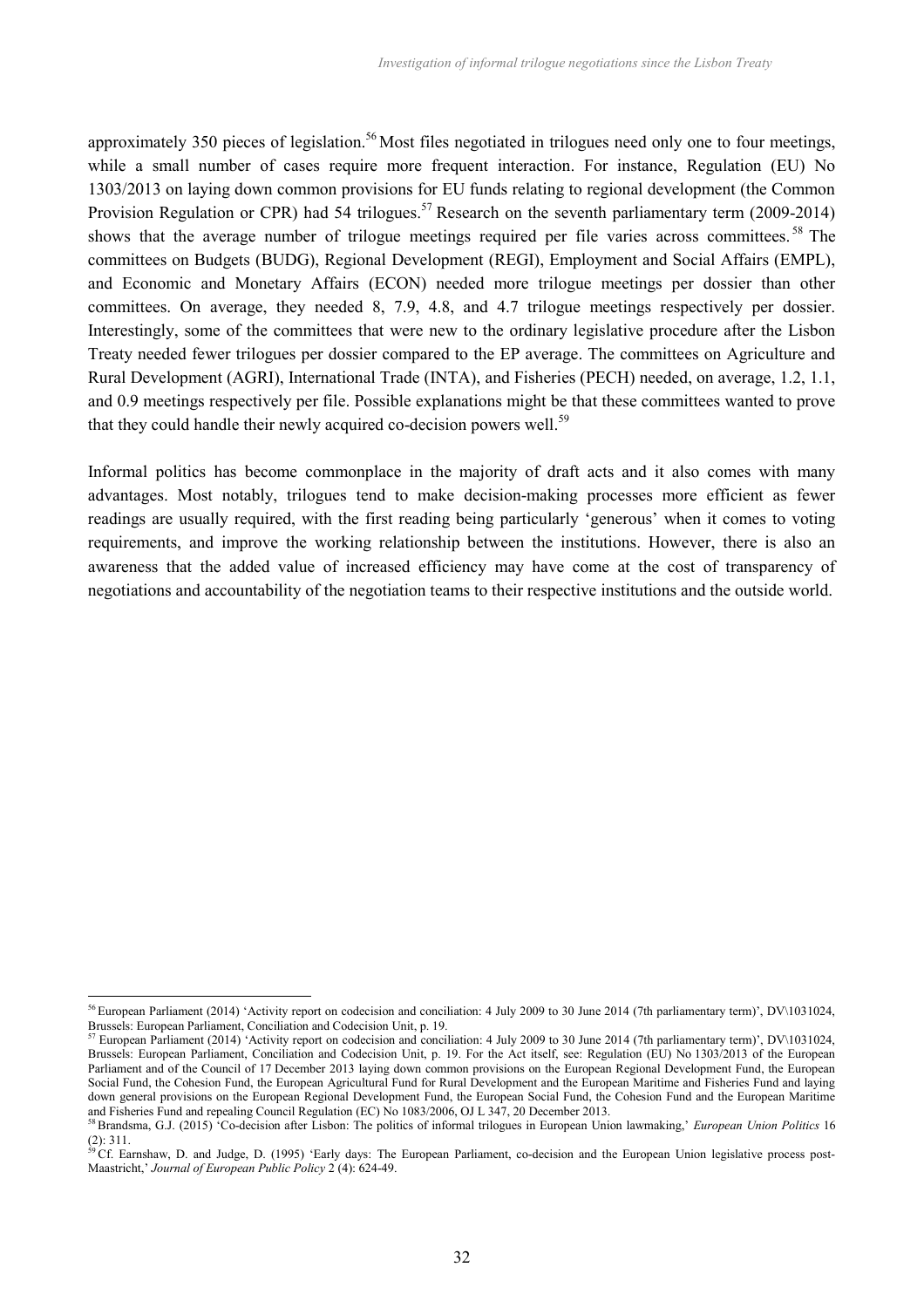## **3. Patterns of early agreement**

In Chapter 2, we showed that early agreements have become a common feature of ordinary legislative procedures, and we discussed the different explanations behind the popularity of early agreements, as put forward in the academic and non-academic literature. By focusing on the general trend, however, we did not address the (remaining) variation in the use of early agreements. Therefore, in this chapter, we look at the variation using the same dataset of ordinary legislative procedures (1999-2016) as in Chapter 2. We zoom in on the volume of ordinary legislative legislation, the duration of ordinary legislative procedures, the variation across EP committees, and other characteristics of legislation. In the last part of the chapter, we also review some recent academic studies on the political implications of early agreement.

## **3.1 The volume of legislation: The use of early agreements has increased over time**

As we pointed out in Section 2.3, one of the key explanations for the use of early agreements is that it expedites the legislative process. Starting early in the process with inter-institutional negotiations in trilogue meetings would be more efficient than following a sequential process of position-taking and positionexchange that allows for co-legislators to get closer to one another. Making an early agreement has the additional advantage of lower majority requirements and absence of specified time limits at first reading. These advantages became particularly important after the 2004 enlargement, which, in correspondence with the increase in member states, also significantly raised the number of actors involved in the legislative process. The advantages also became more relevant with the increase in the number of policy areas subject to the ordinary legislative procedure, which led to a higher volume of legislation. Let us have a closer look at the volume of legislation.

Figure 4 presents the number of ordinary legislative files concluded in each legislative year since the legislative year 1999-2000, excluding codification files.<sup>60</sup> The figure shows the increase over time in the number of concluded ordinary legislative files by the co-legislators. The number of ordinary legislative files has increased from 379 in the fifth parliamentary term (1999-2004) to 413 in the sixth term (2004-2009) and 481 in the seventh term (2009-2014). There are also important differences within parliamentary terms, with the number of concluded legislative files going up later in the term, particularly in the legislative year before EP elections. This is unsurprising: in the year before EP elections, the EU institutions – and particularly Parliament – seek to finish as much business as possible.

In the first half of the eighth parliamentary term (2014-2016), 119 ordinary legislative files were concluded. This is not very different from the number of files concluded in the first half of previous parliamentary terms, even though the new Commission has tabled fewer legislative proposals than previous commissions as part of its endeavour to 'be doing less, but [to be doing its work] more effectively'.<sup>61</sup> Indeed, the number of proposals tabled by the new Commission in the first half of the eighth parliamentary term is 192, which is

<sup>60</sup> We followed the EP's activity reports in determining when legislative years started and ended. See: European Parliament (2017) 'Activity Report on the Ordinary Legislative Procedure: 4 July 2014 to 31 December 2016 (8th parliamentary term)', PE 595.931, Brussels: European Parliament, Conciliation and Codecision Unit, Footnote 13. To enhance comparability, we only included full legislative years in the figure, and thus excluded the second half of 2016. As a consequence, the figure builds on data on 1362 files (rather than on the 1392 files in the dataset).

<sup>&</sup>lt;sup>61</sup> Juncker, J.-C. (2014) 'The Juncker Commission: The right team to deliver change', press conference by the President-elect of the European Commission, 10 September, available at: http://europa.eu/rapid/press-release\_SPEECH-14-585\_en.htm (last accessed: 30 April 2017).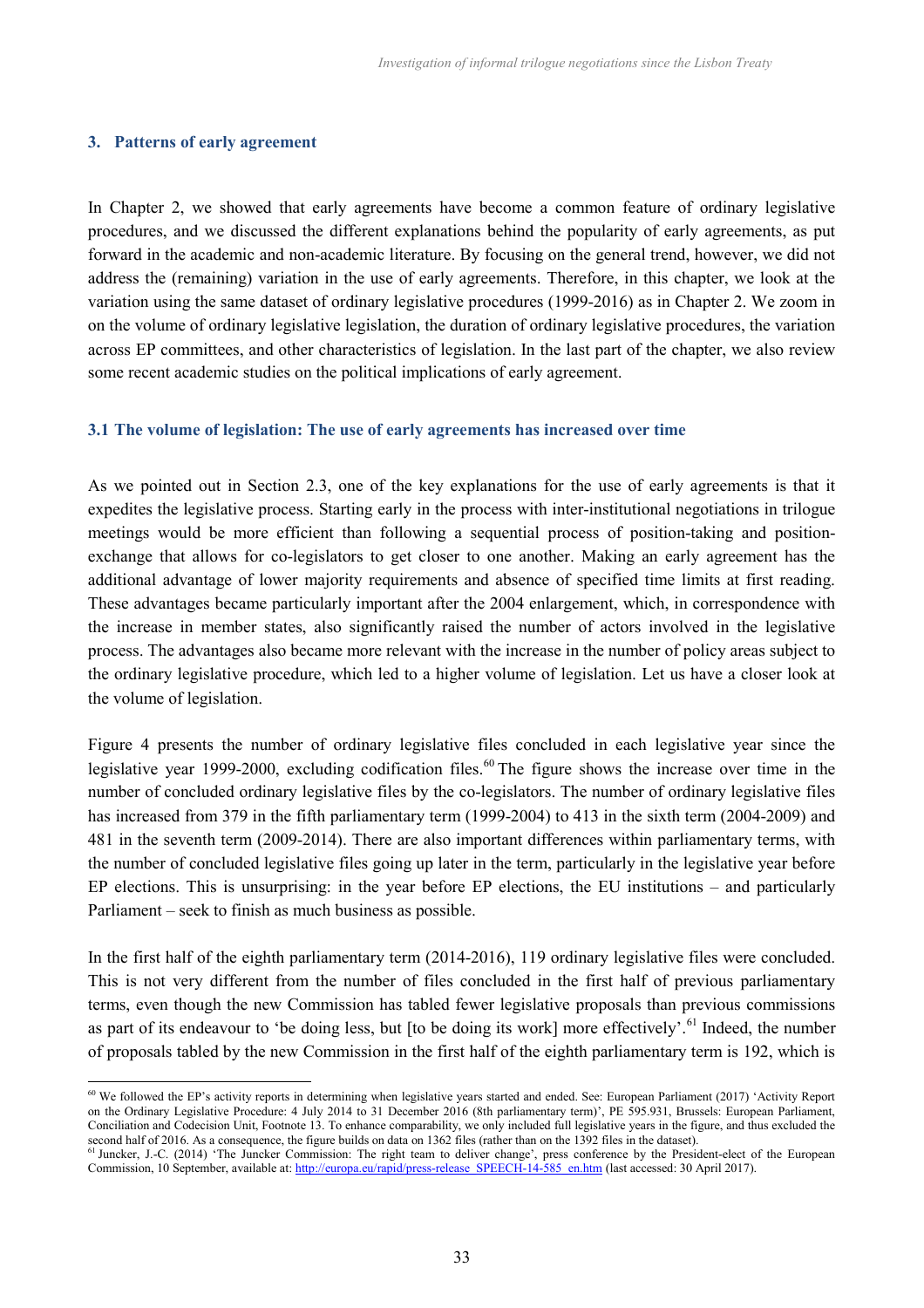rather low compared to the 321 and 244 proposals tabled by the Commission in the first half of, respectively, the seventh and the sixth term.  $62$  The reason why we do not yet see the effect of this change of the Commission is that we look at finalised legislation in the first half of the eighth parliamentary term rather than at new legislation proposed by the Juncker Commission since it entered office in 2014. The finalised legislation in 2014-2015 and 2015-2016 includes a large number of files that were carried over from the seventh term.<sup>63</sup>



**Figure 4: Number of ordinary legislative files and early agreements per legislative year**

Figure 4 shows both the change in the volume of legislation and the change in the number of early agreements over time (with the vertical dotted line representing EP elections). The majority of concluded ordinary legislative files since 2006-2007 are early agreements, which means that the use of early agreements increased in parliamentary terms in which the total amount of legislation went up. This observation is in line with the efficiency-based explanation of early agreement, which linked early agreements to the increase in the volume of legislation.

However, we need to be careful not to draw too many conclusions here: although we can observe that the two developments took place during the same period, this does not mean that one is a consequence of the other. Many other changes took place in the EU during the period in which there was an increase in use of early agreements, and the trend towards early agreement could equally correspond with the cultural

<sup>&</sup>lt;sup>62</sup> European Parliament (2017) 'Activity Report on the Ordinary Legislative Procedure: 4 July 2014 to 31 December 2016 (8th parliamentary term)', PE 595.931, Brussels: European Parliament, Conciliation and Codecision Unit, p. 4.

 $63$  And in some cases even from the sixth parliamentary term.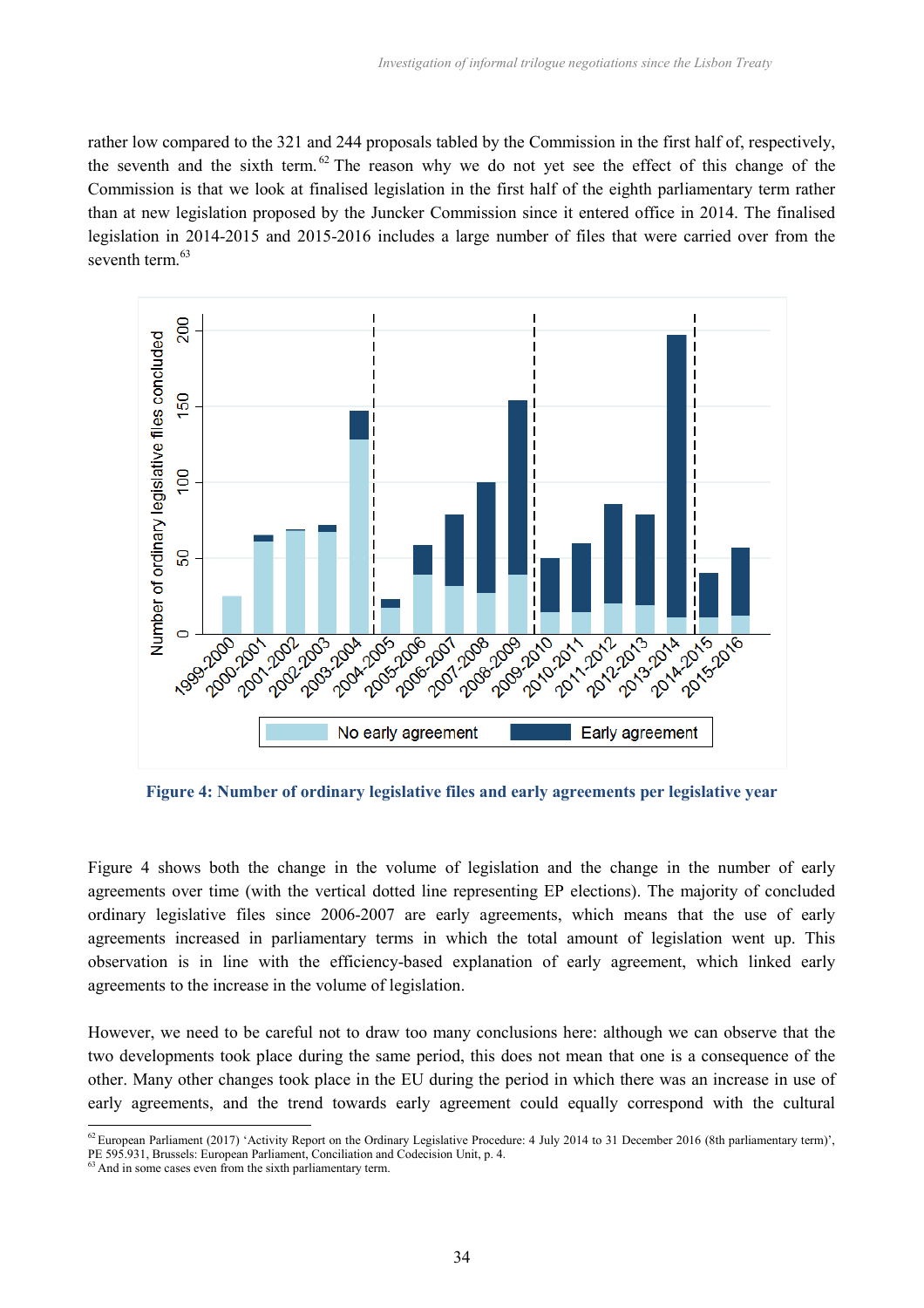rapprochement explanation. This explanation stated that early agreements came to be used more often because the co-legislators became accustomed to working together in trilogue meetings. The implication is that even if the volume of legislation goes down in the coming years, we should not expect a decline in the use of early agreements.

#### **3.2 The duration of decision-making: Early agreements now take longer to be concluded**

What are the implications of the increased use of early agreement for the duration of ordinary legislative procedures? This is a difficult question to answer – for reasons we discuss below – so we aim to give more insight by carefully assessing our data on the duration of files. When mentioning the duration of legislative files, we refer to the period of time between the introduction of the Commission proposal and the moment that the agreement between the co-legislators is signed. In Figure 5, we compare the average duration of early agreements with non-early agreements, taking into consideration the parliamentary term of the concluded files.<sup>64</sup>The term 'non-early agreement' refers to legislative procedures where the co-legislators agreed on the final legislative text without an agreement being negotiated in informal trilogue meetings at first or early second reading. If we look at the duration of all legislation concluded between 1999 and 2016, we see that legislative procedures *without* early agreements last 717 days on average. Procedures with early agreements take 579 days on average. In order words, procedures without early agreement take significantly longer than procedures *with* early agreements.<sup>65</sup>



### **Figure 5: Duration (days) by early agreement and parliamentary term**

<sup>64</sup> As in previous figures, we exclude codification files.

<sup>&</sup>lt;sup>65</sup> We conducted an independent t-test to compare the duration of co-decision files under conditions of non-early agreements and early agreements. For the full period, there is a significant difference in the average duration of non-early agreements (mean =  $716.79$ ; SD =  $566.48$ ) and early agreements (mean = 578.63; SD = 313.18): t (894)) = 5.41, p = 0.00.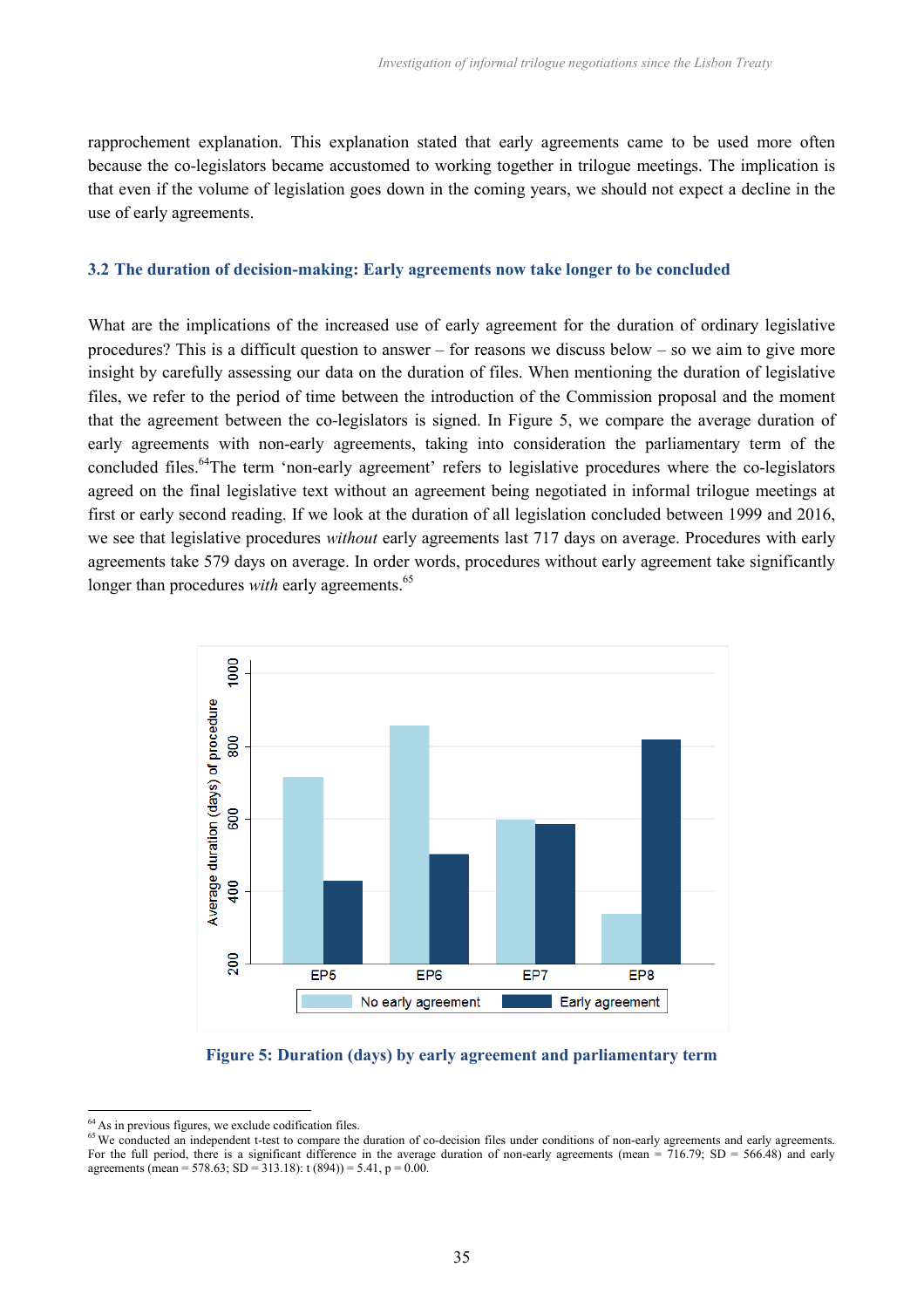However, as Figure 5 shows, the average duration hides important variation over time. Procedures without early agreements took significantly longer in the fifth term (1999-2004) and the sixth term (2004-2009), but the difference between the two types was no longer significant in the seventh term (2009-2014). In other words, in the seventh term, procedures with and without early agreements took about the same amount of time. Moreover, in the first half of the eighth parliamentary term, it was the procedures *with* early agreements that took significantly longer.<sup>66</sup>

This is a finding that requires more elaboration. As we pointed out in Section 2.1, early agreements are so common nowadays that they have become the default option for 'normal legislation'. In other words, they are business as usual for legislation on which the three institutions do not immediately agree, and on which some form of compromise is therefore needed. The procedures that are *not* concluded by early agreement tend to be those that are relatively 'uncomplicated' and do not need any negotiation to be adopted.<sup>67</sup> It should not be surprising that uncomplicated procedures do not take a lot of time to be adopted: the institutions can agree on these procedures immediately, without the need for inter-institutional negotiations. We return to this point when looking at the complexity of ordinary legislative files in Section 3.3.

There is an additional reason as to why early agreements in the first half of the eighth parliamentary term (2014-2016) took such a long time to be concluded: in the first half of each parliamentary term, colegislators deal with a lot of 'unfinished business' carried over from the previous parliamentary term(s). Indeed, 92 unfinished ordinary legislative files were carried over to the fifth parliamentary term, and the numbers are similar in subsequent terms: 103 files in the sixth parliamentary term, 100 files in the seventh parliamentary term, and, so far, 100 files in the eighth parliamentary term. As the incoming Parliament and Commission need time to get up-to-date on pending legislation, 'carried over' files take significantly longer to be concluded.<sup>68</sup> Moreover, as these files are primarily dealt with in the first half of the parliamentary term, the average duration of procedures in the first half of the eighth parliament is very long.

Figure 6 shows that the average duration of legislative files is considerably shorter if we exclude unfinished files that are carried over to the next parliamentary term; in other words, if we solely include files that are both introduced and concluded within a single parliamentary term. This makes a considerable difference for the duration of procedures in the first half of the eighth parliamentary term.<sup>69</sup> Ordinary legislation proposed and adopted within one single parliamentary term takes, on average, 529 days, whereas legislation that is carried over to the next term takes, on average, no less than 961 days.

In the future, the average duration of legislation concluded in the full eighth parliamentary term – the term for which we now only have partial information – is likely to lie somewhere between the duration presented

<sup>&</sup>lt;sup>66</sup> The results of our independent t-tests are as follows. In EP5, there is a significant difference in the average duration of non-early agreements (mean  $= 715.03$ ; SD = 583.16) and early agreements (mean = 429.79; SD = 151.33); t (124)) = 6.80, p = 0.00. In EP6, there is also a significant difference in the average duration of non-early agreements (mean = 856.32; SD = 588.18) and early agreements (mean = 503.41; SD = 228.16); t (178)) = 7.09, p = 0.00. In EP7, there is *no* significant difference in the average duration of non-early agreements (mean = 598.01; SD = 399.61) and early agreements (mean = 585.21; SD = 325.53); t (98)) = 0.27, p = 0.79. Finally, in the first half of EP8, there is again a significant difference – in the opposite direction – in the average duration of non-early agreements (mean =  $339.2$ ; SD =  $365.23$ ) and early agreements (mean =  $817.92$ ; SD =  $378.27$ ); t (52))  $=-6.15$ ,  $p = 0.00$ .

 $^{67}$ As mentioned in Section 2.1, there are a few exceptions; notably, the few files which were concluded at late second reading (based on interinstitutional negotiations, but not concluded early).

<sup>&</sup>lt;sup>68</sup> Again, we conducted an independent t-test to compare the duration of these two categories. There is a significant difference in the average duration of procedures which are started and finished within a single parliamentary term (mean =  $529.25$ ; SD =  $267.03$ ) and procedures which were carried over from one term to another (mean =  $961.49$ ; SD =  $663.29$ ): t (393) =  $-11.94$ , p = 0.00.

<sup>&</sup>lt;sup>69</sup> The files that are carried over to the next term are concluded in the first half of the new term, and thus contribute heavily to the average duration in that part of the term. When the full term is taken into consideration, the weight of the 'unfinished business' reduces.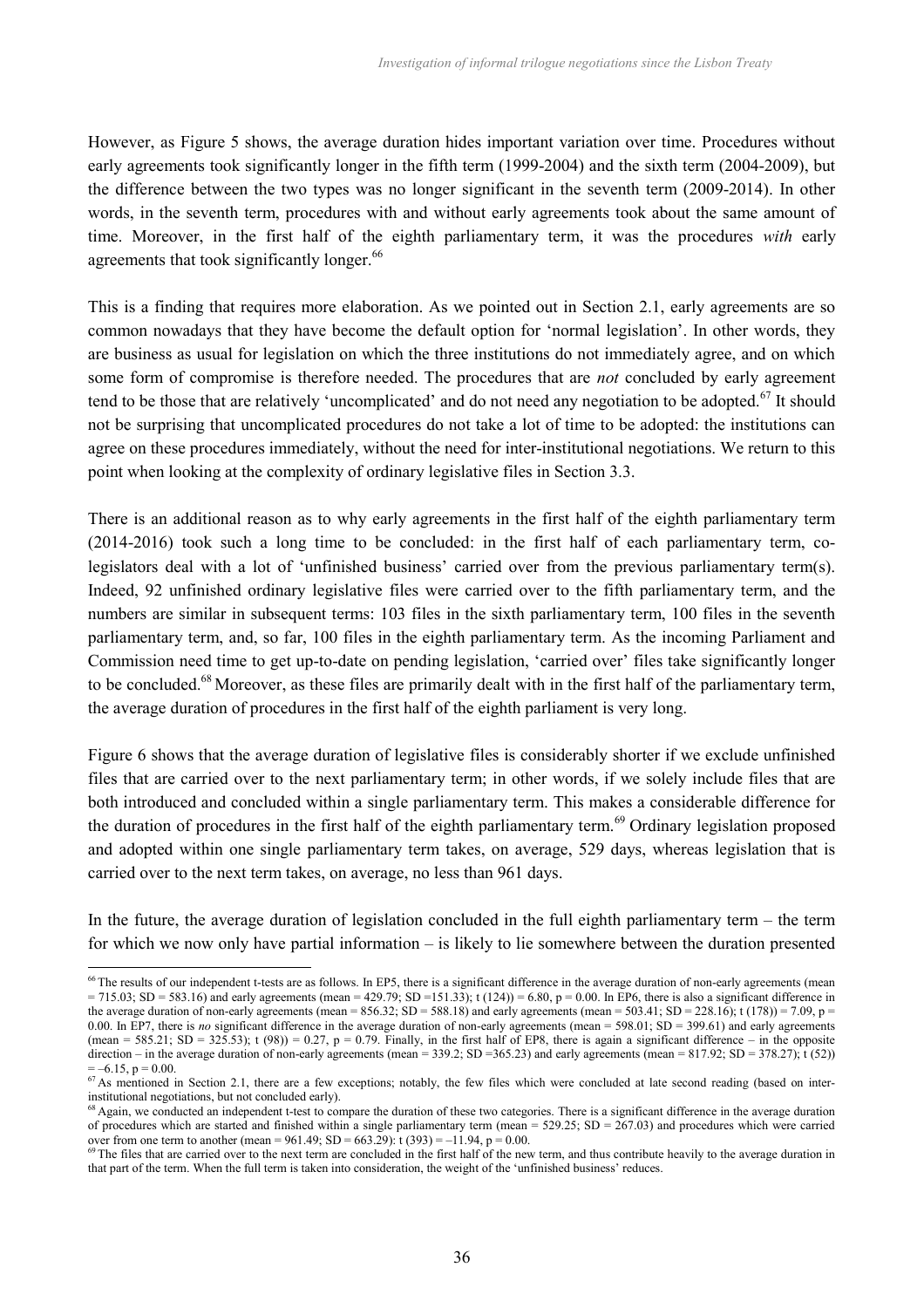in Figures 5 and 6. On the one hand, the co-legislators will mostly deal with newly proposed legislation in the second half of the eighth parliamentary term (because most legislation carried over from the seventh term would have been concluded by then), which will reduce the high average duration in Figure 5. On the other hand, the 'more difficult' new (Juncker) Commission proposals are still under negotiation because more difficult proposals tend to take longer to be concluded. Therefore, many of the new Commission proposals will be concluded in the second half of the eighth term, which means that the average duration in the full eighth term is likely be higher than Figure 6 would suggest.



**Figure 6: Duration (days), excluding unfinished files of previous parliaments**

As early agreements have evolved from being exceptions to being business as usual, it is difficult to draw conclusions on the difference they make to the duration of the ordinary legislative procedure. Nonetheless, we can compare the average duration of ordinary legislative files over time, which were 693 days in the fifth parliamentary term, 633 days in the sixth term, and 587 days in the seventh term.<sup>70</sup> These differences are not large, and we cannot yet include the eighth term in the comparison.<sup>71</sup> Yet, given that the decline in duration took place in the same period as the workload of the co-legislators increased, and the number of EU member states went up, we believe it is likely that the use of early agreement has played a role in the reduction of the time it takes to conclude ordinary legislative files.

In sum, we have seen that as early agreements are now used for almost all ordinary legislation, including difficult legislation, they actually take a long time, on average, to be concluded. On the other hand, as nonearly agreements are today used mainly for the small number of uncomplicated legislative files that the institutions have to deal with, they do not take very long to be concluded. Nonetheless, on average, the ordinary legislative procedure takes less time to be concluded than in the past, and the use of early

 $70$  Using ANOVA followed by a Bonferroni test, the average duration of co-decision files in these terms is not significantly different, with the exception of the duration in the seventh term, which is significantly shorter than the duration in the fifth term.

It is difficult to predict the average duration of co-decision in this term based on the figures for the first half of that term (as explained above).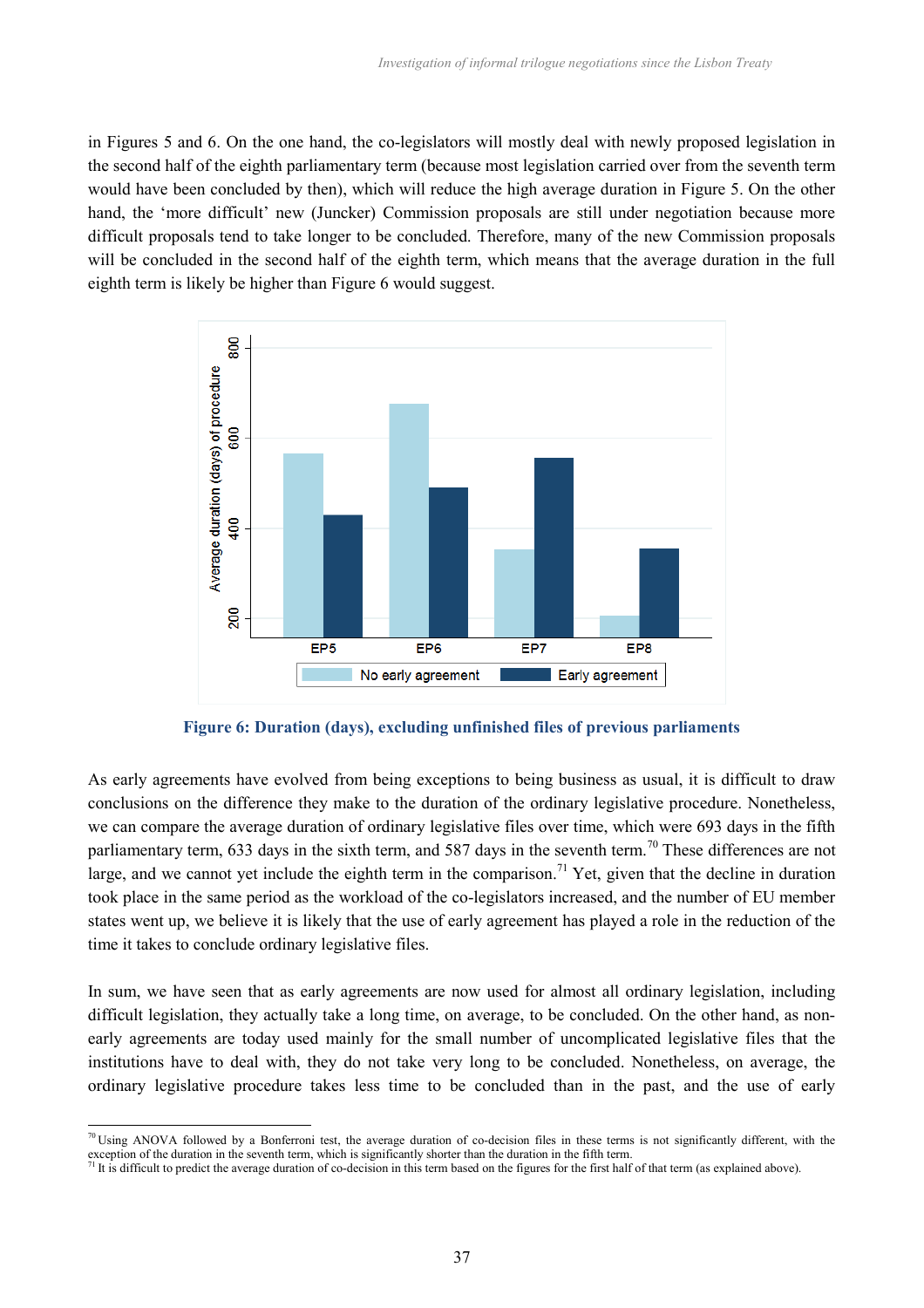agreements is likely to have contributed to this decrease. This leads us to conclude that while early agreements can take very long to be concluded, their increased use has still expedited the ordinary legislative process as a whole.

## **3.2 Early agreements and European Parliament committees**

The next question we address is about the variation we see across responsible EP committees. In Figure 7, we present the percentage of ordinary legislative files that committees concluded by means of early agreement, presented per parliamentary term (with the total number of files per committee in parentheses).<sup>72</sup> Please note that we use the acronyms of the committees in the figures.<sup>73</sup> The order of the committees in the figures is alphabetical, based on the committee acronyms. Please also note though that some committees had few files.



**Figure 7: Early agreements by responsible EP committee and parliamentary term**

 $^{72}$  Again, we exclude codification files. This solely has implications for the JURI committee, as it is this committee that is responsible for codification files. Had codification been included, the percentage of JURI files concluded as early agreements would have been much lower (since codification files are never concluded using inter-institutional trilogue meetings).

<sup>&</sup>lt;sup>73</sup> AFET: Foreign Affairs; DEVE: Development; INTA: International Trade; BUDG: Budgets; CONT: Budgetary Control; ECON: Economic and Monetary Affairs; EMPL: Employment and Social Affairs; ENVI: Environment, Public Health and Food Safety; ITRE: Industry, Research and Energy; IMCO: Internal Market and Consumer Protection; TRAN: Transport; REGI: Regional Development; AGRI: Agriculture and Rural Development; PECH: Fisheries; CULT: Culture and Education; JURI: Legal Affairs; JURI & IM: Legal Affairs and Internal Market; LIBE: Civil Liberties, Justice and Home Affairs; AFCO: Constitutional Affairs; FEMM: Women's Rights and Gender Equality. With the exception of JURI & IM, these are the current committee names, but the names and competences of some committees have changed somewhat over time.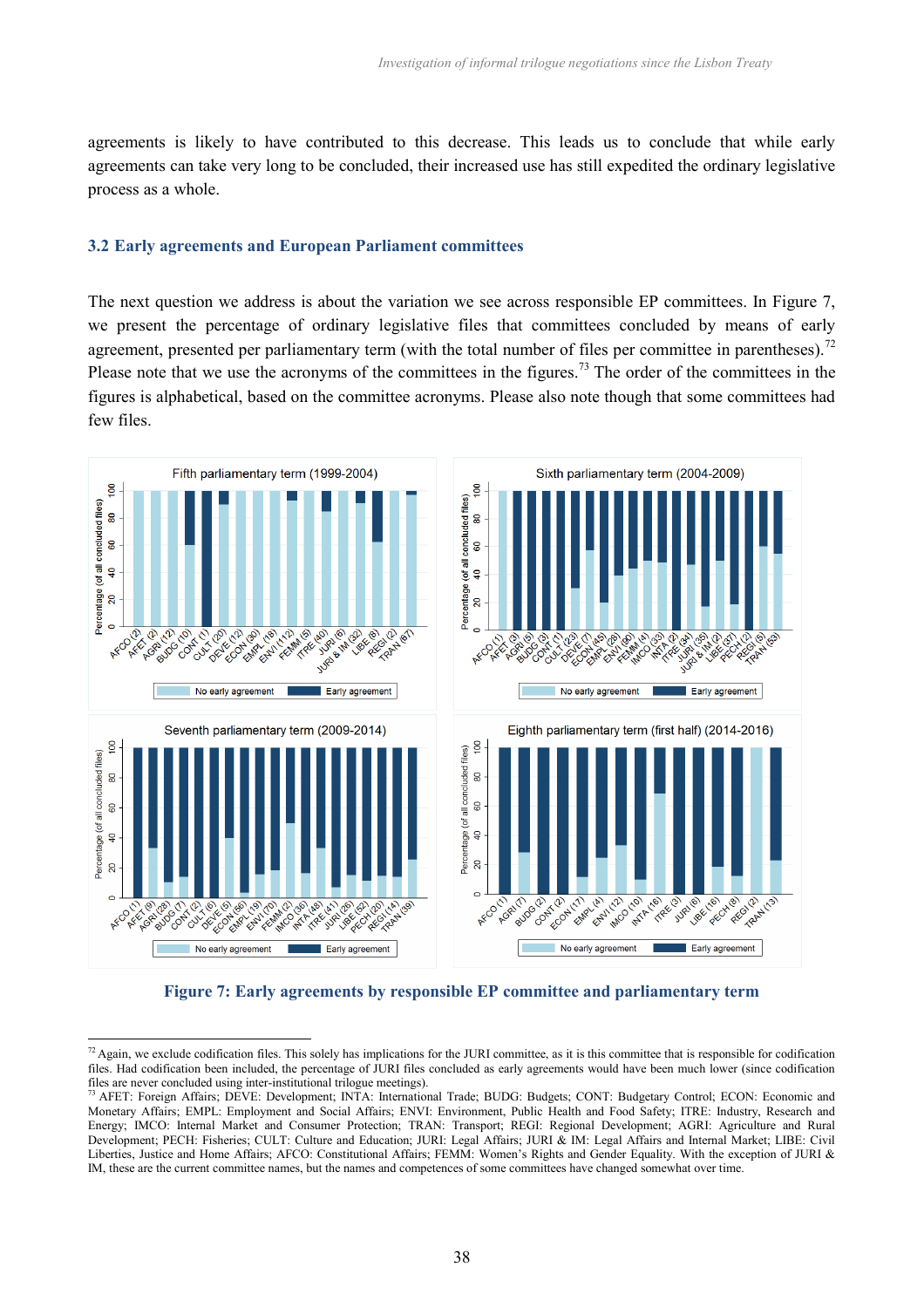Figure 7 demonstrates that most EP committees did not use early agreements in the fifth parliamentary term (1999-2004). Of the committees that were responsible for at least five ordinary legislative files, only the Committee on Budgets (BUDG) and the Committee on Civil Liberties, Justice and Home Affairs (LIBE) used early agreements with some frequency. This changed in the sixth term (2004-2009), when almost all committees regularly used early agreements. The LIBE and BUDG committees further increased their use of early agreement (81 and 100 percent, respectively), and other frequent users now included the Committee on Economic and Monetary Affairs (ECON) and Legal Affairs (JURI) (80 and 83 percent, respectively). The Committees on Fisheries (PECH), International Trade (INTA) and Agriculture and Rural Development (AGRI) were not yet 'co-decision committees' – this would only happen when the Lisbon Treaty entered into force in 2009 –, but they did already use early agreements for the few ordinary legislative files they dealt with.

By the seventh parliamentary term, early agreement had become the default option for almost all committees and this has continued to be the case in the first half of the eighth term. Of the five committees that became full-fledged 'co-decision committees' in 2009 (the AGRI, INTA, LIBE and PECH committees and the Committee on Regional Development (REGI)), it is only the INTA committee that does not often use early agreements.<sup>74</sup> In one of our interviews with EP committee officials, it was suggested that this is because the relevant Council still thinks of international trade as an inter-governmental policy area, which makes negotiating in trilogue meetings more of a challenge. Indeed, the EP's 2009-2014 Activity Report emphasises that it was the INTA committee that faced the biggest change after 2009, because it had to deal with, among other things, a large number of ordinary legislative files 'mostly in areas on which it was previously not even consulted'.<sup>75</sup> The INTA committee has also been responsible for a lot of 'urgent' ordinary legislative files, which were quickly adopted by the co-legislators without (major) amendments. As we pointed out in Chapter 2, such files are more often adopted without inter-institutional negotiations because the co-legislators can, and have to, agree on them quickly. The other 'new' co-decision committees seem to have adapted quickly to the use of early agreements. As the 2009-2014 Activity Report stated, these committees 'rapidly became acquainted with the tried-and-tested informal interinstitutional practices for the adoption of legislation, engaging in sustained periods of negotiation'.<sup>76</sup>This suggests that EP committees do not need to have extensive experience with the ordinary legislative procedure to become frequent users of early agreements.

To conclude, while the use of early agreements was limited to a few EP committees, almost all committees now strongly rely on early agreements in the ordinary legislative process. Moreover, the use of early agreement is not limited to committees that have a lot of experience as co-legislators: the 'new' co-decision committees after the Lisbon Treaty of 2009 have quickly adapted to the use of early agreements.

<sup>&</sup>lt;sup>74</sup> Although the LIBE Committee only became a full co-decision committee in 2009, it already had considerable experience with co-decision, and it was one of the first adopters of early agreements.

<sup>&</sup>lt;sup>75</sup> European Parliament (2014) 'Activity report on codecision and conciliation: 4 July 2009 to 30 June 2014 (7th parliamentary term)', DV\1031024, Brussels: European Parliament, Conciliation and Codecision Unit, p. 13.

<sup>&</sup>lt;sup>76</sup> European Parliament (2014) 'Activity report on codecision and conciliation: 4 July 2009 to 30 June 2014 (7th parliamentary term)', DV\1031024, Brussels: European Parliament, Conciliation and Codecision Unit, p. 13.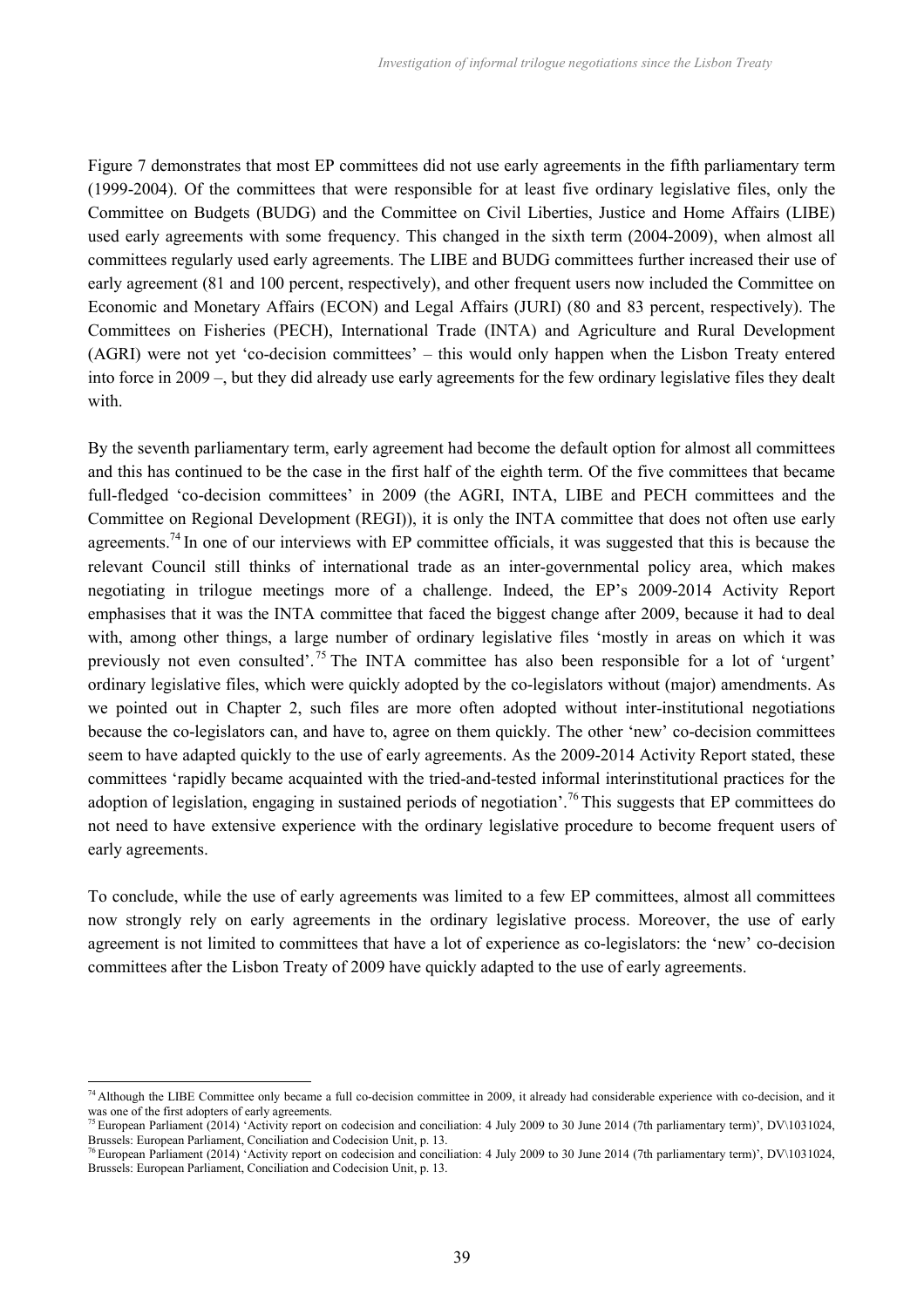# **3.3 Early agreements, type of legislation and complexity**

In the last set of analyses, we look at some of the characteristics of finalised ordinary legislative files. First, the use of early agreements may vary across *types of legislation*. In Figure 8, we present early agreements as a percentage of all ordinary legislative files by type of legislation, using the categories that were identified by Reh and her colleagues in their study on early agreements (though excluding codification).<sup>77</sup>



**Figure 8: Early agreement and type of legislation (1999-2016)**

The figure demonstrates that early agreement has been most common for adaptations of the procedure to Comitology (93 percent) for the full period from 1999 to 2016. Such files include adaptations to the new regulatory procedure with scrutiny, and adaptations to the implementing powers conferred on the Commission following the adoption of Council Decision 2006/512/EC of 17 July 2006.<sup>78</sup> These changes required the adaptation of some procedures that had been laid down in existing legislation. These adaptations were mainly adopted in the sixth parliamentary term – a term in which early agreement had already become common. Hence, the percentages for this type of legislation are to be expected.

Other types of legislation for which early agreements have often been used are recasts, which introduce minor substantive changes to legislation (77 percent), and new legislation which also includes provisions to repeal old legislation (68 percent). Completely new legislation (without repeals) and files that amend the contents of existing legislation, are in between when it comes to the frequency of early agreements (51 and 53 percent, respectively). Finally, early agreements are not used very often for legislation that changes dates

<sup>77</sup> Reh, C., Héritier, A., Bressanelli, E, and Koop, C. (2013) 'The informal politics of legislation: Explaining secluded decision making in the European Union,' *Comparative Political Studies* 46 (9): 1121.

<sup>&</sup>lt;sup>78</sup> Bressanelli, E., Héritier, A., Koop, C. and Reh, C. (2014) 'The informal politics of codecision: Introducing a new data set on early agreements in the European Union', EUI Working Paper 2014/64 RSCAS (EUDO), p. 10.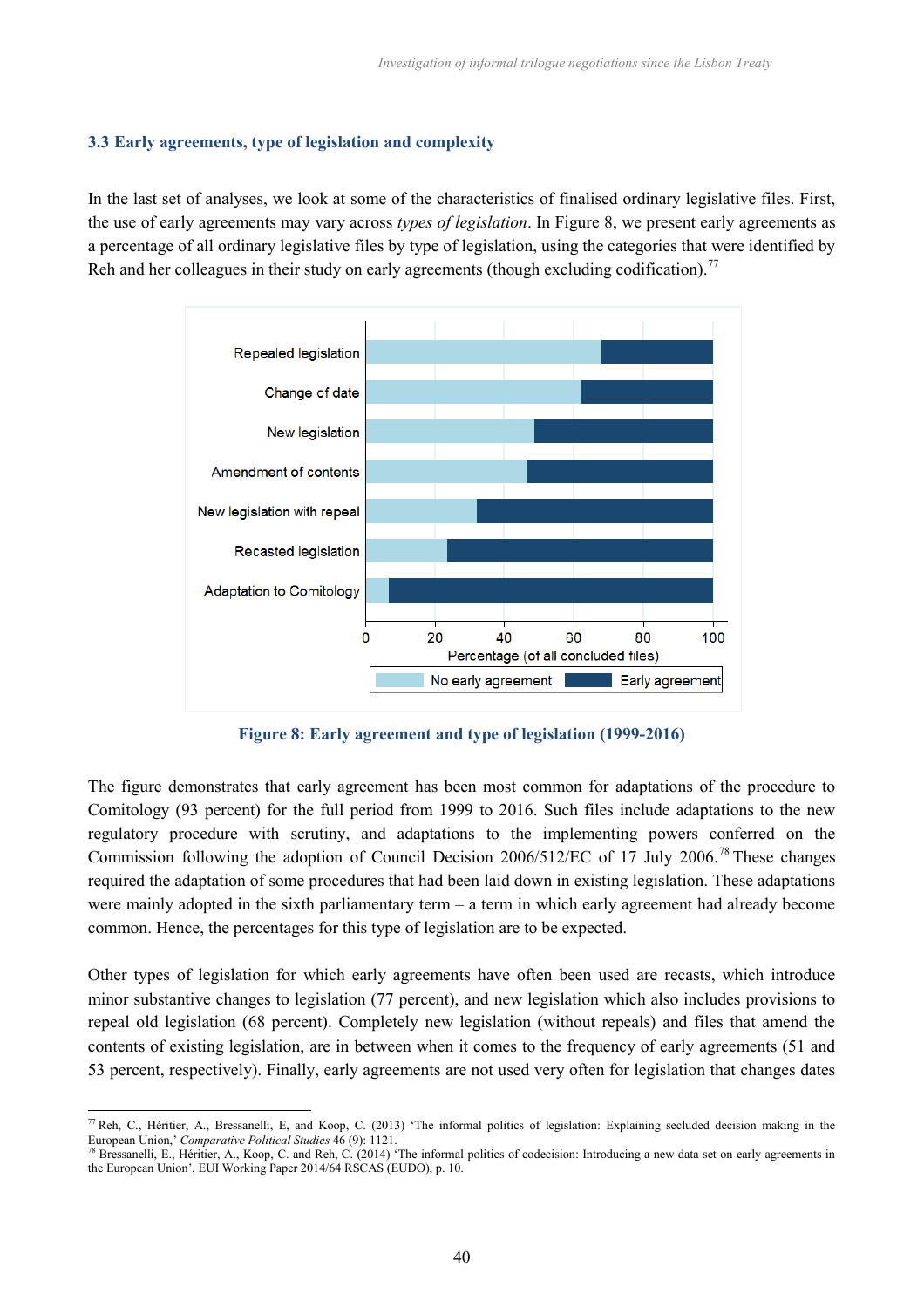in a previously adopted legislative file (38 percent). Examples include changes of the date on which legislation enters into force, changes of the date of the review of an act, and changes of the date by which the Commission needs to report on the implementation of the legislation. Early agreements are least common for files that repeal existing legislation (32 percent). The last two categories are usually concluded early (at first reading), but no inter-institutional negotiations are used in the process.

The next characteristic we look at is the *complexity* of files. It has been hypothesised that early agreements are particularly attractive for highly complex files. As these files 'involve uncertainty about substantive cause-and-effect relations, […] their negotiation requires special expertise as well as considerable time and effort'.<sup>79</sup> At the same time, complex files are more under the radar, as it is less obvious to a general audience what their distributional consequences will be.<sup>80</sup> Hence, highly complex files do not only require a lot of special expertise – and are, thus, costly – but they also attract low levels of public attention. Together, these features may make the use of early agreements particularly attractive. The complexity of legislative files is difficult to capture with a quantitative measure, but we follow Reh and her colleagues in using a proxy measure: we consider ordinary legislative files more complex if more recitals are included in the Commission's proposal.



**Figure 9: Number of recitals, by early agreement and parliamentary term**

Figure 9 shows the *number of recitals* in the Commission's proposal for early agreements and non-early agreements. For the full period (1999-2016), the average number of recitals in early agreements is 22.2, while the average in non-early agreements is  $15.5$ .<sup>81</sup> Yet, as the figure shows, there is some important

<sup>79</sup> Reh, C., Héritier, A., Bressanelli, E, and Koop, C. (2013) 'The informal politics of legislation: Explaining secluded decision making in the European Union,' *Comparative Political Studies* 46 (9): 1123-24.

<sup>80</sup> Reh, C., Héritier, A., Bressanelli, E, and Koop, C. (2013) 'The informal politics of legislation: Explaining secluded decision making in the European Union,' *Comparative Political Studies* 46 (9): 1124.

<sup>&</sup>lt;sup>81</sup> Indeed, for the full period, there is a significant difference in the number of recitals in non-early agreements (mean = 15.53; SD = 10.92) and early agreements (mean =  $22.18$ ; SD = 18.36); t (1306) = -8.40, p = 0.00.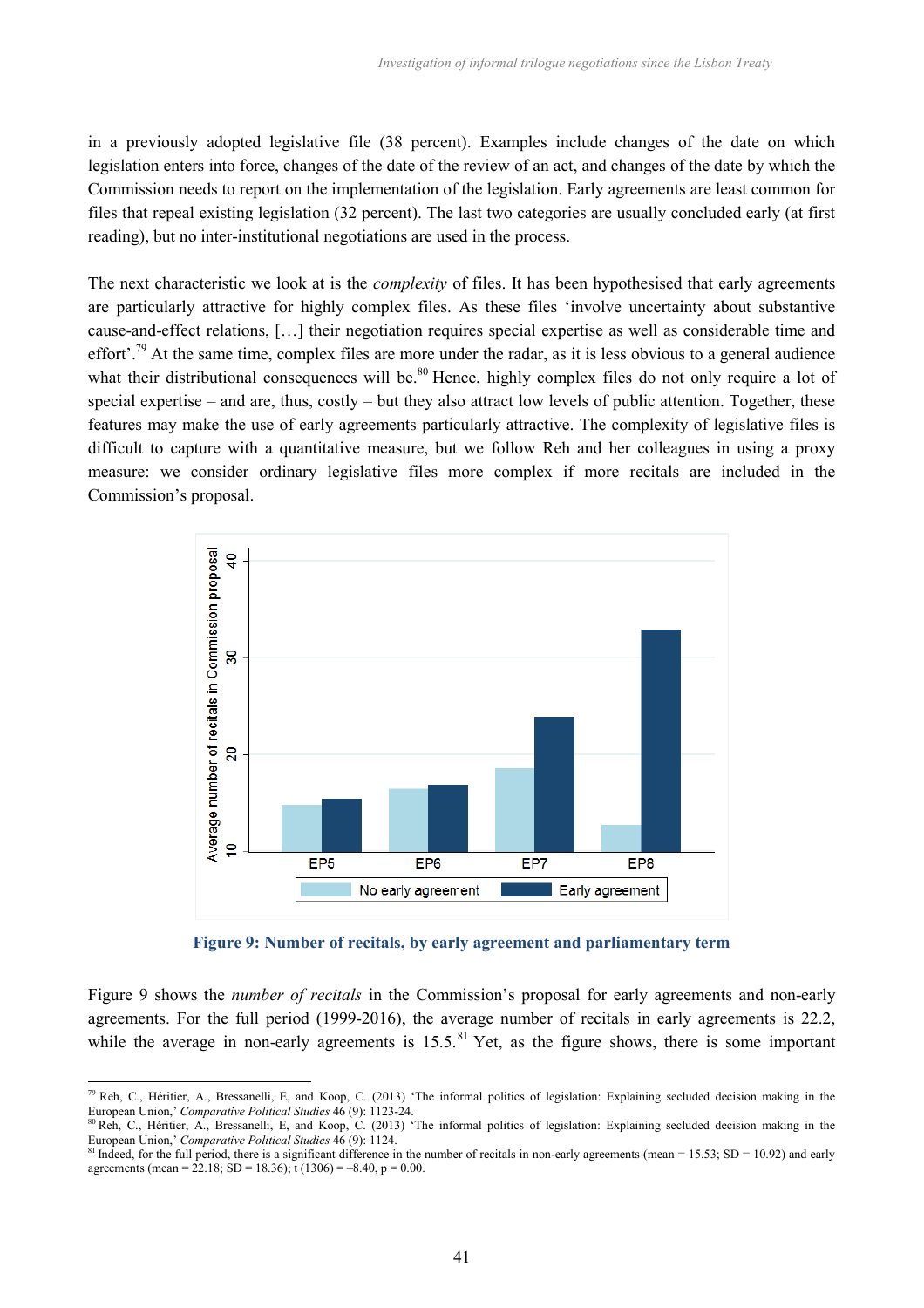variation over time. In line with the findings of Reh and her colleagues<sup>82</sup>, there is no significant difference in the number of recitals in non-early agreements and early agreements in the fifth and sixth parliamentary term (1999-2009).<sup>83</sup> However, this has started to change in the seventh term (2009-2014), and the change has continued in the first half of the eighth term  $(2014-2016)$ .<sup>84</sup> Therefore, since 2009, files concluded by early agreement include significantly more recitals than files that are not concluded by early agreement. In other words, the more complex legislation tends to be dealt with in informal trilogue meetings leading to early agreements.

These findings should not completely surprise us. We know that, in recent years, early agreements have become the default option. On the other hand, the absence of an early agreement is – with some exceptions – associated with relatively uncomplicated files. These are files that the co-legislators can agree on quickly, without having to make a lot of amendments. Our findings on the number of recitals – a proxy measure of the complexity of the file – are fully in line with this observation. That is, non-early agreements are nowadays associated with low levels of complexity. In regard to the first half of the eighth term, the relatively high levels of complexity in early agreements may be related to the high volume of unfinished business that the new Parliament had to deal with. The legislative files that were carried over to the eighth term were files that the previous Parliament had not been able to finalise by the end of its term, which suggests that the files were complex, and perhaps too complex to be adopted by the end of the previous term.



**Figure 10: Early agreements and legislative instruments (2009-2016)**

We have also collected data on the legislative instruments that have been used in the ordinary legislative procedure in the seventh and first half of the eighth parliamentary term (2009-2016). Ordinary legislative

 $83$  In EP5, there is no significant difference in the number of recitals in non-early agreements (mean = 14.72; SD = 9.32) and early agreements (mean  $= 15.38$ ; SD = 10.11); t (32) = -0.34, p = 0.74. In EP6, there is no significant difference in the number of recitals in non-early agreements (mean = 16.42; SD = 11.42) and early agreements (mean = 16.77; SD = 12.72); t (344) = -0.28, p = 0.78.

 $82$  Reh, C., Héritier, A., Bressanelli, E, and Koop, C. (2013) 'The informal politics of legislation: Explaining secluded decision making in the European Union,' *Comparative Political Studies* 46 (9): 1131.

 $84$  In EP7, there is a significant difference in the number of recitals in non-early agreements (mean = 18.54; SD = 15.86) and early agreements (mean = 23.81;  $SD = 18.63$ ; t (122) = -2.61, p = 0.01.

In the first half of EP8, there is a significant difference in the number of recitals in non-early agreements (mean = 12.7; SD = 8.10) and early agreements (mean = 32.88; SD = 25.77); t (117) = -6.50, p = 0.00. For the full period (1999-2016), there is also a significant difference in the number of recitals in non-early agreements (mean = 15.53; SD = 10.92) and early agreements (mean = 22.18; SD = 18.36); t (1306) = –8.40, p = 0.00.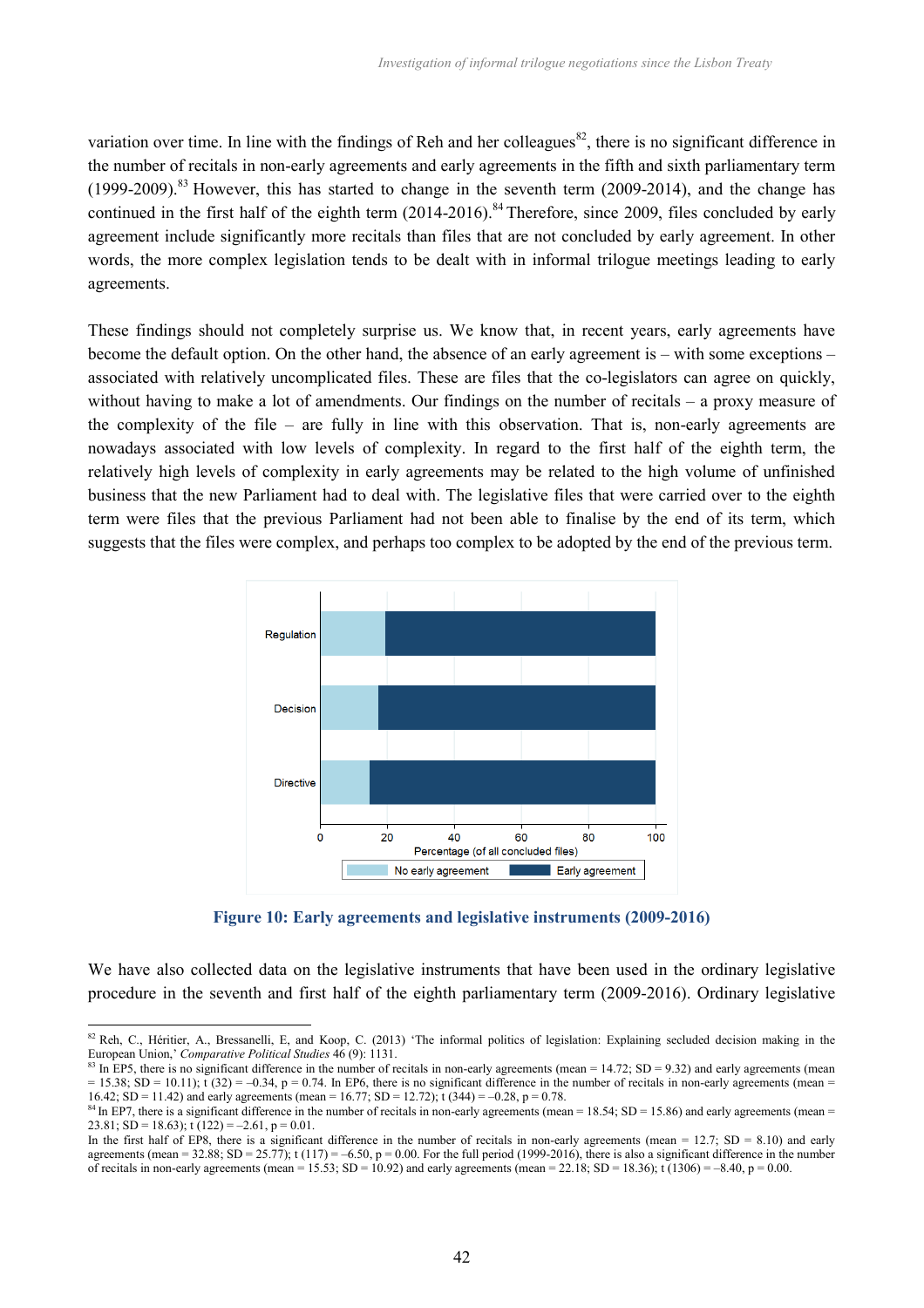files take the form of regulations, directive, or decisions. However, as Figure 10 shows, there are no clear differences in the use of early agreement between these different legal instruments in the 2009-2016 period: early agreements are business as usual in the case of regulations, directives and decisions.



**Figure 11: Mandatory consultation of the EESC and early agreement (2009-2016)**

Finally, we looked at the files for which consultation of the European Economic and Social Committee (EESC) was mandatory, both in the seventh parliamentary term and in the first half of the eighth term (2009- 2016). The EESC may also adopt opinions on its own initiative, but we only have information on the files which – following the Treaties – require consultation of the Committee. As Figure 11 demonstrates, the percentage of ordinary legislative files on which the EESC is consulted is slightly higher in the first half of the eighth parliamentary term than in the seventh term. Of the files on which the EESC was consulted, 90 percent were concluded by early agreement. This is slightly higher than the overall percentage of early agreements, when all ordinary legislative files in the same period are taken into consideration (82 percent).<sup>85</sup>

This section has demonstrated that the use of early agreement varies with the characteristics of the legislative files. Early agreements are most common for legislative files which adapt procedures to Comitology, which introduce substantive changes to legislation, and which introduce new legislation as well as provisions to repeal old legislation. We may think of these three types of legislation as moderately demanding. Early agreements are slightly less common (though still often used) for the most demanding types of legislation; namely, completely new legislation and legislation that amends the contents of previously adopted legislation. Interestingly, early agreements are least common for the least demanding legislation: that which makes changes to the dates in existing legislation or solely repeals existing legislation.

Looking at the complexity of ordinary legislative files, we have seen that in the early period of co-decision, the level of complexity of early agreements – as measured by the number of recitals in the Commission

<sup>&</sup>lt;sup>85</sup> Indeed, using the Wilcoxon-Mann-Whitney test, we find that early agreements are significantly more likely on files on which the EESC has to be consulted ( $z = -6.034$ ;  $p = 0.00$ ).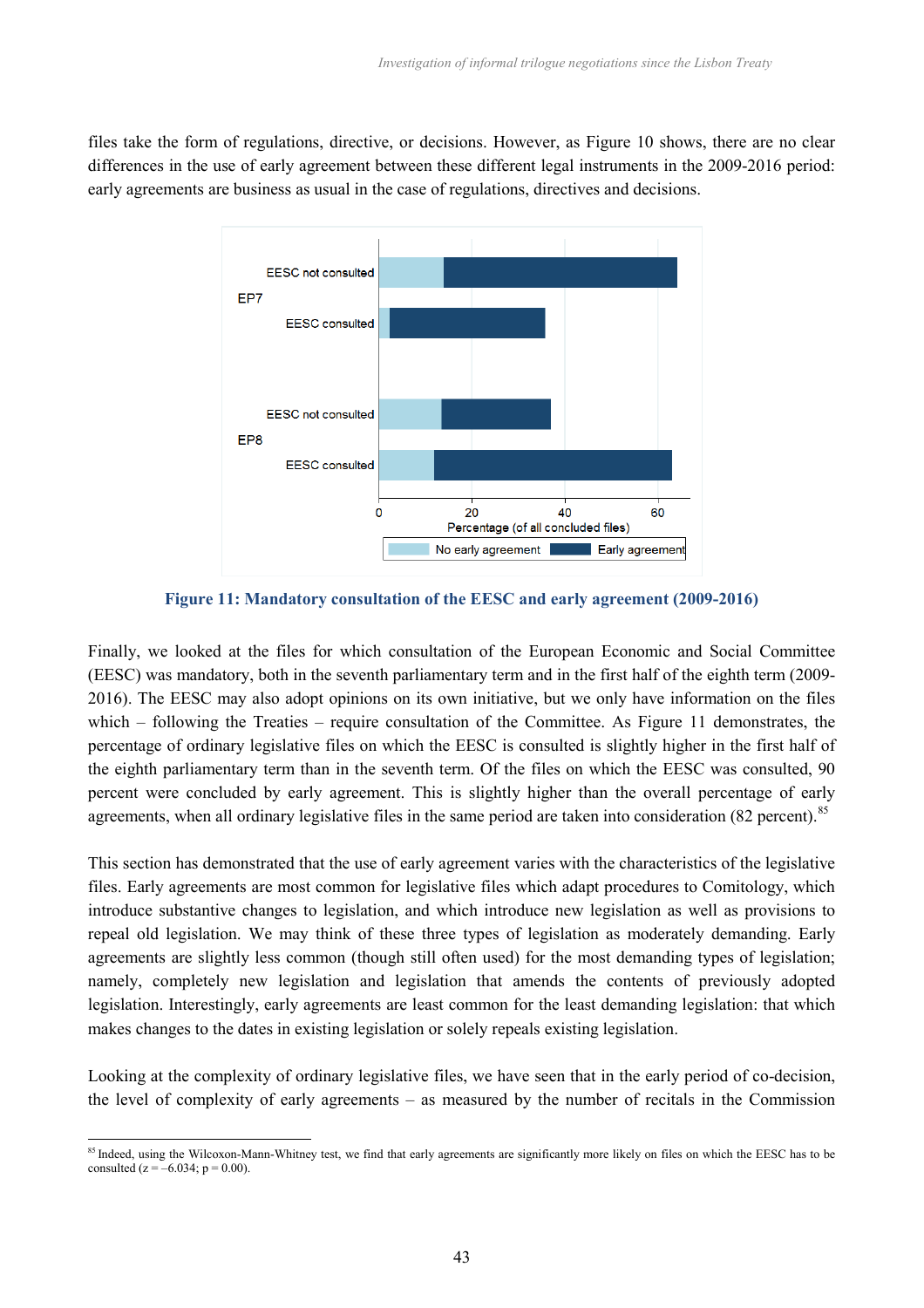proposal – was not different from the level of complexity of non-early agreements. But this has changed in recent years: levels of complexity in early agreements are now significantly higher than levels of complexity in non-early agreements. In other words, early agreements have become the default option for complex files, while they are not used for the least complex files because the latter may not need inter-institutional negotiations.

In contrast to the previous findings, there are no clear differences in the use of early agreement across legislative instruments: early agreements equally likely in regulations, directives, and decisions. Finally, files that require consultation of the EESC are somewhat more likely to be concluded as early agreements, which may be related to the substantive features of these files; that is, files for which EESC consultation is mandatory are likely to be more demanding and more complex files.

# **3.4 Recent findings on the use of early agreements**

In the last section of this chapter, we take a look at some recent findings from academic studies on the use of early agreements. A recent study by Brandsma focuses on the number of informal trilogue meetings held on ordinary legislative files at first reading in the seventh parliamentary term (2009-2014). Brandsma addresses the question how we can account for the variation in the number of trilogue meetings held on individual files.<sup>86</sup> He finds that a few factors increase the number of trilogue meetings on individual files:

- *Politicisation in the Council*: ordinary legislative files that have more often been a B-point on the Council's agenda – that is, files that cannot be adopted without debate in the Council (unlike Apoints) – have a higher number of trilogue meetings;
- *Contestation in the EP*: ordinary legislative files with a large number of amendments tabled against the EP committee's report have a higher number of trilogue meetings.

In addition, more trilogue meetings are held on ordinary legislative files that include more articles, with the latter being used by Brandsma as another proxy measure of the complexity of the file. Finally, files negotiated by EP committees that have become new co-decision committees with the Lisbon Treaty (the PECH, AGRI and INTA committees) have *not* had more informal trilogue meetings than files negotiated by the 'old' ordinary legislative committees. Although this is an interesting finding, we should not be completely surprised given that our previous analyses have suggested that the new co-decision committees after the Lisbon Treaty adapted quickly to the use of trilogues.

The use of early agreements has also raised the question of implications for legislative behaviour in the EP. The inter-institutional compromises negotiated in informal trilogues still need to be formalised – or 'rubberstamped' – in the plenary meeting of Parliament and the Council. Yet, although MEPs can still table amendment to the negotiated compromise, they are under considerable pressure not to challenge the interinstitutional deal.<sup>87</sup> A recent study by Bressanelli and his colleagues looks at the impact of early agreements

<sup>86</sup> Brandsma, G.J. (2015) 'Co-decision after Lisbon: The politics of informal trilogues in European Union lawmaking,' *European Union Politics* 16 (2): 300-19.

 $87$ Rasmussen, A. and Shackleton, M. (2005) 'The scope for action of the European Parliament negotiators in the legislative process: Lessons of the past and for the future', paper presented at the EUSA Biannual Meeting, Austin, TX, March-April.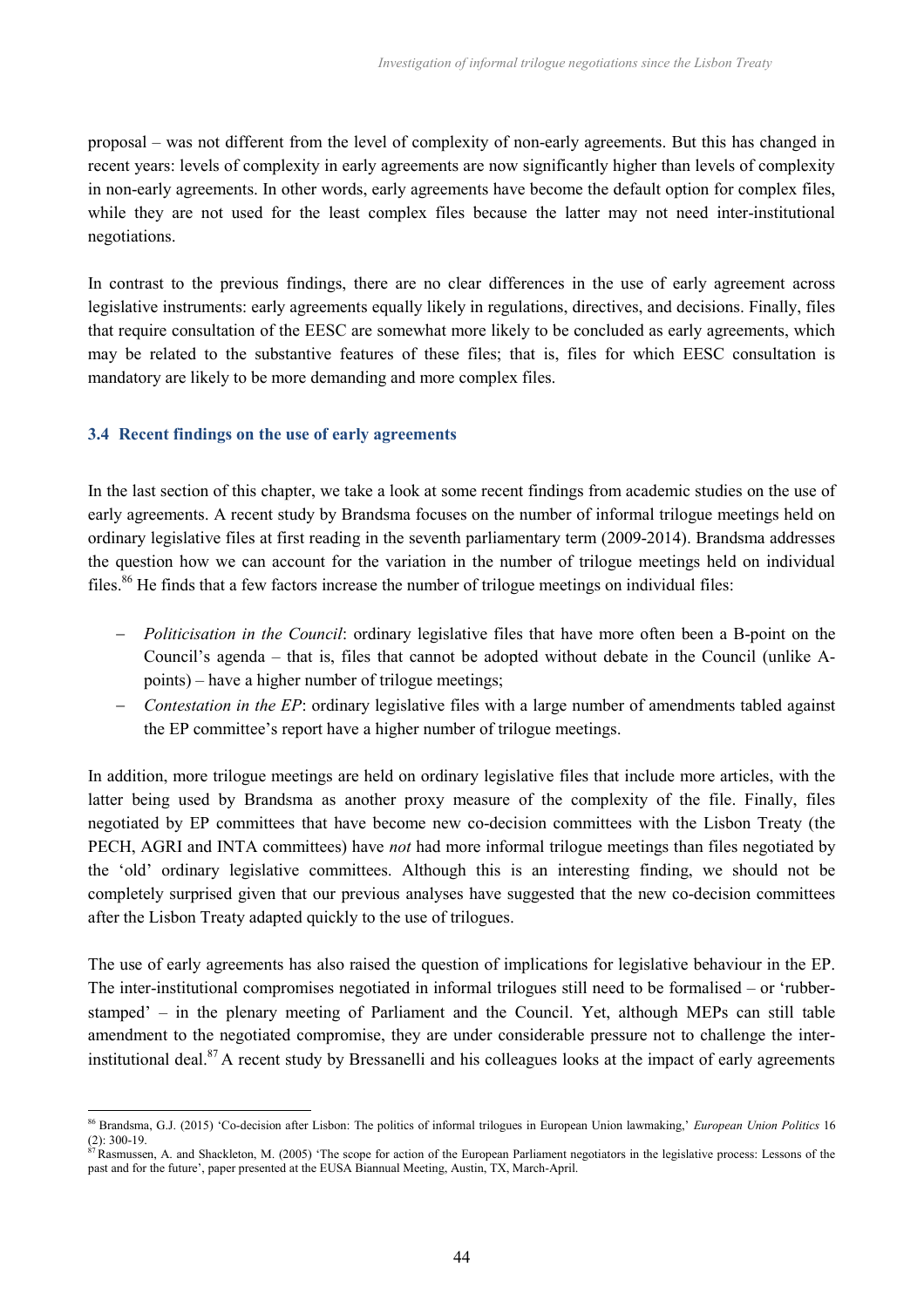on the cohesion of the political groups in Parliament.<sup>88</sup> The authors argue that failure to reach an early agreement in plenary can come at a cost at several levels, namely:

- *Reputational costs*: Failure of a negotiated compromise in plenary harms the credibility of Parliament (and the EP's negotiating team) in the eyes of the Council and the electorates;
- *Political costs*: Failure of a negotiated compromise at first reading increases the likeliness of a 'normal' second reading which has stricter majority requirements and time limits. From a long-term perspective, failure also makes reaching inter-institutional compromises in the future more challenging, which negatively affects the ability of EP groups to deliver policies;
- *Transaction costs:* Negotiations in trilogue meetings are associated with considerable transaction costs – the costs of collecting information, reaching an intra- and inter-party consensus, and participating in the trilogue meetings. Such costs cannot be recovered in any way in case of failure of the compromise in plenary.<sup>89</sup>

These considerations should lead the political groups in Parliament to invest more heavily in discipline among their MEPs and in finding a way to achieve consensus, which would make MEPs more inclined to toe the party line in plenary. Bressanelli and his colleagues find partial empirical support for this argument: levels of cohesion are indeed higher when political groups vote on inter-institutional compromises, but only among the centrist parties in Parliament. This includes the European People's Party (EPP), the Progressive Alliance of Socialists and Democrats (S&D; formerly the Party of European Socialists or PES) and the Alliance of Liberals and Democrats for Europe (ALDE), which vote more cohesively on early agreements.

In a nutshell, recent academic studies have found that the number of informal trilogue meetings is higher when the legislation attracts more contestation in Parliament and when it is considered to be more political in nature in the Council. In terms of legislative behaviour, levels of cohesion in Parliament are also higher when votes are cast on early agreements, but this is only the case for the centrists groups – the EPP, the S&D, and the ALDE.

<sup>&</sup>lt;sup>88</sup> Bressanelli, E., Koop, C., and Reh, C. (2016) 'The impact of informalisation: Early agreements and voting cohesion in the European Parliament,' *European Union Politics* 17 (1): 91-113.

Burbean Emon Points 17 (1), 21 112.<br><sup>89</sup> Bressanelli, E., Koop, C., and Reh, C. (2016) 'The impact of informalisation: Early agreements and voting cohesion in the European Parliament,' *European Union Politics* 17 (1): 97-99.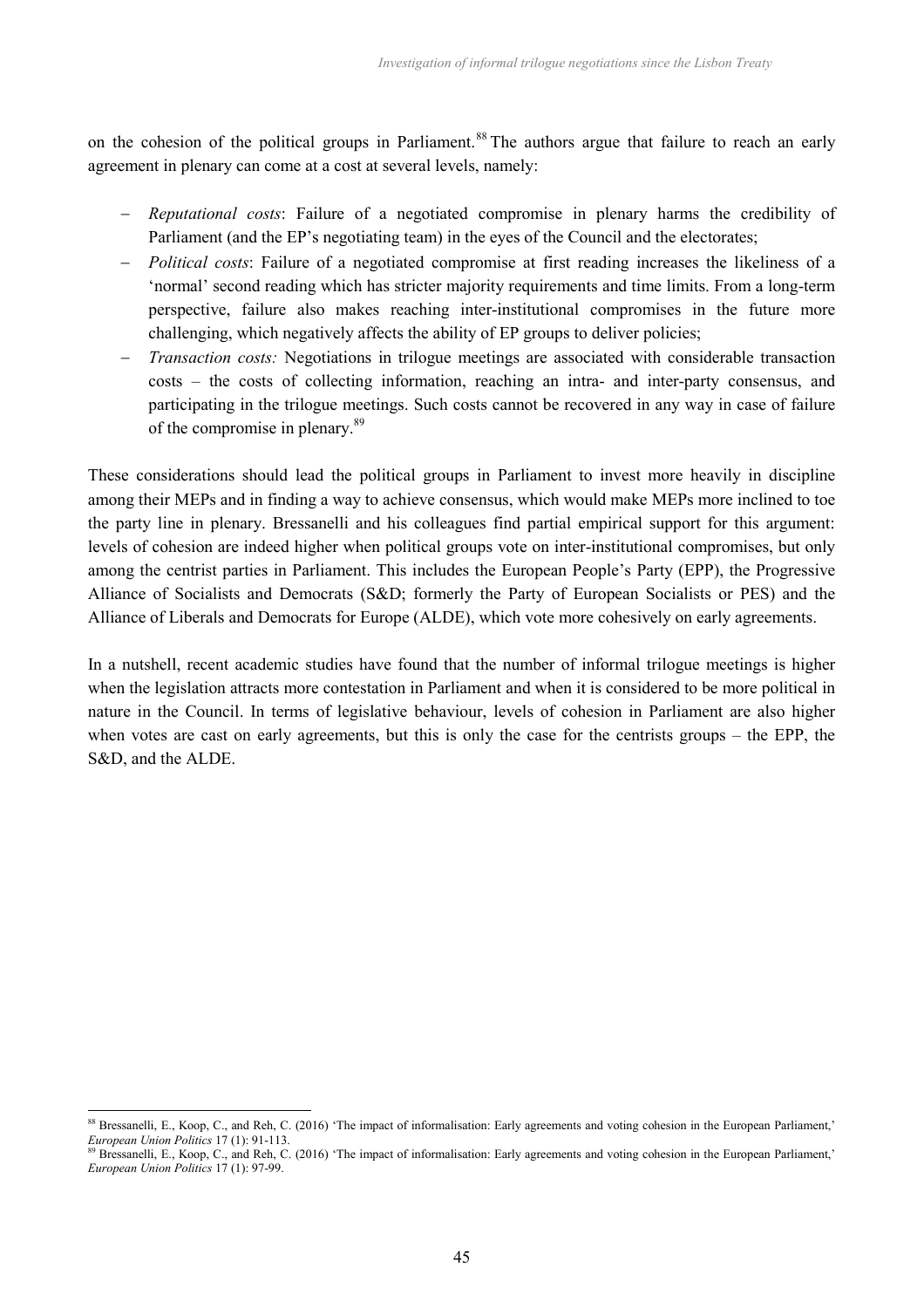### **4. Rules and practices in early agreement**

All three main EU institutions (the Commission, the EP, and the Council) have had to get used to the ordinary legislative procedure and the increased use of early agreements. However, the EP is the institution that has undergone the most significant changes as it has altered its rules of procedure on numerous occasions to make trilogues more inclusive, transparent, and accountable. The EP's handling of trilogues has become more formalised over the years. This particularly concerns the composition of the trilogue negotiating teams, the ways in which the EP's mandates for entering into trilogue negotiations are given, and how the outcomes are reported back to the rest of the Parliament. Although the Council has not 'formalised' its practices of trilogues into its Rules of Procedure, it has developed a fairly routinised way of preparing for trilogues and reporting back.

This chapter provides an overview of the rules and practices governing informal trilogues both within and between the EU institutions. It is divided into three main sections. First, we present the commitments made in terms of transparency in EU decision-making in primary and secondary legislation, and its interpretation by the Court of Justice of the European Union (CJEU). This gives an understanding of the, at times, differing interpretation of how to strike a balance between efficient and open decision-making. Second, we provide an overview of the inter-institutional rules and practices of informal trilogues in the past and at present. Lastly, we turn to the rules and practices prevalent within the institutions and how they have developed over time. It is important to know about these changes to fully comprehend the nature of today's rules and practices. As informal trilogues are by definition not documented, we gained insight into the practices by relying on existing academic literature and our interviews with 18 EU decision-makers. Please see the Chapter 1 and Annex A for more information on the interviews.

### **4.1 Rules governing access to documents and their interpretation**

There are a number of commitments to, and claims made about, the transparency of EU decision-making in primary and secondary legislation, and in the rulings of the CJEU. Under the Lisbon Treaty (Article 15 (1) TFEU), there is an obligation for all EU institutions to conduct their work as openly *as possible*. Articles 15(2) and 15(3) TFEU explicitly state that the EP shall meet in public, as should the Council when considering and voting on a draft legislative act. In addition, the two institutions are under the obligation to act publicly and make documents relating to the legislative procedure publicly available. The right of access to documents (freedom of information) constitutes a fundamental right as emphasised by Article 42 of the EU Charter of Fundamental Rights, which enjoys the same legal status as the Treaties (Article 6(1) TEU). However, neither the Lisbon Treaty nor any previous treaties make reference to informal trilogue meetings, although principles of transparent, open, and inclusive decision-making are enshrined in the Treaty.

The right of citizens to access documents – such as those used in trilogue meetings – is also reflected in secondary legislation dating back to 2001. Regulation No. 1049/2001 on public access to documents held by the EU institutions (the Access to Documents Regulation)<sup>90</sup> establishes that all legislative documents held by

<sup>90</sup> Regulation (EC) No 1049/2001 of the European Parliament and of the Council 30 May 2001 regarding public access to European Parliament, Council and Commission documents, OJ L 145/43, 31 May 2001.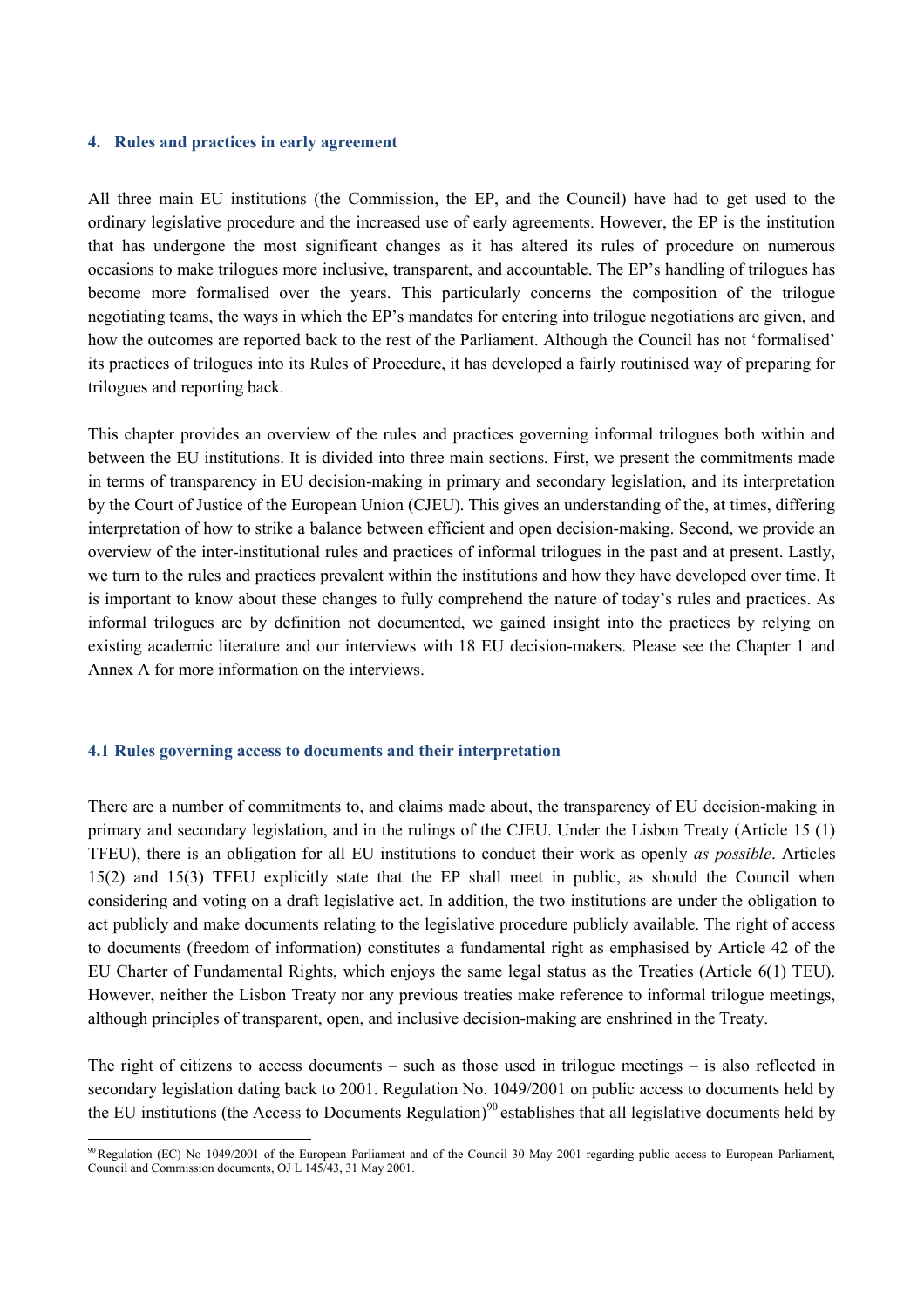the Commission, the Council, and the EP are in principle public unless they are protected by the Regulation's specific exemptions under Article 4.

The EU institutions can decline access to a document where disclosure undermines the protection of (a) the public interest in regard to public security, defence and military matters, international relations, and the financial, monetary or economic policy of the Community or a Member State; (b) privacy and the integrity of the individual; (c) commercial interests, including intellectual property; (d) court proceedings and legal advice; or (e) the purpose of inspections.

Disclosure can also be refused in the case of documents for internal use by the EU institutions where a decision has not yet been taken, giving the institutions 'space to think'. Public access to such documents can be denied even after a decision has been taken 'if disclosure of the document would seriously undermine the institution's decision-making process, unless there is an overriding public interest in disclosure' (Article 4(3)).

# **4.1.1 EU case-law**

The interpretation of the legislative transparency requirements in primary and secondary law has been a bone of contention between the CJEU, often promoting transparency of core legislative documents, and the Council, often emphasising flexibility in the negotiations and prioritising effectiveness over transparency.<sup>91</sup> In its case-law, the CJEU has in principle required that the application of the exemptions under Article 4 in the Access to Documents Regulation is examined on a case-by-case basis. However, case-law also shows that an assessment of the potential harm to the interests safeguarded by the Regulation if documents are made public must be reasonably foreseeable and not merely hypothetical.<sup>92</sup>

The CJEU has made a number of landmark rulings regarding transparency in EU decision-making and access to documents, both prior to and after the Lisbon Treaty. The *Turco* ruling (pre-Lisbon) stands out as an example of the Court setting a high threshold for public access to documents by referring to all information, which has formed the basis for a legislative act. The *Turco* case concerned the extent of access to Council Legal Service opinions. As it appears from the extract of the ruling below, the CJEU establishes a clear link between openness and public trust in EU decision-making in its ruling:<sup>93</sup>

'[Openness] enables citizens to participate more closely in the decision-making process and guarantees that the administration enjoys greater legitimacy and is more effective and more accountable to the citizens in a democratic system. Those considerations are clearly of particular relevance where the Council is acting in its legislative capacity […]. Openness in that respect contributes to strengthening democracy by allowing citizens to scrutinise all the information, which has formed the basis of the legislative act. The possibility for citizens to find out the

<sup>91</sup> Leino, P. (2014) 'Transparency, Participation and EU Institutional Practice: An inquiry into the Limits of the "Widest Possible"', EUI Working Paper, Law 3/2014.

Leino, P. (2016) 'On knowledge as power: transparency of EU law-making procedures', EU Law Analysis Blogpost, 10 January 2016, available at http://eulawanalysis.blogspot.dk/2016/01/on-knowledge-as-power-transparency-of.html (last accessed: 10 April 2017).

Leino, P. (2016) 'On knowledge as power: transparency of EU law-making procedures', EU Law Analysis Blogpost, 10 January 2016, available at http://eulawanalysis.blogspot.dk/2016/01/on-knowledge-as-power-transparency-of.html (last accessed: 10 April 2017).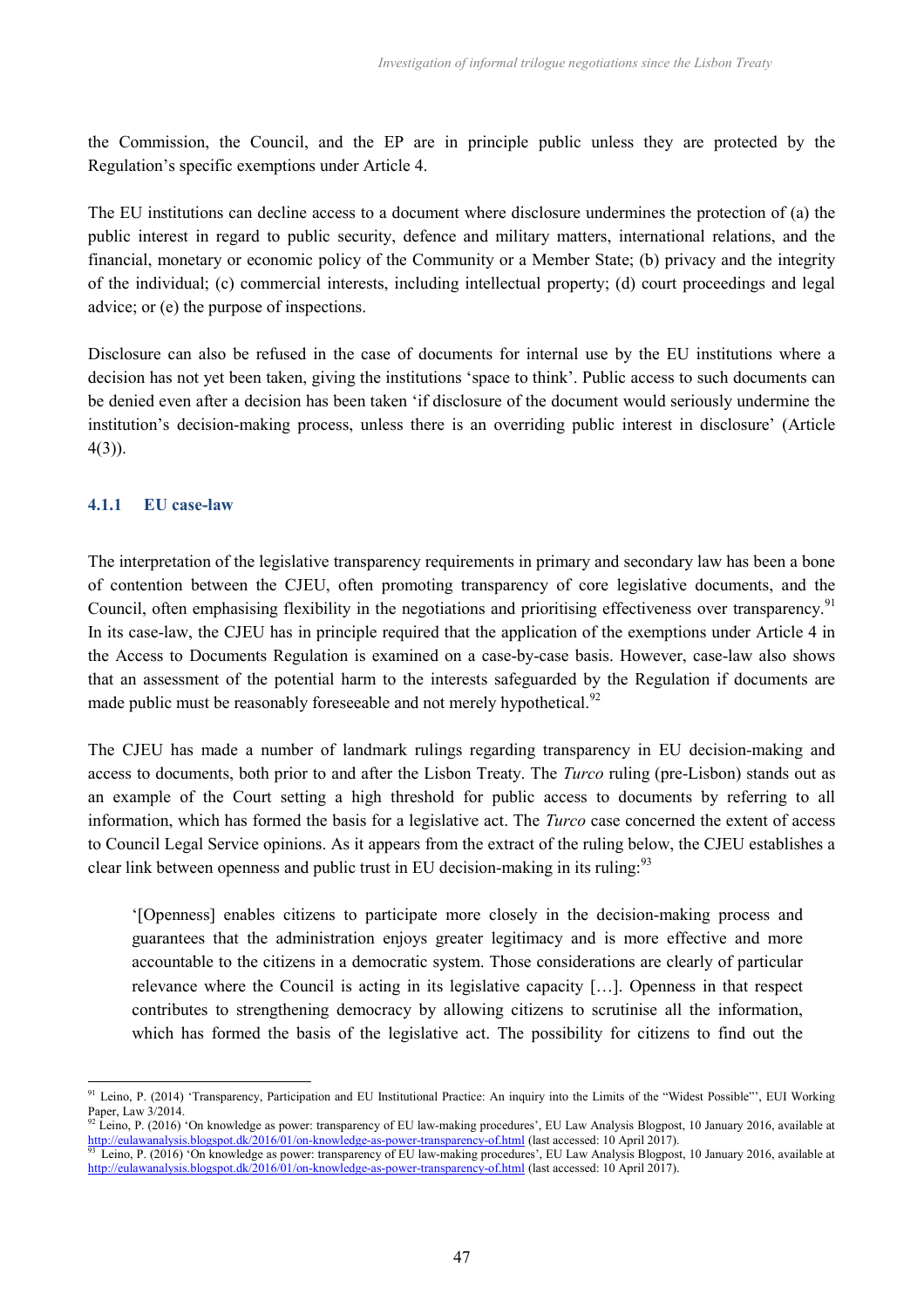considerations underpinning legislative action is a precondition for the effective exercise of their democratic right.'<sup>94</sup>

In the *Turco* case, the CJEU explicitly stated that the Access to Documents Regulation imposes, in principle, an obligation to disclose the opinions of the Council's legal service relating to a legislative process' (para. 68 of the ruling). According to the CJEU, access to documents can only be rejected in exceptional circumstances if the information from the legal service is 'of particularly sensitive nature or having a particularly wide scope that goes beyond the context of the legislative process in question'. This exception can only be used 'for the period during which protection is justified on the basis of the content of the document' (paras. 69-70). Despite this, the Council continues to restrict access to its legal service opinion and the Council's Rules of Procedure have not been updated to reflect the ruling.<sup>95</sup>

Another relevant example is the *Access Info* case<sup>96</sup> from 2013, where the non-governmental organisation (NGO) Access Info Europa, which promotes freedom of information in the EU, challenged the Council's rejection to grant access to a legislative document including footnotes indicating the position of individual member states. The disagreement focused on the question of whether access to member state positions would adversely affect the efficiency of decision-making and, if so, whether efficiency should be prioritised over transparency. The Council maintained that its flexibility in decision-making 'would be reduced if the identity of the delegations were disclosed too early in the procedure, in that it would have the effect of triggering pressure from public opinion, which would deprive the delegations themselves of the flexibility needed to ensure the effectiveness of the Council's decision-making process'.<sup>97</sup> The Council did not find that the public identification of national delegations' positions was necessary to ensure a democratic debate and prioritised effectiveness over openness. The Council lost the case in both the General Court and, after appealing it, in the Court of Justice. According to the Court, the requested document is not regarded as sensitive or constituting a real risk to fundamental interests, as the member states often move away from their initial positions in order to reach agreement.

Together, the *Turco* and *Access Info* rulings establish suggest that access to the Council's legal service opinions and national delegation positions in the Council should be open to scrutiny by the public, even when a legislative procedure is ongoing. In contrast, the Council interprets the application of primary and secondary law on publicity of its meetings as being restricted to documents that are submitted to the Council for preparation of its deliberation or vote.<sup>98</sup> This raises the question of at which decision-making stage legislative transparency should apply. If the publicity of documents were, indeed, limited to documents submitted to ministers a few days before a formal ministerial Council meeting, transparency would only apply to the closing stages of decision-making, when ministers formally adopt compromises and close a file. The Council's interpretation, as laid out in the aforementioned cases, would effectively prevent access to documents from its lower decision-making levels.

<sup>94</sup> Joined Cases C-39/05 P and C-52/05 P *Kingdom of Sweden and Maurizio Turco v the Council*, paras. 45-46

<sup>&</sup>lt;sup>95</sup> Curtin, D. and Leino, P. (2016) 'Openness, transparency and the right of access to documents in the EU: In-depth analysis for the PETI committee', PE 556.973, Brussels: European Parliament, p.6.

<sup>96</sup> C-280/11 P *Council v Access Info Europe*.

<sup>97</sup>C-280/11 P *Council v Access Info Europe,* para. 63.

<sup>&</sup>lt;sup>98</sup> Curtin, D. and Leino, P. (2016) 'Openness, transparency and the right of access to documents in the EU: In-depth analysis for the PETI committee', PE 556.973, Brussels: European Parliament.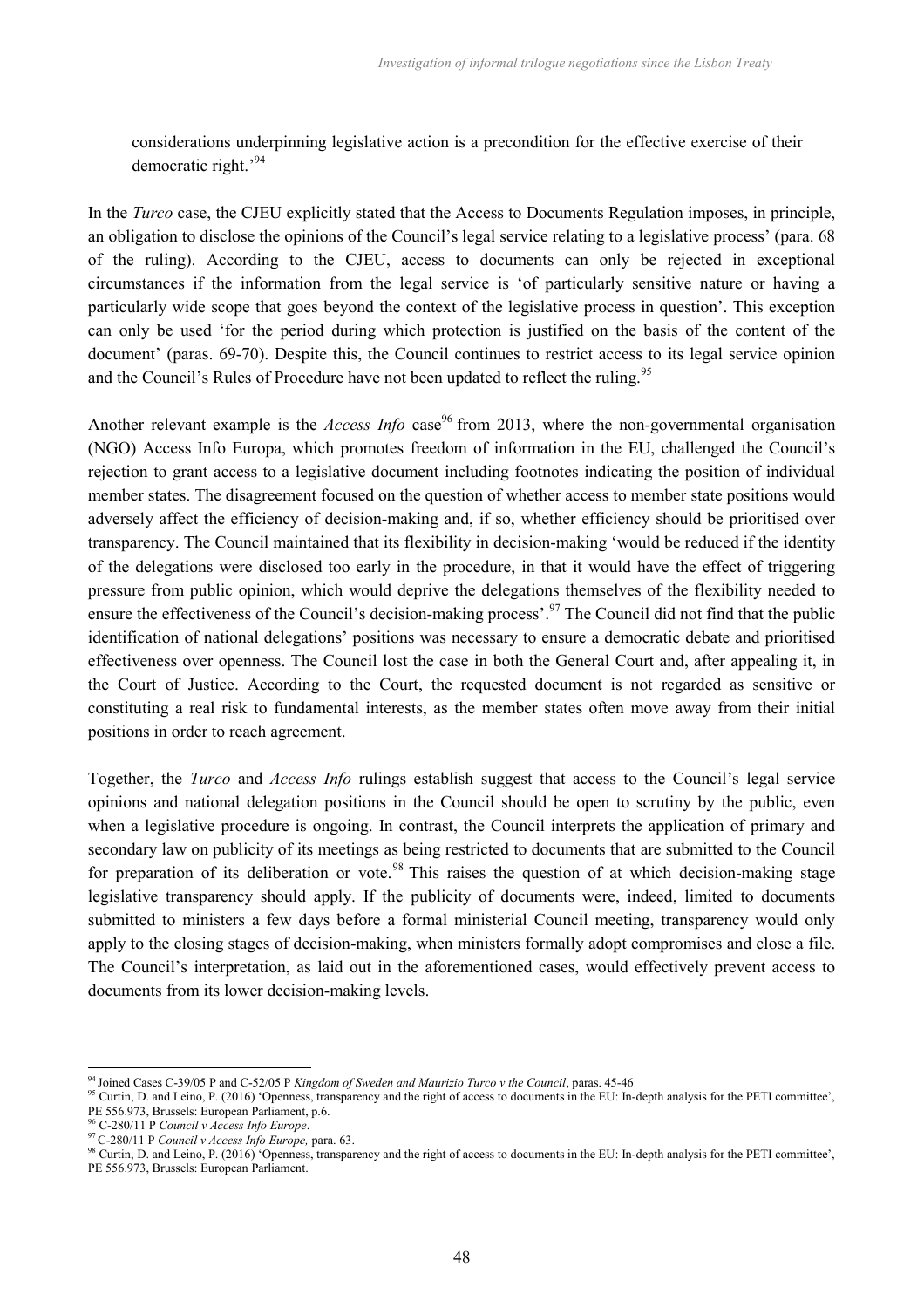The *Turco* and *Access Info* rulings indicate that the Council and the Court have different interpretations of at which decision-making stage publicity should apply. According to some legal scholars, this is seen as problematic, as the responsibility for making certain legislative documents publicly available *in practice* shifts from the EU legislators to the courts.<sup>99</sup> The CJEU cannot redesign the general EU transparency regime, and can only deal with the issue on an ad hoc basis when specific cases are brought before it. The same applies to the EU's Ombudsman, although she also has the ability to launch own-initiative enquiries to bring specific secretive practices to light (Article 228 (1) TFEU).

#### **4.1.2 Trilogues and access to documents**

It has been 16 years since the adoption of the Access to Documents Regulation and discussions about reforming the Regulation have been pending since 2008.<sup>100</sup> While the EP has used its own-initiative reports and resolutions to call for a revision of the Regulation on a number of occasions, the Council appears hesitant.<sup>101</sup> Parliament has, in particular, criticised 'the space to think' exemption in Article 4 (3) of the Access to Documents Regulation for being obsolete when it concerns situations where a decision has not yet been taken on legislative matters.<sup>102</sup> In its most recent resolution on access to documents from 28 April 2016, the EP calls on the institutions to ensure greater transparency of trilogue meetings, whilst acknowledging the need to provide the co-legislators with adequate 'space to think'.<sup>103</sup> The resolution criticises trilogues for not giving citizens the power to scrutinise trilogue meetings and for giving interest groups unequal access to trilogue documents as only well-connected and resourceful interest groups manage to get hold of leaked trilogue documents (so it is argued). The resolution states that documents used in trilogues (such as agendas, summaries of outcomes, minutes and general approaches in the Council) are part of legislative procedures and should therefore in principle not be treated differently from other legislative documents. On this ground, the EP suggests that lists of trilogue meetings, agendas, and summaries of agendas should be made publicly available. The resolution does not, however, state when this should be done; that is, when negotiations are still ongoing or are finalised.

The resolution also states that MEPs consider it regrettable that the revision of the Access to Documents Regulation is still stalled in the Council and call on the Council to adopt a constructive approach that takes into account the EP's first reading position adopted on 15 December 2011 on the proposal to revise the Regulation. For instance, the EP wants the revised regulation to reflect the new treaty provisions and relevant EU case-law, and calls for a common approach on registers of documents and a common access point to EU documents. In the nine years since the Commission put forward a proposal to revise the Regulation, there has

<sup>&</sup>lt;sup>99</sup> Curtin, D. and Leino, P. (2016) 'Openness, transparency and the right of access to documents in the EU: In-depth analysis for the PETI committee', PE 556.973, Brussels: European Parliament.

<sup>&</sup>lt;sup>100</sup> See e.g. Harden, I. (2009) 'The Revision of Regulation 1049/2001 on Public Access to Documents', *European Public Law*, 15(2): 239-256; European Parliament (2013) *'*European Parliament resolution of 12 June 2013 on the deadlock on the revision of Regulation (EC) No 1049/2001', 2013/2637(RSP), Brussels: European Parliament; European Commission (2011) 'Proposal for a Regulation of the European Parliament and of the Council amending Regulation (EC) No 1049/2001 regarding public access to European Parliament, Council and Commission documents', COM(2011) 137 final/2.

<sup>&</sup>lt;sup>101</sup> Curtin, D. and Leino, P. (2016) 'Openness, transparency and the right of access to documents in the EU: In-depth analysis for the PETI committee', PE 556.973, Brussels: European Parliament.

<sup>&</sup>lt;sup>102</sup> European Parliament (2011) *'*European Parliament resolution of 14 September 2011 on public access to documents (Rule 104(7)) for the years 2009-2010', 2010/2294(INI), Brussels: European Parliament.

<sup>&</sup>lt;sup>103</sup> European Parliament (2016) *'European Parliament resolution of 28 April 2016 on public access to documents (Rule 116(17))* for the years 2014-2015, 2015/2287(INI), Brussels: European Parliament.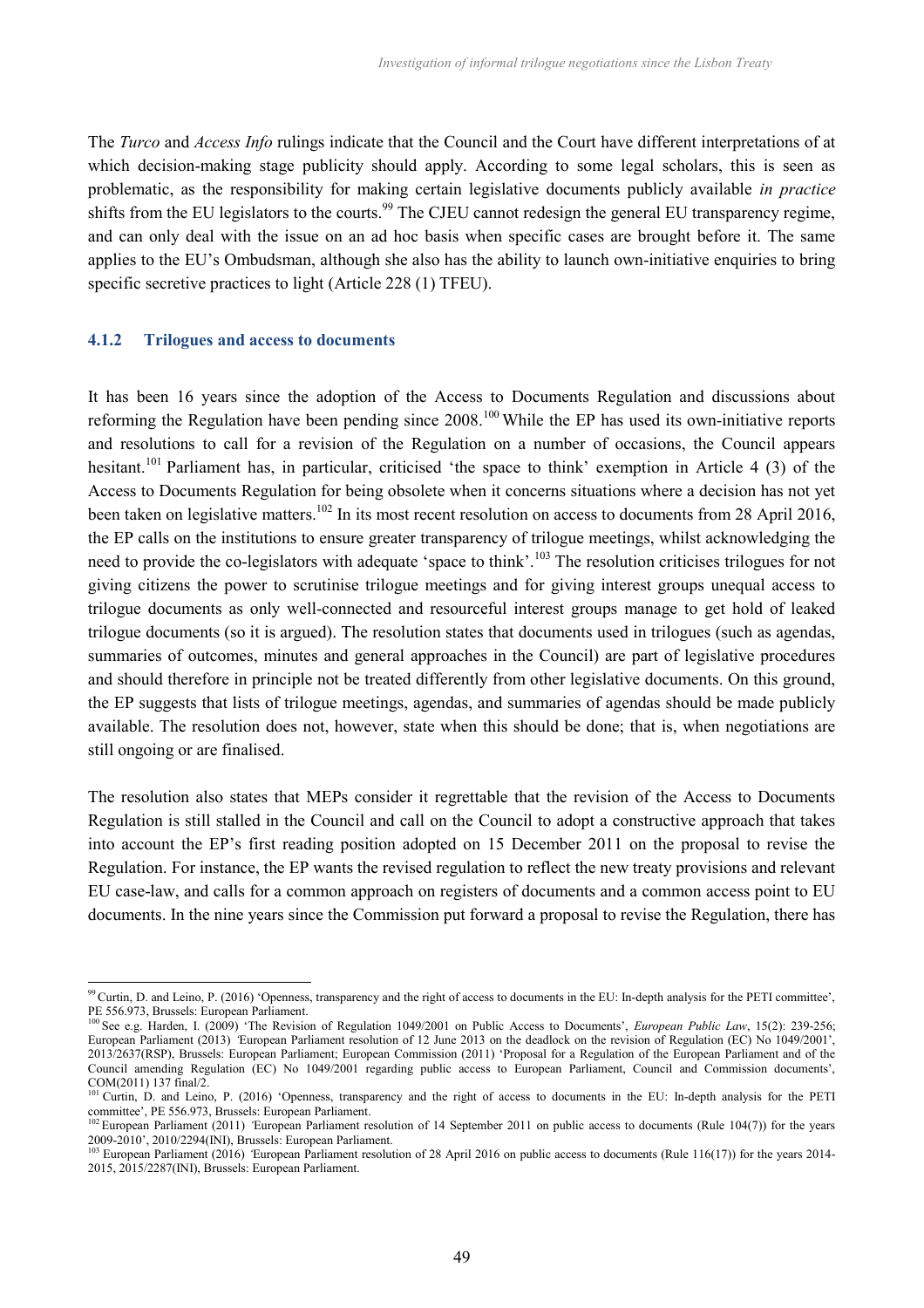been no prospect of adoption of a revised regulation due to strongly diverging views between the co $legislators.<sup>104</sup>$ 

Public access to documents has received renewed attention with the ongoing De Capitani court case. On 18 September 2015, Emilio De Capitani, the previous head of the LIBE Committee Secretariat, lodged an appeal against the EP's decision to decline full access to documents used during trilogue meetings, particularly the four-column documents submitted to trilogue on the proposal for a Regulation on the European Union Agency for Law Enforcement Cooperation and Training (Europol). The fourth column becomes publicly available when the compromise reached during trilogue meetings needs to be approved in Parliament's plenary. De Capitani tried to get access to the four-column document through the EP's Bureau on the proposal for a Europol Regulation, who declined his request. The Bureau put forward four main reasons for declining access to all the four-column documents<sup> $105$ </sup>:

- 1. Disclosing the Council's position before the end of the negotiations would impact negatively on the good cooperation between the co-legislators and the specific negotiation process, resulting in a loss of mutual trust and time;
- 2. Disclosure might result in public pressure from national authorities and interest groups on the EP's negotiating team (e.g., the rapporteur and the shadow rapporteurs) due to the sensitive issues of data protection and Europol's management board under discussion, which would complicate the EP's ability to find a common line between its political groups;
- 3. Disclosure would make the Council Presidency more wary about sharing information and cooperating with Parliament's negotiating team, and would have a particularly negative impact on the rapporteur's standing with his/her colleagues and the Council presidency;
- 4. Disclosure of positions that do not necessarily reflect the institutions' final position risks misleading the public about the actual positions of the institutions.

Following the Bureau's refusal to grant De Capitani access to the four-column documents used in trilogues on the then ongoing Europol dossier, De Capitani brought the case before the General Court, where he relied on two pleas in law. In the first plea, he argued that Parliament has misapplied Article 4(3) first subparagraph of the 'Access to Documents Regulation' <sup>106</sup> (the 'space to think' provision) as access to the requested documents does not 'specifically, effectively and in a non-hypothetical manner undermine the legislative process'. He also argued that 'Parliament ignores that, notably after the Lisbon Treaty, legislative preparatory documents are subject to the principle of the widest possible access'.<sup>107</sup> In the second plea, De Capitani claimed that the EP has failed to explain why it refused access to the requested document, by not stating reasons with regard to (1) why the disclosure of the documents would seriously undermine the EP's decision-making process in question, and (2) why no overriding public interest exists in this case. According

<sup>&</sup>lt;sup>104</sup> European Parliament (2011) 'European Parliament legislative resolution of 15 December 2011 on the proposal for a regulation of the European Parliament and of the Council regarding public access to European Parliament, Council and Commission documents (recast) (COM(2008)0229 – C6- 0184/2008 – 2008/0090(COD))', Brussels: European Parliament

<sup>&</sup>lt;sup>105</sup> De Capitani, E. (2015) '(EU's) laws are like sausages, you should never watch them being made', European Area of Freedom Security & Justice Free Group, Blogpost, 12 July 2015, available at https://free-group.eu/2015/07/12/eus-laws-are-like-sausages-you-should-never-watch-them-being- $\frac{\text{made}}{106}$  (last accessed: 12 April 2017).

Article 4(2) first subparagraph of the 'Access to Documents Regulation' states that: 'Access to a document, drawn up by an institution for internal use or received by an institution, which relates to a matter where the decision has not been taken by the institution, shall be refused if disclosure of the document would seriously undermine the institution's decision-making process, unless there is an overriding public interest in disclosure'.<br><sup>107</sup> Case T-540/15. De Capitani u Europe in Purities in disclosure'.

<sup>&</sup>lt;sup>7</sup> Case T-540/15, *De Capitani v European Parliament*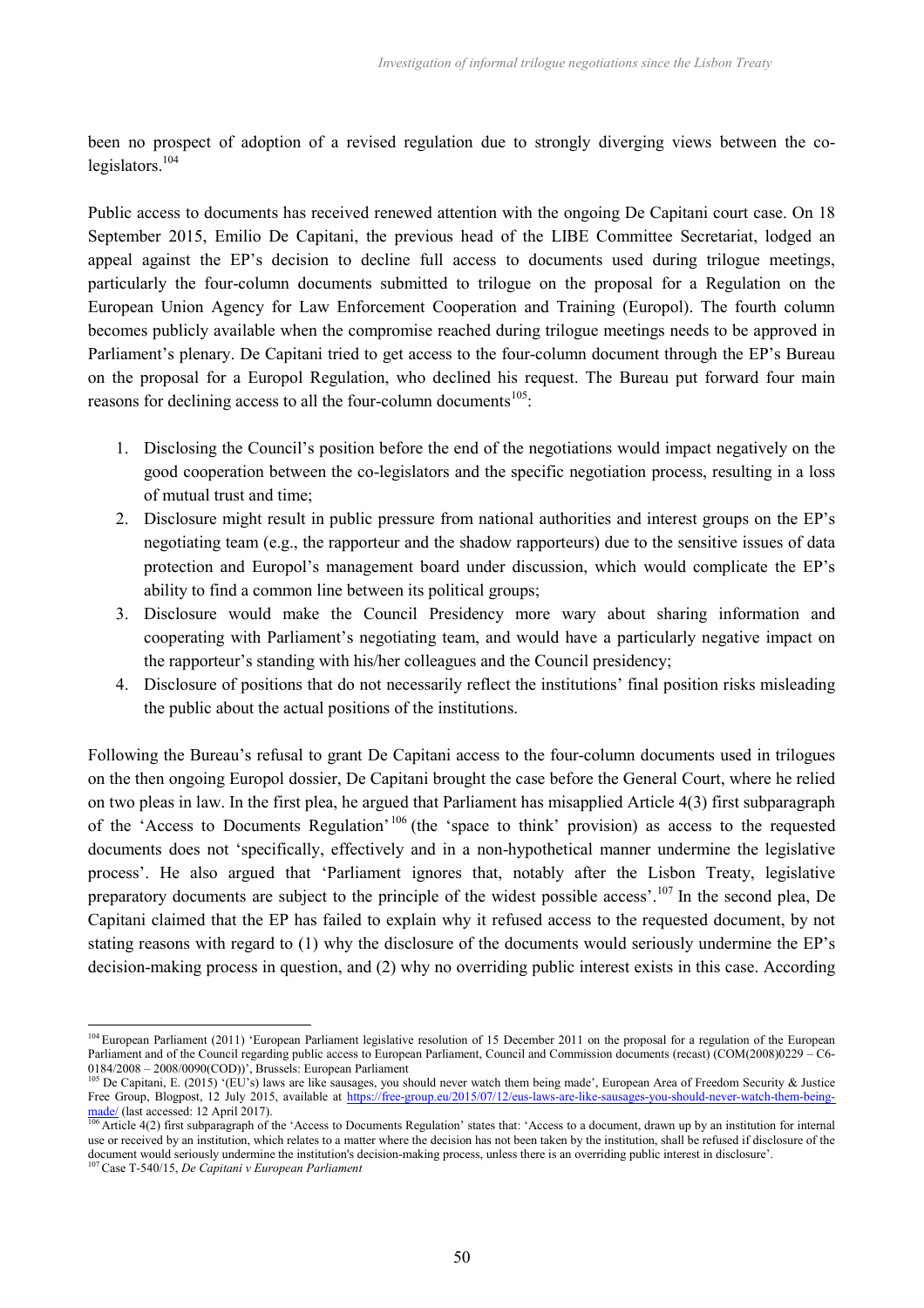to De Capitani, the failure to state reasons for rejecting access to the requested documents contravenes both Article 296 TFEU<sup>108</sup> and Article 4(2), first paragraph of the Access to Documents Regulation.

The still pending De Capitani case clearly highlights the tension between securing effectiveness and transparency in decision-making, particularly when dossiers have not been finalised and negotiations are ongoing. The outcome of the De Capitani case might set a precedent for how the delicate balance between effectiveness and transparency is struck in the future, at least in Court rulings, although it is too early to say what role it will play in future cases and institutional reforms. The Court's decision is expected sometime in 2017. Although the Court has in several of its rulings advocated transparency of legislative documents, its rulings have little impact as long as the EU institutions apply them selectively and do not alter their overall transparency regimes.<sup>109</sup>

### **4.2 Inter-institutional rules and practices**

When early agreements first emerged following the 1999 Amsterdam Treaty, there were no clear rules within or between the EU institutions on how to deal with trilogues early in the decision-making process. The Joint Declaration of May 1999<sup>110</sup> merely talked about establishing 'appropriate contacts' between the EU institutions to reach agreement in first and second readings. It was also stated that each institution should make its own rules regarding the composition of its negotiating team and its mandate for negotiations.

The declaration was updated in 2007 and remains in force today.<sup>111</sup> The 2007 declaration encourages the continued use of trilogue meetings as a means to reach compromises, and states that the EU institutions must fully respect the principles of transparency, accountability, and efficiency. The updated joint declaration clarifies some of the working methods and practical arrangements for pursuing trilogue meetings and states that the early conclusion of acts should be sought when appropriate. In terms of information sharing of documents used in forthcoming trilogue meetings, it is stated that these shall be circulated in advance to all participants, without indicating a specific time. It also aims to announce, where practicable, when trilogues take place in the EP and the Council in order to enhance transparency. In practice, this is usually done during the EP's committee meetings (which are usually open to the public), but information on trilogue meeting dates is not announced in the EU institutions' respective databases, such as the Council Register and the Legislative Observatory. This suggests that there is room for improvement in meeting this commitment.

The joint declaration also spells out the procedure for reaching early agreements in terms of how the EP and Council communicate their intentions to opt for an early agreement. In an *early agreement at first reading*, the chair of Coreper (i.e., the presidency) forwards a letter to the chair of the relevant parliamentary committee, which specifies the substance of the agreement, in the form of amendments to the Commission's

<sup>&</sup>lt;sup>108</sup> Article 296 TFEU states that: 'Where the Treaties do not specify the type of act to be adopted, the institutions shall select it on a case-by-case basis, in compliance with the applicable procedures and with the principle of proportionality. *Legal acts shall state the reasons on which they are based and shall refer to any proposals, initiatives, recommendations, requests or opinions required by the Treaties*. When considering draft legislative acts, the European Parliament and the Council shall refrain from adopting acts not provided for by the relevant legislative procedure in the area in question' (italics added by the authors to emphasise the relevant parts).

<sup>109</sup> Leino, P. (2014) 'Transparency, Participation and EU Institutional Practice: An inquiry into the Limits of the "Widest Possible"', *EUI Working Paper*, Law 3/2014.

<sup>&</sup>lt;sup>110</sup> European Parliament, Council and Commission (1999) 'Joint declaration on practical arrangements for the new codecision procedure (Article 251 of the Treaty establishing the European Community)', OJ C 148/01, 28 May, Brussels: European Parliament, Council and Commission.

<sup>&</sup>lt;sup>111</sup> European Parliament, Council, and Commission (2007) 'Joint Declaration on Practical Arrangements for the Codecision Procedure (Art. 251 of the EC Treaty)', OJ C 145/05, 30 June, Brussels: European Parliament, Council and Commission.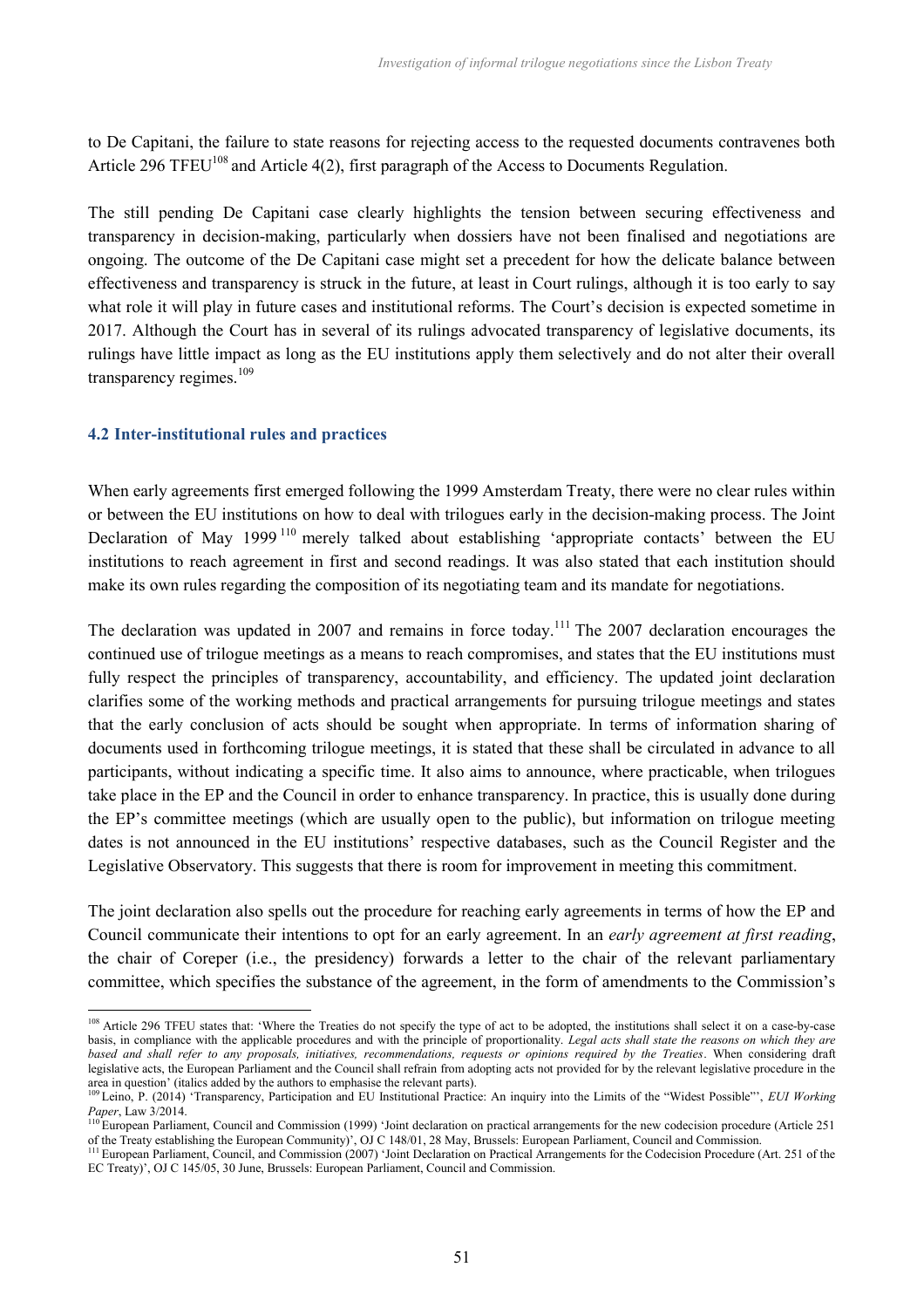proposal. The letter must reflect the Council's readiness to accept that outcome, should it be adopted by Parliament's plenary. A copy of the letter is also sent to the Commission.

In an *early second reading agreement*, the Commission's role is to facilitate contacts between the colegislators with a view to reconcile their positions. If an agreement is found at this stage, the chair of the responsible parliamentary committee sends a letter to the Coreper chair, where he/she indicates the committee's recommendations to the plenary to accept the Council's common position without amendment, on condition of confirmation of the common position by the Council and on legal-linguistic verification. A copy of the letter will again be sent to the Commission.

In a *'normal' second reading agreement* (which does not constitute an early agreement), the Coreper chair sends a letter to the chair of the EP's responsible committee, which indicates the substance of the agreement, taking the form of amendments to the Council's common position. That letter should show the Council's willingness to accept that outcome, subject to legal-linguistic verification, should it be confirmed by Parliament's plenary. Again, a copy of this letter is forwarded to the Commission.

The 2007 declaration has been supplemented by various commitments in interinstitutional agreements. The current Interinstitutional Agreement on Better Law-Making, adopted on 13 April 2016, highlights the institutions' commitment to ensuring greater transparency in the legislative process and contains a number of commitments to achieving this goal. It particularly includes a commitment to 'ensure the transparency of legislative procedures, on the basis of relevant legislation and case-law, including an appropriate handling of trilateral negotiations.' <sup>112</sup> Although the term 'appropriate' is not further specified and leaves room for considerations of space to think, it is clear that transparency shall at least to some extent apply to trilogues. The section on transparency also includes commitments to 'improve communication to the public during the whole legislative cycle', to look at further ways to 'facilitate the traceability of the various steps in the legislative process', and to 'undertake to identify, by 31 December 2016, ways of further developing platforms and tools to this end, with a view to establishing a dedicated joint database on the state of play of legislative files'.<sup>113</sup>

The conception phase on the joint database is still underway and it is too early to say what information will be included in the final joint database. According to the EP's most recent Activity Report on the Ordinary Legislative Procedure<sup>114</sup> and our interviews, the joint database will, in first instance, focus on merging the existing databases of the EU institutions into one database; i.e., EurLex, Legislative Observatory, and the Council Register. The joint database will then provide a 'one-stop-shop' for files under the ordinary legislative procedure that covers the whole legislative process from the Commission's proposal to publication in the Official Journal. It is not yet possible to say if information on trilogues will be included.

<sup>112</sup> European Parliament, Council of the European Union, and Commission (2016) 'Interinstitutional Agreement on Better Law-Making of 13 April 2016', OJ L 123 12.05.2016, p. 7.

<sup>&</sup>lt;sup>113</sup> European Parliament, Council of the European Union, and Commission (2016) 'Interinstitutional Agreement on Better Law-Making of 13 April 2016', OJ L 123 12.05.2016, p. 7.

<sup>114</sup> European Parliament (2017) Activity report on the ordinary legislative procedure: 4 July 2014 to 31 December 2016 (8th parliamentary term)', PE 595.931, Brussels: European Parliament, Conciliation and Codecision Unit.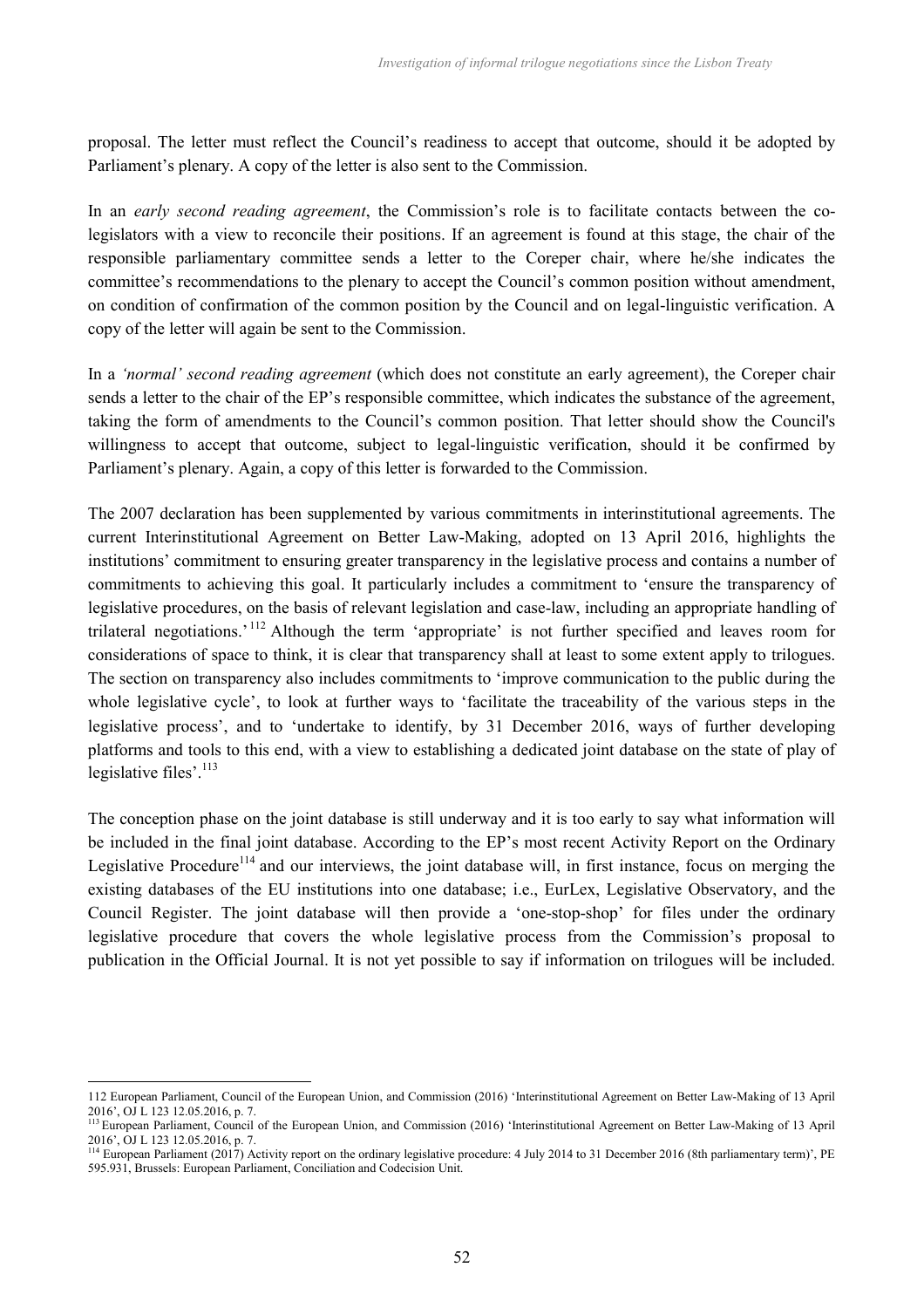The EP, however, used its recent resolution on access to documents from 28 April 2016 to call for the inclusion of trilogue dates and agendas in the joint database.<sup>115</sup>

Turning to the practices of conducting informal trilogues, trilogues consist of two main layers: technical meetings and political trilogues.<sup>116</sup> Additionally, there are the informal bilateral contacts between the EP and the Council that do not constitute trilogue meetings, but are preparatory meetings to nurture good working relations, which makes the 'actual' trilogues run more smoothly. Incoming presidencies, for instance, start to make contact with MEPs and EP officials several months, or sometimes even a year, in advance of taking over the presidency.

The number of trilogue meetings and the sequence between technical meetings and political trilogues varies across dossiers. Trilogue negotiations usually start with an exploratory meeting at a purely technical level (although they may also start with a political trilogue), where meeting dates are agreed, points for agreements and disagreements between the co-legislators are identified, and agendas are drawn up. The 'real' negotiations are not supposed to take place during the technical meeting, although it may be difficult in practice to clearly distinguish between matters that are technical and those that are political. Political issues can be discussed in technical meetings, but usually only insofar as there is an agreement between the institutions. Usually the purpose of the technical meetings is for the staff in all three institutions to compare the EP's and the Council's respective mandates to identify the main differences on an article-by-article basis. The reconciliation of differences then takes place in the political trilogues. Technical meetings often take place again after each political trilogue meeting and are used as drafting sessions that put on paper the compromises reached in the political trilogues (i.e., in the four-column document).

MEPs do not normally participate in technical meetings, but only in political trilogues. From the EP's side, *technical meetings* typically include representatives from the responsible committee secretariat, the legal service, the Conciliation and Codecision Unit, officials from the political groups, and the assistants of the rapporteur and shadow rapporteurs. From the Council's side, the chair of the relevant working party (the presidency), officials from the Council secretariat, and the legal service attend. The Commission is represented by its legal service, the relevant desk officer in charge of the proposal, and sometimes the head of unit. There is a consensual norm in the EU institutions that technical meetings do not involve high-ranking officials or politicians, although exceptions can be found.

The *political trilogues* are the meetings where the 'real' negotiations take place and compromises on divisive issues are struck. On behalf of the EP, the rapporteur and the shadow rapporteurs attend political trilogues, and sometimes also the chair of the relevant committee. They are assisted by various support staff/officials, such as the committee and political group secretariats, the legal service, and the Conciliation and Codecision Unit. The whole EP team can easily include 25 people, if not more, although it is usually only the rapporteur, the committee chair, and sometimes the shadows who take the floor on behalf of the Parliament.

From the Council's side, officials from the presidency at the level of the working party and the Committee of Permanent Representatives (Coreper) attend the political trilogues. Coreper I has historically covered most

<sup>&</sup>lt;sup>115</sup> European Parliament (2016) *'European Parliament resolution of 28 April 2016 on public access to documents (Rule 116(17))* for the years 2014-2015, 2015/2287(INI), Brussels: European Parliament.

<sup>&</sup>lt;sup>116</sup> Roederer-Rynning, C. and Greenwood, J. (2015) 'The culture of trilogues', *Journal of European Public Policy* 22 (8): 1148-65.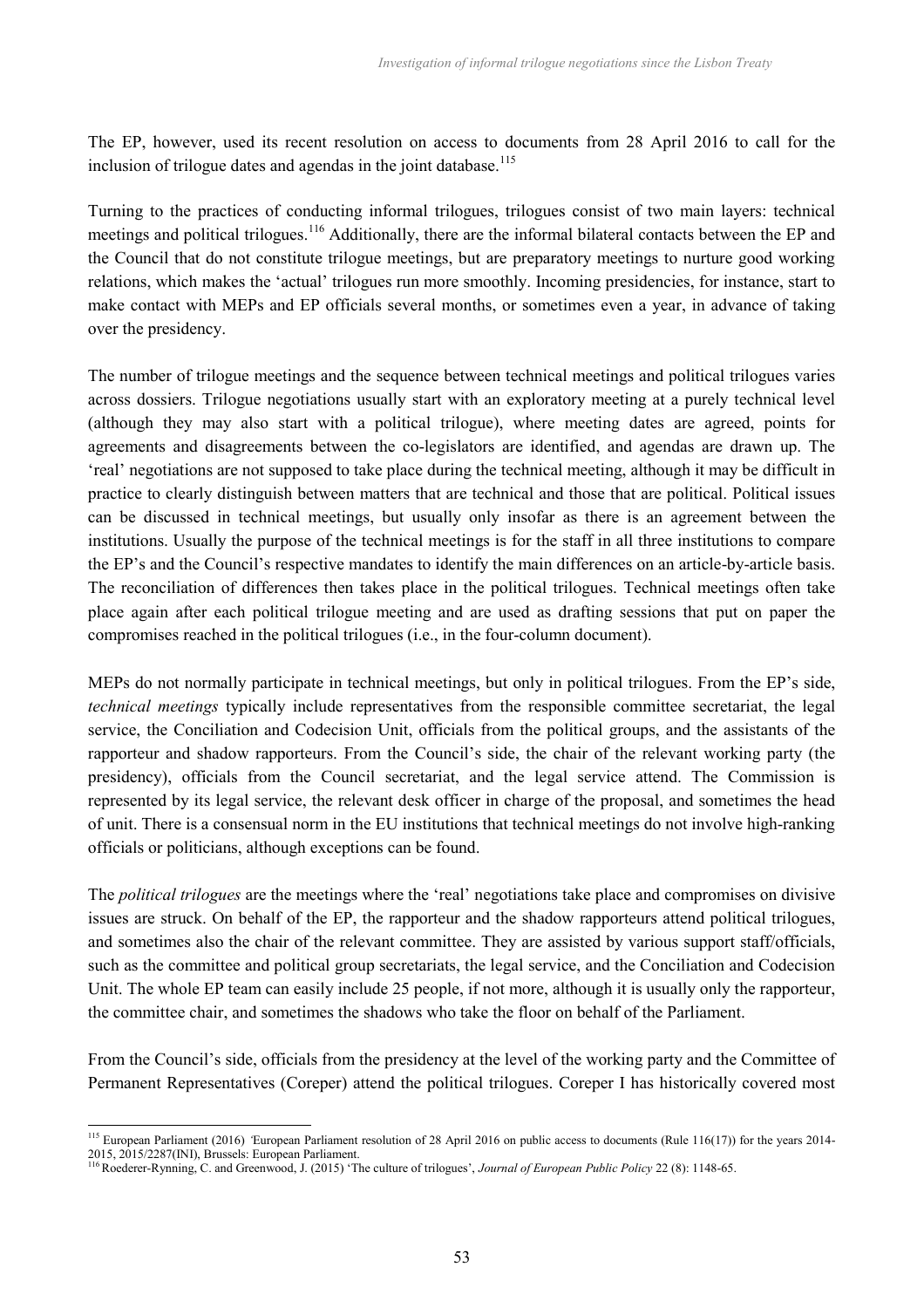legislative files and thus participated in most of the trilogue meetings. Since the Lisbon Treaty, Coreper I deals with more legislative files in the areas of economic and financial affairs and justice and home affairs, making Coreper II a more frequent participant in trilogue meetings. The Commission's delegation in political trilogues consists of high-level officials, such as the deputy directors general and heads of units, joined by supporting staff.

Both technical and political trilogues can include 50 people or more, which means that they are not as small as one might think when looking at them from the outside. Commissioners and ministers rarely attend political trilogues, but they sometimes attend at the end of negotiations on politically salient dossiers when a compromise is on the horizon. Both technical and political trilogues take place on the basis of specific mandates from each institution and are recorded in the four-column document. Key MEPs (rapporteurs and shadow rapporteurs) can share these documents with their respective political groups after each trilogue meeting. The documents are also available to the public once legislation has been finalised, although it requires consent from all three institutions, as it is a common inter-institutional document.

The interviewees from the EP and the Council highlighted a number of imbalances in trilogues, which they thought worked to their disadvantage. Many interviewees from the EP found it difficult to closely follow the discussions in the Council prior to commencing trilogue meetings, as it is not possible for EP representatives to attend or receive information on Council meetings at preparatory and ministerial levels. Only summits of the European Council are open to the EP's president. On the contrary, the Commission is a key participant and interlocutor in the Council's preparatory meetings. Some EP interviewees perceived this to give the Commission and the Council an informational advantage in trilogue meetings, particularly given that the EP committee meetings are open to everyone and are usually attended by the Commission, the Council, and representatives from the Council presidency. This was seen as giving the Council presidency an advantage at the beginning of trilogue negotiations, as it is able to follow the development and definition of Parliament's negotiating mandate and the differing parliamentary views, whereas the EP cannot benefit from such provisions. This is a cause of concern for Parliament, which feels that there is an information asymmetry between the institutions. <sup>117</sup> Several interviewees from the Council secretariat and the permanent representations mentioned that it was also challenging for the Council to follow what is going on in Parliament as a number of key meetings take place behind closed doors, such as coordinators' meetings, meetings between the rapporteur and shadow rapporteurs on specific dossiers, and political group meetings (except the case of the Greens).

Scholars have assessed whether the EP committee meetings could be used to engender more open discussion between the EU institutions to lift the lid of some of the discussions taking place in trilogue meetings.<sup>118</sup> Ever since early conclusion became possible, Council officials have followed all of the legislative discussions in the EP closely, especially to gauge the possibility of early agreement and provide the Council presidency with up-to-date information on all ordinary legislative files in Parliament. In practice, there are limits to what a Council representative can say in a public committee meeting before the Council has decided upon its negotiating mandate. If parliamentary committee meetings were used for open debate between the co-legislators, it would require the Council to be ready to answer questions about the state of play in the

<sup>&</sup>lt;sup>117</sup> European Parliament (2014) 'Activity report on codecision and conciliation: 4 July 2009 to 30 June 2014 (7th parliamentary term)', DV\1031024, Brussels: European Parliament, Conciliation and Codecision Unit.

<sup>118</sup> Shackleton, M. and Raunio, T. (2003) 'Codecision since Amsterdam: A laboratory for institutional innovation and change', *Journal of European Public Policy* 10 (2): 180.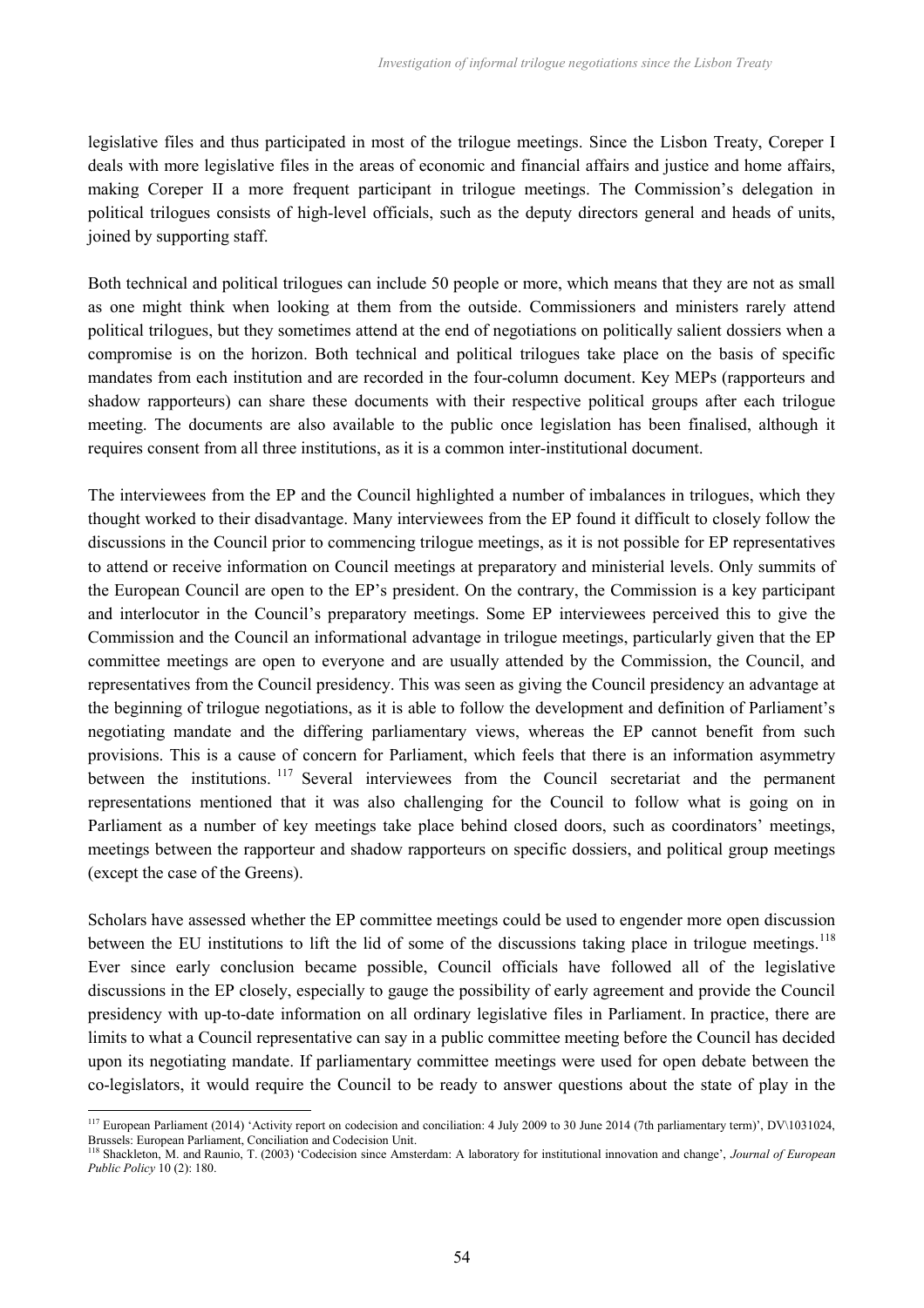Council. This would risk revealing possible disagreements between member states, which could potentially weaken the Council's hand in the negotiations with the EP. Trilogues give the Council a more comfortable format for negotiating with a limited number of MEPs. $^{119}$ 

From the vantage point of the Council, the EP has certain advantages in trilogue meetings, simply because most trilogues are held in the EP's premises, primarily for logistical reasons. This gives the EP the psychological advantage of 'playing on their home ground'. Interviewees from the Council also noted that the 'layout' of some of the EP's rooms in which trilogues take place create a form of asymmetry between the co-legislators because Parliament's key negotiators often sit on a podium looking down on the rest. Some Council officials believe that the physical space makes a difference. But this was found not to reflect the otherwise strong sense of equality in trilogue negotiations. The Council hopes that with the opening of the new Council building (the Europa building), more trilogues will take place on the Council's premises.

Another advantage for the EP, as noted by Council interviewees, is that the workload of trilogue meetings is more evenly spread out in the Parliament. In the Council, the presidency is in charge of representing the Council during trilogues, whereas the workload in the Parliament is divided up between different MEPs. Different EP negotiations teams include different MEPs, as the role of the rapporteur and shadow rapporteurs alternates. The Council has, ever since troika presidencies were introduced with the 2009 Lisbon Treaty, become particularly aware of securing a smooth transition from one presidency to the next. In practice, the incoming presidency usually joins the current presidency in trilogue meetings both at a technical and political level, mainly as an observer, to see how the negotiations are conducted, and to familiarise itself with files it may need to take over. According to an official from the Council secretariat, however, this should not happen too early as it may (wrongly) suggest to the EP that a file is continuing into the next presidency and not be finalised during the current presidency.

Despite the EP and the Council both suggesting that the other institution has certain advantages in trilogues, all interviewees supported the use of trilogues and could not imagine finalising legislation without trilogues. Generally, the interviewees did not question whether trilogue meetings should be held or not; they were simply regarded as 'the way we work'.

### **4.3 Intra-institutional rules and practices**

A long-standing concern about trilogues is that they may run the risk of short-circuiting debates inside the institutions (such as parliamentary committees) and elevate negotiating teams to a kind of élite among their peers with privileged access to the information given during trilogues.<sup>120</sup> Lack of transparency in negotiations may indeed be problematic when decisions (1) are *de facto* taken in an inaccessible and undocumented arena; (2) have repercussions for effective institutional oversight; (3) differentiate access to, and control over, *de facto* decision-making and access to information. From an intra-institutional point of view, it is important to pay attention to the representative relationship between the trilogue negotiations teams and their respective institutions to assess the degree of leeway given to the negotiating teams vis-à-vis

<sup>119</sup> Shackleton, M. and Raunio, T. (2003) 'Codecision since Amsterdam: A laboratory for institutional innovation and change', *Journal of European Public Policy* 10 (2): 171-188.

<sup>120</sup> Reh, C. (2014) 'Is informal politics undemocratic? Trilogues, early agreements and the selection model of representation', *Journal of European Public Policy* 21 (6): 822-41.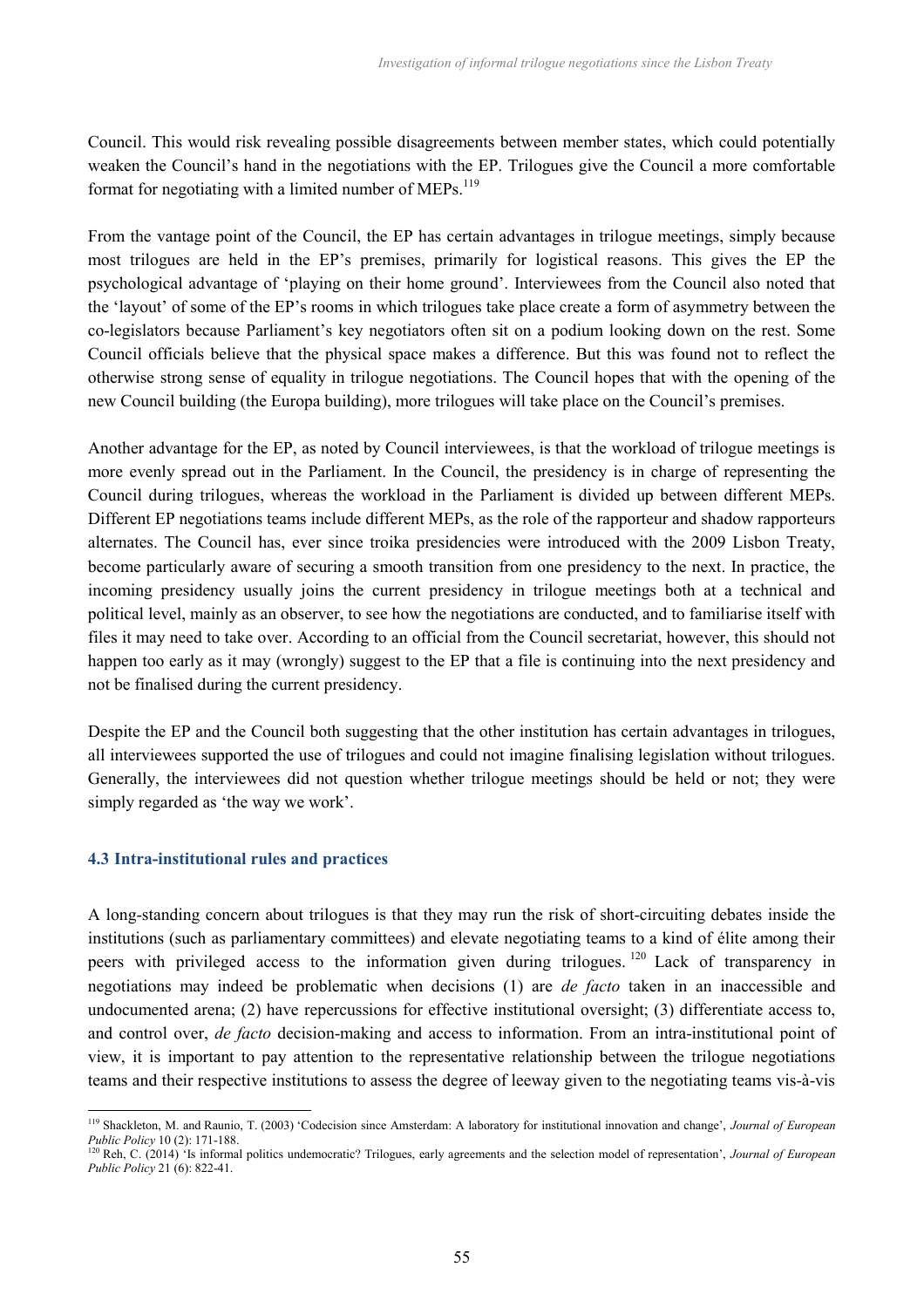their colleagues in their respective institutions.<sup>121</sup> This includes asking questions such as: (1) How is the mandate given to the negotiating team? (2) Who is represented in trilogue negotiations? (3) What reporting requirements are in place for the negotiating team? Table 2 provides an overview of the relationship between the EP's and the Council's negotiating teams and their respective institutions. The rest of the chapter elaborates on these mechanisms by focusing on the rules and/or practices in place for trilogues in the Commission, the EP, and the Council.

|                                   | $E$ $\overline{P}$               | <b>Council</b>                      |
|-----------------------------------|----------------------------------|-------------------------------------|
| How is the composition of the     | In the EP's Rules of Procedure   | By practice: the presidency         |
| negotiating team for political    | (Rule 69f), consisting of the    | represents the Council in political |
| trilogues determined?             | committee chair, the             | trilogues                           |
|                                   | rapporteur, and the shadow       |                                     |
|                                   | rapporteurs                      |                                     |
| What forms the basis of the       | The committee report, as         | The Coreper mandate or a            |
| initial negotiating mandate?      | endorsed by plenary              | General Approach                    |
| Can the mandate be changed        | Yes, but it will need the        | Yes, but it requires a supporting   |
| once trilogue meetings have       | approval of the committee        | majority in Coreper                 |
| started?                          | responsible                      |                                     |
| What is the negotiating team      | The chair and/or rapporteur      | The presidency reports back to      |
| required to report to the rest of | must report back to the          | Coreper and the relevant working    |
| their institution?                | committee responsible after      | party after each trilogue meeting   |
|                                   | each trilogue meeting. Where     |                                     |
|                                   | it is not possible to arrange a  |                                     |
|                                   | committee meeting, the chair     |                                     |
|                                   | of the negotiating team and the  |                                     |
|                                   | rapporteur must report back to   |                                     |
|                                   | a meeting of the committee       |                                     |
|                                   | coordinators.                    |                                     |
|                                   |                                  |                                     |
|                                   | The rapporteur and the shadow    |                                     |
|                                   | rapporteurs each report back to  |                                     |
|                                   | their political group in the EP. |                                     |
| Which trilogue documents are      | The updated four-column          | All national                        |
| made available to the             | document is shared with the      | delegations/permanent               |
| respective institutions?          | shadow rapporteurs and the       | representation gain access to the   |
|                                   | rapporteur after each trilogue   | updated four-column document        |
|                                   |                                  | after each trilogue meeting         |

|  |  |  | Table 2: Current rules and practices governing trilogues within the Parliament and the Council |  |
|--|--|--|------------------------------------------------------------------------------------------------|--|
|--|--|--|------------------------------------------------------------------------------------------------|--|

<sup>121</sup>Reh, C. (2014) 'Is informal politics undemocratic? Trilogues, early agreements and the selection model of representation', *Journal of European Public Policy* 21 (6): 822-41.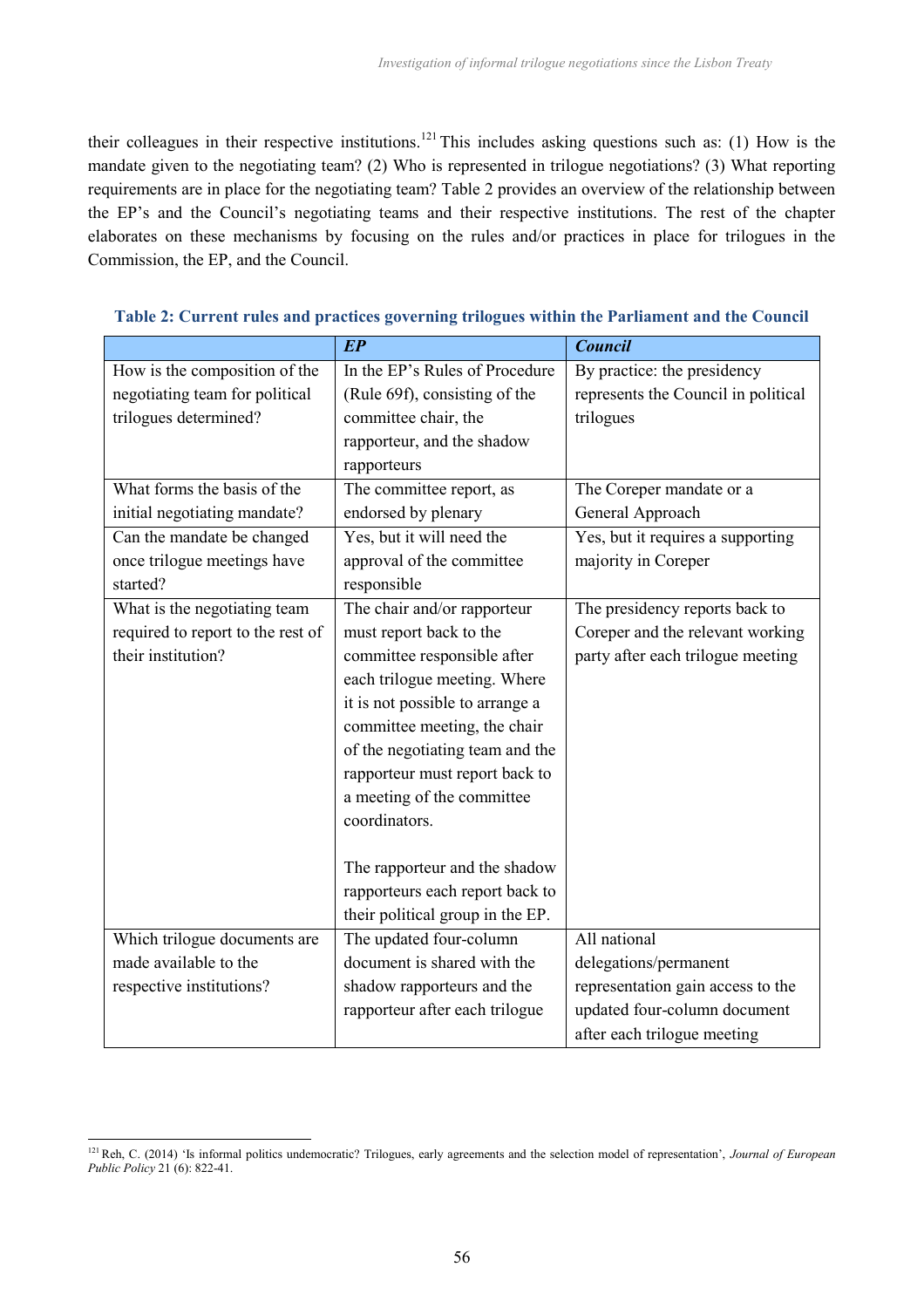## **4.3.1 Rules and practices in the Commission**

The formal role of the Commission in trilogue meetings is to act as a compromise facilitator between the colegislators and to take up the role of an honest broker. As outlined in the Interinstitutional Agreement, 'the Commission should carry out its role as facilitator by treating the two branches of the legislative authority equally, in full respect of the roles assigned by the Treaties to the three institutions'.<sup>122</sup>

The interviewees generally considered the Commission to be in a good position to suggest compromises given its technical expertise. Many regarded the Commission as a mediator and facilitator, even when a compromise went against its position. However, not everyone agreed that the Commission plays the role as an honest broker, as the Commission is sometimes seen as advancing its own agenda.

According to our interviewees, the Commission does not usually oppose a compromise between the legislators in cases where it goes against the Commission's own position, even when it considers it to be a bad compromise. Instead, it would issue a statement expressing its discontent and the possible court action that might follow if the compromise is thought to be inconsistent with Union law.

The Commission usually changes its initial position (its formal proposal) throughout the trilogue negotiations to reflect the compromises found. When the Commission negotiates with the Council and/or the EP, it is done on the basis of a mandate given by the College of Commissioners, using the empowerment procedure. The 'Groupe des Relations Interinstitutionelles', GRI, (a permanent group of cabinet members responsible of inter-institutional relations) and Hebdo (the weekly chef-de-cabinet meetings) draw up the Commission's mandates or revisions of mandates. The College of Commissioners then approves the mandate or change thereof by means of the so-called 'GRI Fiches' (information sheets) without discussion. GRI Fiches provide an information update on trilogue meetings in order to be able to agree on a Joint Statement on a new consensus. The GRI Fiches are usually not available to the public, so it can sometimes be difficult for outsiders to see how and when the Commission's changes its initial position.<sup>123</sup>

# **4.3.2 Rules and practices in the European Parliament**

The increased use of early agreements has transformed the EP's working methods. Parliament has adapted to the changing legislative environment and tried to address the criticism levelled against it regarding transparency and accountability of the EP's negotiating teams during trilogue negotiations. Much has happened since the early days of co-decision and the use of early agreements. Co-decision had barely been invented before the first calls for reforms to the EP's internal rules surfaced. Research shows that revisions of the EP's internal rules regarding trilogues have been greatly facilitated by an overall reform agenda in the EU to make decision-making more transparent.<sup>124</sup> This means that the impetus for parliamentary reforms of trilogues is to be seen as part of a broader reform agenda.

<sup>&</sup>lt;sup>122</sup> European Parliament, Council of the European Union, and Commission (2016) 'Interinstitutional Agreement on Better Law-Making of 13 April 2016', OJ L 123 12.05.2016, p. 0001, para. 32.

<sup>&</sup>lt;sup>123</sup> Szaprio, M. (2013) *The European Commission: A Practical Guide*, London: John Harper Publishing.

<sup>&</sup>lt;sup>124</sup> Héritier, A. and Reh, C. (2012) 'Codecision and its Discontents: Intra-Organisational Politics and Institutional Reform in the European Parliament', *West European Politics*, 35 (5): 1134-1157.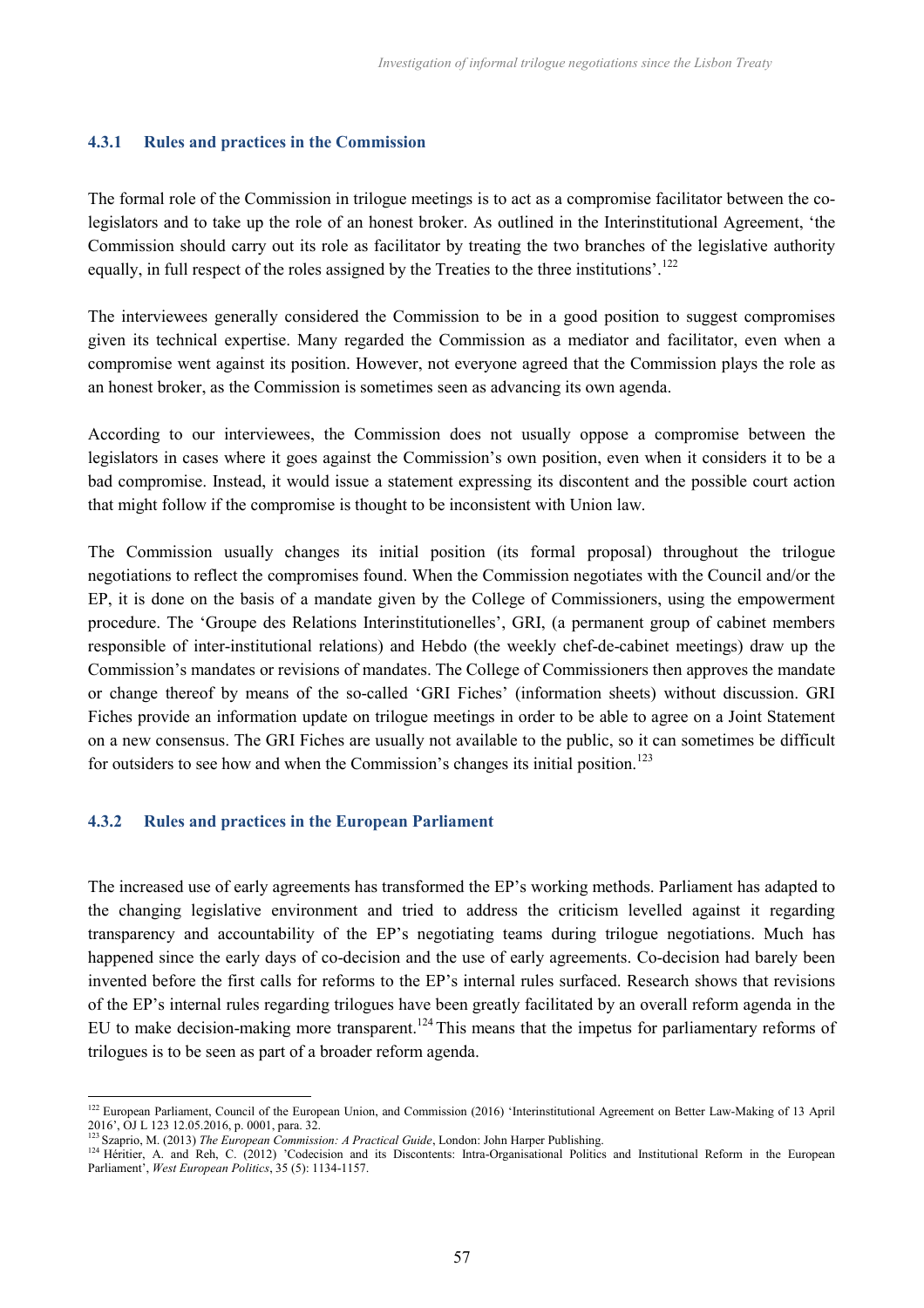A first attempt to regulate the EP's internal rules on trilogues was made in 2004 when the EP adopted 'Guidelines for First and Second Reading Agreements'.<sup>125</sup> The guidelines recommended (but did not require) that trilogues should not begin before the responsible committee had adopted its amendments, which would then constitute the mandate for the EP's representatives in trilogues. The guidelines also stated that the coordinators were to decide who, other than the rapporteur, should be present on behalf of Parliament in trilogues, and it required the rapporteur to report back regularly on the progress made in trilogue meetings. Despite the EP's good intentions, the guidelines were non-binding and full of words such as 'should', 'can' and 'be encouraged'. They did little to address the different practices across committees and to properly hold the rapporteur accountable to the rest of the EP, such as committees, small political groups, and rank-and-file  $MEPs$ <sup>126</sup>

A few years after the introduction of the guidelines, early agreements started to be criticised in the outside world and concerns were raised from a wider circle of parliamentary actors, partially because the use of early agreements had increased significantly. The large room for manoeuvre given to rapporteurs and the limited role of Parliament in trilogues raised concerns about the openness and inclusiveness of early agreements.<sup>127</sup> However, it was not before 2007 that Parliament picked up the baton and started looking at how its internal rules governing trilogues could be further improved.

In 2007, the EP's Conference of Presidents (comprising the president and the leaders of the political groups) set up a Working Party on Parliamentary Reform explicitly tasked with examining the practice of trilogues and suggesting improvements. The efforts of the working party and the Parliament's Conciliation and Codecision Unit resulted in the adoption on a Code of Conduct in 2008, setting out more detailed rules inside the EP on trilogue meetings. In 2009, the Code was annexed to the EP's Rules of Procedure, making it more binding and visible. Overall, the Code introduced five changes<sup>128</sup> to improve the EP's rules governing trilogues:

- 1. *Granting committees new powers*: Committees are now the main responsible body during trilogue negotiations and the responsible committee decides on a case-by-case basis whether an early agreement should be sought;
- 2. *Broadening access to trilogues*: The committee (rather than the coordinators) decide on parliamentary representation in trilogue;
- 3. *Introducing a clear mandate*: The responsible committee or the plenary's amendments form the basis of Parliament's negotiating mandate in trilogues. Committees can under exceptional circumstances start negotiations before amendments have been agreed, but it requires the committee to provide guidance;

<sup>&</sup>lt;sup>125</sup> See Annex B 'Guidelines of First and Second Reading Agreements under the Codecision Procedure' in: European Parliament (2006) 'Conciliation and Codecision Activity Report July 2004 – December 2006 (6<sup>th</sup> parliamentary term. first half term), DV/651053, Brussels: Delegations to the Conciliation Committee.

<sup>126</sup> Huber, K. and Shackleton, M. (2013) 'Codecision: A practitioner's view from inside the Parliament', *Journal of European Public Policy* 20 (7): 1040-55; Judge, D. and Earnshaw, D. (2011) '"Relais actors" and co-decision first reading agreements in the European Parliament: The case of the advanced therapies regulation,' *Journal of European Public Policy* 18 (1): 53-71.

Héritier, A. and Reh, C. (2012) 'Codecision and its Discontents: Intra-Organisational Politics and Institutional Reform in the European Parliament', *West European Politics*, 35 (5): 1146.

<sup>&</sup>lt;sup>128</sup> See Annex 2 of: European Parliament (2009) 'Activity Report 1 May 2004 to 13 July 2009, (6th parliamentary term)', PE427.162v01-00, Brussels: European Parliament, Delegations to the Conciliation Committee.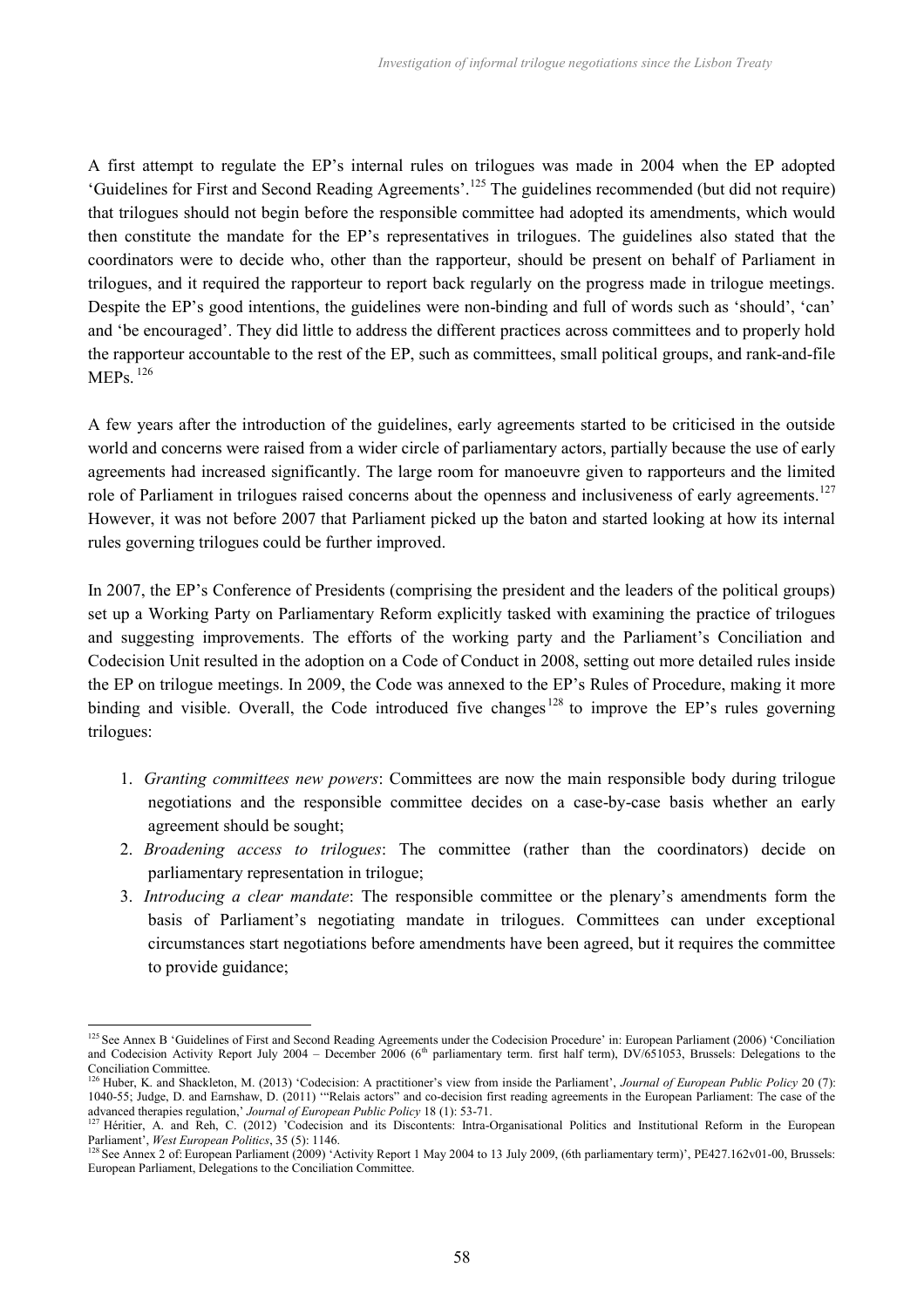- 4. *Increasing access to information*: Documents used in trilogues should be made available to the committee;
- 5. *Introducing a 'cooling-off' period*: A cooling-off period of at least one month between the vote on any legislative report in committee in first reading and the vote in plenary was introduced.

Despite introducing more binding and specific rules on trilogues, the Code did little to stem the tide of criticism of Parliament's handling of trilogues.<sup>129</sup> In 2012, a new wave of reform arose as key provisions of the Code were incorporated into the EP's Rules of Procedure and further revisions were made, most notably by:

- 1. *Strengthening the role of the responsible committee(s) in defining the mandate*: The opening of trilogue negotiations is conditioned on the adoption of a legislative report in committee, constituting the mandate for negotiations. In exceptional circumstances, negotiations can start before the adoption of a committee report in committee, in which case the mandate may consist of a set of amendments or a set of clearly defined objectives, priorities or orientations. Negotiations without a committee report do need the approval of plenary for consideration with a debate and vote and the possibility to table amendments (rule 74 in the previous rules of procedure); $^{130}$
- 2. *Pluralising the EP's representation in trilogues (the EP's negotiating team)*: The negotiating team shall be led by the rapporteur and presided over by the chair of the committee responsible or by a vice-chair designated by the chair. It must comprise at least the shadow rapporteurs from each political group. The inclusion of shadow rapporteurs in the team was, among other things, a response to concerns about the considerable discretion that the rapporteur enjoyed in the early years. Particularly in cases where the rapporteur came from a smaller political group, the absence of members of other groups from the negotiations raised questions of representation;
- 3. *Improving rules on reporting back requirements and renewal of mandates*: The EP's negotiating team is obliged to report back to the committee responsible after each trilogue meeting to inform members of the progress made in trilogues and to renew the mandate if necessary. If it is not possible to organise a committee meeting in a timely fashion, the negotiating team must report back to the committee chair, the shadow rapporteurs, and the coordinators.

The changes to the EP's Rules of Procedure in 2012 bear witness to long-term pressure to regulate trilogues inside the Parliament to make negotiations more transparent and inclusive. However, the pressure to strengthen the rules further did not stop here. Four years later, in December 2016, the EP approved a new round of revisions of its Rules of Procedure to reinforce the transparency and efficiency of trilogues. The changes came into effect in January 2017 and made four main changes:

- 1. *The negotiating team*: The Parliament's negotiating team must be led by the rapporteur and be presided over by the chair of the committee responsible or by a vice-chair designated by the chair. It must comprise at least the shadow rapporteurs from each political group that wishes to participate (before the rules did not state that only shadow rapporteurs that wishes to participate can do so);
- 2. *Ruling out the possibility to start negotiations without a committee report*: The previous Rule 74 which enabled a committee under exceptional circumstances to adopt its negotiating mandate prior

<sup>129</sup> Roederer-Rynning, C. and Greenwood, J. (2015) 'The culture of trilogues', *Journal of European Public Policy* 22 (8): 1148-65.

<sup>&</sup>lt;sup>130</sup> European Parliament (2014) 'Rules of Procedure of the European Parliament (8<sup>th</sup> parliamentary term)', Brussels: European Parliament.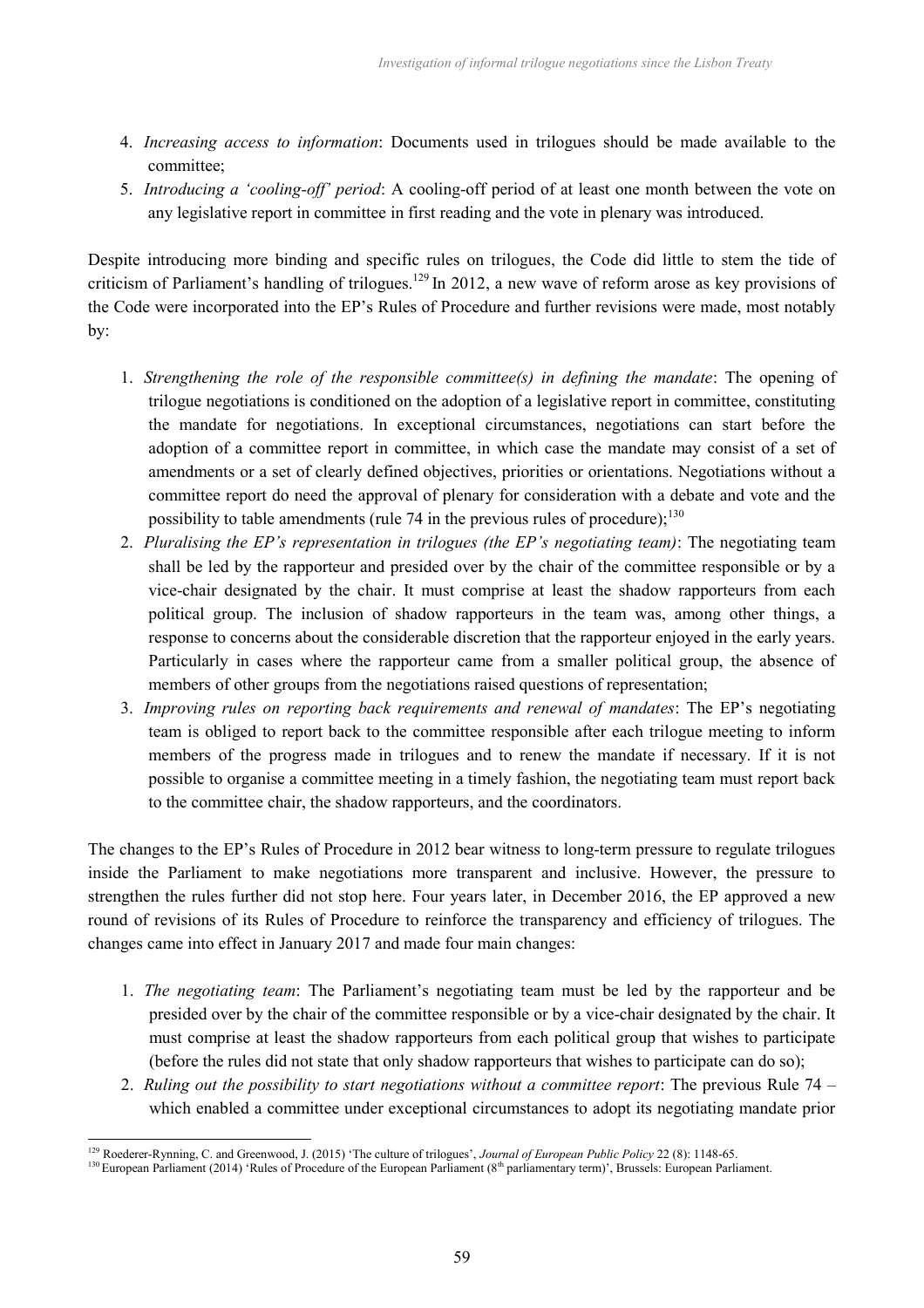to the adoption of a committee report – is deleted. The overwhelming feeling in the EP is that using the committee report as the basis for the mandate is more transparent and reflects established parliamentary practice; $^{131}$ 

- 3. *Including plenary in approving the negotiating mandate*: Any negotiations between the EP and the Council with the intention to strike a first-reading agreement will need a mandate from plenary. All committee decisions to start trilogue negotiations (by a majority of its members) need to be announced in plenary. If political groups or MEPs who together make up at least one-tenth of Parliament's members, object to commence negotiations, a confirmation vote in plenary is required in the same part-session. If a majority in plenary do not confirm the committee's wish to start negotiations, the draft act and the report of the committee responsible shall be placed on the agenda of the next plenary part-sessions, with a deadline for amendments;
- 4. *Clarification of requirements for reporting back*: As in the previous rules, the negotiating team must report back after each trilogue meeting. Where it is not possible to arrange a committee meeting, the chair of the negotiating team and the rapporteur must, on behalf of the negotiating team, report back to a meeting of the committee coordinators.

The new provisions set a clear path for the adoption of the EP's negotiating mandate and provide for a 'check' by plenary. All committee decisions to start negotiations at first reading need to be announced on the first day of the following plenary session in Strasbourg or in the mini-plenary sessions in Brussels (depending on which of the two takes place first) following the committee vote, and they can be challenged by plenary. If the committee report is *not* challenged, negotiations with the Council and the Commission can begin. If the report is challenged and the plenary adopts amendments to the Commission's proposal in the subsequent part-session, the plenary can either decide to refer the file back to the committee responsible and give the green light to start trilogue negotiations on the basis of a plenary mandate, or decide to finalise its first reading.

If the EU institutions aim for an early second reading, the revised rules state that Parliament's negotiating team can only enter into negotiations on the basis of a decision made by (a majority of the members of) the responsible committee and after it has been announced in plenary. In this case, Parliament's first reading position constitute Parliament's mandate.

At ('normal') second reading, Parliament's first reading position still constitutes the mandate, but the committee responsible can endorse negotiating guidelines for its negotiating team on any new elements included in the Council's first reading position, without having to consult plenary. This flexibility is given to allow the EP to respond to the Council within the second reading deadlines. <sup>132</sup> Table 3 presents an overview of the key changes introduced to the EP's internal rules in the different rounds of rule reforms.

According to our EP interviewees, the recent revision of the Rules of Procedure responds to calls from both inside and outside the EP for making Parliament's preparation of trilogue negotiations and reporting back more inclusive. The revised rules seek to ensure that Parliament's mandate reflects the view of the entire house and not just a committee majority. The rules address the concern that some committees may be biased

<sup>&</sup>lt;sup>131</sup> European Parliament (2017) Activity report on the ordinary legislative procedure: 4 July 2014 to 31 December 2016 (8th parliamentary term)', PE 595.931, Brussels: European Parliament, Conciliation and Codecision Unit: 21-22.

<sup>&</sup>lt;sup>132</sup> European Parliament (2017) 'Rules of Procedure, Provisional Edition, January 2017', P8\_TA-PROV (2016) 0484, Brussels: European Parliament.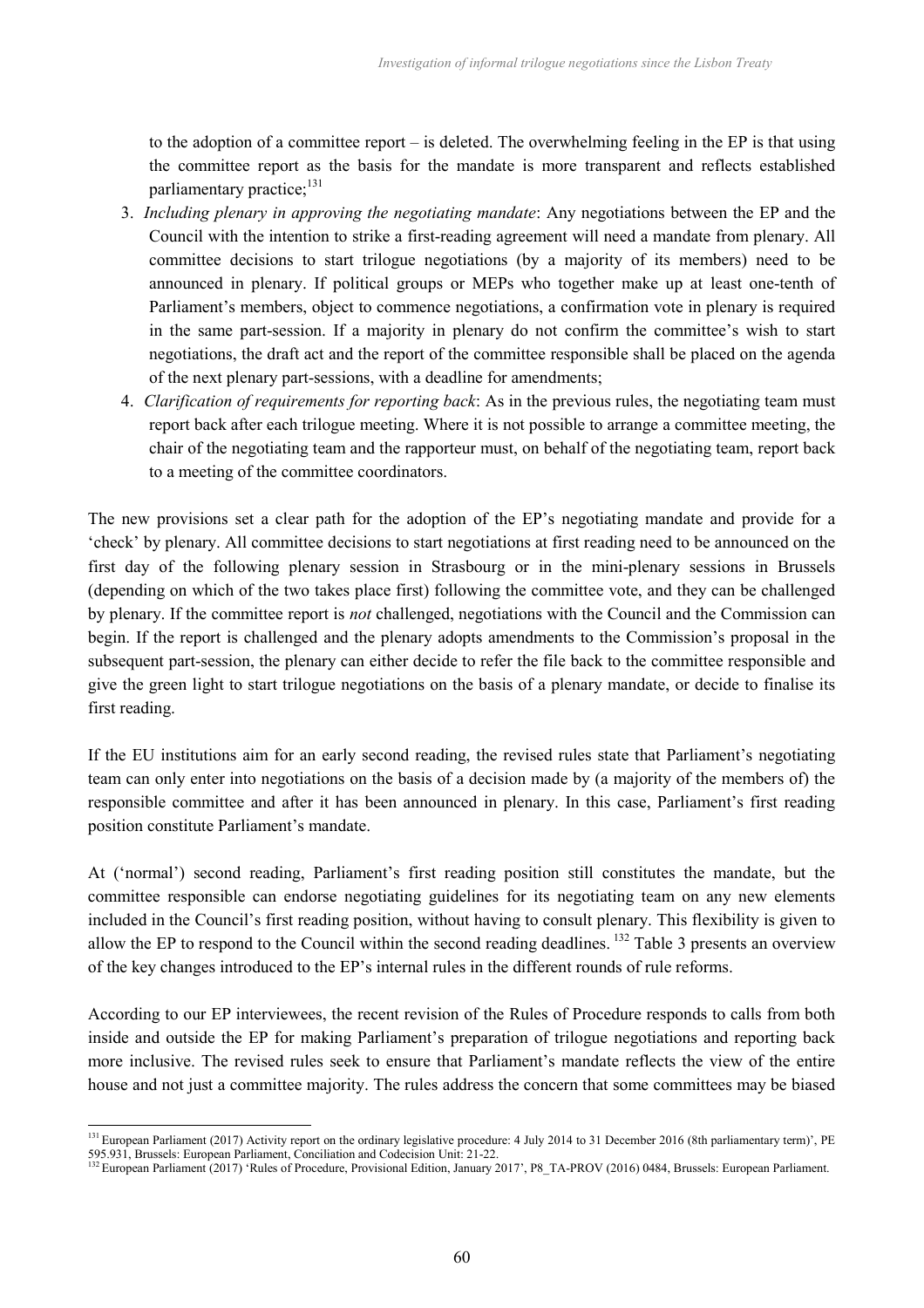towards their own policy area and may not reflect the majority view in Parliament, as has indeed been found in academic research. <sup>133</sup> Including the plenary is, therefore, seen as providing a more balanced and representative mandate, which also has the advantage of strengthening the EP's position vis-à-vis the Council in the trilogue negotiations.

The strengthened role of plenary in confirming or changing the mandate of the committee responsible reflects a general working practice across many committees (such as ECON, ENVI, PECH), although this has far from been used on all files in the past. In the case of PECH, a plenary mandate was previously sought on divisive files where there was a narrow majority in committee for a report – involving the plenary ensured that the EP's negotiating team had support from the full house and not just a slim committee majority.

| <b>Year of change</b> | How is the composition    | <b>What forms the basis of the</b> | What is the negotiating        |
|-----------------------|---------------------------|------------------------------------|--------------------------------|
|                       | of the negotiating team   | initial negotiating                | team required to report to     |
|                       | for political trilogues   | mandate?                           | the rest of their institution? |
|                       | determined?               |                                    |                                |
| 2007                  | The committee decides     | The responsible                    | Documents used in trilogues    |
|                       | on parliamentary          | committee's or the                 | should be made available to    |
|                       | representation in         | plenary's amendments form          | the committee                  |
|                       | trilogues                 | the basis of Parliament's          |                                |
|                       |                           | negotiating mandate in             |                                |
|                       |                           | trilogues. Committees can          |                                |
|                       |                           | under exceptional                  |                                |
|                       |                           | circumstances start                |                                |
|                       |                           | negotiations before                |                                |
|                       |                           | amendments have been               |                                |
|                       |                           | agreed, but it requires the        |                                |
|                       |                           | committee to provide               |                                |
|                       |                           | guidance                           |                                |
| 2012                  | The negotiating team      | The committee report               | The EP's negotiating team is   |
|                       | must be led by the        |                                    | obliged to report back to the  |
|                       | rapporteur and presided   | In exceptional                     | committee responsible after    |
|                       | over by the chair of the  | circumstances, negotiations        | each trilogue meeting          |
|                       | committee responsible or  | can start before the               |                                |
|                       | by a vice-chair           | adoption of a committee            | If it is not possible to       |
|                       | designated by the chair.  | report in committee, in            | organise a committee           |
|                       | It must comprise at least | which case the mandate             | meeting in a timely fashion,   |
|                       | the shadow rapporteurs    | may consist of a set of            | the negotiating team must      |
|                       | from each political group | amendments or a set of             | report back to the committee   |
|                       |                           | clearly defined objectives,        | chair, the shadow              |
|                       |                           | priorities or orientations,        | rapporteurs, and the           |
|                       |                           | which needs the approval of        | coordinators                   |

# **Table 3: Key changes to the EP's formal rules**

<sup>&</sup>lt;sup>133</sup> See for instance Dionigi, M.K. (2017) *Lobbying in the European Parliament: The Battle for Influence*, London: Palgrave Macmillan, pp. 156-160; McElroy, G. (2006) 'Committee Representation in the European Parliament', *European Union Politics,* 7(1): 5-29.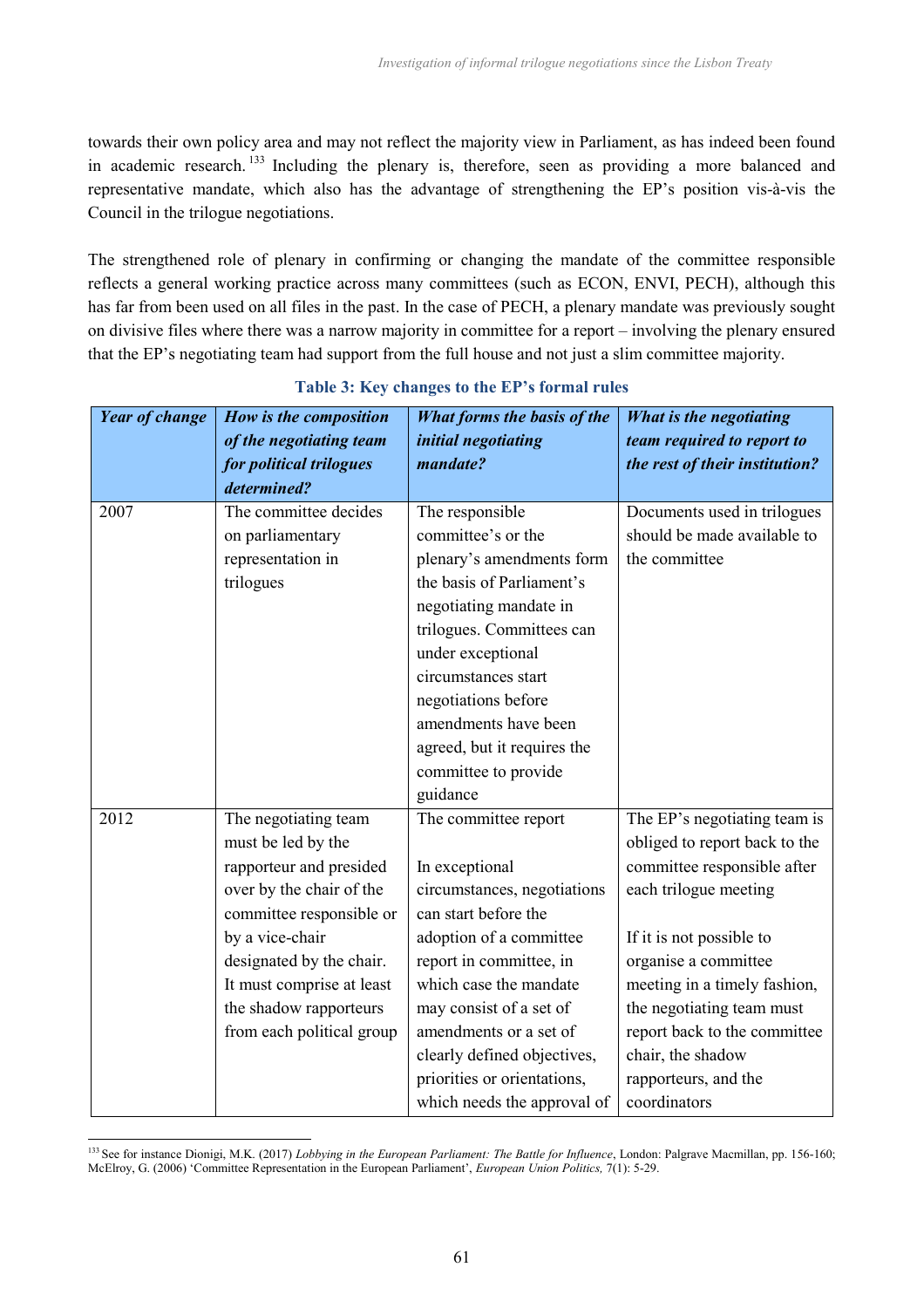|      |                       | plenary                  |                               |
|------|-----------------------|--------------------------|-------------------------------|
| 2016 | In the EP's Rules of  | The committee report, as | The chair and/or rapporteur   |
|      | Procedure (Rule 69f), | endorsed by plenary      | report back to the committee  |
|      | consisting of the     |                          | responsible after each        |
|      | committee chair, the  |                          | trilogue meeting. Where it is |
|      | rapporteur, and the   |                          | not possible to arrange a     |
|      | shadow rapporteurs    |                          | committee meeting, the        |
|      |                       |                          | Chair of the negotiating      |
|      |                       |                          | team and the rapporteur       |
|      |                       |                          | must report back to a         |
|      |                       |                          | meeting of the committee      |
|      |                       |                          | coordinators                  |

The revisions of the EP's rules of procedures in 2012 and 2016 indicate a conscious effort to streamline the way in which trilogues are conducted across parliamentary committees. This has, to some extent, resulted in a common culture of trilogues, although different committees still operate according to their own compass. In their academic study of trilogues cultures in the EP in the seventh parliamentary term (2009-2014), Roederer-Rynning and Greenwood find that a dominant parliamentary approach to trilogues has become entrenched in the EP, which is characterised by two features: (1) the centrality of the chair as an integral part of the EP negotiating team; and (2) the sharp division of labour between technical and political trilogues.<sup>134</sup> Within this generic ideal-type, they find three approaches taken to trilogues according to the role played by the committee chair:

- 1. *A gladiatorial approach*: The committee chair plays a central role in political trilogue meetings and acts as one of the key negotiators. The chair insists on being present in all political trilogue meetings and to have a clear separation and hierarchy between technical meetings and political trilogues, with the latter seen as constituting the 'real' venue for inter-institutional negotiations. The chair tries to control the flow of information, the bilateral contacts between the EP and the Council presidency, and demands high-level Council representation in political trilogues. The chair makes sure that MEPs in the negotiating team toe the parliamentary mandate and do not seek to advance their own political interests. The Committee on Economic and Monetary Affairs (ECON) committee is an archetypical example of a gladiatorial approach; this approach was particularly developed under the previous chairmanships of the French S&D MEP Pervenche Berès in the sixth parliamentary term (2004-2009) and the British ALDE MEP Sharon Bowles in the seventh term (2009-2014), and seems still to be the case in the current Parliament (2009-2014);
- 2. *A problem-solving approach*: The committee chair also plays an important role as a negotiating chair, but this style is kept more neutral compared with the gladiatorial approach. The committee chair does not insist on high-level Council representation. The problem-solving approach represents a mix of committees, both those who have gained new co-decision powers before and with the Lisbon Treaty, such as the Committees of Internal Market and Consumer Protection (IMCO), Regional Development (REGI), International Trade (INTA), and to some extent Civil Liberties, Justice and Home Affairs (LIBE);

<sup>134</sup> Roederer-Rynning, C. and Greenwood, J. (2016) 'The European Parliament as a developing legislature: coming of age in trilogues', *Journal of European Public Policy,* 24 (5): 735-754.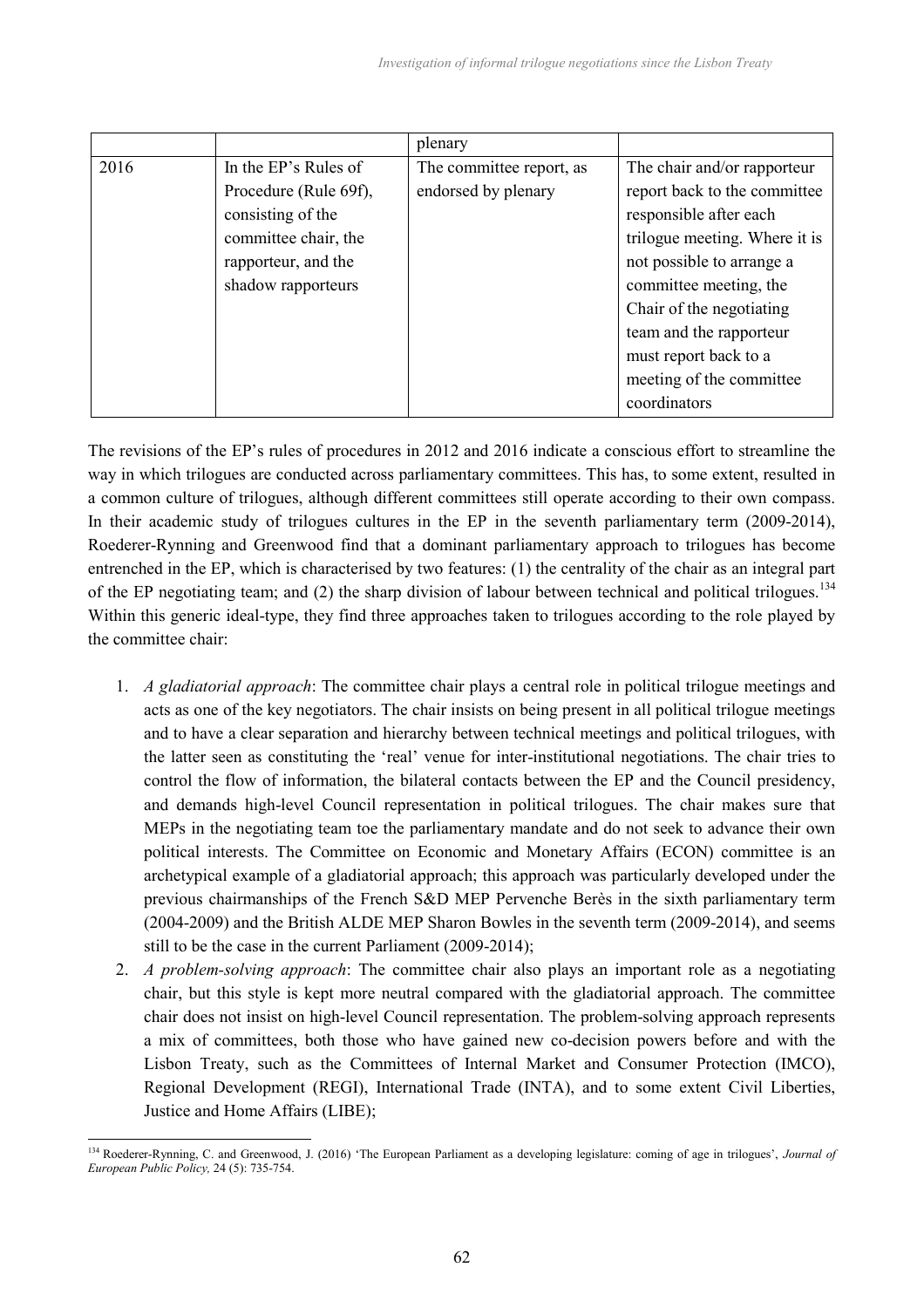3. *An arm's length approach*: The chair plays a low-key role compared with the two other approaches and does not frequently participate in political trilogue meetings. Committees characterised by an arm's length approach do not necessarily seek an early first reading agreement, and rely more often on early or late second reading agreements. The Committee of Transport and Tourism (TRAN) is an example of this approach (at least in the seventh parliamentary term). The TRAN committee chair in the seventh parliamentary term (2009-2014), the British S&D MEP Brian Simpson, typically attended political trilogues at the final stages to send the message that things were getting serious when the chair attends.<sup>135</sup>

Roederer-Rynning and Greenwood also find that a number of committees take a more mixed approach, at least in the time period they study (2009-2014). The Committee on Agriculture and Rural Development (AGRI) dealt with a comprehensive reform of the common agriculture policy in the seventh parliamentary term, which involved over 40 trilogue meetings. Due to the high number of these meetings, the chair delegated the chairing role to the vice-chair for several of the trilogues. In the Budgetary Control Committee (CONT), the distinction between technical and political trilogues was less clear as the chair participated in both technical and political trilogue meetings together with the rapporteur and shadow. The chair assumed the role as a sort of micro-managing negotiator and was more willing to delegate responsibility to the committee staff.<sup>136</sup>

In our interviews with committee officials, we find a similar situation in the current (eighth) parliamentary term (2014-2019). Our interviews show that committee chairs usually take a steering role during the trilogue meetings to ensure that the committee mandate is followed. Chairs also often take a horizontal approach as they have the advantage of having an overview of other trilogue meetings within their committee. This means that chairs often deal with issues of delegated and implementing acts ('horizontal issues') by making sure that they tally with what has been negotiated on other files, and that they are not traded off for more influence on the substance of legislation. The issue of delegated and implementing acts is often dealt with as separate items.

Not all committee chairs are present in all the political trilogue meetings on a dossier (which is the case for the legal affairs committee); some delegate the chairing responsibility to the rapporteur. This often reflects a high workload in committees. The ECON committee is an exception in this regard, as the chair is, in principle, present in all political trilogues. For other committees, the chair would open the first political trilogue meeting and be present again in the final trilogue.

The chair and the rapporteur have the responsibility to report back to their committee after each political trilogue. This usually happens at the beginning of the subsequent committee meeting and appears on the agenda as one of the first items, where committee members are shortly briefed on the progress made. However, these debriefings are often very general in nature, short (about ten minutes per dossier), and are not subject to further debate or questioning.

<sup>135</sup> Roederer-Rynning, C. and Greenwood, J. (2016) 'The European Parliament as a developing legislature: coming of age in trilogues', *Journal of European Public Policy,* 24 (5): 735-754.

<sup>&</sup>lt;sup>136</sup> Roederer-Rynning, C. and Greenwood, J. (2016) 'The European Parliament as a developing legislature: coming of age in trilogues', *Journal of European Public Policy,* 24 (5): 735-754.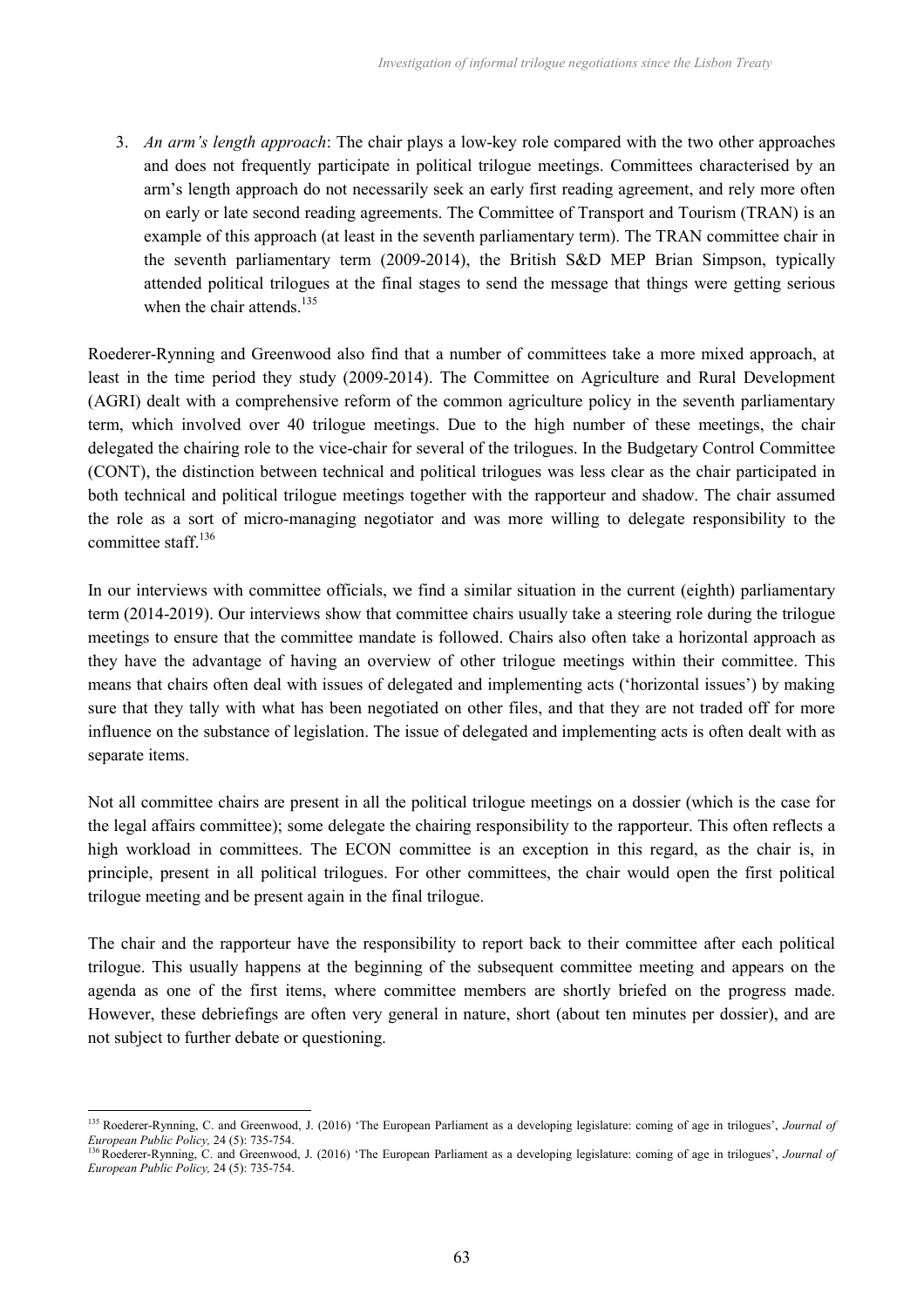Other than the change to the EP's Rules of Procedure, new internal practices have also recently emerged to help the rapporteur seek advice from the Parliament's officials throughout the policy process. On each dossier, the rapporteur is provided with a list of parliamentary officials, called a project team, which are available to the rapporteur for advice. The EP has done much over the years both to boost its internal resources and to make the parliamentary conduct of trilogue meetings more transparent and inclusive to the extent that the rules on trilogues have become institutionalised and moved from being highly informal to becoming more formalised (cf. Chapter 2).

## **4.3.3 Rules and practices in the Council**

Unlike the EP, the Council does not state any rules/practices governing trilogues in its rules of procedure. None of our interviewees were able to point to any internal documents outlining the procedures to be followed regarding how the mandate is given to the presidency and how the presidency reports back to the other national delegations after each trilogue meeting. Instead, a number of well-established practices and working procedures exist that seem to be followed by most, if not all, presidencies and are passed over from one presidency to another through extensive training of the incoming presidency by the Council secretariat and by close cooperation between current and incoming presidencies. Our interviewees from the Council secretariat and the permanent representations thought that the lack of documented rules provided the presidency with much-needed flexibility.

In practice, the Council's mandate is either adopted at the level of Coreper or as a General Approach at the ministerial level. The presidency decides on whether a General Approach is sought; practices on this issue vary across policy areas more than across presidencies. The Council's initial mandate is public when the presidency decides to enter into trilogue meetings on the basis of a General Approach. By contrast, the EP's initial mandate is always known. According to our interviewees, a General Approach is often used as the basis of a mandate when the Council's schedule is ahead of the EP's, which gives the Council enough time to have a negotiating mandate endorsed at the ministerial level. A General Approach is usually sought in justice and home affairs and in economic and financial affairs – policy areas that have more recently become subject to the ordinary legislative procedure and are often politically salient. The interviewees saw the use of general approaches from the Council as having three clear advantages. First, it was perceived to put the presidency in a stronger bargaining position vis-à-vis the EP in trilogues, as it sends a strong signal that there is political backing for the mandate at the highest level in the Council. Second, it allows ministers to familiarise themselves with files earlier in the process and give them a sense of ownership and involvement, rather than simply being presented with a compromise at the end of trilogues to rubberstamp what has been agreed at lower levels. Third, for some countries, ministerial involvement also allows for greater involvement of national parliaments, particularly for countries operating on a mandate-based EU scrutiny system (such as Austria, Denmark, Latvia, Lithuania, Slovakia, Slovenia, and Sweden<sup>137</sup>) where the government is required to obtain a mandate from national parliamentary committees before important deliberations in the Council.

<sup>137</sup> Neuhold, C., Rozenberg, O., Smith, J., Hefftler, C. (eds.) (2015) *Palgrave Handbook of National Parliaments and the European Union*, London: Macmillan.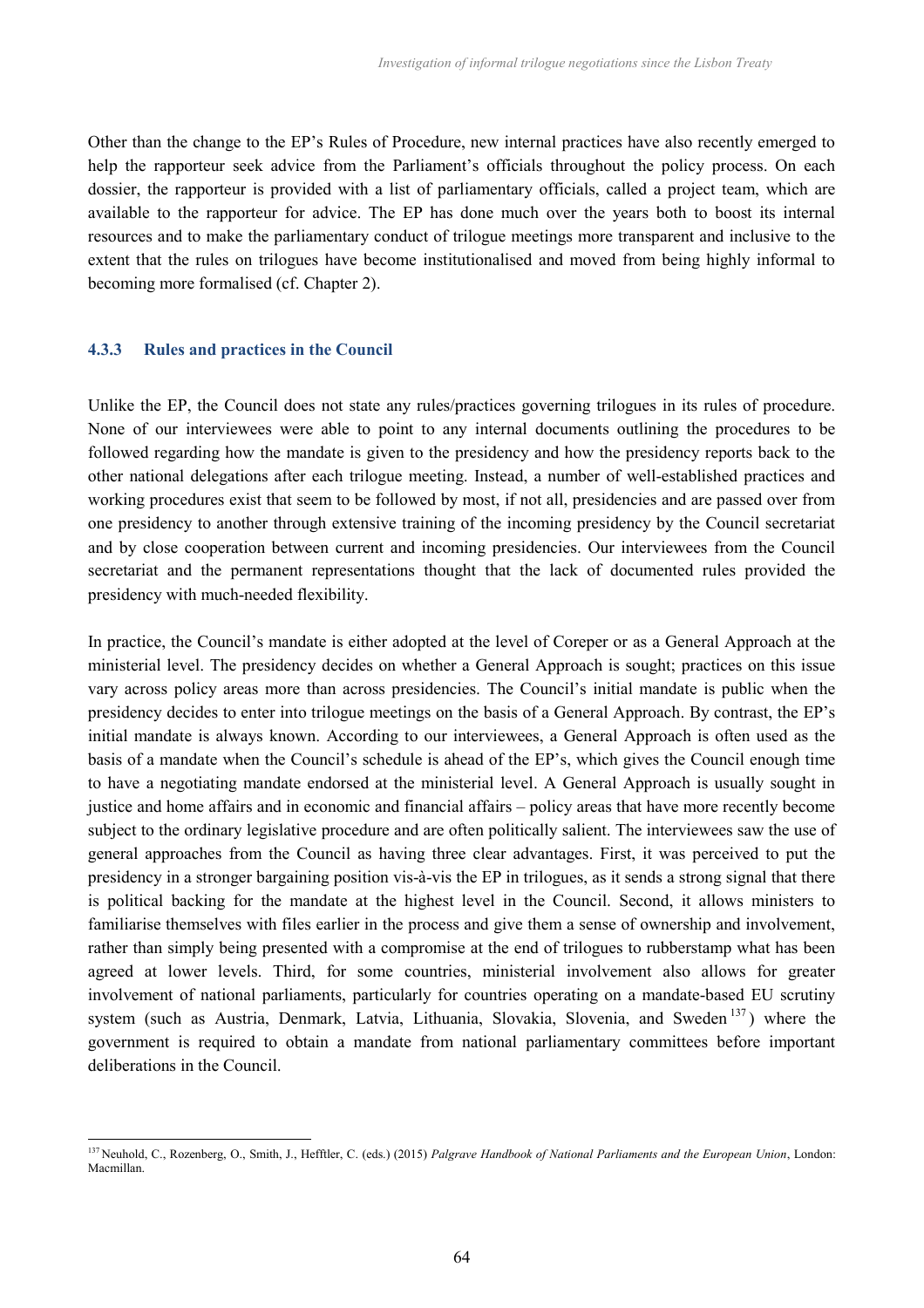A presidency opens trilogue negotiations when it has a substantive majority in the Council, either at Coreper or ministerial level. A majority might materialise at working group/party level, but is always confirmed by Coreper before commencing inter-institutional negotiations. Coreper (and neither working parties nor ministers) give renewed or revised mandates to the presidency if needed between trilogue meetings.

All the interviewed national delegations agreed that there is a high level of trust between the national delegations and the presidency, and that it is difficult for the presidency to diverge from the mandate in practice. It was also pointed out that it is difficult for the presidency to do this because other national delegations would quickly find out through their informal contacts with people present in the trilogue meetings. Presidencies are bound by their mandate and are acutely aware of it, as they have a strong interest in being seen as a successful and trustworthy presidency. The interviewees could only remember a few exceptional cases in which a presidency had not followed the mandate or reported back to the rest of the Council in a proper manner. But these exceptional instances had a lasting impression on the interviewees and they clearly remembered, even though some of the examples dated back in time, which presidencies on which cases did not follow established Council norms. The instances mentioned did not necessarily reflect bad practice of the civil servants involved from the presidency, but indicated immense pressure from the political level (the relevant sectoral minister from the presidency). Some interviewees found a key difference between presidencies that are tightly 'controlled' by their ministers and those who have more freedom to shape the national position – trust was seen to be greater among presidencies that were less controlled by their political capitals. Several Council interviewees also stated that if a Council mandate went against a key national interest of the presidency, they would often try to slow down the process and let the next presidency take over.

According to scholarly literature, the process of giving the presidency a mandate has changed over time, particularly since the Lisbon Treaty entered into force.<sup>138</sup> In the past, the presidency would circulate a draft proposal for a mandate to all national delegations, which allowed the delegations to add footnotes to the text, where they could indicate any national issues to be taken into consideration. All national delegations had access to each other's footnotes. This procedure has changed after the Lisbon Treaty. Today, the presidency, with support from the Council's secretariat, is in close bilateral contact with national delegations. The presidency still sends draft proposals to the national delegations, but feedback takes place bilaterally and is not necessarily shared with all delegations.

Once trilogues have started, the presidency reports back formally on the progress made in trilogues to the rest of the Council both in writing, through distribution of the updated four-column document, and orally at the following working party and Coreper meetings. A renewed mandate is sought, if necessary, at the level of Coreper and the meeting dates of the next trilogue meetings are announced. If national delegations want an account of the progress made in a trilogue meeting before the official reporting back, they would seek 'live' updates through informal contact with the presidency or other actors present in the relevant trilogue meeting, such as MEPs. All compromises agreed on in trilogues need to be adopted by both Coreper and the **Ministers** 

<sup>138</sup>Roederer-Rynning, C. and Greenwood, J. (2015) 'The culture of trilogues', *Journal of European Public Policy* 22 (8): 1148-65.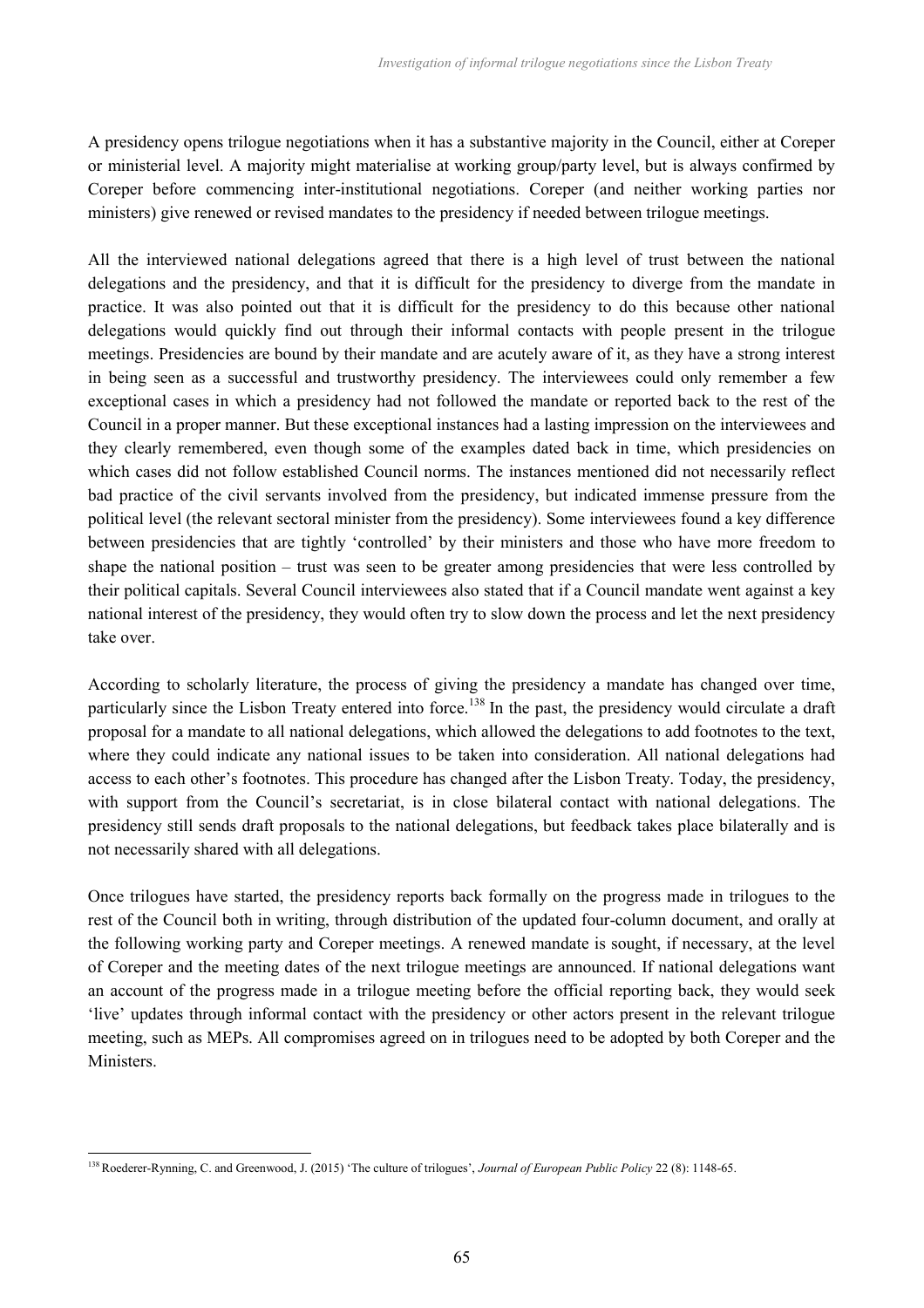There have recently been discussions in the Council on how to increase transparency in its internal decisionmaking. As it stands now, the Council's Rules of Procedure focus on transparency at the final stage of Council decision-making at the ministerial level when it is acting in its legislative capacity, while the formal transparency requirements for the preparatory bodies (working groups/committees and Coreper) are less extensive. It is specifically laid down in the Treaties that 'the Council [Ministers] shall meet in public when it deliberates and votes on a draft legislative act' (Article 16(8) TFEU). Legislative deliberations, public deliberations and public debates during Council meetings (ministers) are transmitted audio-visually (in an overflow room) and broadcasted in all official languages of the EU institutions using video streaming. The outcome of voting, where applicable, is indicated visually. This means that when a mandate is given at the ministerial approach, it is publicly known.

Following the conclusion of the Interinstitutional Agreement on Better Law-Making, the General Affairs Council of 24 June 2016 had an exchange of views on how the legislative process could be made more transparent and understandable to the public. The basis for the exchange of views was a note prepared by the then Dutch presidency concerning the implementation of the Interinstitutional Agreement. <sup>139</sup> The Dutch presidency suggested increasing the transparency of the Council's negotiating mandate and pursuing a more proactive communication of the results of trilogue negotiations. Regarding the transparency of the Council's negotiating mandate, the note from the Dutch presidency stated that communication to the public and the media about ordinary legislative files under negotiating is a particular challenge for the Council compared with the EP, which constantly communicates to media and the public during all stages of the legislative proposal and not only when files are finally adopted.

The Dutch presidency's note suggested that the Council should improve its communication to the public whenever 'intermediate' stages are successfully concluded, such as when adopting a negotiation mandate, when the Presidency reaches a deal with the EP, or when Coreper approves the outcome of the trilogue negotiations. The Dutch presidency's note shows support for the Interinstitutional Agreement's commitment to make joint press conferences after the final trilogue meeting when a compromise is reached. Although the commitment to make joint announcement of successful outcomes of the legislative process is enshrined in the current and previous Interinstitutional Agreement on Better Law-Making, and is also mentioned in the Joint Declaration on practical arrangements for the co-decision procedure<sup>140</sup>, joint press releases or press conferences are uncommon and primarily occur on the politically most high profile legislative files, such as the European Fund for Strategic Investments (EFSI). One of the main reasons is that they are logistically challenging. The Dutch presidency encouraged the Council and the EP to send out joint press releases and hold joint press conferences more consistently and immediately after final trilogues to provide the public with a more balanced picture of the progress made in the negotiations.

According to our interviewees, there is no cohesive view among national delegations as to when Coreper mandates and minutes in general should be made public. Some interviewees found that the member states' positions on transparency are rather 'black and white', divided between those that are for more transparency (here the following countries were mentioned: Denmark, Estonia, Finland, the Netherlands, Slovenia, and

<sup>&</sup>lt;sup>139</sup> Council of the European Union (2016) 'Note from the Presidency to the Committee of the Permanent Representatives/Council on the Implementation of the InterInstitutional Agreement on Better Law-Making – Improving transparency', Brussels, June 2016, available at: http://data.consilium.europa.eu/doc/document/ST-10120-2016-REV-1/en/pdf (accessed 22 April 2017).

<sup>140</sup> European Parliament, Council, and Commission (2007) 'Joint Declaration on Practical Arrangements for the Codecision Procedure (Art. 251 of the EC Treaty)', OJ C 145/05, 30.6, point 45.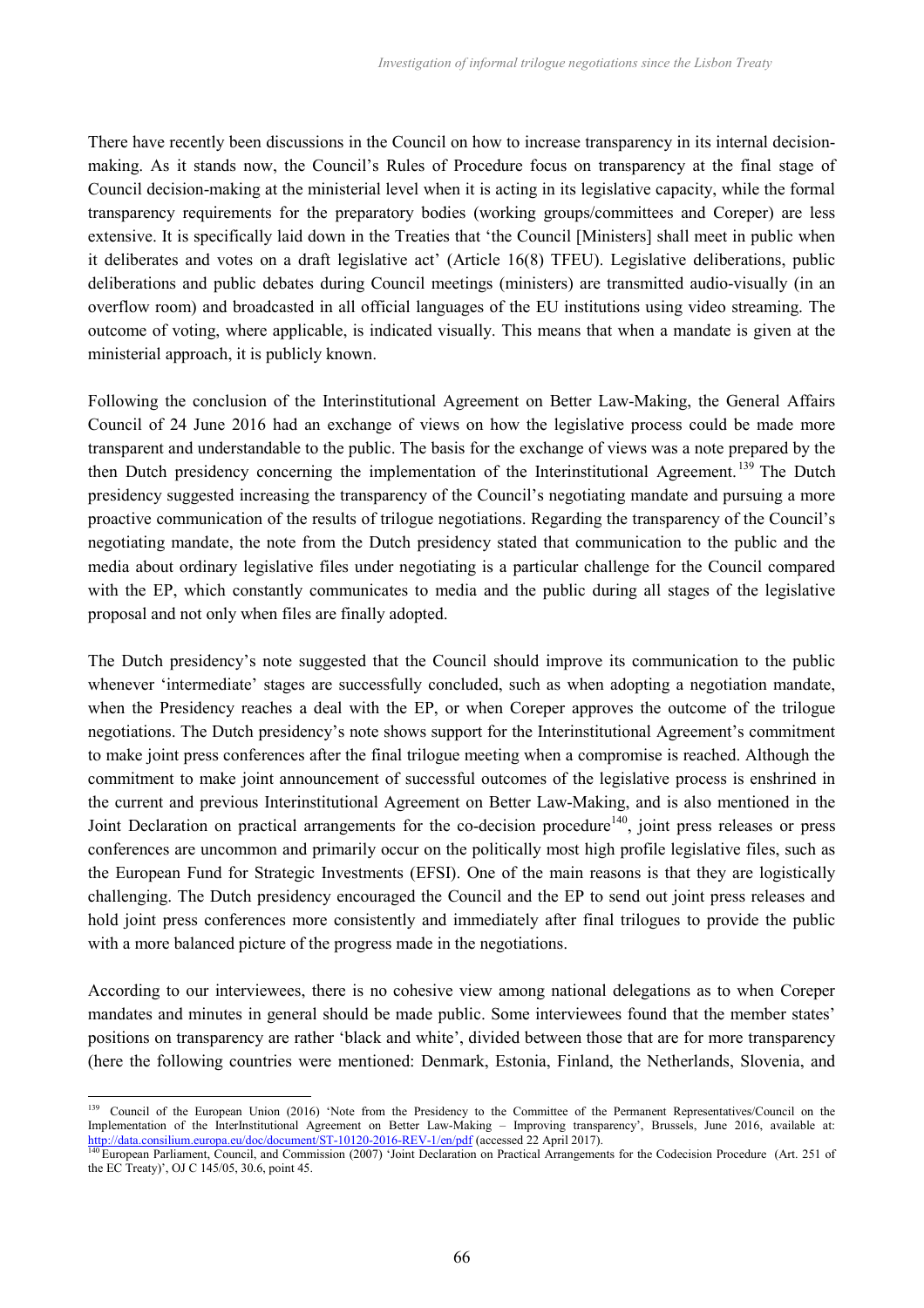Sweden) and those that are more hesitant or against, which makes it difficult to make changes to the exiting practices and rules.

Some of the member states we interviewed noted that it could be useful to have some (loose) written procedures for the Council's trilogue meeting conduct, for example as guidelines annexed to the Council's Rules of Procedure. However, a point was made of not making strict rules, but allowing for flexibility. The Council interviewees generally did not see that there was anything wrong in having a 'diplomatic tradition' in the Council, as this was seen to engender trust between the member states. Some member states were of the opinion that more transparency may lead to stricter behaviour by national delegations and reduce flexibility.

In sum, this chapter has shown that both EU law and case-law reflect tensions in trying to achieve efficiency and transparency in decision-making, as highlighted by the pending De Capitani case. This tension is particularly visible concerning legislation that is under negotiation. Diverging views inside the EU institutions exist on how much information should be made publicly available during negotiations.

The chapter has also shown that although trilogues are not mentioned in the EU Treaties, they do not operate in a rule-free environment. For instance, the EP has used its own Rules of Procedure to make detailed transparency and accountability requirements for the EP's negotiating team in terms of the composition of the team, the negotiating mandate, and the reporting back requirements from the trilogue negotiating team to the rest of Parliament. Over time, the EP has done a lot to close the democratic deficit inside Parliament, i.e. between the EP's negotiating teams and the whole Parliament. Despite the efforts made to improve transparency and accountability of trilogue meetings, a range of concerns still remain in the public domain, as demonstrated in Chapter 5.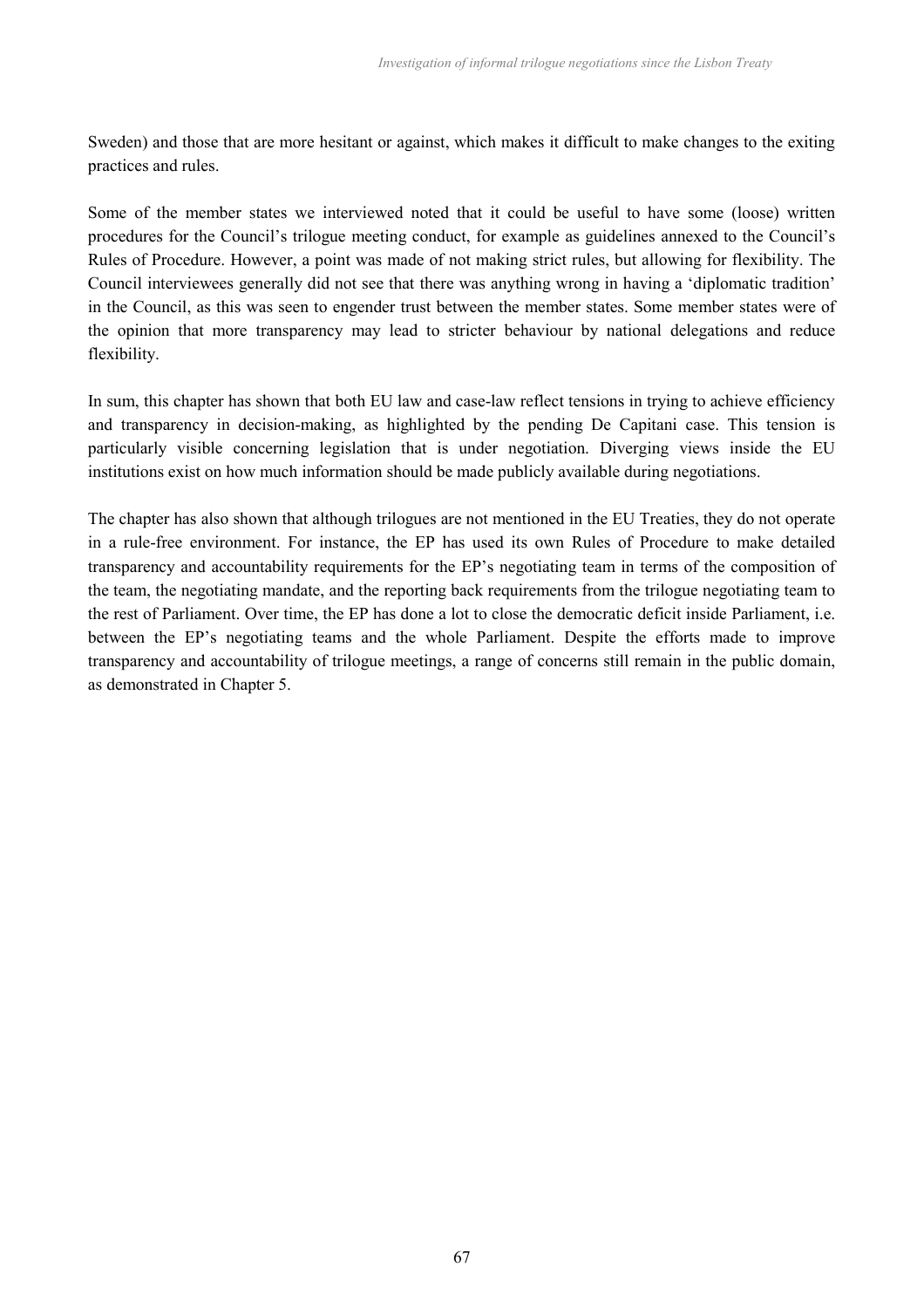## **5. Concerns about early agreements raised in the public domain**

Early agreements have been subject to concerns about transparency and accountability for as long as they have existed.<sup>141</sup> This chapter is based on an analysis of all COSAC's bi-annual reports on EU practices and procedures (a total of 19 reports) since the Lisbon Treaty entered into force, and the 50 submissions to the public consultation of the European Ombudsman's as part of her investigation of 2016 into the transparency of trilogue meetings. We also analysed the Brussels online media's (i.e., EurActiv, EUobserver, and Politico) coverage of trilogue meetings since the entering into force of the Lisbon Treaty (a total of 303 articles).

When examining the coverage of trilogues in the Brussels media, the bi-annual reports produced by the Conference of Parliamentary Committees for Union Affairs (COSAC), and a number of statements made by interest groups, we can identify the following four overall concerns and perceptions about informal trilogues in the public domain:

- 1. Compromises in trilogues are struck too quickly, leaving limited possibilities for thorough input from internal and external stakeholders;
- 2. Early agreements sometimes include new elements which have not been accounted for in the Commission's impact assessment;
- 3. Early agreements make it challenging for national parliaments to conduct effective scrutiny of their governments in EU affairs;
- 4. Efficiency comes at the cost of transparency.

The first three concerns are of a more specific nature, whereas the last point – that efficiency comes at the cost of transparency – is a recurrent and general concern related to early agreements. In the following sections, we elaborate and discuss each of the four concerns in turn.

## **5.1 Early agreements and the 'speed' of negotiations**

Both scholars and practitioners have over the years raised the concern that the speed of negotiations in early agreements may come at the cost of deliberation.<sup>142</sup> While it is certainly true that the length of the decisionmaking process of early agreement is reduced because of fewer required readings, early agreements can actually take a long time to be reached and are not necessarily shorter than non-early agreements, as seen in Chapter 3. This does not, however, rule out that there may be normative issues with early agreements and that external stakeholders find it difficult to follow what is going on and to get their voices heard over the course of the trilogue meetings. Yet, these concerns relate more to the nature of trilogues as being a closed forum rather than early agreements happening so fast that there is limited time for the consideration of files.

<sup>&</sup>lt;sup>141</sup> See for instance: Burns, C.J. (2013) 'Consensus and compromise become ordinary – but at what cost? A critical analysis of the impact of the changing norms of co-decision upon European Parliament committees', *Journal of European Public Policy*, 20 (7): 988-1005; Mühlböck, M. and Rittberger, B. (2015) 'The Council, the European Parliament, and the paradox of inter-institutional cooperation', *European Integration Online Papers* 19 (4): 1-20.

<sup>&</sup>lt;sup>142</sup> See for instance: Héritier, A. and Reh, C. (2012) 'Codecision and its discontents: Intra-organisational politics and institutional reform in the European Parliament', *West European Politics*, 35 (5): 1134-1157; Lord, C. (2013) 'The democratic legitimacy of codecision', *Journal of European Public Policy* 20 (7): 1056-1073; Shackleton, M. and Raunio, T. (2003) 'Codecision since Amsterdam: A laboratory for institutional innovation and change', *Journal of European Public Policy* 10 (2): 171-88.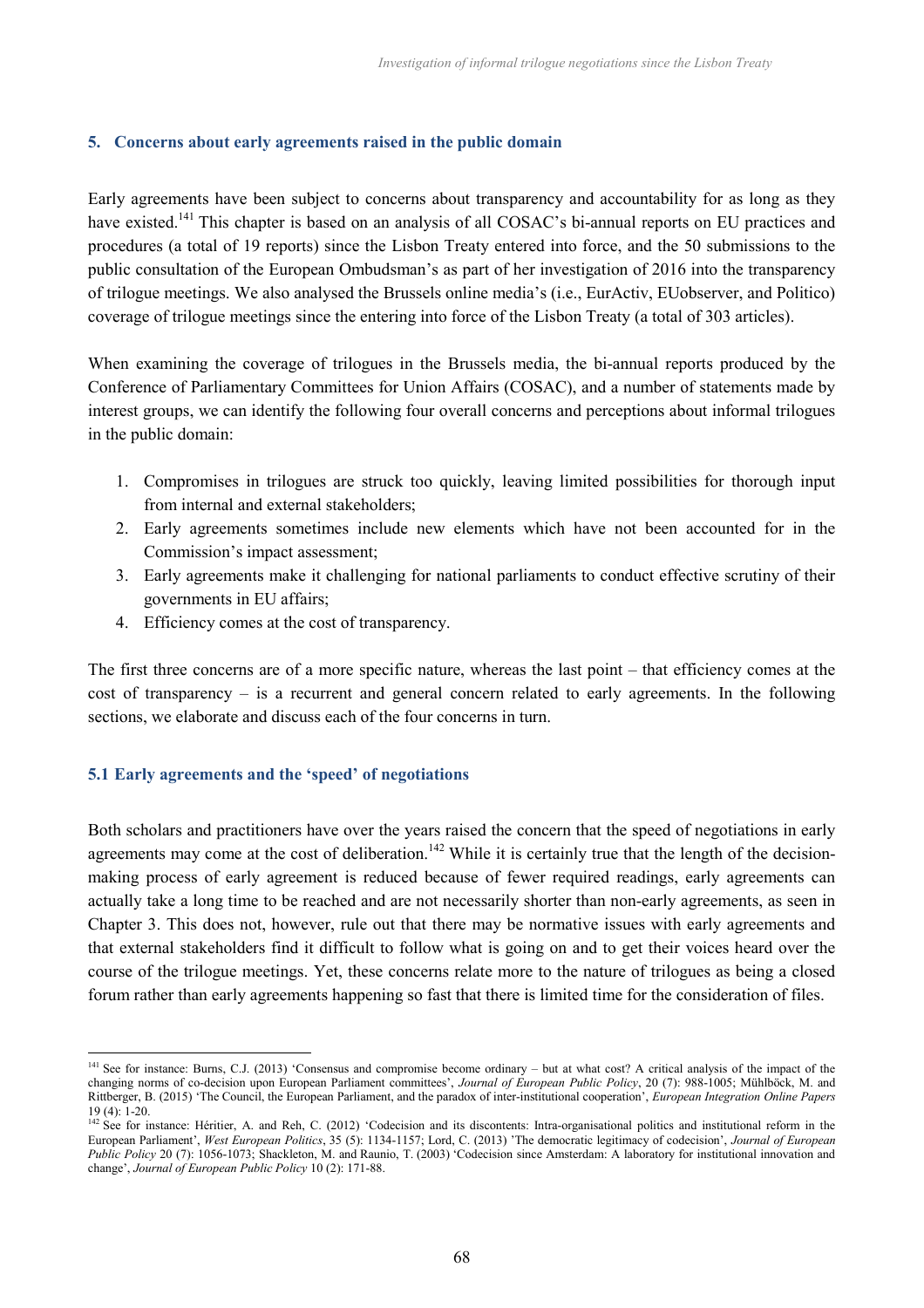A concern related to the 'speed' of early agreements is the perception of some stakeholders that early agreements sometimes push key issues into delegated and implementing acts, where procedures are seen as being equally complex and vague.<sup>143</sup> It is, however, almost impossible to assess this proposition empirically. A proper examination would involve a comparison of the delegation of powers in post-Comitology under conditions of early agreements and non-early agreements. However, as 75 percent of all legislation today is concluded by early agreements (at least in the current parliamentary term), with only relatively uncomplicated files being finalised without an early agreement, it is impossible to make a valid comparison. Moreover, even if more power had been delegated to the Commission in Comitology during the period in which the use of early agreements increased, this would not necessarily mean that there is a causal relationship between the two. Therefore, it is impossible to draw conclusions on whether there is a systematic tendency to increase delegation of powers to the Commission to fill out the details in early agreements and finalise deals between the co-legislators more quickly. It could be interesting for future studies to assess whether more power has been delegated to the Commission over the course of trilogue meetings compared to the initial Commission proposal, as academic literature has not yet examined this. This type of study would require qualitative process-tracing of the evolving four-column documents and interviews with negotiators present during the meetings on specific cases.

### **5.2 Early agreements and deliberation**

Interest groups have also raised the concern that there is little reflection on the consequences of substantive amendments introduced as part of a compromise during trilogue meetings.<sup>144</sup> For instance, according to the European Trade Union Confederation (ETUC), trilogues 'raise serious concerns with regard to better regulation principles: the rapid output from the co-legislators is favoured over careful consideration of legislative amendments'.<sup>145</sup> Proposals may, indeed, change significantly as a result of new amendments being introduced after the publication of the Commission proposal. These amendments may not have been accounted for in the Commission's impact assessment and therefore result in a lack of evidence of how costly or burdensome the new amendments are for affected stakeholders.<sup>146</sup>

It is not uncommon for affected interests to express dissatisfaction with new amendments introduced later in the legislative process if the latter have not been assessed at an earlier stage. For instance, scholarly work on lobbying on 'Regulation (EU) No 510/2011 on setting emission performance standards for new light commercial vehicles<sup>'147</sup> shows that several car manufacturers were dissatisfied with the way in which a

<sup>143</sup> See for instance: Mahony, H. (2015) 'Tough battle expected on EU law-making culture', 10 February 2015, *EUobserver*, available at https://euobserver.com/institutional/127556 (last accessed: 19 April 2017).<br><sup>144</sup> Fox, B. (2014) 'Secret EU lawmaking: the triumph 14<sub>4</sub> Fox, C2014) 'Secret EU lawmaking: the triumph of the trilogues', *EUobserver*, 4<sup>4</sup> April 2014, available at

https://euobserver.com/investigations/123555; Mahoney, H. (2013) 'Complex EU law-making dubbed "infernal, undemocratic"', 4 March, *EUobserver*, available at http://euobserver.com/political/119181 (last accessed: 19 April 2017).

<sup>&</sup>lt;sup>145</sup> European Trade Union Confederation (2015) 'Proposal for an Interinstitutional Agreement on Better Regulation – ETUC position paper', 16 July 2016, available at: https://www.etuc.org/documents/proposal-interinstitutional-agreement-better-regulation-%E2%80%93-etuc-positionpaper#.WQRwHLuLRhC (last accessed: 29 April 2017).

<sup>&</sup>lt;sup>146</sup> See for instance the submissions made by Danish Bankers Association/Danish Security Dealers Association, European Association of Hospital Pharmacists, European Banking Federation, European Movement International, European Public Health Alliance, The Wealth Management Association, and the UK House of Commons' European Scrutiny Committee to the Ombudsman's consultation: European Ombudsman (2016) 'European Ombudsman public consultation on the transparency of trilogues', Strasbourg, 12 July, available at https://www.ombudsman.europa.eu/en/cases/correspondence.faces/en/61589/html.bookmark (last accessed: 23 April 2017); Fox, B. (2014) 'Secret EU lawmaking: the triumph of the trilogues', *EUobserver*, 4 April 2014, available at https://euobserver.com/investigations/123555 (access 19 April 2017).

<sup>&</sup>lt;sup>147</sup> Regulation No 510/2011 of the European Parliament and of the Council of 11 May 2011 setting emission performance standards for new light commercial vehicles as part of the Union's integrated approach to reduce CO 2 emissions from light-duty vehicles. OJ L 145/54, 31 May 2011.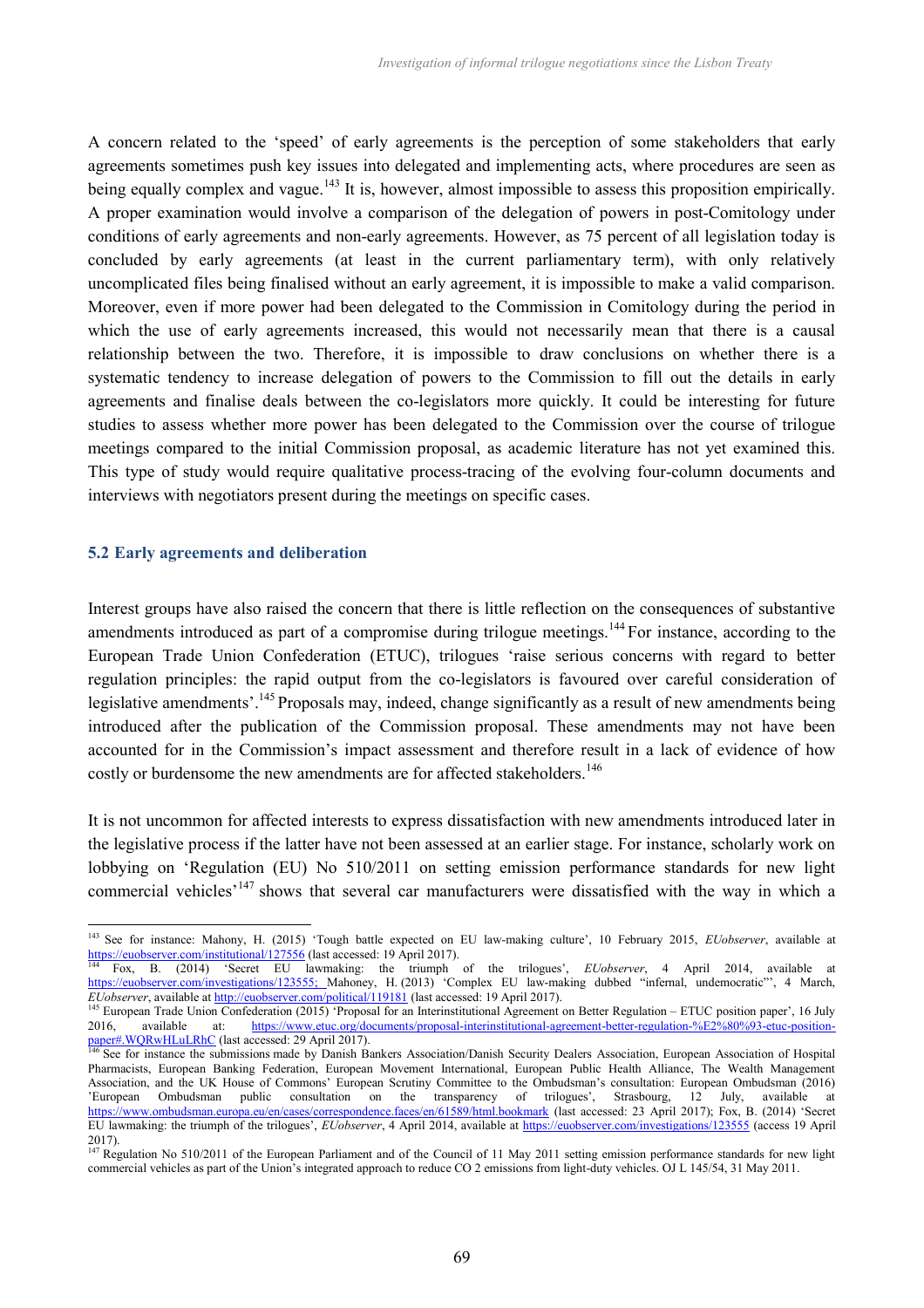compromise was struck in trilogue, as they found it to be more driven by pressures to avoid a second reading rather than by scientific consideration of what the best outcome would be. The crux of the discussions was what the long-term 2020 target for reducing  $CO<sub>2</sub>$  emissions from light commercial vehicles (vans) should be. The Council initially opted for a long-term target of 155 g  $CO<sub>2</sub>/km$  and Parliament for 140 g  $CO<sub>2</sub>/km$ . In order to make a deal, they eventually agreed on 147 g  $CO<sub>2</sub>/km$ , meeting half way between their respective positions.<sup>148</sup> This political compromise was not subjected to a revised impact assessment, but reflected a political compromise.

It is important to note that the concern about the limited use of impact assessment later in the legislative process when substantive amendments are made is not confined to legislation concluded by means of an early agreement. New substantive amendments may be introduced later in the policy process regardless of whether deals are struck early in trilogue meetings. The EU institutions are aware of the problem of adopting new substantive amendments later in the policy process without subjecting them to impact assessments. Better law-making is a principle recognised by the EU institutions, most recently with the Interinstitutional Agreement on Better Law-Making of 13 April 2016. The agreement explicitly states that the EP and Council 'will when they consider this to be appropriate and necessary for the legislative process, carry out impact assessments in relation to their substantial amendments to the Commission's proposal'.<sup>149</sup> The definition of what constitutes a 'substantial' amendment is, however, left to the respective institutions to decide upon and each institution is responsible for determining how to organise its impact assessment work, including quality control. As the institutions find it difficult to provide a definition of 'substantive' that applies across the board, the assessment is made on a case-by-case basis.<sup>150</sup>

The Impact Assessment Handbook of the  $EP^{151}$  states that it is up to the responsible parliamentary committee to decide whether one or more of the amendments tabled during its consideration of a Commission's proposal are considered 'substantive' and whether a new (or updated) impact assessment should be conducted. Ex-post impact assessments (i.e., after the Commission's proposal has been tabled) can be conducted at each stage of the legislative procedure as long as the impact assessment complies with the time constraints specific to each reading and does not unduly delay the process. According to the EP's Impact Assessment Unit, the EP carried out six impact assessments of substantive amendments in its seventh parliamentary term and, so far, two in the eighth term.<sup>152</sup> The Commission may also, on its own initiative or upon invitation from one of the co-legislators, complement its own impact assessment or undertake other analytical work it considers necessary. In practice, however, impact assessments conducted later in the

<sup>148</sup> Dionigi, M.K. (2017) *Lobbying in the European Parliament: The Battle for Influence*, London: Palgrave Macmillan, pp. 67-68.

<sup>&</sup>lt;sup>149</sup> European Parliament, Council of the European Union, and Commission (2016) 'Interinstitutional Agreement on Better Law-Making of 13 April 2016', OJ L 123 12.05.2016, p. 0001, para. 15.

<sup>&</sup>lt;sup>150</sup> European Parliament (2012) 'Conference of Committee Chairs, Impact Assessment Handbook, Guidelines for Committees'. 15 November 2012, PE 499.457/CPG, Brussels: European Parliament, available at http://www.europarl.europa.eu/EPRS/impact assesement handbook en.pdf (last accessed: 27 April 2017).

<sup>&</sup>lt;sup>151</sup> European Parliament (2012) 'Conference of Committee Chairs, Impact Assessment Handbook, Guidelines for Committees'. 15 November 2012, PE 499.457/CPG, Brussels: European Parliament, available at http://www.europarl.europa.eu/EPRS/impact\_assesement\_handbook\_en.pdf (last accessed: 27 April 2017).

<sup>&</sup>lt;sup>152</sup> This information was provided to the authors by the EP's Impact Assessment unit upon request. For the seventh term, these include amendments on the following substantive amendments: (1) Fully paid maternity leave of 18 and 20 weeks - IMPACT ASSESSMENT (PE 425.629) - September 2010 (2) Impact Assessment of some of the European Parliament's amendments on the Commission Recasting Proposal on RoHS (Restriction on the use of certain hazardous substances in electrical and electronic equipment) (PE 433.449) - June 2010, (3) Financing the environmentally sound recycling and treatment of ships (PE 496.739) - February 2013, (4) Potential impact on SMEs of 18 EP amendments to two proposed Public Procurement Directives (PE 507.505) - June 2013, (5) Registration of motor vehicles: choice of number plates in Union colours (PE 514.068) - November 2013, and (6)EU safety tested' marking in the context of a proposal on consumer product safety (PE 528.791) - April 2014. For the eight term: (1) Money Market Funds: Impact Assessment of Substantive EP Amendments, (PE 545.547), March 2015 and (2) Provisional legal aid for suspects or accused persons deprived of liberty and legal aid in European arrest warrant proceedings (PE 581.410), July 2016.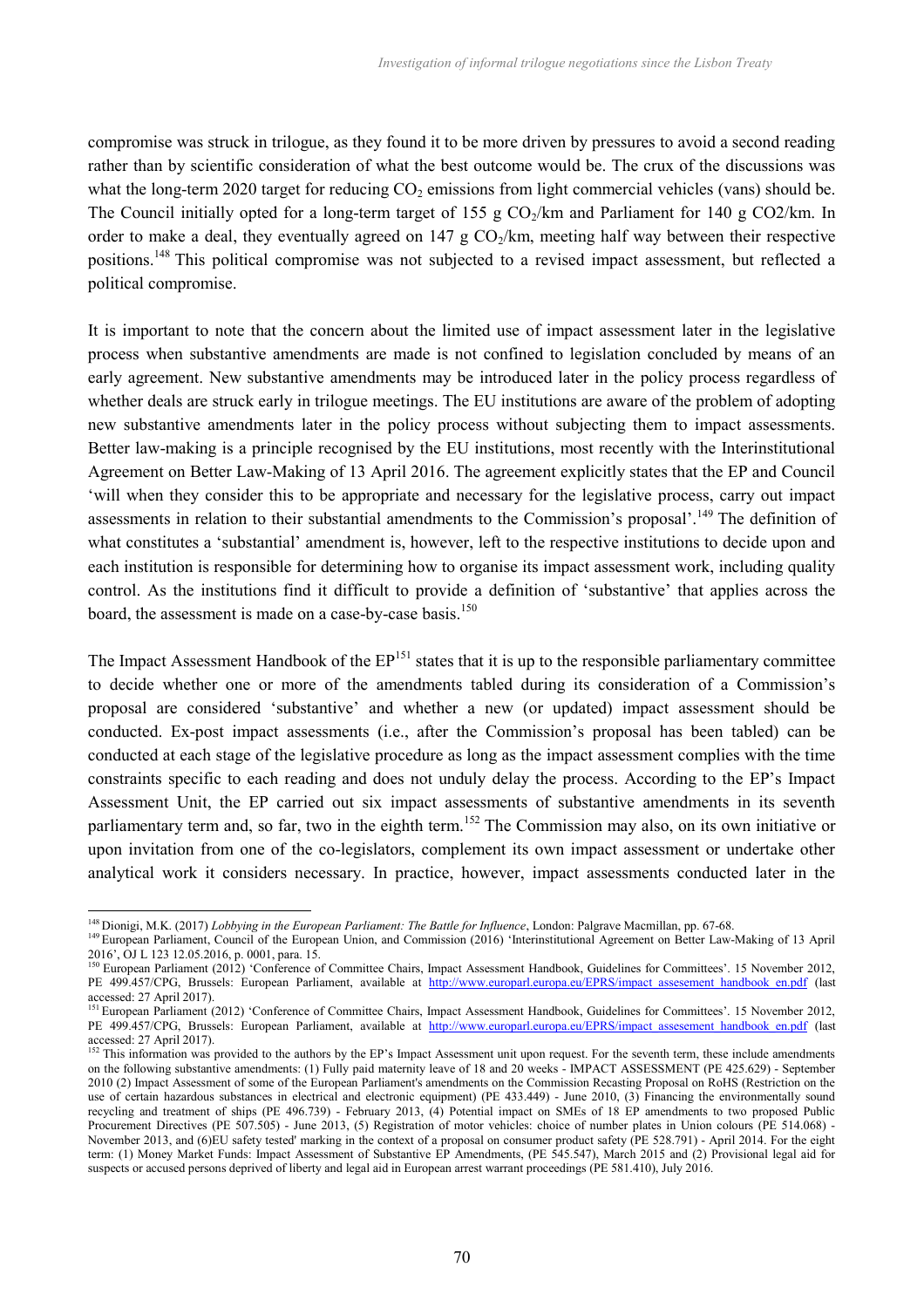policy process are uncommon. This means that typically, the Commission's impact assessment is used as a starting point at later stages of the legislative process, and hardly any impact assessments are conducted later in the process.

A more frequent use of impact assessments later in the process may prolong the decision-making process and require more resources, but such measures may indeed prevent the potential negative consequences of amendments that have not been subject to a proper assessment. Ex-post impact assessments on substantive amendments, provided that these include consultations of affected stakeholders, would also give more equal access for stakeholders to highlight what in their view are potential consequences associated with substantive amendments.

# **5.3 Early agreements and national parliamentary scrutiny**

Some national parliaments find that early agreements make it more challenging for them to conduct effective scrutiny of their governments in EU affairs. This concern is, for instance, reflected in a number of submissions to the Ombudsman's consultation and in COSAC's bi-annual reports. Two out of the 19 biannual COSAC reports published since the Lisbon Treaty entered into force include a section on national parliaments' views on trilogues, based on a questionnaire sent out to all the European affairs committees of the 41 national parliaments/chambers in the EU's 28 member states.<sup>153</sup>

The 22nd bi-annual report of 4 November 2014 asked national parliaments about their views on (1) the early conclusion of files, (2) whether they were informed about trilogue meetings, and (3) whether the rise in first and early second reading agreements has had an impact on their ability to conduct scrutiny of EU acts.<sup>154</sup> The vast majority of responding parliaments (27 out of 36) considered it positive that legislation is finalised early in the legislative process, although concerns about the transparency of trilogues were criticised. Trilogues were seen to reduce the ability of national parliaments to conduct proper government scrutiny as information about the negotiations in trilogues was often lacking.

The 25th bi-annual report of 18 May 2016 asked parliaments if they responded to the consultation on transparency of trilogues carried out by the European Ombudsman and if the exchange of information on trilogues among national parliaments would help parliamentary scrutiny on EU affairs.<sup>155</sup> Only five out of 41 national parliaments/chambers responded to the Ombudsman's consultation (including the Dutch lower house, the UK Houses of Commons and Lords, the Romanian Senate, and the French National Assembly). All five chambers raised similar concerns, most notably that:

 National parliaments primarily rely on their national government to provide them with information about the trilogue meetings and to gain access to LIMITE documents<sup>156</sup>, which has made the task of parliamentary oversight difficult;

<sup>&</sup>lt;sup>153</sup> Of the 28 member states, 15 have a unicameral parliament, while 13 have a bicameral parliament.

<sup>&</sup>lt;sup>154</sup> COSAC (2014) 'Twenty-second bi-annual report: Developments in the European Union procedures and practices relevant to parliamentary scrutiny', 4 November, Brussels: COSAC.

<sup>&</sup>lt;sup>155</sup> COSAC (2016) 'Twenty-fifth bi-annual report: Developments in the European Union procedures and practices relevant to parliamentary scrutiny', 18 May, Brussels: COSAC.

<sup>&</sup>lt;sup>156</sup> Internal Council documents which are not automatically made public.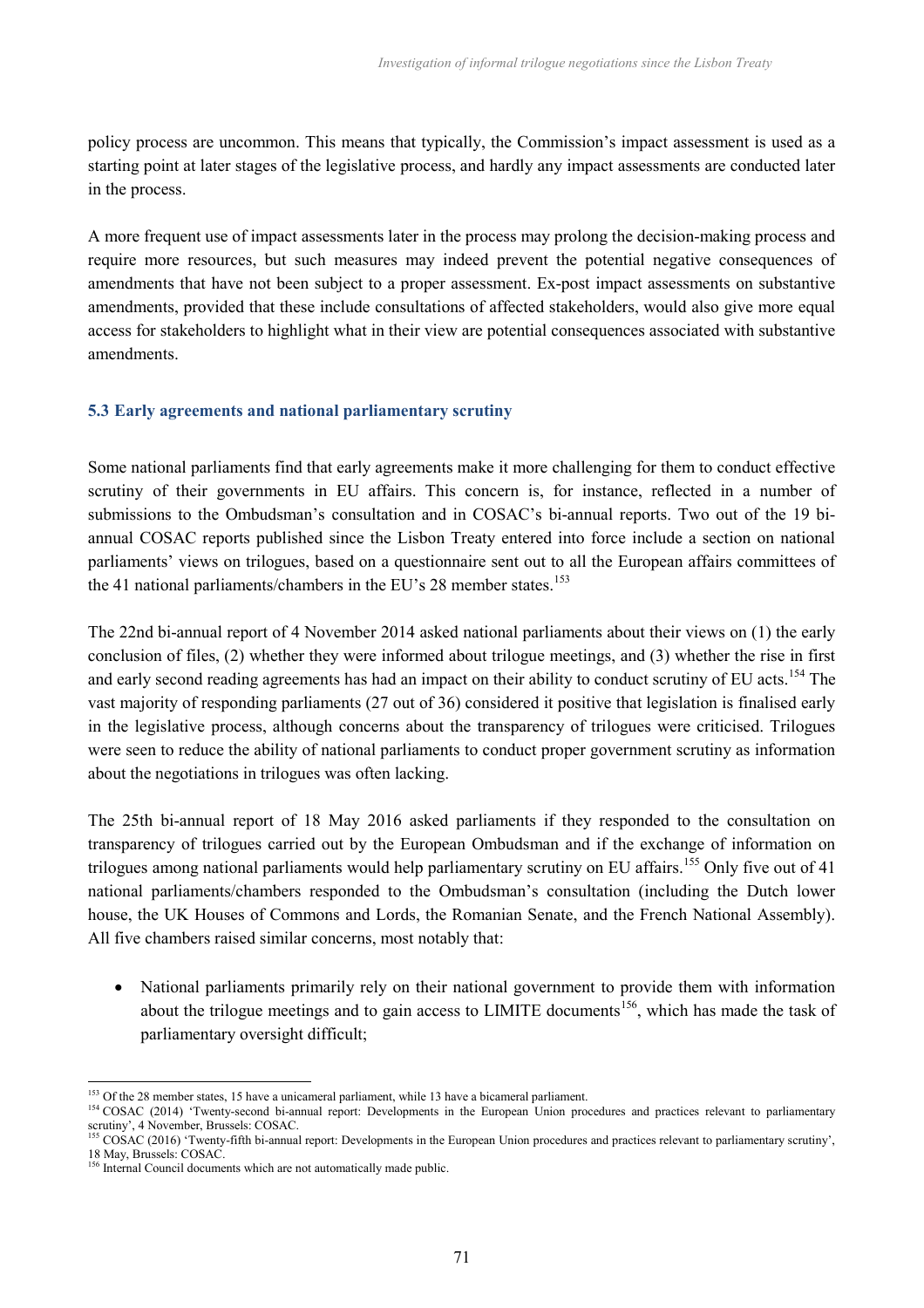- The trilogue process is not transparent in terms of timing, duration, and substance of negotiations, which again was seen to make the scrutiny of both legislative proposals and government activities difficult;
- The five chambers wanted the Council's negotiating mandate to be publicly available. They also wanted the four-column documents to be made available as soon as possible after the completion of negotiations, ideally after each trilogue meeting.<sup>157</sup>

COSAC's 25th bi-annual report showed that a majority of national parliaments/chambers (29 out of 36 responded to the particular question on information sharing) considered the exchange of information on trilogues among parliaments a useful tool for improving parliamentary scrutiny in EU affairs. The COSAC report, however, also showed that information sharing on trilogues between parliaments is currently rare, indicating that there may be room for improvement.

### **5.4 Early agreements and transparency**

A recurrent concern in the public sphere is that the efficiency of early agreements comes at the cost of transparency. Trilogues are often depicted as something of a black box for those not directly involved in them. The absence of an official paper trail during trilogue negotiations does make it challenging for stakeholders to follow what is going on during trilogue meetings and to understand how EU institutions reconcile their views. As a senior advisor at the global consulting firm FleishmanHillard phrased it in an interview in *Politico*: 'Up until the trilogue itself, it's a fairy open process. But in the trilogue, it's 100 percent a lottery to see if the amendments you've submitted to MEPs survive […] The lack of transparency means you have to be well-connected to a fairly small group of people<sup>'.158</sup>

Early agreements do reduce the ability of stakeholders to follow what is going on because trilogues take place *in camera* and with no official minutes or attendance lists, unless interest groups are well connected and can gain informal access to trilogue documents (such as the four-column documents) through informal contacts with key negotiators. This is also a point the European Ombudsman has focused on in her recent inquiry into the transparency of trilogues, adopted in July 2016. The Ombudsman's inquiry was not based on any complaint or concern of maladministration, but reflected a broader concern of the Ombudsman about the conduct in trilogues and its alignment with the transparency requirements of the legislative procedure in primary law (Articles 15(2) and (3) TFEU).<sup>159</sup> In her report, she called for further transparency in EU decision-making by publishing key documents related to trilogues.<sup>160</sup>

Increasing public disclosure of information on trilogues would – according to the Ombudsman – reassure the broader public that there is a 'level playing field' in Brussels, at least when it comes to access to information. Currently, stakeholders need to spend considerable time and effort on researching the trilogue process by

<sup>&</sup>lt;sup>157</sup> European Ombudsman (2016) 'European Ombudsman public consultation on the transparency of trilogues', Strasbourg, 12 July, available at https://www.ombudsman.europa.eu/en/cases/correspondence.faces/en/61589/html.bookmark (last accessed: 23 April 2017)

<sup>158</sup> Cooper, H. (2016)'Where European Democracy goes to die', *Politico*, 12 July 2016, available at http://www.politico.eu/article/where-europeandemocracy-goes-to-die-european-parliament/ (last accessed: 19 April 2017)

It should be noted that the Commission, the EP, and the Council considered the Ombudsman's inquiry to fall outside the scope of her mandate as it concerned the organisation of the legislative process and not maladministration.

<sup>&</sup>lt;sup>160</sup> European Ombudsman (2016) <sup>c</sup>Decision of the European Ombudsman setting out proposals following her strategic inquiry OI/8/2015/JAS concerning the transparency of Trilogues', OI/8/2015/JAS, Strasbourg: European Ombudsman.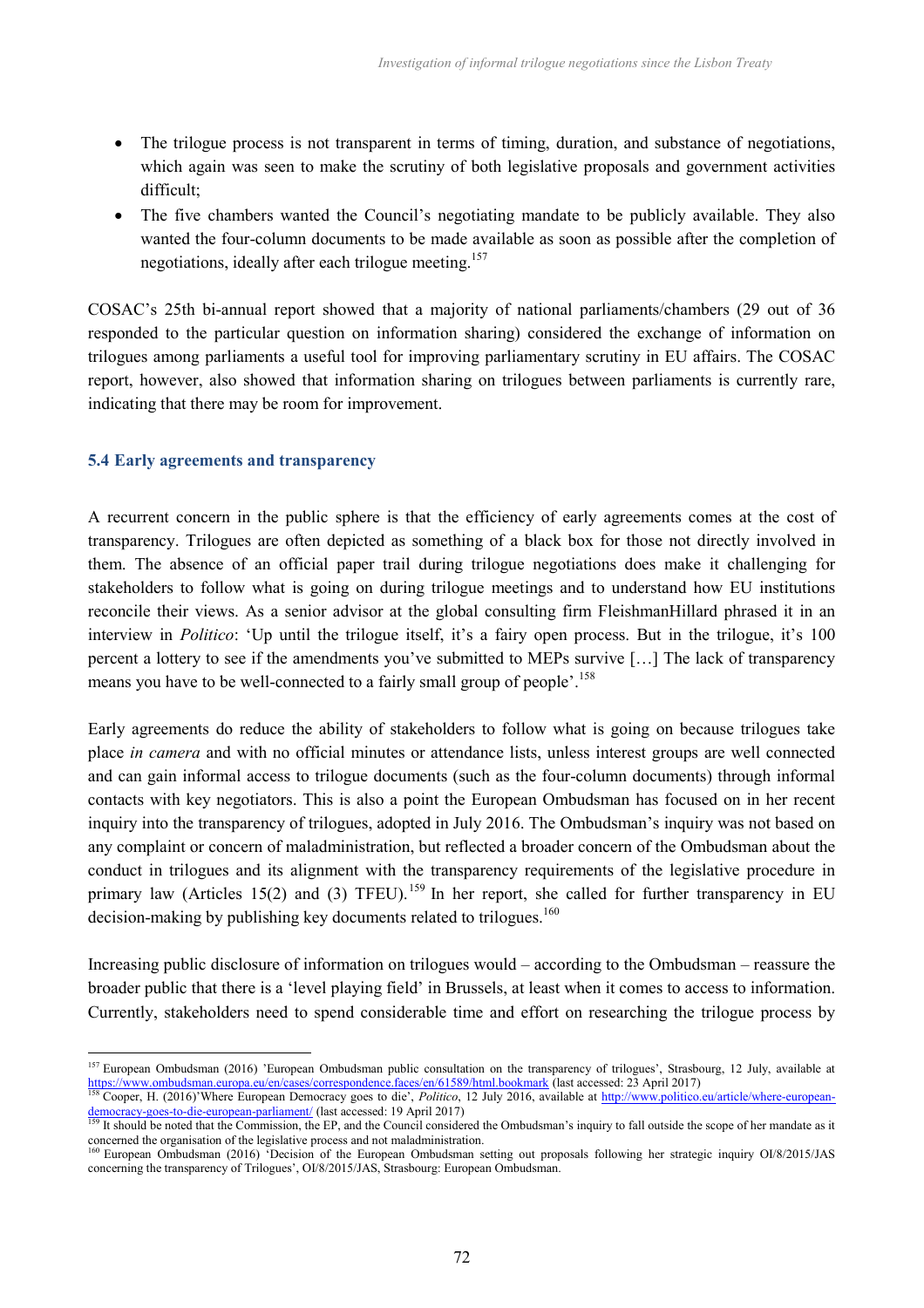having conversations with those involved in the trilogue meetings to find out the content of the discussions. This risks creating an uneven playing field between stakeholders who have well-established contacts with negotiators and the resources to seek information, and those who do not.

The Ombudsman acknowledges the importance of trilogues for facilitating negotiations and compromises between the institutions, but also highlights the difficulties for the public in finding out when trilogues take place, what is being discussed, and by whom. She proposed to make the following documents publicly available *prior* to trilogue meetings to enable citizens to hold their representatives to account and to engage effectively in the legislative process:

- A calendar of trilogue meetings;
- The Council's initial position on every legislative proposal (the third column);
- General summary agendas (not the actual agenda) focusing on the main points for discussion in trilogues. She encouraged the EU institutions to create a single easy-to-use database with the above information;
- A list of representatives of the three institutions attending the trilogue meetings.

The Ombudsman further recommended making the multi-column/four-column documents and the final compromise text formally adopted by the Council and the EP available *after* the negotiations. She proposed to make this public after the negotiations have been concluded to make sure that public scrutiny does not have a direct (negative) impact on the negotiations and that disclosure does not damage the negotiating process, as a compromise early in the process might later change. She also encouraged the institutions to make this information available through the database mentioned above.

Four-column documents are the main working tool of the institutions in trilogues and are used to facilitate compromises early. They are joint institutional documents, indicating the position of the respective institutions. The first column (Commission proposal) and the second column (the EP's position as reflected in a committee report, plenary amendments, or a plenary resolution) are publicly available, whereas the third column (the Council's position, usually the mandate given to the presidency) and the fourth column (the compromise text) are not publicly available during negotiations as they contain non-adopted text elements.

The Ombudsman does acknowledge that lobbying may be problematic if it happens when public representatives need some space to discuss proposed legislation among themselves. She also highlights that a democratic process hinges on appropriate and timely information that is available to everyone, and not only to the few resourceful interests. This is, however, not necessarily a view shared by officials in the EP, where some of our interviewees indicated that access to, for instance, agendas of trilogue meetings – including the articles of the proposal that are subject to negotiation – might make it easier for resourceful groups to employ significant resources to lobby trilogue members ahead of trilogue meetings. Their concern was that only active and resourceful groups would pay attention to the documents, with, for instance, consumer interests being even more disadvantaged.

A number of concerns were shared by most interest groups that replied to the Ombudsman's consultation before she conducted her inquiry into the issues of transparency in trilogues. These replies are by no means necessarily representative of how interest groups generally view trilogue meetings; they only represent the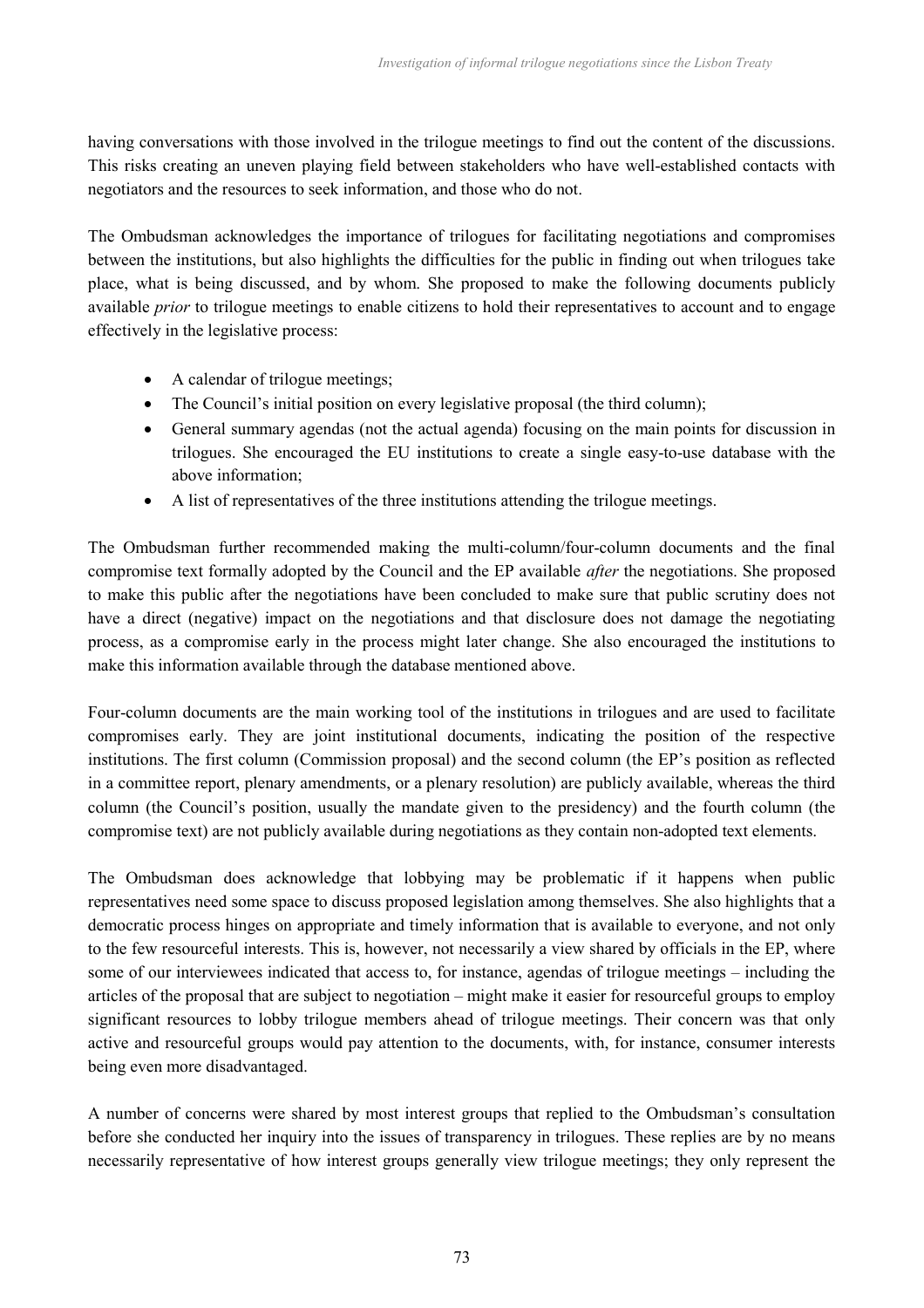views of the interest groups that actively decided to respond to the consultation. With this caveat in mind, the shared suggestions include:

- It is essential that relevant information is made publicly available before trilogues take place, including agendas, a list of the type of people attending, and meeting dates. This would have to be done early enough to allow interested stakeholders to provide the decision-makers with 'evidencebased arguments', thereby increasing the quality of the negotiations and ultimately of the legislation that will be adopted;
- The initial position of all three institutions on a legislative file (the 'mandates') should be made publicly available before trilogue negotiations commence. <sup>161</sup>

The majority of our interviewees mentioned that some interest groups get access to the evolving four-column documents anyway through their connections with people present in the trilogues. One example to illustrate this point is the 2016 'General Data Protection Regulation'<sup>162</sup>, where stakeholders such as the international advocacy group European Digital Rights claimed that they relied on leaked Council documents to follow the trilogue negotiations, including the Council's initial position and preparatory trilogue documents. <sup>163</sup> According to the Brussels media, the Council and the EP held diverging views on a number of key issues (such as fines, consent to personal data processing, and mandatory protection officers), but eventually reached an agreement during the trilogue negotiations<sup>164</sup> For stakeholders without access to leaked fourcolumn documents during the negotiations, it can be challenging to fully understand how disagreement between the co-legislators has been overcome, unless access to documents is sought once the negotiations are finalised.

The potential lack of information on what goes on from the moment that each institution gains its negotiating mandate to start trilogue negotiations and the moment when the final compromise agreement is reached between the co-legislators means that it is difficult for outsiders to understand how initially diverging views get reconciled. The European Ombudsman and a number of interest groups illustrated this concern by referring to the 2015 agreement on roaming charges for mobile phone calls made abroad.<sup>165</sup> At the beginning of the negotiations, the EP was pushing for mobile tariff reductions that were higher than what the Council wanted. As no public minutes were made available after each trilogue meeting and the corresponding fourcolumn documents were not made publicly available either (unless they were applied for through access to documents), it is unclear how an agreement was found.<sup>166</sup>

<sup>&</sup>lt;sup>161</sup> See, for instance, the submissions made by Accessnow, Birdlife International, ClientEarth, EuroChamber, European Movement International, European Public Health Alliance, European Banking Federation, and Transparency International, to the Ombudsman's consultation: European Ombudsman (2016) 'European Ombudsman public consultation on the transparency of trilogues', Strasbourg, 12 July, available at https://www.ombudsman.europa.eu/en/cases/correspondence.faces/en/61589/html.bookmark (last accessed: 23 April 2017)

<sup>&</sup>lt;sup>162</sup> Regulation (EU) 2016/679 of the European Parliament and the Council of 27 April 2016 on the protection of natural persons with regard to the processing of personal data and on the free movement of such data, and repealing Directive 95/46/EC (General Data Protection Regulation), OJ L 119/1, 4 May 2016.

<sup>163</sup> European Digital Rights (2015) *General Data Protection Regulation: Document pool*, 25 June 2015, available at https://edri.org/gdpr-document- $\frac{pool}{164 \Omega}$  (last accessed 10 April 2017).

<sup>164</sup> See for instance, Nielsen, N. (2015) 'National governments punch holes in EU data protection bill', *EUobserver*, 3 March 2015, available at https://euobserver.com/justice/127856 (last accessed: 10 April 2017); Nielsen, N. (2015) 'EU ministers back weaker data protection rules'*, EUobserver*, 15 June 2015, available at https://euobserver.com/justice/129122 (last accessed: 10 April 2017); Nielsen, N. (2015) 'Data bill enters final leg of state-level talks', *EUobserver*, 24 May 2015, available at https://euobserver.com/justice/128812 (last accessed: 10 April 2017).

<sup>&</sup>lt;sup>165</sup> Regulation (EU) 2015/2120 of the European Parliament and of the Council of 25 November 2015 laying down measures concerning open internet access and amending Directive 2002/22/EC on universal service and users' rights relating to electronic communications networks and services and Regulation (EU) No 531/2012 on roaming on public mobile communications networks within the Union, OJ L 301/01, 26 November 2011.

<sup>166</sup> Crisp, J, (2015) 'Secretive 'trialogue' talks to agree EU law face investigation', *EurActiv*, 21 April 2015, available at http://www.euractiv.com/section/public-affairs/news/secretive-trialogue-talks-to-agree-eu-law-face-investigation/ (last accessed: 29 April 2017).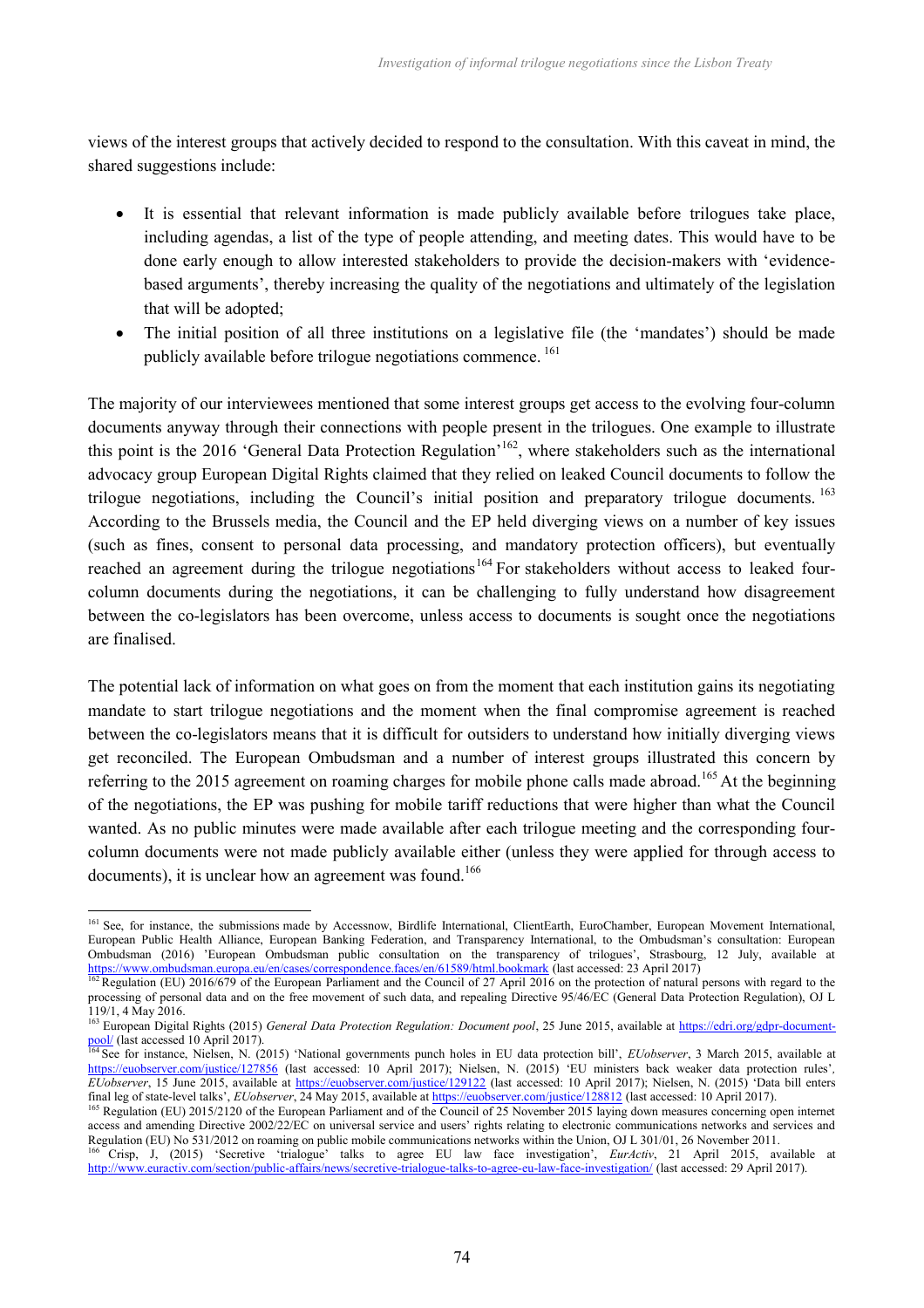The initial position of the Council (that is, the negotiating mandate given to the presidency to start trilogue negotiations with the EP) ahead of trilogue negotiations with the EP is also unclear unless the Council negotiates on the basis of a so-called General Approach (a mandate approved by the ministers). Only General Approaches are always made publicly available; mandates reached at Coreper-level without a General Approach are not required to be public. The positions of the Commission (its proposal) and the EP (the adopted committee report) are always known. Even when the initial position of the Council is publicly available, it is difficult for non-experts to locate them in the Council Register, as this requires knowledge of how to navigate the register and find information on the exact document code.

For non-EU experts, the lack of correspondence between the elaborate formal procedure described in the Treaty and the actual legislative process can be rather confusing. Missing policy positions from the Council at the beginning of trilogue negotiations and lack of access to the evolving positions of the Commission, the EP, and the Council during trilogue negotiations make it hard to attribute (aspects of) policy outcomes and amendments to one or the other. One way of making the initial positions clearer to the public and interest groups is to make the Council's initial position publicly available by, for instance, aiming for the adoption of a General Approach on most files, provided that these are available before the beginning of trilogue meetings, which may not always be the case today. According to Birdlife International, 'there are often delays between mandates being adopted and then being published […] as mandates may only be publicly available after initial trilogue meetings have taken place'.<sup>167</sup>

This chapter has shown that external stakeholders are concerned about the lack of transparency of early agreements as well as the general quality of legislation where substantive amendments are introduced later in the policy process and not subjected to 'quality control' through a revised or new impact assessments. The Ombudsman's recommendations show that there is room for improving the transparency of trilogues and for creating a more level playing field between stakeholders. As discussed in Chapter 6, the institutions could consider making the provisional annotated agenda and meeting dates publicly available prior to each trilogue meeting and when they are available. The Council could consider making all of its initial mandates available before entering trilogues, either by generally opting for a General Approach and/or by making mandates given at the Coreper level publicly available without a General Approach. The 'evolving' four-column documents could be made automatically available once negotiations are finalised and the institutions have adopted the legislation. This would allow external stakeholders and the public to understand how the negotiations were conducted and how potential disagreements were overcome. All of this information could be included in the joint database on legislation, which is currently being discussed and developed as part of one of the transparency commitments in the Interinstitutional Agreement on Better Law-Making. The issue of the quality of legislation through more frequent use of ex-post impact assessments is also an important issue to be discussed within and between the institutions. However, this issue does not only relate to decisions made in trilogues, but to all proposals that are substantially amended during the policy process.

<sup>&</sup>lt;sup>167</sup> See submissions by Birdlife International to the Ombudsman's consultation: European Ombudsman (2016) 'European Ombudsman public consultation on the transparency of trilogues', Strasbourg, 12 July, available at https://www.ombudsman.europa.eu/en/cases/correspondence.faces/en/61589/html.bookmark (last accessed: 23 April 2017)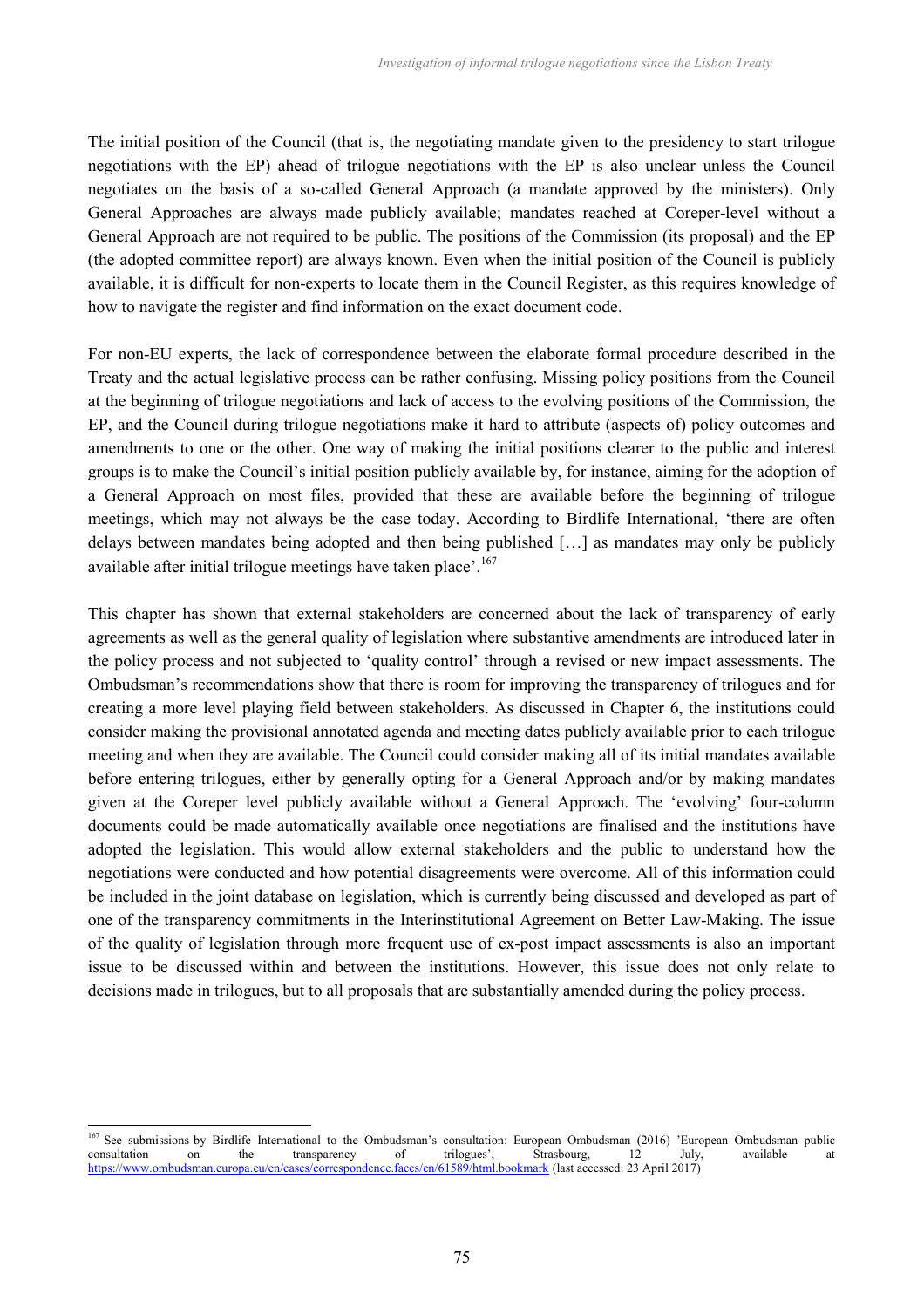#### **6. Conclusion**

The nature of trilogues has changed over time, from being introduced as a mechanism to avoid the conciliation procedure to attaining the status of 'business as usual' under the ordinary legislative procedure. Early agreements have increased significantly since 1999, when the Amsterdam Treaty made it possible to finalise legislation after only one reading. Existing academic and non-academic literature shows that the popularity of early agreement reflects a number of concurrent factors, most notably: (1) the growing levels of cooperation and mutual trust between the co-legislators, (2) the harvesting of efficiency gains (given the absence of time limits and the lower majority requirements for passing legislation at first reading), and (3) the desire on part of the EP's and Council's negotiating teams to be seen as successful and reliable negotiators (see Chapter 2, section 2.3).

In this study, we defined early agreements as files that are concluded at either first or early second reading, and based on an informal compromise between the co-legislators negotiated during trilogue meetings. This definition excludes procedures that are concluded early *without* having been pre-agreed during trilogue meetings.

Our study has relied on existing scholarly and practitioners' literature on trilogues and early agreements. We have also gathered our own quantitative and qualitative data. To assess the patterns of early agreements and the changes over time, we used quantitative data on ordinary legislative files concluded between 1999 and 2016, obtained mainly from the Legislative Observatory database. The data used between 1999 and 2014 were gathered and analysed in previous research, whereas the data covering the first half of the current eighth parliamentary term (2014-2016) were collected and analysed by us. This study is thus the first published work to include a statistical descriptive analysis of early agreements in the current parliamentary term. The quantitative data in this report were particularly used in Chapters 2 and 3.

To gain an insight into the ways in which the EP, Council, and the Commission make early agreements, as presented in Chapter 4, we conducted 18 interviews with EU officials about the co-legislators' practices during trilogues, as these practices are, by nature of their informality, not written down. To analyse the concerns of external stakeholders in Chapter 5, we analysed all the Conference of Parliamentary Committees for Union Affairs' (COSAC's) bi-annual reports published since the Lisbon Treaty entered into force in December 2009, and the European Ombudsman's 50 submissions to public consultation as part of her 2016 investigation into the transparency of trilogue meetings. We also analysed the Brussels online media's coverage of trilogue meetings since the entering into force of the Lisbon Treaty.

# **6.1 Key findings**

Our descriptive statistical analyses in Chapters 2 and 3 show that since the seventh parliamentary term (2009-2014), early agreements have become the default option for almost all of the EP's committees – even for those committees that only gained full co-decision powers with the Lisbon Treaty. The data reveal four overall patterns in the use of early agreements:

*The overall pattern*: The use of early agreements increased rapidly between 1999 and 2008, and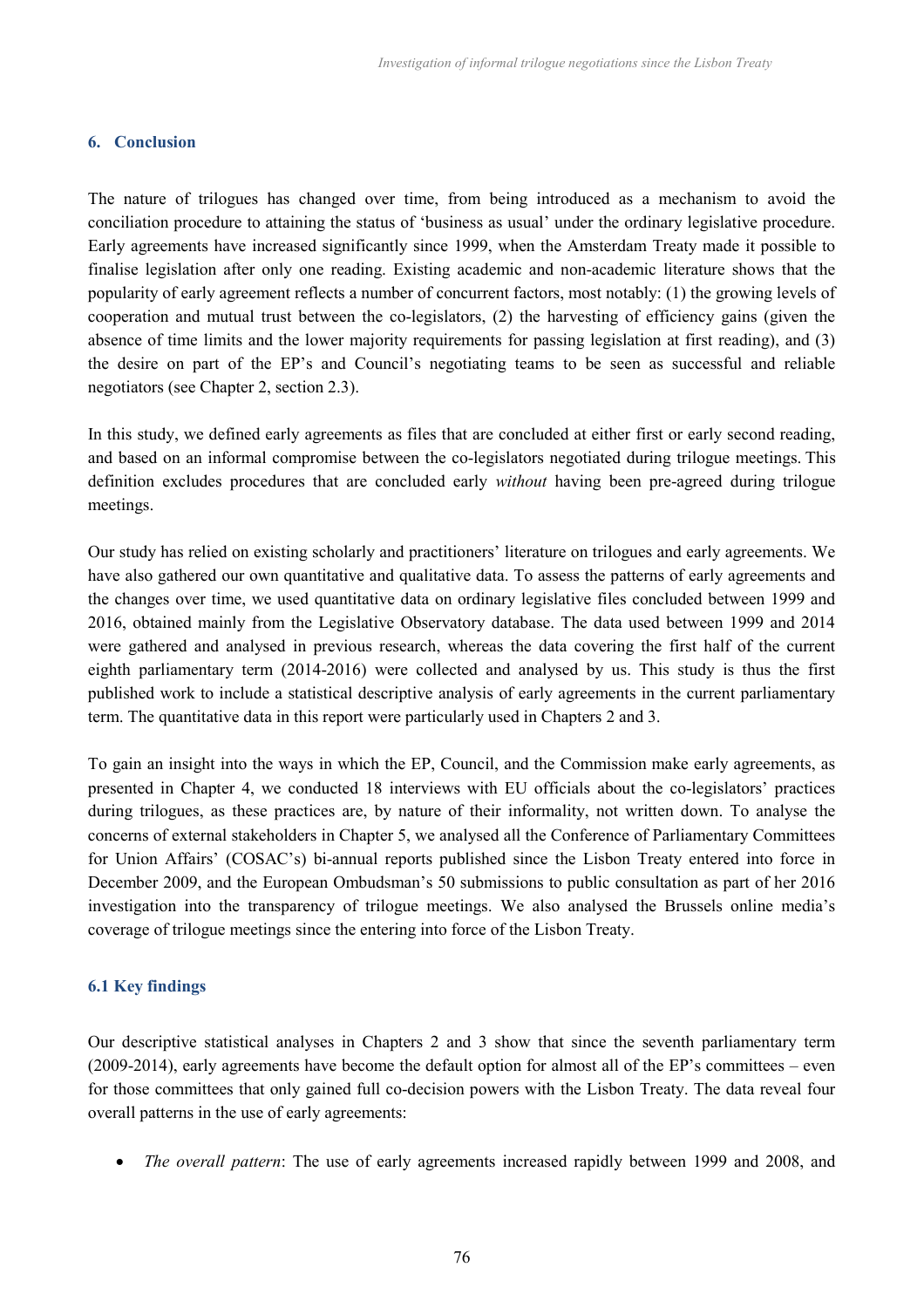stabilised after 2008;

- *The speed of negotiations*: Between 1999 and 2016, procedures *with* early agreements were shorter than procedures *without* early agreement. However, scratching below the surface, important variation exists over time. In the first half of the current parliamentary term (2014-2016), procedures *with* early agreements have taken significantly longer than procedures *without* early agreements, reflecting that the category of non-early agreements includes mostly uncomplicated legislation, which can be adopted quickly and without (major) changes;
- *Early agreements and the complexity of legislation*: Our findings show that files concluded at early agreement since the Lisbon Treaty entered into force are characterised by higher levels of complexity than files that are not subject to early agreements, using the number of recitals in the Commission's proposal as a proxy measure for complexity;
- *Early agreements and the type of legislation*: Early agreements exist across all types of legislation, but have been most prevalent on adaptations of Comitology, recast legislation, and new legislation with provisions to repeal previously adopted legislation.

Despite the widespread use of early agreements, these meetings have been subject to concerns about transparency, the possibility of systematic exclusion of some actors from the legislative process, and the potential lack of thorough deliberation of legislation. *Some* of the critiques of trilogues relate to the democratic deficit inside the institutions (i.e., the involvement of the whole EP). However, the critiques originate from a time when there was little control over the institutions' respective negotiating teams. In the early use of trilogues, the EP's negotiating teams comprised fewer actors (and excluded shadow rapporteurs), who could largely negotiate in trilogues without being held fully accountable by the rest of Parliament. As shown in Chapter 4, this is no longer the case as trilogues have become more inclusive (by including all political groups), representative (by having the initial negotiating mandate endorsed in plenary), and accountable (by requiring the negotiating team to regularly report back to their committee and political groups). This has made it easier for parliamentarians who are not represented in trilogues to follow what is going on and to hold negotiating teams to account. It has also enabled interest groups and the public to follow the overall progress made in trilogues by following committee and plenary meetings. This means that the rules and practices in the EP concerning the conduct of trilogue meetings have become increasingly institutionalised and formalised over the years.

Unlike the EP, the Council has not included its working procedures on trilogues in its rules of procedure, although widely shared and entrenched practices exist within the Council in terms of how the presidency (representing the Council in trilogues) obtains a mandate and reports back. Unlike the EP and the Commission, the Council's mandate is not always publicly available, as only mandates given by means of a General Approach are made public. The detailed intra-institutional rules and practices on trilogues mean that negotiators are held to account by their respective institutions and to a much higher degree than in the early days of trilogues. However, no rules or practices exist on including other institutions than the Commission, the Council, and the EP in trilogue meetings. Neither the EESC nor any other consultative EU institution has access to trilogue meetings or enjoys privileged prerogatives in trilogues (such as access to information) as a EU institution. They have the same level of information on the trilogue meetings as any other external stakeholder.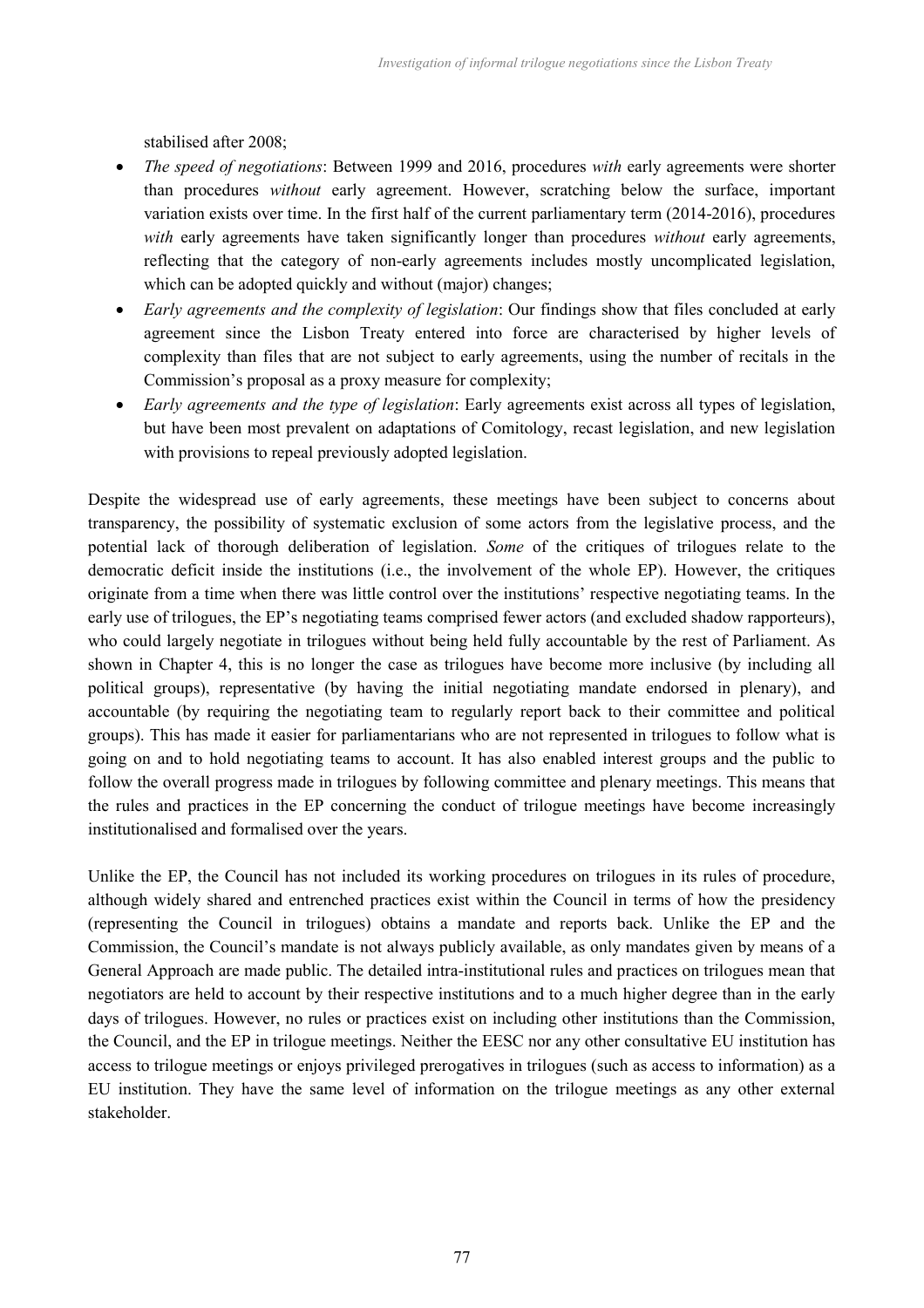As demonstrated in Chapter 5, a number of concerns and perceptions about trilogues exist in the public domain, most notable that:

- Early agreements result in more delegation of powers to the Commission;
- Early agreements sometimes include new elements which have not been accounted for in the Commission's impact assessment (quality of legislation);
- Early agreements are seen by some national parliaments as challenging effective parliamentary scrutiny of governments;
- Efficiency is seen as coming at the expense of transparency.

In Chapter 5, we discussed each of these concerns in turn. First, there is the perception among a range of interest representatives that early agreements sometimes push key issues into delegated and implementing acts, rather than including more detailed provisions in the basic act negotiated between the EP and the Council before delegating powers to the Commission in Comitology. While this *might* be the case, it is very difficult to assess this 'working hypothesis' empirically. A proper examination of this conjecture would require a comparison of the delegation of powers to the Commission in post-Comitology under conditions of early and non-early agreements. However, as 75 percent of all legislation in the first half of the current parliamentary term (2014-2016) is concluded by early agreements and only relatively uncomplicated files are being finalised without early agreements, we *cannot* make a valid comparison. A proper examination of the position would require detailed qualitative process-tracing of the evolving four-column document and interviews with involved negotiators. Still, this would only make it possible to draw conclusions on a casestudy basis and not at an aggregate level (see Chapter 5, section 5.1).

Second, concerning the quality of legislation, it is more the exception than the rule that updated or new impact assessments are conducted later in the legislative process when substantive amendments are made. However, this concern is not confined to legislation concluded by means of an early agreement. New substantive amendments may be introduced later in the policy process regardless of whether compromises between the institutions are struck early using trilogue meetings. Moreover, the EU institutions are aware of the problem of introducing new substantive amendments later in the policy process that have not been accounted for in the Commission's impact assessment or been subject to a new impact assessment (see Chapter 5, section 5.2). More frequent use of ex-post impact assessments later in the decision-making process may, indeed, prevent the potential negative consequences of amendments that have not be subject to assessment earlier in the process. Ex-post impact assessments may also make it easier for affected stakeholders to highlight potential consequences of substantive amendments, provided that affected stakeholders are consulted.

Third, five out of the 41 national parliament chambers (the Dutch lower house, the UK Houses of Commons and Lords, the Romanian Senate, and the French National Assembly) who responded to the Ombudsman's consultation found the task of parliamentary oversight challenging as they primarily rely on their national government to provide them with information about trilogues and to give them access to LIMITE documents. To improve national parliamentary scrutiny, the five chambers suggested that the Council should always make its initial negotiating mandate publicly available and for the EU institutions to make the fourcolumn document available after negotiations have been finalised (see Chapter 5, section 5.3).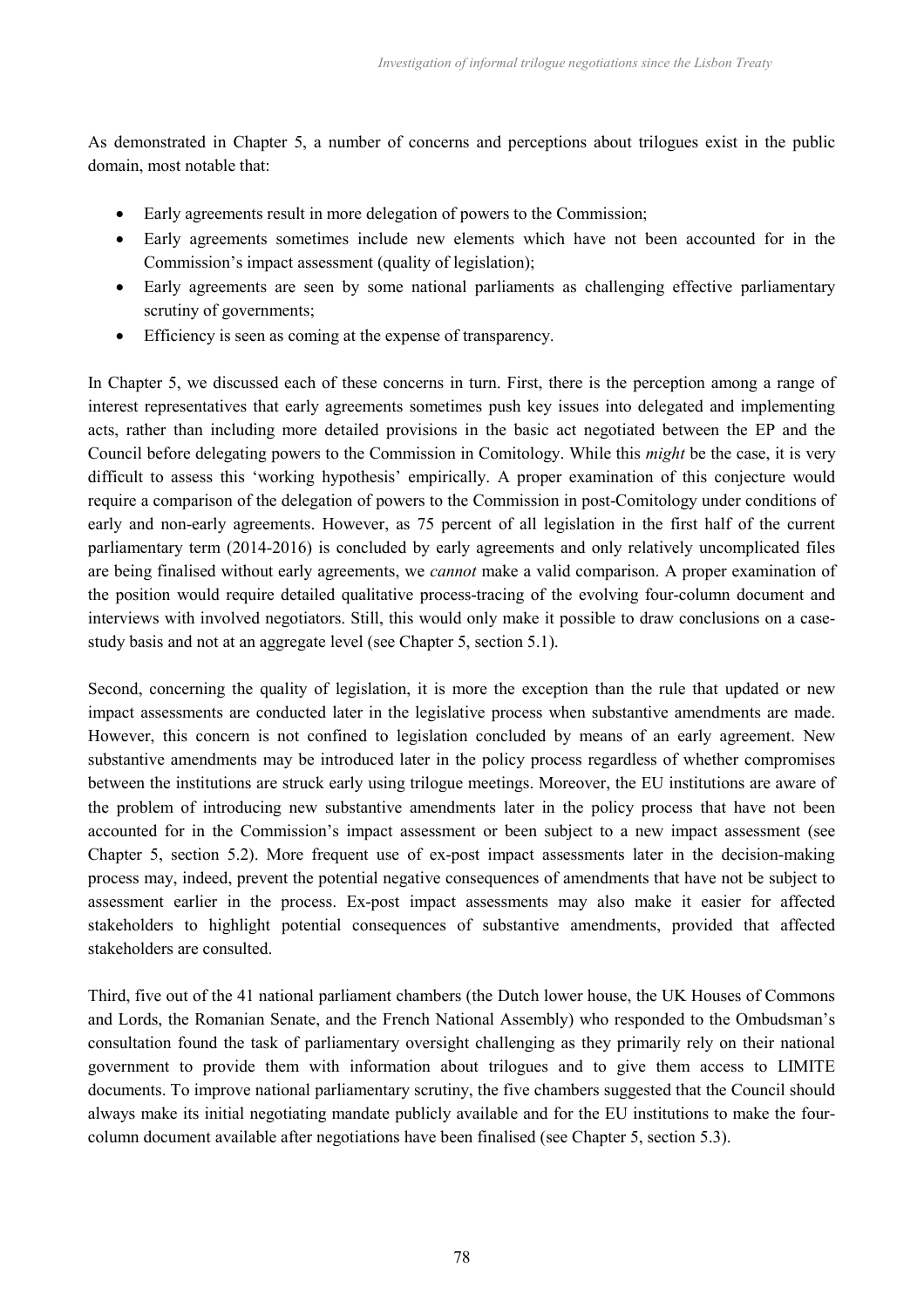Last, the absence of an official paper trail during trilogue meetings makes it challenging for external stakeholders (such as interest groups) to follow what is going on during trilogue meetings and to fully understand how ostensible irreconcilable positions between the EU institutions are reconciled. While wellconnected interest groups may get access to the evolving four-column document during trilogue negotiations through informal contacts; the less well-connected stakeholders may not. According to the European Ombudsman, public disclosure of information of trilogues would create a level playing field between stakeholders in Brussels, at least concerning access to information. The Ombudsman specifically proposed to make the following documents available *before* trilogue meetings: a calendar of trilogue meetings, the Council's initial position on every legislative proposal, summary (not full) agendas of each trilogue meeting, and a list of representatives present in trilogues. She also recommended making the four-column document available *after* the negotiations had been finalised (see Chapter 5, section 5.4).

# **6.2 Suggestions for improving the transparency and accountability of early agreements**

Similar to the European Ombudsman's recommendations, we argue that a number of changes could be introduced to make trilogues more transparent to the outside world. More transparency about the initial positions of the institutions and access to the four-column document would make it easier for external stakeholders to understand the positions of all institutions and enhance the understanding of how differing positions are reconciled – as has also been suggested by the Ombudsman. Moreover, increased transparency can help national parliaments hold their governments to account for their roles in the EU legislative process. Finally, increased transparency can help Council and EP plenaries to hold their negotiating teams to account by means of so-called 'fire-alarm control'. That is, if external stakeholders have more access to trilogue documents, they can help the plenaries (and to some extent national parliaments) scrutinise the process by communicating potential concerns. Below we suggest two main avenues for improving the transparency of trilogues:

- 1. *To make the Council's mandate public*: The Council could aim to make its initial mandate publicly available before the first trilogue negotiation. As this is already done when mandates are adopted as General Approach at the ministerial level, it could be considered to expand this to the level of Coreper. This would facilitate a better understanding of the Council's initial position/mandate, both inside and outside the EU institutions. The EP's and Commission's positions are already publicly available before negotiations;
- 2. *To create a joint database on legislative files*: As part of the EU institutions' commitment in the Interinstitutional Agreement on Better Law-Making to create a joint database – merging existing databases (EurLex, the Council Register, and the Legislative Observatory) – the EU institutions could consider including information about trilogue meetings, particularly:
	- a. The institutions could make the trilogue dates accessible ex-ante, when known, and make the annotated trilogue agenda available immediately before a trilogue meeting. Agendas might change many times before a meeting, but at least the final agenda could be published when it is available;
	- b. Four-column documents could be made automatically available in the joint database when legislation is finalised;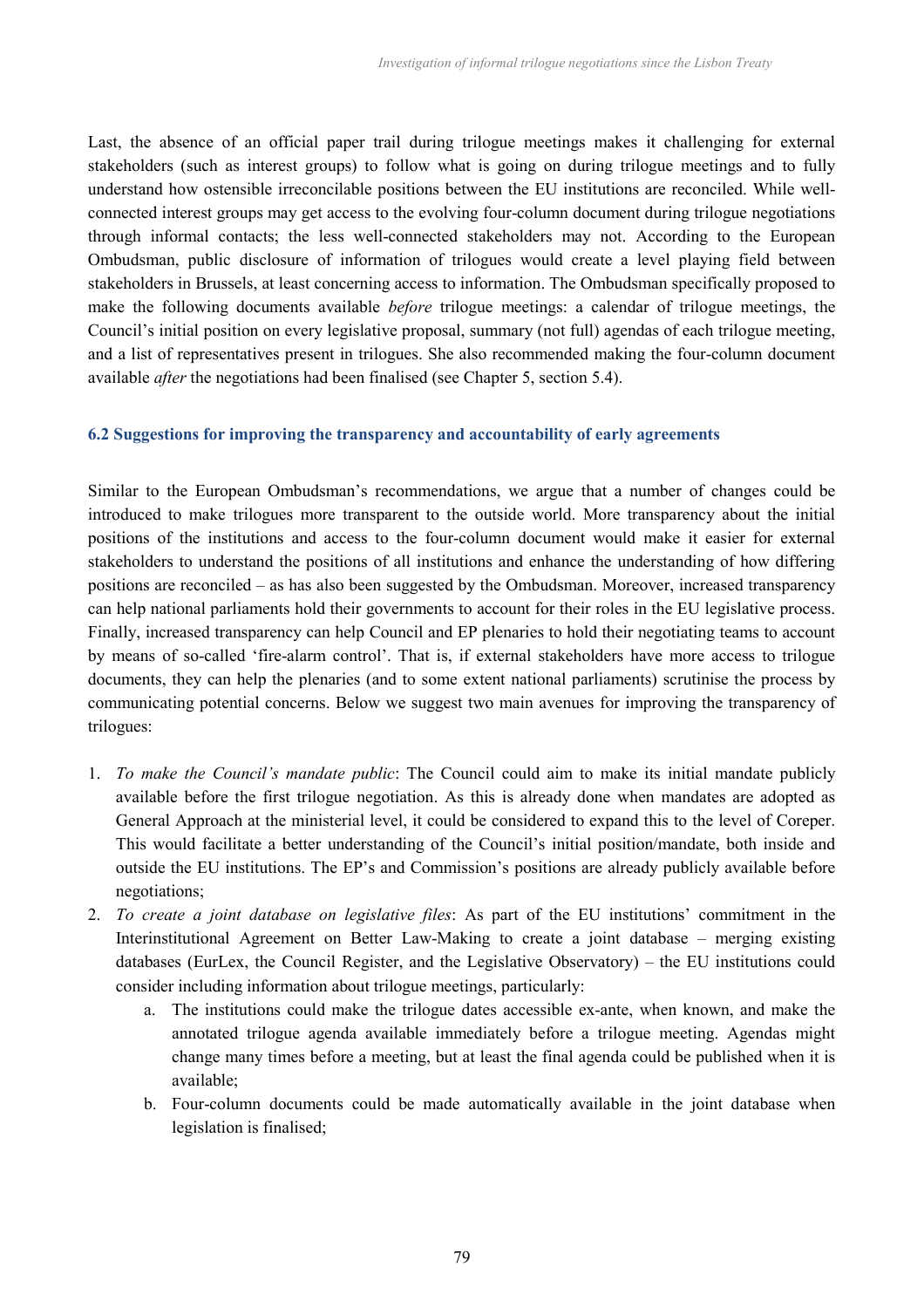c. It is important that the joint database is user-friendly for the general public, so that documentation on legislation can be found without knowing specific document numbers. Once the database is up and running, it could offer an e-mail newsletter sign-up service, as provided by the European Ombudsman and many government departments at the national level, to give anyone the option to receive updates on the trilogue and legislative process. This would ensure a level playing field for interest groups by making access to information available to all, and not just to the most well-connected and resourceful actors.

It is important, however, to keep in mind that 'full' transparency does not necessarily make politics more open, civilised or accepted by the public. One should be careful not to overestimate the positive effect of publicity. Full transparency of trilogue meetings during the negotiating process may run the risk of impeding decision-making efficiency by curtailing negotiators' room for compromise. It also runs the risk that the 'real' decision-making is moved to less transparent settings with the net result being a further loss of transparency (as well as inclusiveness). Therefore, making more rules about transparency needs to carefully take into account how this will actually play out in practice, particularly if there is a risk that increased transparency moves the negotiations elsewhere. For instance, if minutes of trilogue meetings or the fourcolumn document were required to be made public *during* negotiations, it may make the public positions of the negotiators more rigid and less specific. Negotiations would risk presenting a 'front-stage' show, which focuses on image building rather than revealing their 'true' preferences.<sup>168</sup> Increased transparency may not lead to more accountability of decision-makers, as is sometimes assumed. As suggested in this chapter and by the European Ombudsman, there is, however, room for improvement in the current transparency regimes governing trilogues without risking that negotiators put on a front stage show and move the real negotiations elsewhere.

The 2007 Joint Declaration on Practical Arrangements for the Codecision Procedure, still in force today, had a clear aim to announce, where practicable, when trilogues take place in the EP and the Council to enhance transparency. A similar recommendation was made by the European Ombudsman as part of her inquiry on the transparency of trilogues. Similarly, the EU institutions have in the Interinstitutional Agreement on Better Law-Making, adopted on 13 April 2016, made a number of commitments on transparency. The Agreement includes a commitment to 'ensure the transparency of legislative procedures, on the basis of relevant legislation and case-law, including an appropriate handling of trilateral negotiations'. This broad commitment is followed by a commitment to 'improve communication to the public during the whole legislative cycle' and to look at further ways to 'facilitate the traceability of the various steps in the legislative process' with a view to establishing a dedicated joint database on the state of play of legislative files.<sup>169</sup> Furthermore, the De Capitani case before the CJEU is still pending and raises important questions about the need to make trilogue meetings more transparent. Therefore, the time seems right to include crucial information on trilogues in the forthcoming joint database to improve the transparency of trilogue meetings. It is our hope that this report can provide a useful starting point for a discussion on how a revised transparency regime of trilogues could be approached, maintaining the delicate balance between the need for increased transparency and 'space to think' for legislators, as recognised by the European Ombudsman.

<sup>168</sup> Goffman, E. (1959) *Presentation of Self in Everyday Life*, USA: Anchor Books.

<sup>&</sup>lt;sup>169</sup> European Parliament, Council of the European Union, and Commission (2016) 'Interinstitutional Agreement on Better Law-Making of 13 April 2016', OJ L 123 12.05.2016, p. 7.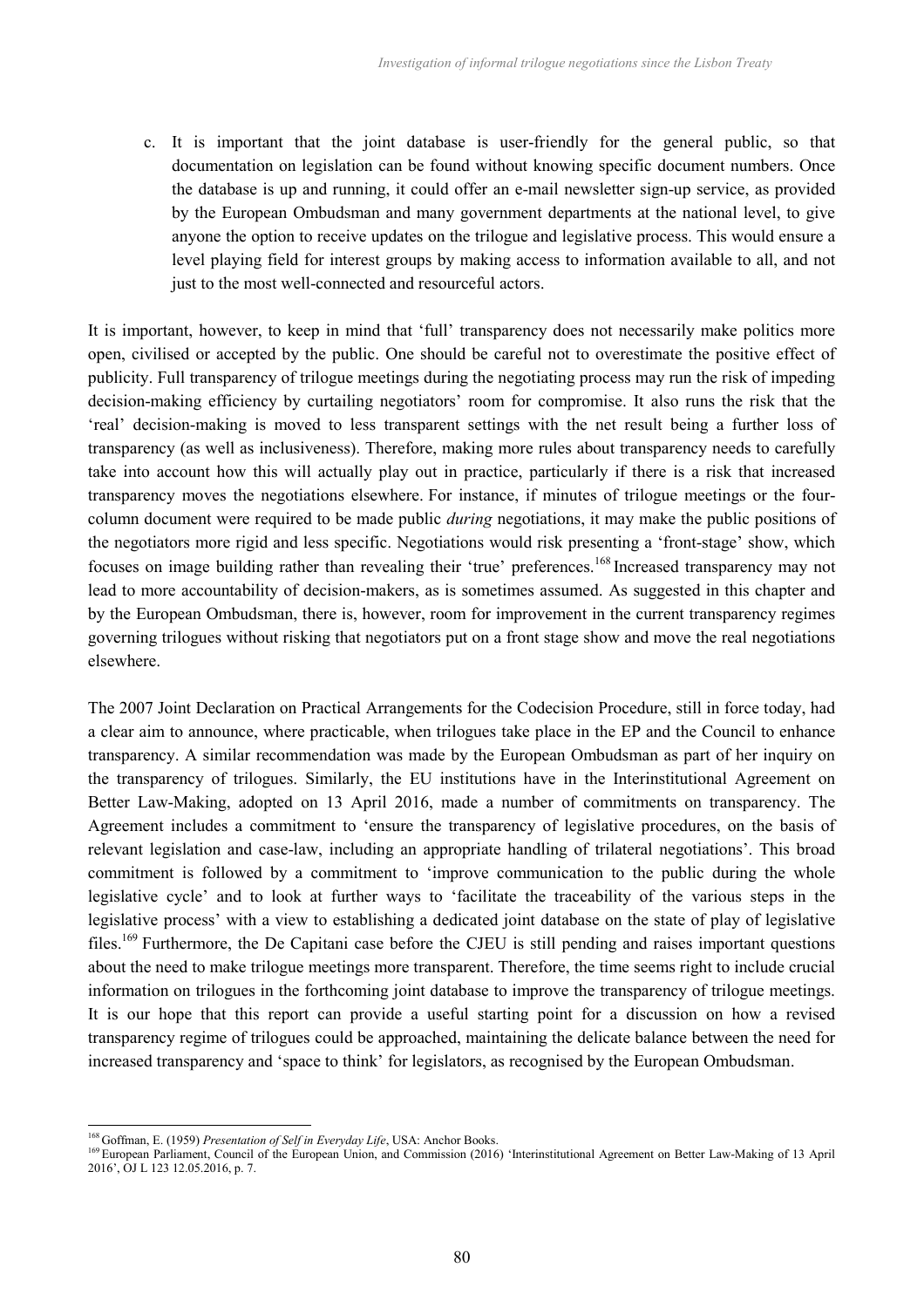## **References**

Brandsma, G.J. (2015) 'Co-decision after Lisbon: The politics of informal trilogues in European Union lawmaking,' *European Union Politics* 16 (2): 300-19.

Bressanelli, E., Héritier, A., Koop, C. and Reh, C. (2014) 'The informal politics of codecision: Introducing a new data set on early agreements in the European Union', EUI Working Paper 2014/64 RSCAS (EUDO).

Bressanelli, E., Koop, C., and Reh, C. (2016) 'The impact of informalisation: Early agreements and voting cohesion in the European Parliament,' *European Union Politics* 17 (1): 91-113.

Burns, C.J. (2013) 'Consensus and compromise become ordinary – but at what cost?: A critical analysis of the impact of the changing norms of co-decision upon European Parliament committees', *Journal of European Public Policy*, 20 (7): 988-1005.

Burns, C.J. and Carter, N. (2010) 'Is co-decision good for the environment? An analysis of the European Parliament's green credentials,' *Political Studies* 58 (1): 123-42.

Case T-540/15, *De Capitani v European Parliament*

Cases C-39/05 P and C-52/05 P *Kingdom of Sweden and Maurizio Turco v the Council*

C-280/11 P *Council v Access Info Europe*.

Cooper, H. (2016) 'Where European democracy goes to die', *Politico* 12 July 2016, available at http://www.politico.eu/article/where-european-democracy-goes-to-die-european-parliament/ (last accessed: 19 April 2017).

COSAC (2014) 'Twenty-second bi-annual report: Developments in the European Union procedures and practices relevant to parliamentary scrutiny', 4 November, Brussels: COSAC.

COSAC (2016) 'Twenty-fifth bi-annual report: Developments in the European Union procedures and practices relevant to parliamentary scrutiny', 18 May, Brussels: COSAC.

Council of the European Union (2016) 'Comments on the Council's Rules of Procedure. European Council's and Council's Rules of Procedure', Brussels: European Council and the Council.

Council of the European Union (2016) 'Note from the Presidency to the Committee of the Permanent Representatives/Council on the Implementation of the InterInstitutional Agreement on Better Law-Making – Improving transparency', Brussels, June 2016, available at http://data.consilium.europa.eu/doc/document/ST-10120-2016-REV-1/en/pdf (last accessed: 22 April 2017).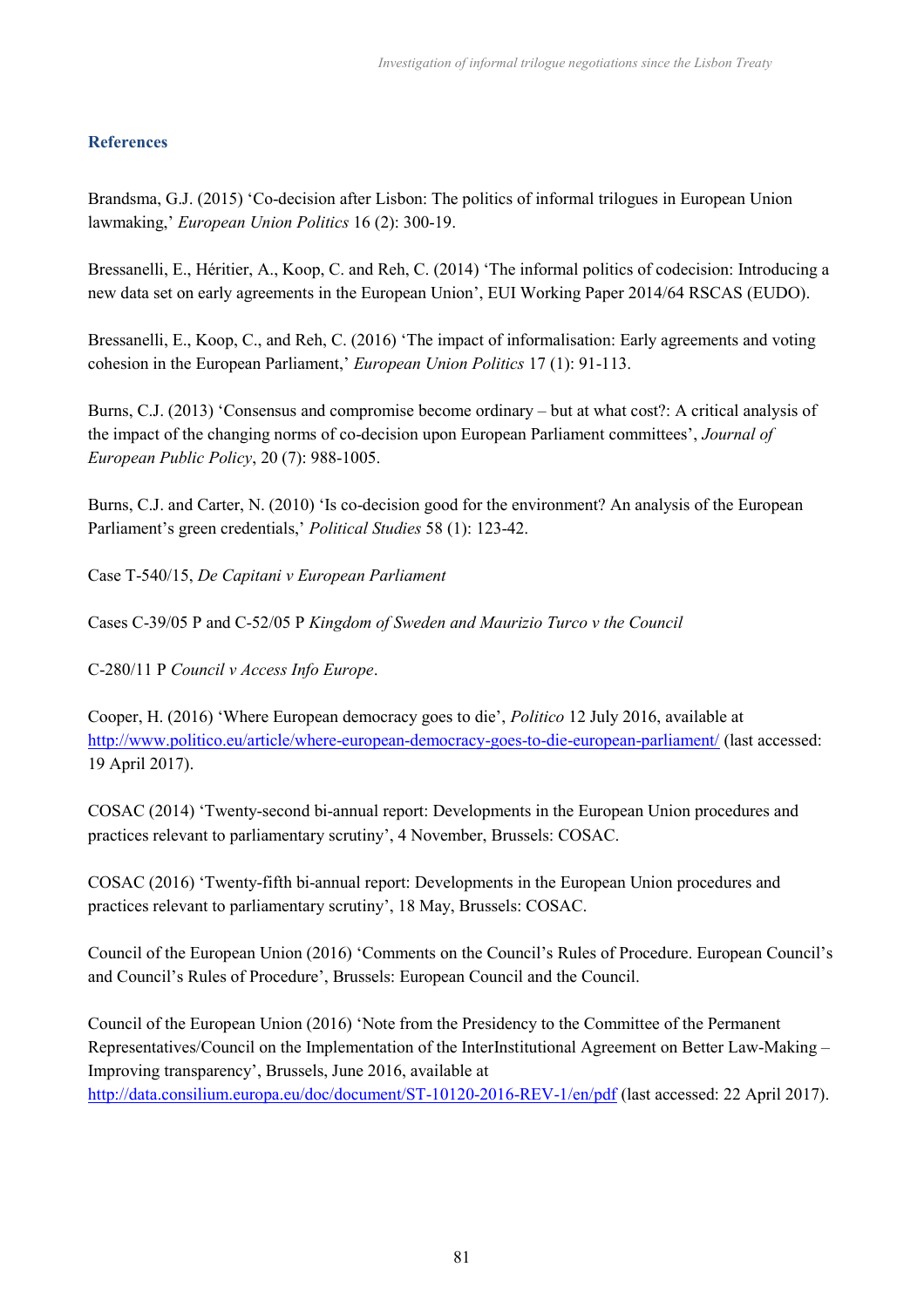Crisp, J, (2015) 'Secretive 'trialogue' talks to agree EU law face investigation', *EurActiv*, 21 April 2015, available at http://www.euractiv.com/section/public-affairs/news/secretive-trialogue-talks-to-agree-eu-lawface-investigation/ (last accessed: 29 April 2017).

De Capitani, E. (2015) '(EU's) laws are like sausages, you should never watch them being made', European Area of Freedom Security & Justice Free Group, Blogpost, 12 July 2015, available at https://freegroup.eu/2015/07/12/eus-laws-are-like-sausages-you-should-never-watch-them-being-made/ (accessed 12 April 2017).

Curtin, D. (2009) *Executive Power in the European Union: Law, Practices, and the Living Constitution*. Oxford: Oxford University Press.

Curtin, D. and Leino, P. (2016) 'Openness, transparency and the right of access to documents in the EU: Indepth analysis for the PETI committee', PE 556.973, Brussels: European Parliament.

De Ruiter, R. and Neuhold, C. (2012) 'Why is fast track the way to go? Justifications for early agreement in the co-decision procedure and their effects,' *European Law Journal* 18 (4): 536–554.

Dionigi, M.K. (2017) *Lobbying in the European Parliament: The Battle for Influence*, London: Palgrave Macmillan.

Directive (EU) 2015/254 of the European Parliament and of the Council of 11 February 2015 repealing Council Directive 93/5/EEC on assistance to the Commission and cooperation by the Member States in the scientific examination of questions relating to food (Text with EEA relevance), OJ L 43, 18 February 2015.

Directive (EU) 2015/413 of the European Parliament and of the Council of 11 March 2015 facilitating crossborder exchange of information on road-safety-related traffic offences (Text with EEA relevance), OJ L 68, 13 March 2015.

Directive (EU) 2015/412 of the European Parliament and of the Council of 11 March 2015 amending Directive 2001/18/EC as regards the possibility for the Member States to restrict or prohibit the cultivation of genetically modified organisms (GMOs) in their territory (Text with EEA relevance), OJ L 68, 13 March 2015.

Directive (EU) 2015/719 of the European Parliament and of the Council of 29 April 2015 amending Council Directive 96/53/EC laying down for certain road vehicles circulating within the Community the maximum authorised dimensions in national and international traffic and the maximum authorised weights in international traffic (Text with EEA relevance), OJ L 115, 6 May 2015.

Earnshaw, D. and Judge, D. (1995) 'Early days: The European Parliament, co-decision and the European Union legislative process post-Maastricht,' *Journal of European Public Policy* 2 (4): 624-49.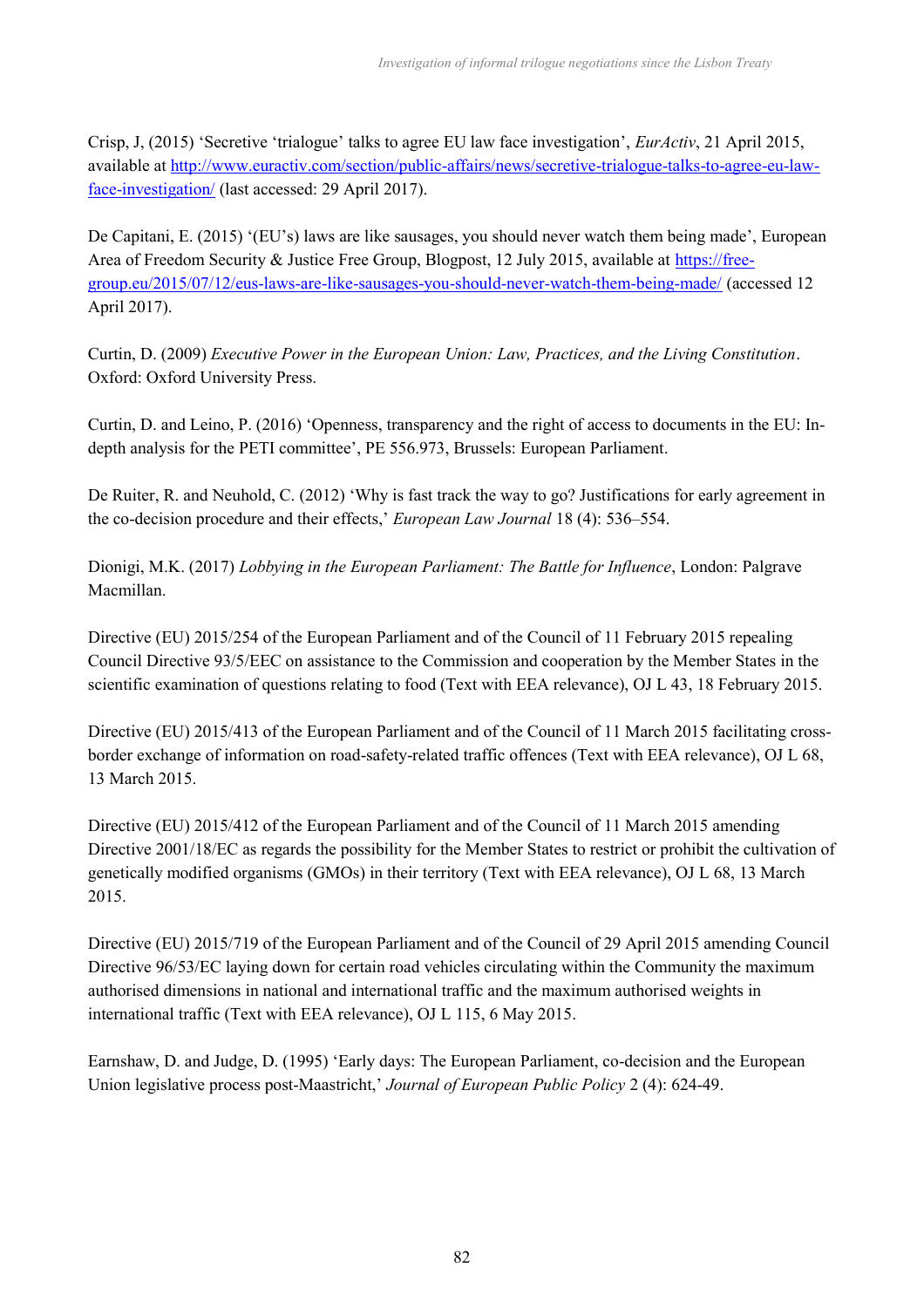European Commission (2012) Communication from the Commission to the Council, the European Parliament, the European Economic and Social Committee and the Committee of the Regions on EU Regulatory Fitness, COM(2012) 746 final, 12 December 2012.

European Commission (2011) 'Proposal for a Regulation of the European Parliament and of the Council amending Regulation (EC) No 1049/2001 regarding public access to European Parliament, Council and Commission documents', COM(2011) 137 final/2.

European Digital Rights (2015) *General Data Protection Regulation: Document pool*, 25 June 2015, available at https://edri.org/gdpr-document-pool/ (last accessed: 10 April 2017).

European Ombudsman (2016) 'European Ombudsman public consultation on the transparency of trilogues', Strasbourg, 12 July, available at

https://www.ombudsman.europa.eu/en/cases/correspondence.faces/en/61589/html.bookmark (last accessed: 23 April 2017).

European Ombudsman (2016) 'Decision of the European Ombudsman setting out proposals following her strategic inquiry OI/8/2015/JAS concerning the transparency of Trilogues', OI/8/2015/JAS, Strasbourg: European Ombudsman

European Parliament (1995) The European Parliament Delegation to the Conciliation Committee Progress Report for the second half of 1994, Brussels: European Parliament.

European Parliament (1999) 'Activity Report 1 November 1993 to 30 April 1999 (4<sup>th</sup> parliamentary term)', PE 230.998, Brussels: European Parliament, Delegations to the Conciliation Committee.

European Parliament (2004) 'Activity Report 1 May 1999 to 30 April 2004 (5th parliamentary term)', PE 287.644, Brussels: European Parliament, Delegations to the Conciliation Committee.

European Parliament (2006) 'Conciliation and Codecision Activity Report July 2004 – December 2006 ( $6<sup>th</sup>$ parliamentary term. first half term), DV/651053, Brussels: Delegations to the Conciliation Committee.

European Parliament (2009) 'Activity Report 1 May 2004 to 13 July 2009, (6th parliamentary term)', PE427.162v01-00, Brussels: European Parliament, Delegations to the Conciliation Committee.

European Parliament (2011) 'European Parliament legislative resolution of 15 December 2011 on the proposal for a regulation of the European Parliament and of the Council regarding public access to European Parliament, Council and Commission documents (recast) (COM(2008)0229 – C6-0184/2008 – 2008/0090(COD))', Brussels: European Parliament

European Parliament (2012) 'Conference of Committee Chairs, Impact Assessment Handbook, Guidelines for Committees'. 15 November 2012, PE 499.457/CPG, Brussels: European Parliament, available at http://www.europarl.europa.eu/EPRS/impact\_assesement\_handbook\_en.pdf (last accessed: 27 April 2017)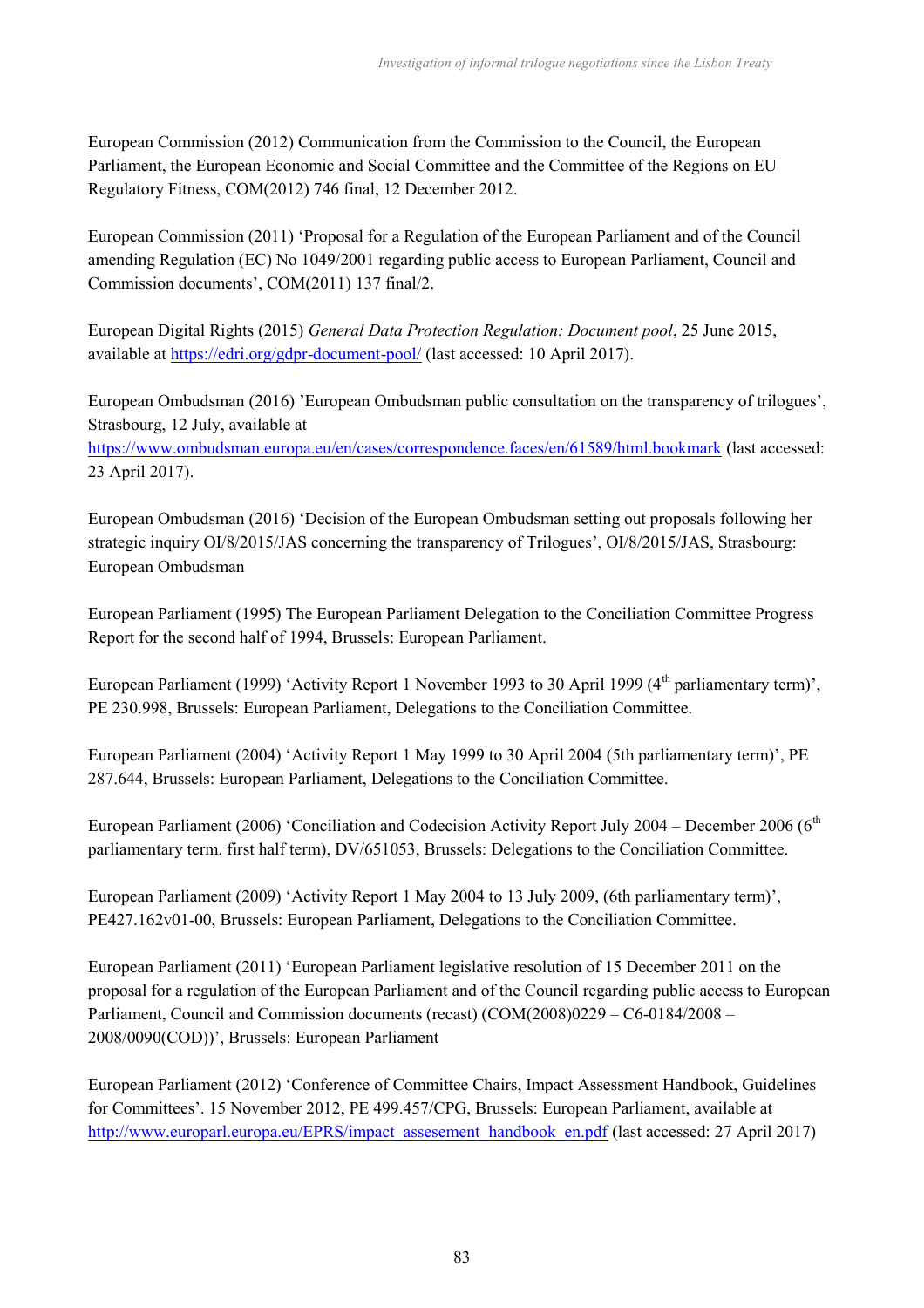European Parliament (2012) 'Activity report on codecision and conciliation: 4 July 2009 to 31 December  $2011$  ( $7<sup>th</sup>$  parliamentary term)', DV\903361, Brussels: Delegations to the Conciliation Committee.

European Parliament (2013) *'*European Parliament resolution of 12 June 2013 on the deadlock on the revision of Regulation (EC) No 1049/2001', 2013/2637(RSP), Brussels: European Parliament.

European Parliament (2013) 'Twenty Years of Codecision Conference Report', 5 November 2013, Brussels: European Parliament, Conciliations and Codecision Secretariat European Parliament.

European Parliament (2014) 'Rules of Procedure of the European Parliament (8<sup>th</sup> parliamentary term)', Brussels: European Parliament.

European Parliament (2014) 'Activity report on codecision and conciliation: 4 July 2009 to 30 June 2014 (7th parliamentary term)', DV\1031024, Brussels: European Parliament, Conciliation and Codecision Unit.

European Parliament (2016) *'*European Parliament resolution of 28 April 2016 on public access to documents (Rule 116(17)) for the years 2014-2015, 2015/2287(INI), Brussels: European Parliament.

European Parliament (2017) Activity report on the ordinary legislative procedure: 4 July 2014 to 31 December 2016 (8th parliamentary term)', PE 595.931, Brussels: European Parliament, Conciliation and Codecision Unit.

European Parliament (2017) 'Rules of Procedure, Provisional Edition, January 2017', P8\_TA-PROV (2016) 0484, Brussels: European Parliament.

European Parliament, Council of the European Union, and Commission (2016) 'Interinstitutional Agreement on Better Law-Making of 13 April 2016', OJ L 123 12.05.2016, p. 0001.

European Parliament, Council and Commission (1999) 'Joint declaration on practical arrangements for the new codecision procedure (Article 251 of the Treaty establishing the European Community)', OJ C 148/01, 28 May, Brussels: European Parliament, Council and Commission.

European Parliament, Council, and Commission (2007) 'Joint Declaration on Practical Arrangements for the Codecision Procedure (Art. 251 of the EC Treaty)', OJ C 145/05, 30 June, Brussels: European Parliament, Council and Commission.

European Trade Union Confederation (2015) 'Proposal for an Interinstitutional Agreement on Better Regulation – ETUC position paper', 16 July 2016, available at: https://www.etuc.org/documents/proposalinterinstitutional-agreement-better-regulation-%E2%80%93-etuc-position-paper#.WQRwHLuLRhC (last accessed: 29 April 2017).

Farrell, H. and Héritier, A. (2003) 'Formal and informal institutions under codecision: Continuous constitution-building in Europe,' *Governance* 16 (4): 577-600.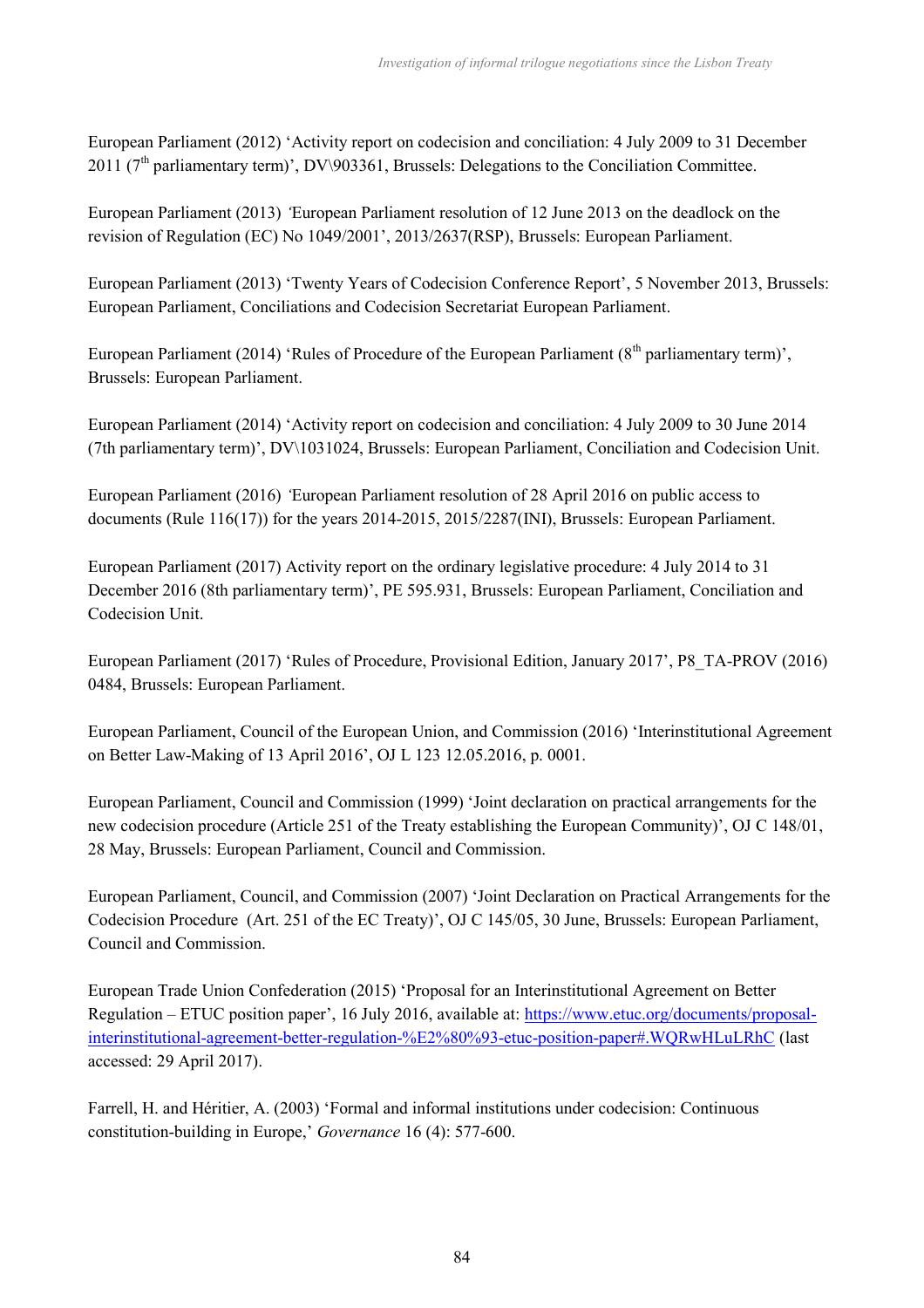Farrell, H. and Héritier, A. (2004) 'Interorganizational negotiation and intraorganizational power in shared decision making: Early agreements under codecision and their impact on the European Parliament and Council', *Comparative Political Studies* 37 (10): 1184-1212.

Fox, B. (2014) 'Secret EU lawmaking: The triumph of the trilogues', *EUobserver* 4 April 2014, available at https://euobserver.com/investigations/123555 (last accessed: 19 April 2017).

Goffman, E. (1959) *The Presentation of Self in Everyday Life*, USA: Anchor Books. Häge, F. (2013) *Bureaucrats as Law-Makers: Committee Decision-Making in the EU Council of Ministers*, London: Routledge.

Harden, I. (2009) 'The Revision of Regulation 1049/2001 on Public Access to Documents', *European Public Law*, 15(2): 239-256.

Helmke, G. and Levitsky, S. (2004) 'Informal institutions and comparative politics: A research agenda'. *Perspectives on Politics*, 2 (4): 725-740.

Héritier, A. (2007) *Explaining Institutional Change in Europe*, Oxford: Oxford University Press.

Héritier, A. and Reh, C. (2012) 'Codecision and its discontents: Intra-organisational politics and institutional reform in the European Parliament', *West European Politics* 35 (5): 1134-1157.

Hix, S. (2002) 'Constitutional agenda-setting through discretion in rule interpretation: Why the European Parliament won at Amsterdam', *British Journal of Political Science* 32 (2): 259-80.

Hix, S. and Høyland, B. (2011) *The Political System of the European Union*, Third edition, Basingstoke: Palgrave Macmillan.

House of Commons European Scrutiny Committee (2017) 'Transparency of decision-making in the Council of the European Union', HC 128, 26 May.

House of Lords European Union Committee (2009) 'Codecision and national parliamentary scrutiny', Hl 125, 21 July.

Huber, K. and Shackleton, M. (2013) 'Codecision: A practitioner's view from inside the Parliament', *Journal of European Public Policy* 20 (7): 1040-55.

Judge, D. and Earnshaw, D. (2011) '"Relais actors" and co-decision first reading agreements in the European Parliament: The case of the advanced therapies regulation,' *Journal of European Public Policy* 18 (1): 53-71.

Juncker, J.-C. (2014) 'The Juncker Commission: The right team to deliver change', press conference by the President-elect of the European Commission, 10 September, available at: http://europa.eu/rapid/pressrelease SPEECH-14-585 en.htm (last accessed: 30 April 2017).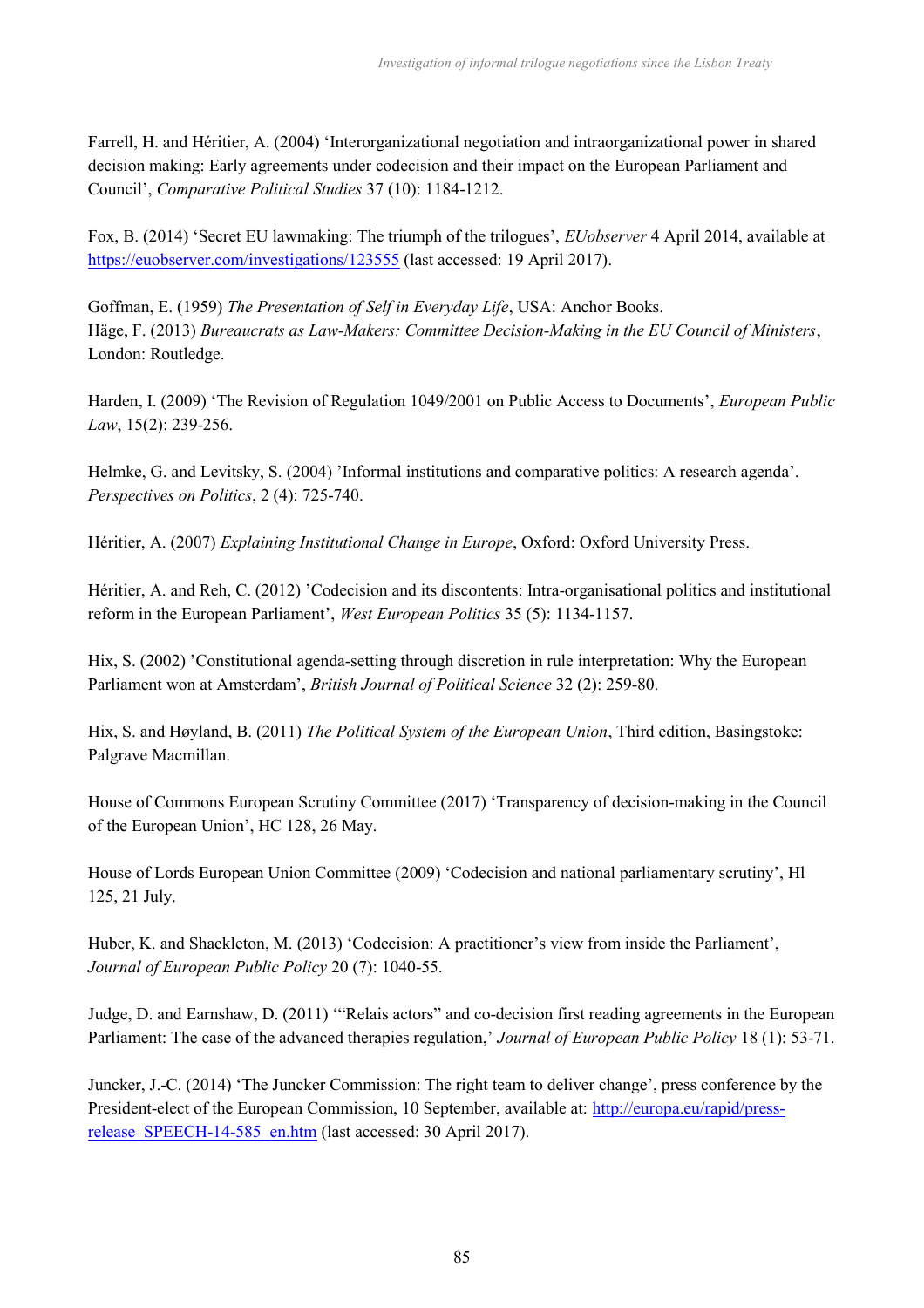Koop, C., Reh, C. and Bressanelli, E. (2017) 'When politics prevails: Parties, elections and loyalty in the European Parliament,' Paper presented at the Fifteenth Biennial Conference of the European Union Studies Association, Miami, 4-6 May.

Leino, P. (2014) 'Transparency, Participation and EU Institutional Practice: An inquiry into the Limits of the "Widest Possible"', EUI Working Paper, Law 3/2014.

Lewis, J. (2015) 'The Council of the European Union and the European Council', in J. Magone (ed), *Routledge Handbook of European Politics*, Abingdon and New York: Routledge, pp. 219-34.

Lord, C. (2013) 'The democratic legitimacy of codecision', *Journal of European Public Policy* 20 (7): 1056- 1073.

Mahony, H. (2013) 'Complex EU law-making dubbed "infernal, undemocratic"', 4 March, *EUobserver*, available at http://euobserver.com/political/119181 (last accessed: 19 April 2017)

Mahony, H. (2015) 'Tough battle expected on EU law-making culture', 10 February, *EUobserver*, available at https://euobserver.com/institutional/127556 (last accessed: 19 April 2017).

McElroy, G. (2006) 'Committee Representation in the European Parliament', *European Union Politics,* 7(1): 5-29.

Mühlböck, M. and Rittberger, B. (2015) The Council, the European Parliament, and the paradox of interinstitutional cooperation,' *European Integration Online Papers* 19 (4): 1-20.

Naurin, D (2007) *Deliberation behind Closed Doors. Transparency and Lobbying in the European Union*, Colchester: ECPR Press.

Neuhold, C., Rozenberg, O., Smith, J., Hefftler, C. (eds.) (2015) *Palgrave Handbook of National Parliaments and the European Union*, London: Macmillan.

Nielsen, N. (2015) 'National governments punch holes in EU data protection bill', *EUobserver*, 3 March 2015, available at https://euobserver.com/justice/127856 (last accessed: 10 April 2017).

Nielsen, N. (2015) 'EU ministers back weaker data protection rules'*, EUobserver*, 15 June 2015, available at https://euobserver.com/justice/129122 (last accessed:10 April 2017).

Nielsen, N. (2015) 'Data bill enters final leg of state-level talks', *EUobserver*, 24 May 2015, available at https://euobserver.com/justice/128812 (last accessed: 10 April 2017).

Ostrom, E. (1986) 'An agenda for the study of institutions,' *Public Choice* 48 (1): 3-25.

Priestley, J. (2008) *Six battles that shaped Europe's Parliament*, London: John Harper Publishing.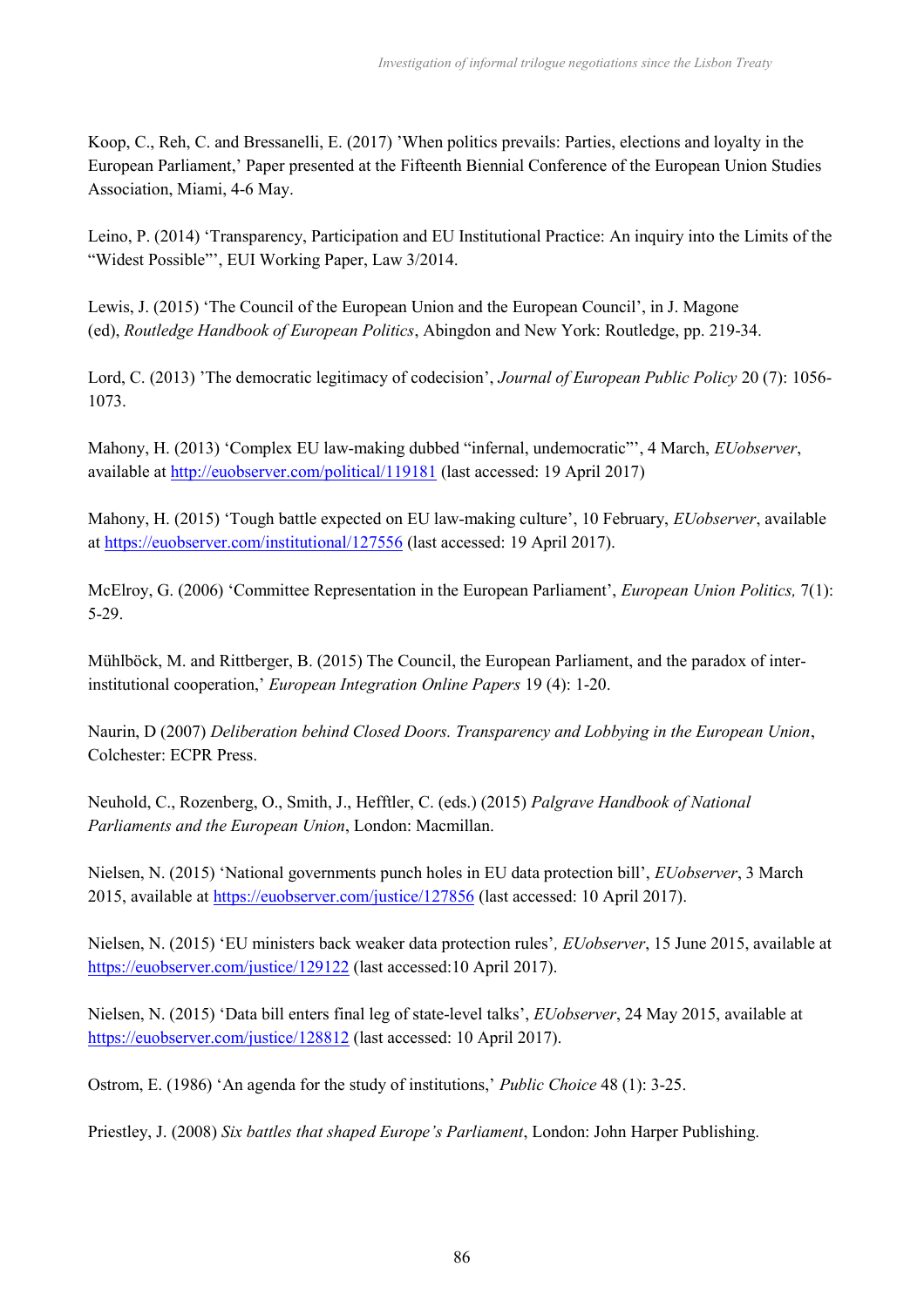Rasmussen, A. (2011) 'Early conclusion in bicameral bargaining: Evidence from the co-decision legislative procedure of the European Union,' *European Union Politics* 12 (1): 41-64.

Rasmussen, A. and Reh, C. (2013) 'The consequences of concluding codecision early: Trilogues and intrainstitutional bargaining success,' *Journal of European Public Polic*y 20 (7): 1006-24. Regulation (EC) No 1049/2001 of the European Parliament and of the Council 30 May 2001 regarding public access to European Parliament, Council and Commission documents, OJ L 145/43, 31 May 2001.

Rasmussen, A. and Shackleton, M. (2005) 'The scope for action of the European Parliament negotiators in the legislative process: Lessons of the past and for the future', paper presented at the EUSA Biannual Meeting, Austin, TX, March-April.

Regulation No 510/2011 of the European Parliament and of the Council of 11 May 2011 setting emission performance standards for new light commercial vehicles as part of the Union's integrated approach to reduce CO 2 emissions from light-duty vehicles. OJ L 145/54, 31 May 2011.

Regulation (EU) No 1303/2013 of the European Parliament and of the Council of 17 December 2013 laying down common provisions on the European Regional Development Fund, the European Social Fund, the Cohesion Fund, the European Agricultural Fund for Rural Development and the European Maritime and Fisheries Fund and laying down general provisions on the European Regional Development Fund, the European Social Fund, the Cohesion Fund and the European Maritime and Fisheries Fund and repealing Council Regulation (EC) No 1083/2006, OJ L 347, 20 December 2013.

Regulation (EU) No 1383/2014 of the European Parliament and of the Council of 18 December 2014 amending Council Regulation (EC) No 55/2008 introducing autonomous trade preferences for the Republic of Moldova, OJ L 372, 30 December 2014.

Regulation (EU) 2015/2120 of the European Parliament and of the Council of 25 November 2015 laying down measures concerning open internet access and amending Directive 2002/22/EC on universal service and users' rights relating to electronic communications networks and services and Regulation (EU) No 531/2012 on roaming on public mobile communications networks within the Union, OJ L 301/01, 26 November 2011.

Regulation (EU) 2015/755 of the European Parliament and of the Council of 29 April 2015 on common rules for imports from certain third countries, OJ L 123, 19 May 2015.

Regulation (EU) 2015/1146 of the European Parliament and of the Council of 8 July 2015 fixing the adjustment rate provided for in Regulation (EU) No 1306/2013 for direct payments in respect of the calendar year 2015, OJ L 191, 17 July 2015.

Regulation (EU) 2016/93 of the European Parliament and of the Council of 20 January 2016 repealing certain acts from the Schengen acquis, OJ L 26, 2 February 2016.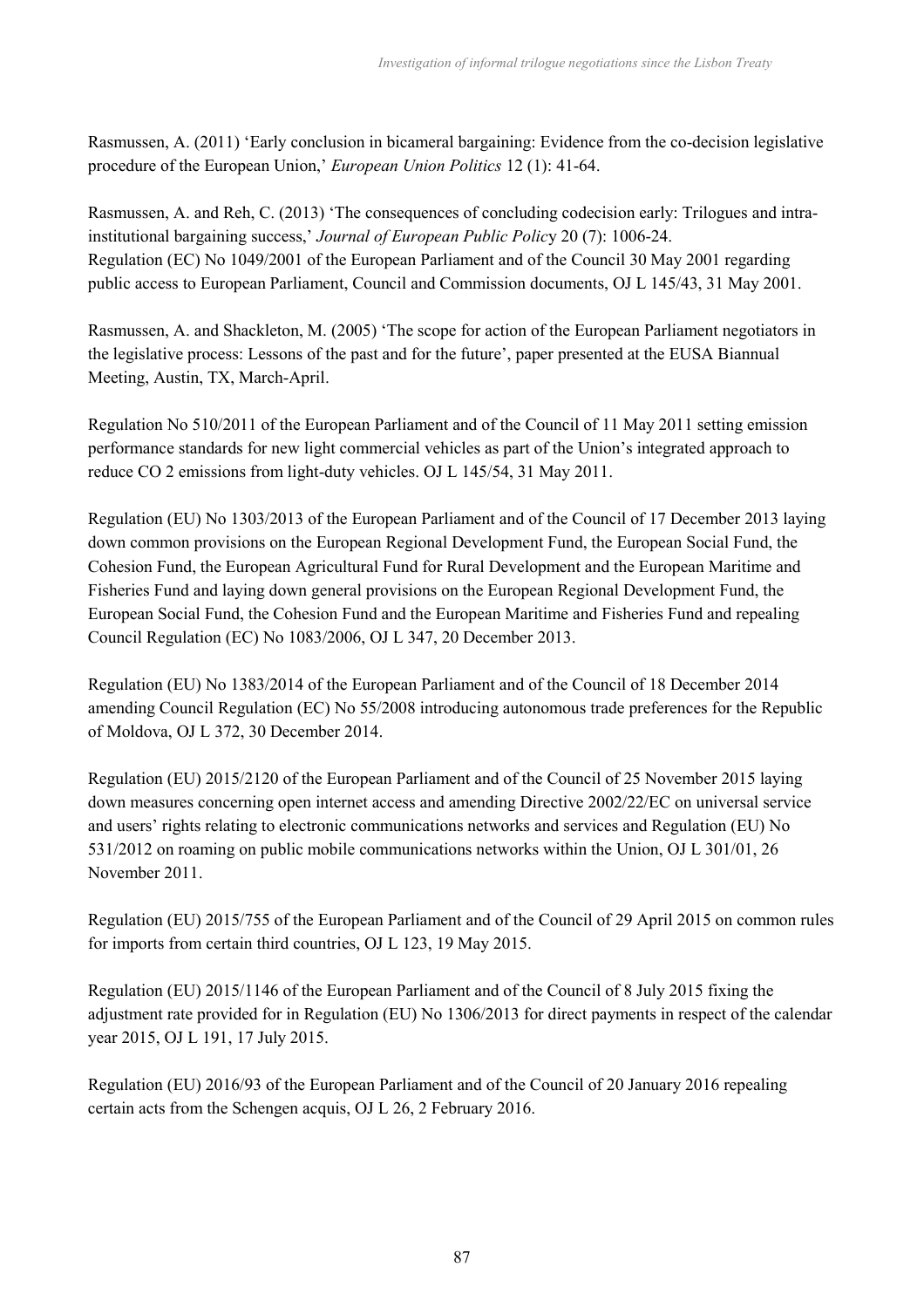Regulation (EU) 2016/401 of the European Parliament and of the Council of 9 March 2016 implementing the anti-circumvention mechanism provided for in the Association Agreement between the European Union and the European Atomic Energy Community and their Member States, of the one part, and Georgia, of the other part, OJ L 77, 23 March 2016.

Regulation (EU) 2016/580 of the European Parliament and of the Council of 13 April 2016 on the introduction of emergency autonomous trade measures for the Republic of Tunisia, OJ L 102, 18 April 2016.

Regulation (EU) 2016/1014 of the European Parliament and of the Council of 8 June 2016 amending Regulation (EU) No 575/2013 as regards exemptions for commodity dealers (Text with EEA relevance), OJ L 171, 29 June 2016.

Regulation (EU) 2016/1076 of the European Parliament and of the Council of 8 June 2016 applying the arrangements for products originating in certain states which are part of the African, Caribbean and Pacific (ACP) Group of States provided for in agreements establishing, or leading to the establishment of, economic partnership agreements, OJ L 185, 8 July 2016.

Regulation (EU) 2016/679 of the European Parliament and the Council of 27 April 2016 on the protection of natural persons with regard to the processing of personal data and on the free movement of such data, and repealing Directive 95/46/EC (General Data Protection Regulation), OJ L 119/1, 4 May 2016.

Reh, C., Héritier, A., Bressanelli, E, and Koop, C. (2013) 'The informal politics of legislation: Explaining secluded decision making in the European Union,' *Comparative Political Studies* 46 (9): 1112-42.

Reh, C. (2014) 'Is informal politics undemocratic? Trilogues, early agreements and the selection model of representation', *Journal of European Public Policy* 21 (6): 822-41.

Ripoll Servent, A. (2011) 'Co-decision in the European Parliament: Comparing rationalist and constructivist explanations of the returns directive', *Journal of Contemporary European Research* 7 (1): 3-22.

Ripoll Servent, A. (2012) 'Playing the co-decision game? Rules' changes and institutional adaptation at the LIBE committee,' *Journal of European Integration* 34 (1): 55-73.

Ripoll Servent, A. (2015) *Institutional and Policy Change in the European Parliament: Deciding on Freedom, Security and Justice*, London: Palgrave Macmillan.

Roederer-Rynning, C. and Greenwood, J. (2015) 'The culture of trilogues', *Journal of European Public Policy* 22 (8): 1148-65.

Roederer-Rynning, C. and Greenwood, J. (2016) 'The European Parliament as a developing legislature: coming of age in trilogues', *Journal of European Public Policy,* 24 (5): 735-754.

Shackleton, M. (2000) 'The politics of codecision', *Journal of Common Market Studies* 38 (2): 325-42.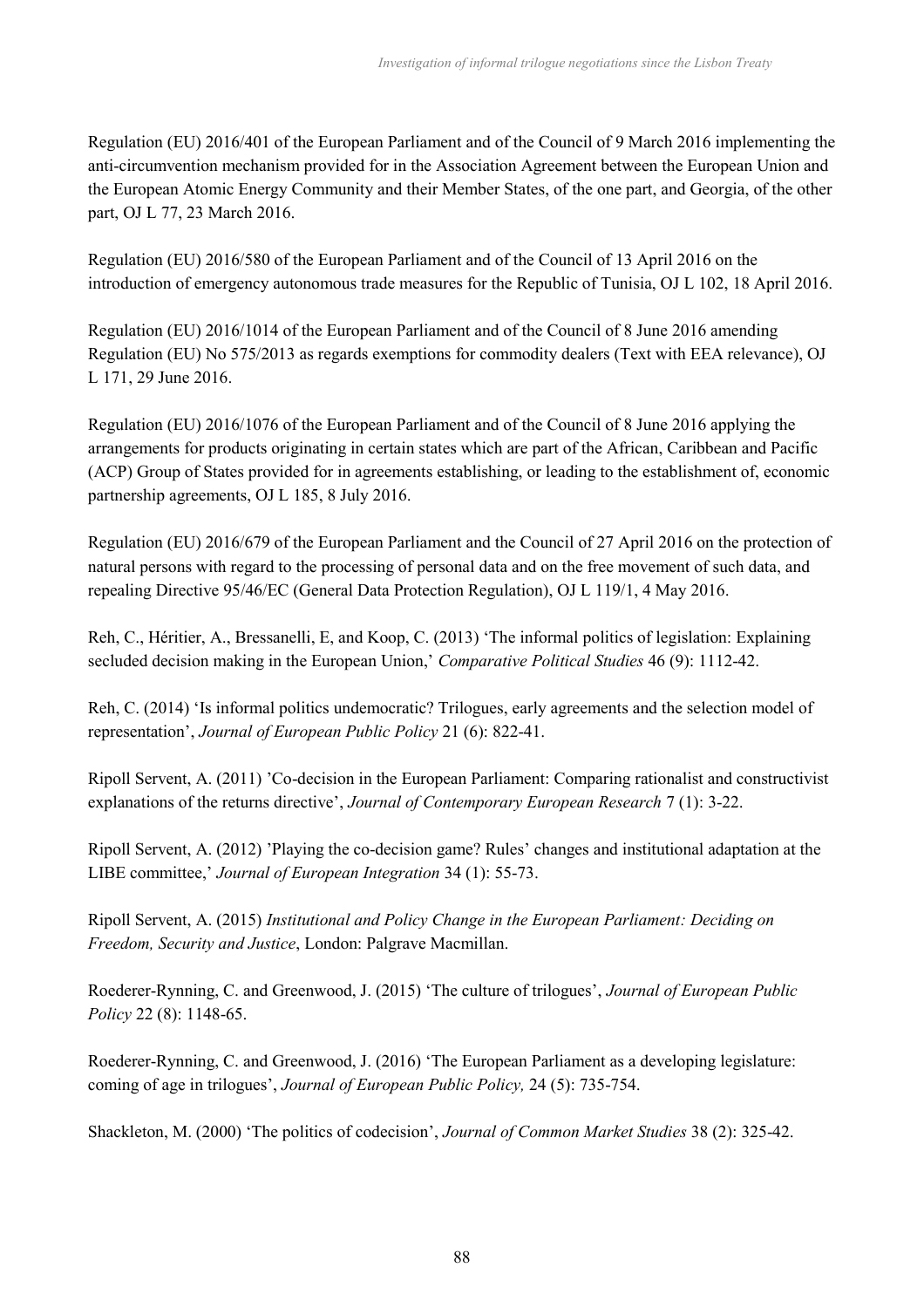Shackleton, M. and Raunio, T. (2003) 'Codecision since Amsterdam: A laboratory for institutional innovation and change', *Journal of European Public Policy* 10 (2): 171-88.

Stie, A.E. (2010) 'Co-decision: The Panacea for EU Democracy?' Arena Report 01/2010, Oslo: Arena.

Stie, A.E. (2013) *Democratic Decision-Making in the EU: Technocracy in Disguise*, London: Routledge.

Szaprio, M. (2013) *The European Commission: A Practical Guide*, London: John Harper Publishing.

Toshkov, D. and Rasmussen, A. (2012) 'Time to decide: The effect of early agreements on legislative duration in the EU', *European Integration Online Papers* 16 (11): 1-20.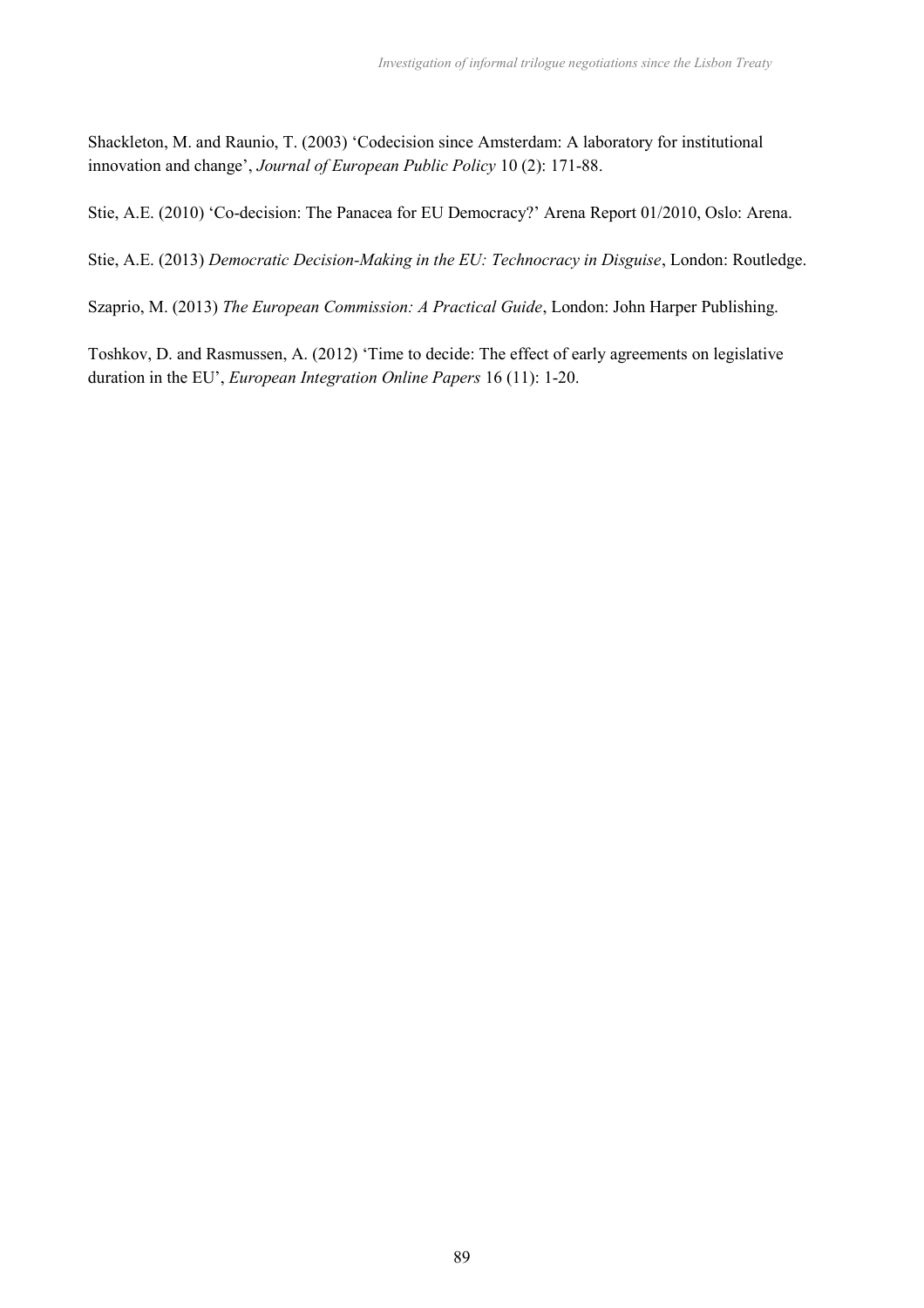### **Annex A: List of interviewees**

- 1. Richard Corbett, British S&D MEP, April 2017
- 2. An official from the EP's Conciliation and Codecision Unit, April 2017
- 3. Jeppe Tranholm-Mikkelsen, Secretary-General of the Council of the European Union, April 2017
- 4. An official from the Council Secretariat, April 2017
- 5. A high-ranking official, Permanent Representation of Denmark, April 2017
- 6. A high-ranking official, Permanent Representation of France, April 2017
- 7. A high-ranking official, Permanent Representation of Hungary, April 2017
- 8. A high-ranking official, Permanent Representation of Poland, April 2017
- 9. An official, Permanent Representation of The Netherlands, April 2017
- 10. Two officials, Permanent Representation of an anonymous member state, April 2017
- 11. Dominique Vandergheynst, Inter-Institutional Relations Group, European Commission, April 2017
- 12. Two officials from the secretariat of the Committee on Internal Market and Consumer Protection (IMCO), April 2017
- 13. An official from the secretariat of the Committee on the Environment, Public Health and Food Safety (ENVI), April 2017
- 14. An official from the secretariat of the Committee on Economic and Monetary Affairs (ECON), April 2017
- 15. An official from the secretariat of the Committee on International Trade (INTA), April 2017
- 16. An official from the secretariat of the Committee on Industry, Research and Energy (ITRE), April 2017
- 17. Two officials from the secretariat of the Committee on Legal Affairs (JURI), April 2017
- 18. An official from the secretariat of the Committee on Civil Liberties, Justice and Home Affairs (LIBE), April 2017.